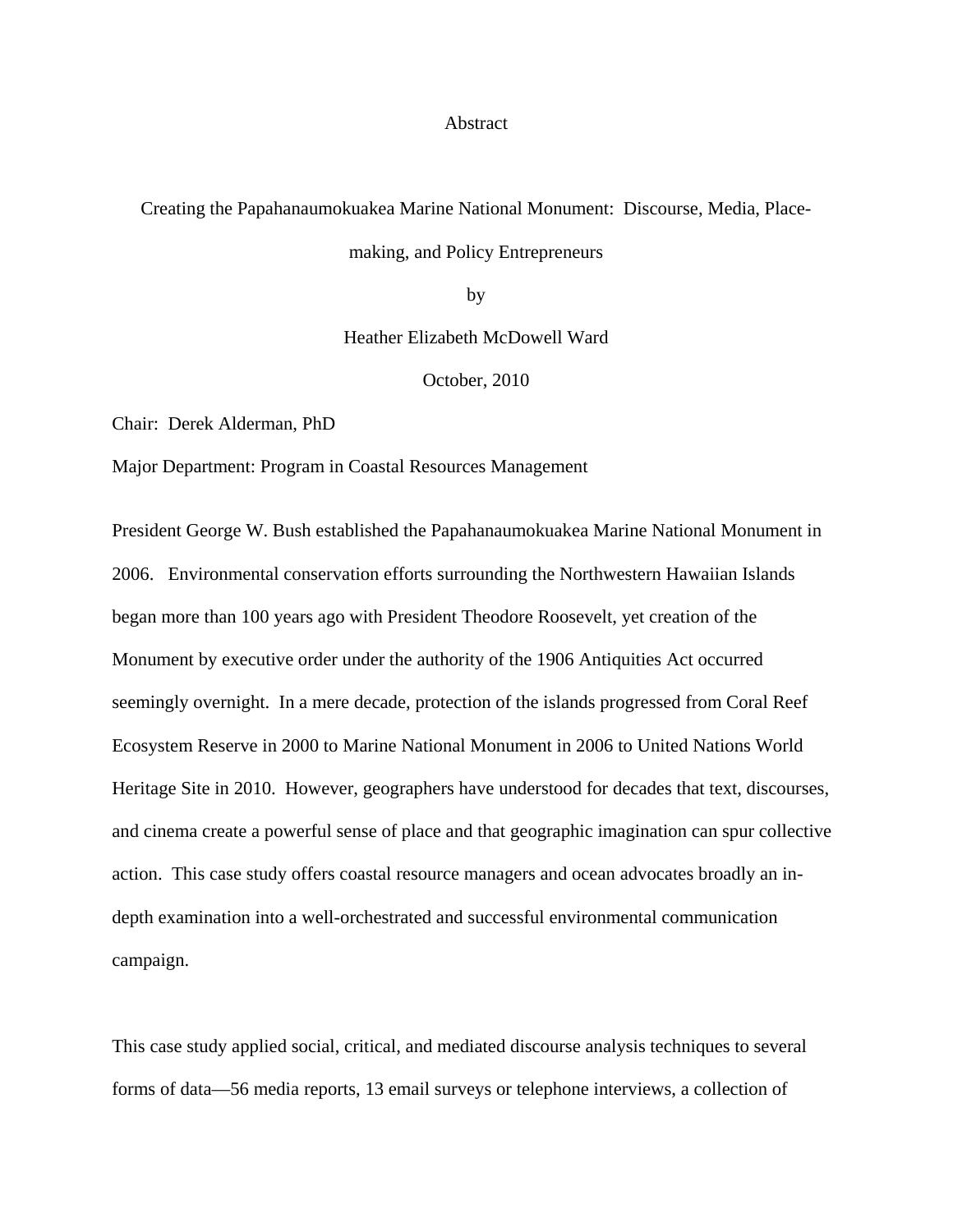photographs in the book *Archipelago: Portraits of Life in the World's Most Remote Island Sanctuary*, and the documentary film *Voyage to Kure*—to reconstruct the genealogy of placemaking by an elite network of scientists, writers, photographers, filmmakers, environmental advocates, and policymakers. Media reporting identified possible factors influencing the Monument's creation and informed survey questions. Discourse analysis of policymaker surveys suggest the existence of important, strategic communication networks between state and federal governments and interested groups inside and outside of government. Established models from the disciplines of environmental communication and political science helped interpret results, including John Kingdon's 2003 policy window concept. The effectiveness of *Voyage to Kure* is explained using Nichols' (2001) elements of documentary voice and Whiteman's (2004) coalition model of filmmaking.

The rise of the Northwestern Hawaiian Islands to the top of a full 2006 political agenda resulted from a combination of factors and complicated interactions, all achieved through orchestrated communication efforts employing evocative media. The collective efforts of an elite network 'made place' by envisioning the Northwestern Hawaiian Islands as a unique, fragile ecosystem distinct geographic space inscribed with particular characteristics and meanings worthy of territorial boundaries and policy protections. The National Oceanic and Atmospheric Administration's Office of National Marine Sanctuaries perhaps exercised the most control because its director and staff understood the power of persuasive media and managed communication between interested parties.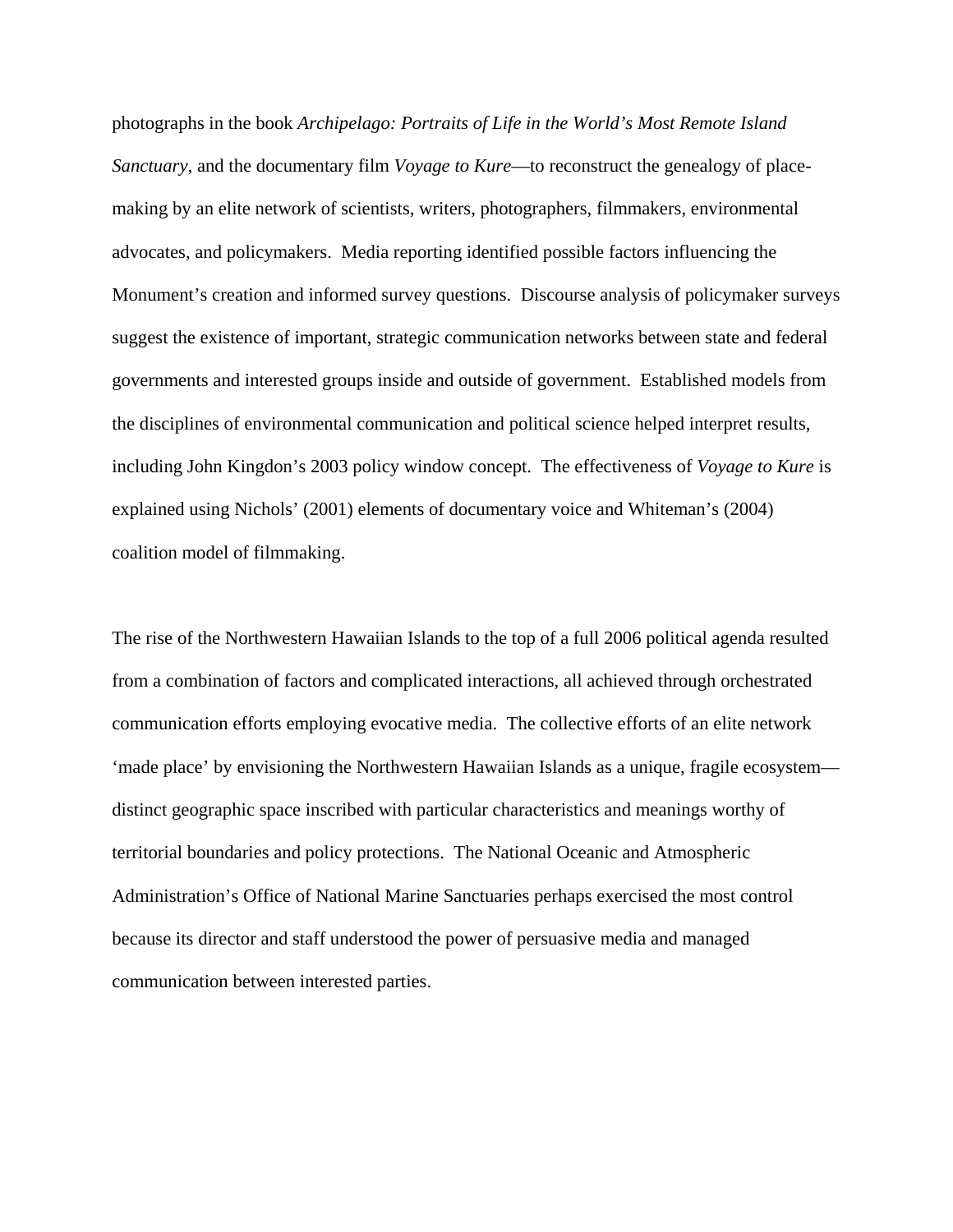Comparing the media and policy entrepreneur narratives of the Monument's creation validates case study, discourse analysis, and multidisciplinary research approaches. Monument designation in 2006 can be explained by incorporating communication into Kingdon's policy window model; policy entrepreneurs within the National Oceanic and Atmospheric Administration and two White House administrations organized a sophisticated environmental communication campaign. Through a collection of photographs and compelling video, artists co-opted and reframed scientific information in the advocacy process, revisiting powerful strategies for communicating place and geography within the policy community and to the public.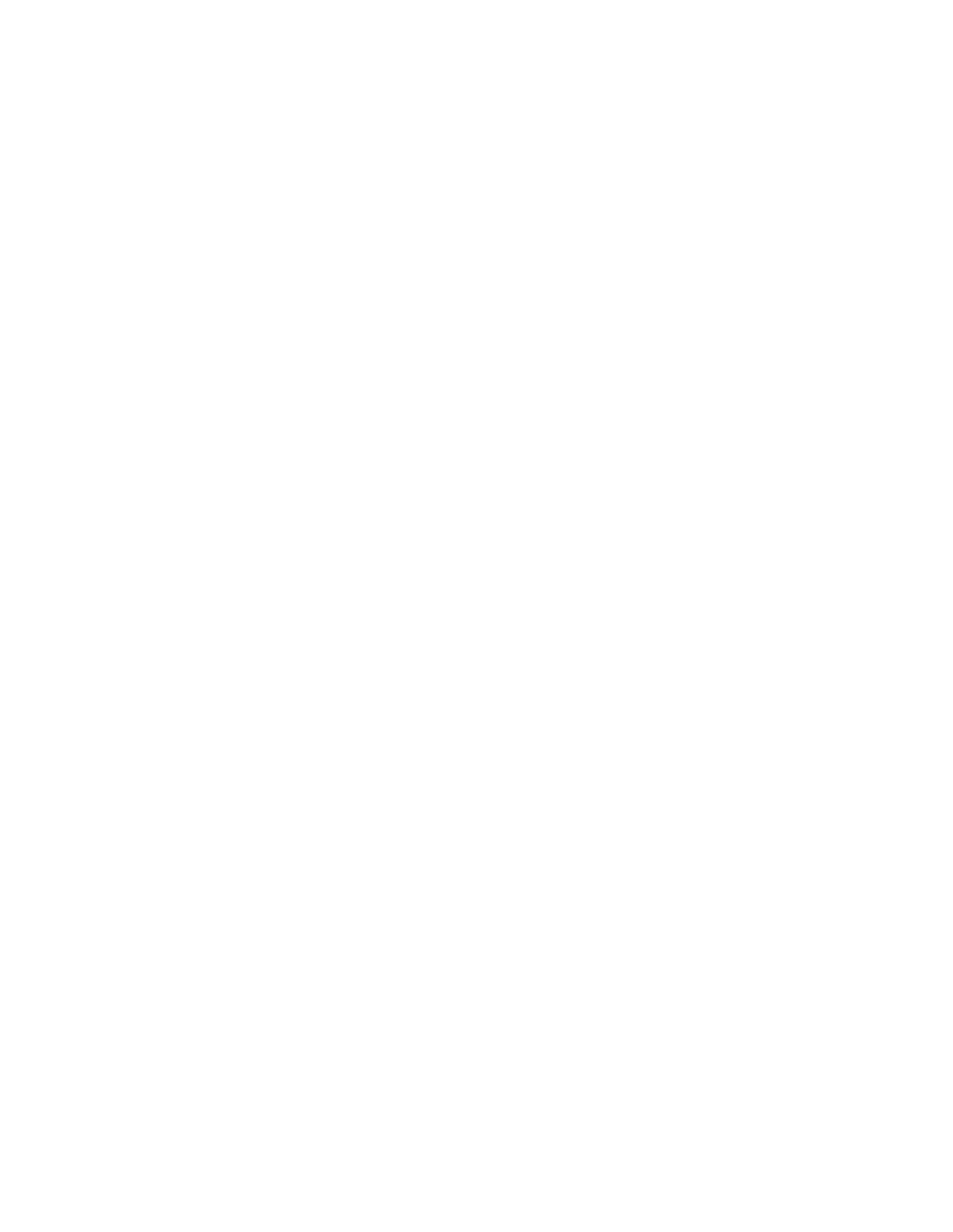Creating the Papahanaumokuakea Marine National Monument: Discourse, Media, Place-making, and Policy Entrepreneurs

A Dissertation

Presented to Faculty of the Program in Coastal Resources Management

East Carolina University

In Partial Fulfillment of the Requirements for the Degree

Doctor of Philosophy

by

Heather Elizabeth McDowell Ward

October, 2010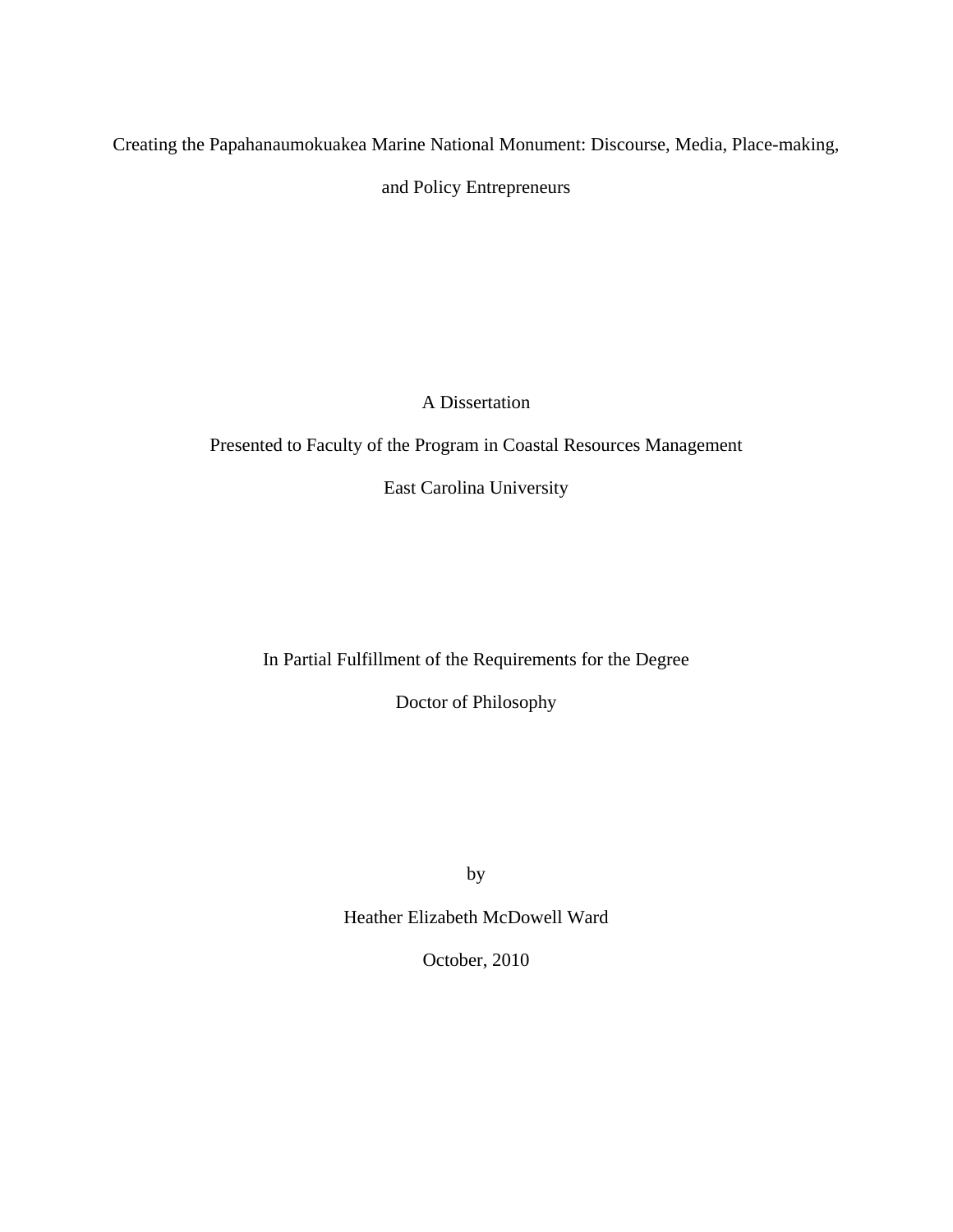©Copyright 2010 Heather Elizabeth McDowell Ward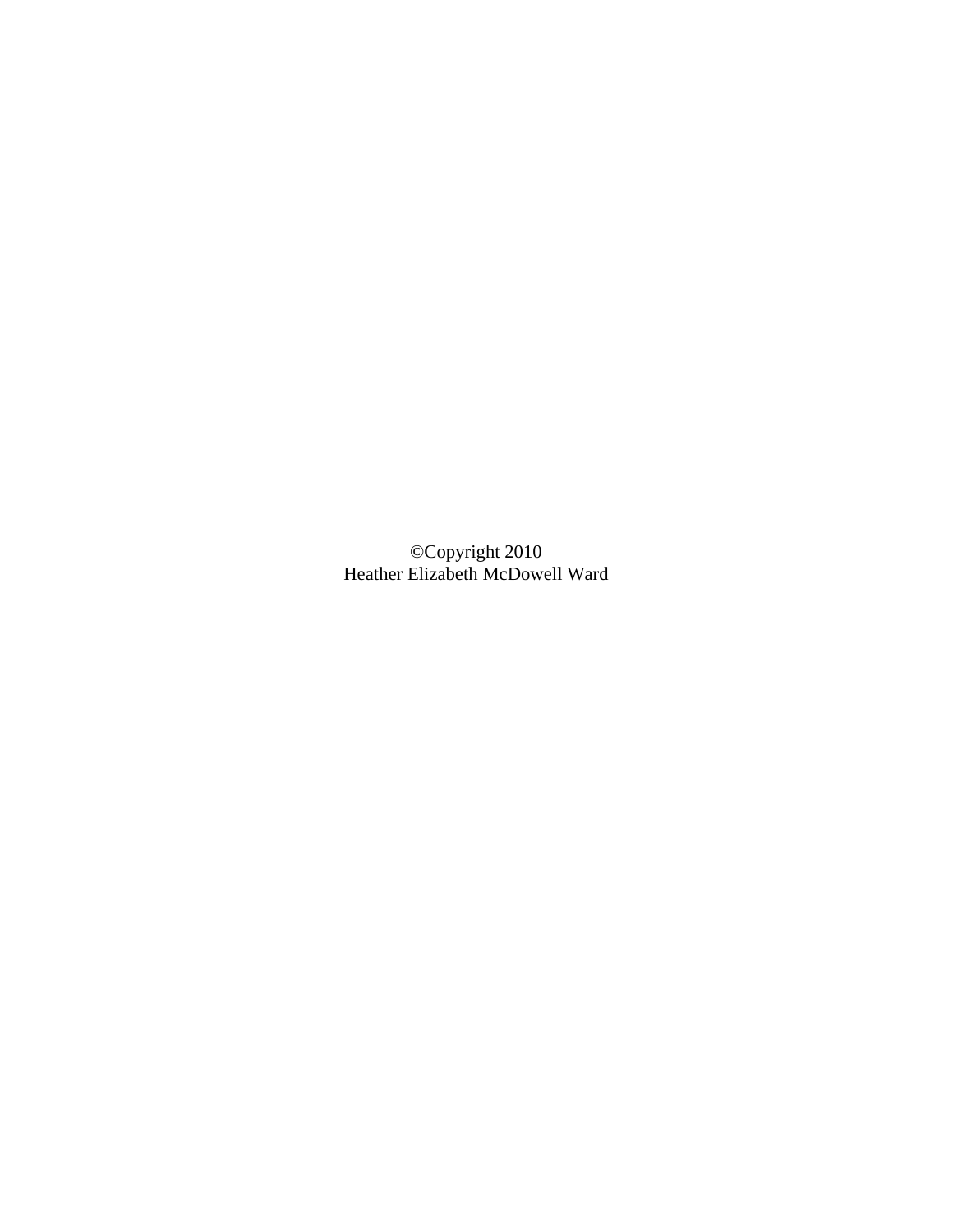| Creating the Papahanaumokuakea Marine National Monument: Discourse, Media, Place- |  |  |
|-----------------------------------------------------------------------------------|--|--|
|-----------------------------------------------------------------------------------|--|--|

making, and Policy Entrepreneurs

by

### Heather Elizabeth McDowell Ward

| <b>APPROVED BY:</b>          |                                                                                 |
|------------------------------|---------------------------------------------------------------------------------|
|                              | DIRECTOR OF DISSERTATION: THE RESERVE OF DISSERTATION.<br>Derek Alderman, Ph.D. |
|                              | Claudia Jolls, Ph.D.                                                            |
|                              | Lauriston King, Ph.D.                                                           |
|                              | COMMITTEE MEMBER: University of the COMMITTEE MEMBER:<br>David Mallinson, Ph.D. |
|                              | Timothy Runyan, Ph.D.                                                           |
|                              | Catherine Smith, Ph.D.                                                          |
|                              | DIRECTOR OF THE PROGRAM IN COASTAL RESOURCES MANAGEMENT:                        |
| DEAN OF THE GRADUATE SCHOOL: | Hans, Vogelsong, Ph.D.                                                          |

 \_\_\_\_\_\_\_\_\_\_\_\_\_\_\_\_\_\_\_\_\_\_\_\_\_\_\_\_\_\_\_\_\_\_\_\_\_\_\_\_\_\_\_\_\_\_\_\_\_\_\_ Paul J. Gemperline, Ph.D.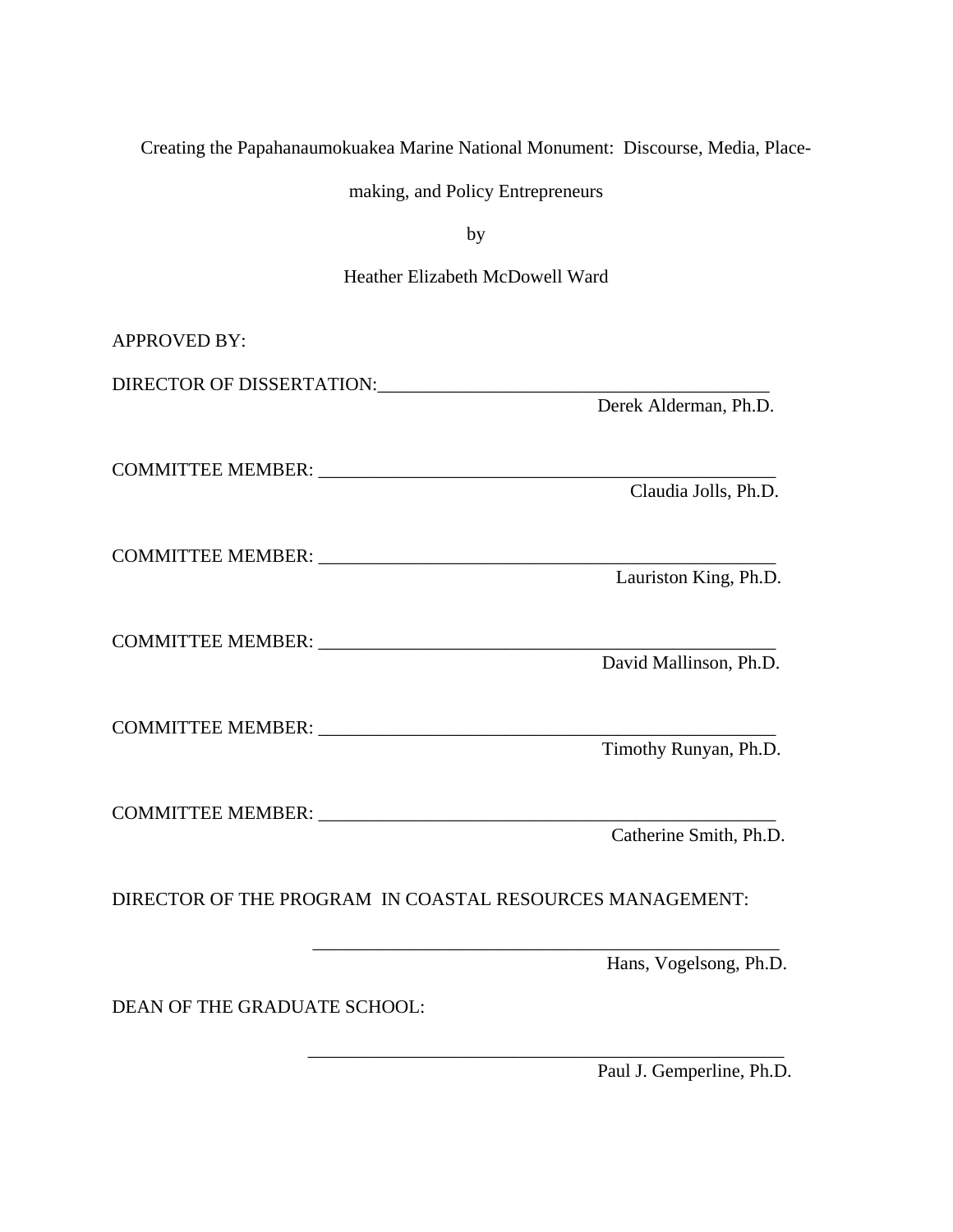### **Table of Contents**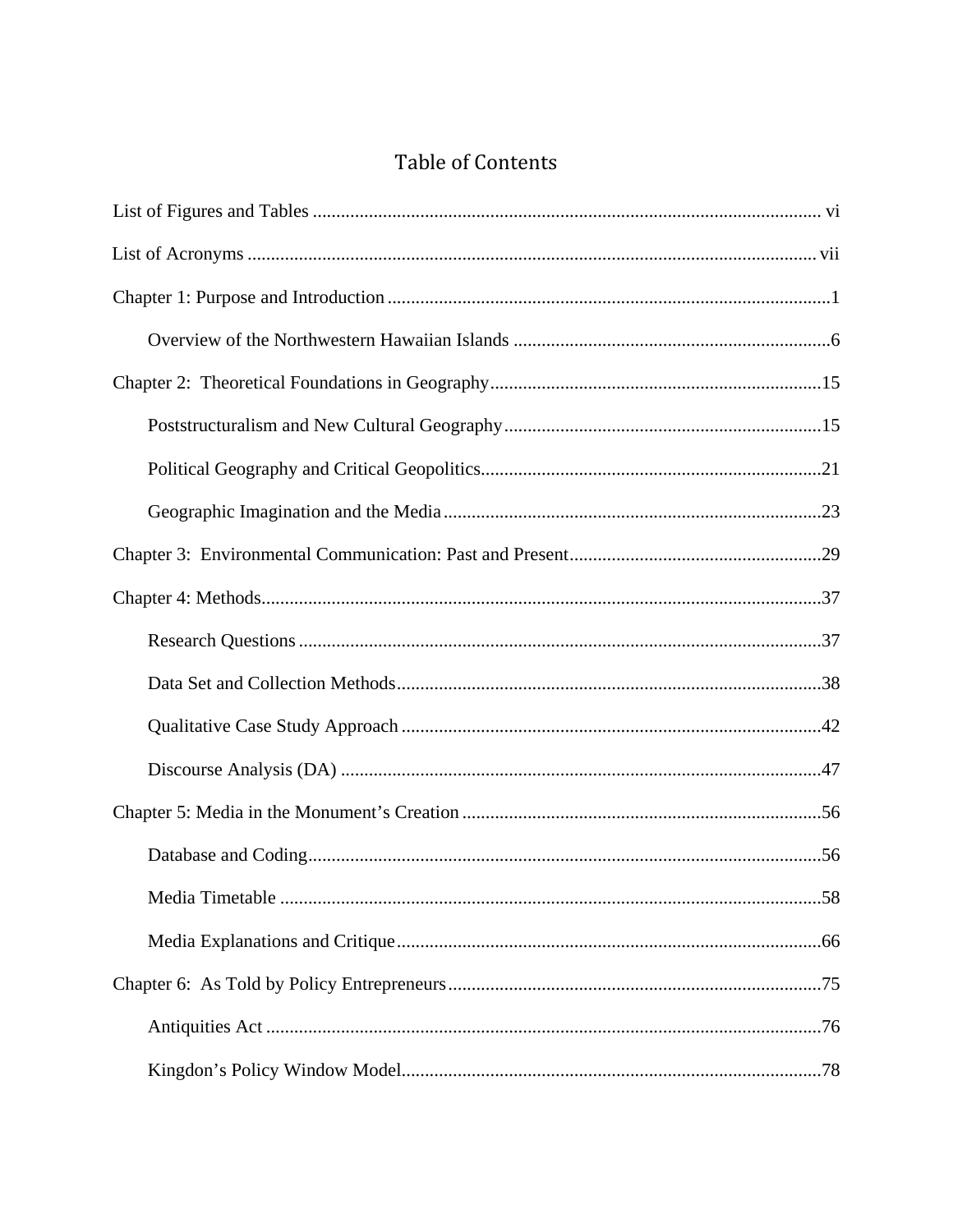| Appendix C: Adding Communication to Kingdon's Policy Window Model143 |  |
|----------------------------------------------------------------------|--|
|                                                                      |  |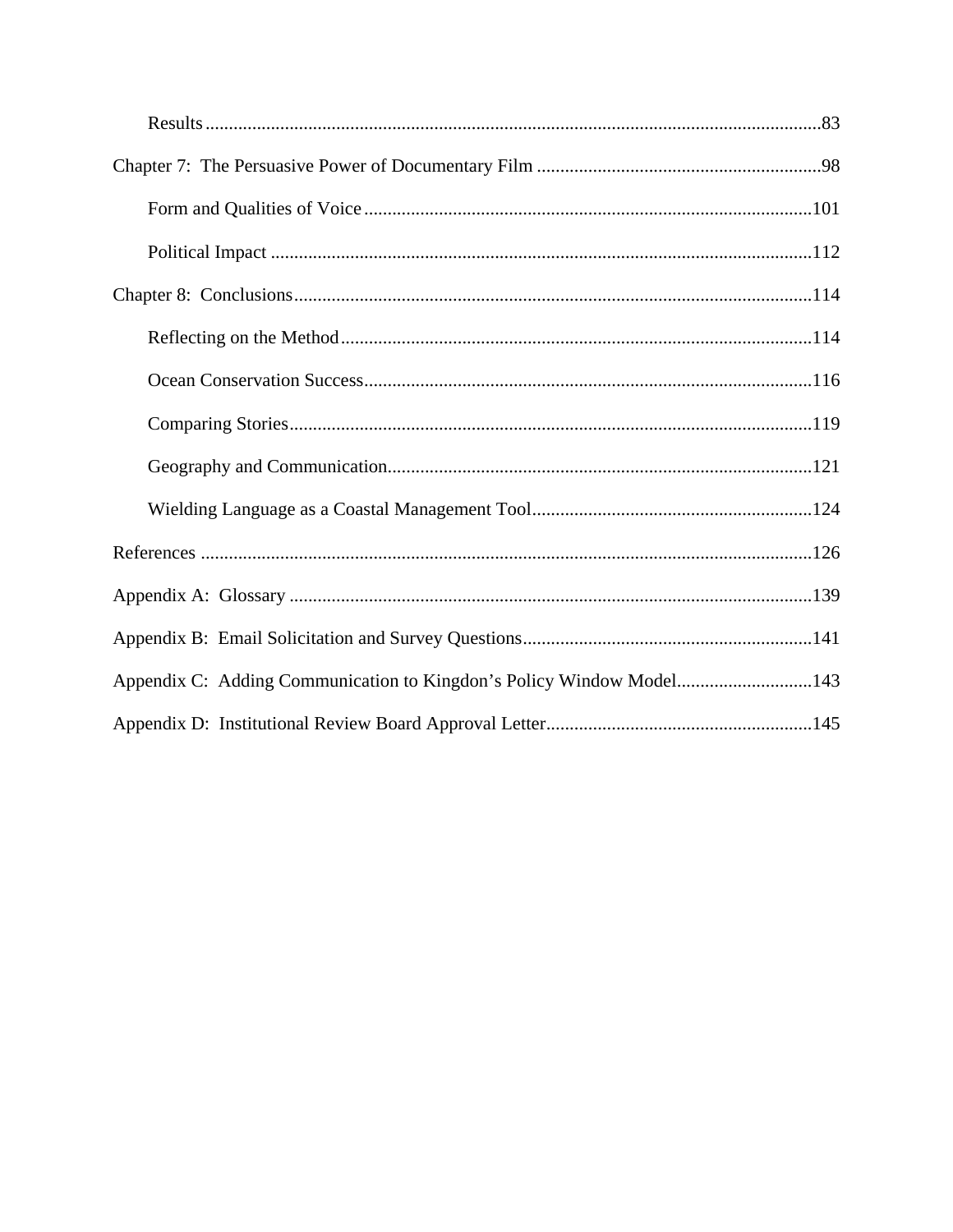## List of Figures and Tables

- <span id="page-9-0"></span>Figure 1: NOAA Map – Papahanaumokuakea Marine National Monument
- Table 1: Media Outlets Represented in the Database
- Table 2: Policymaker Survey Results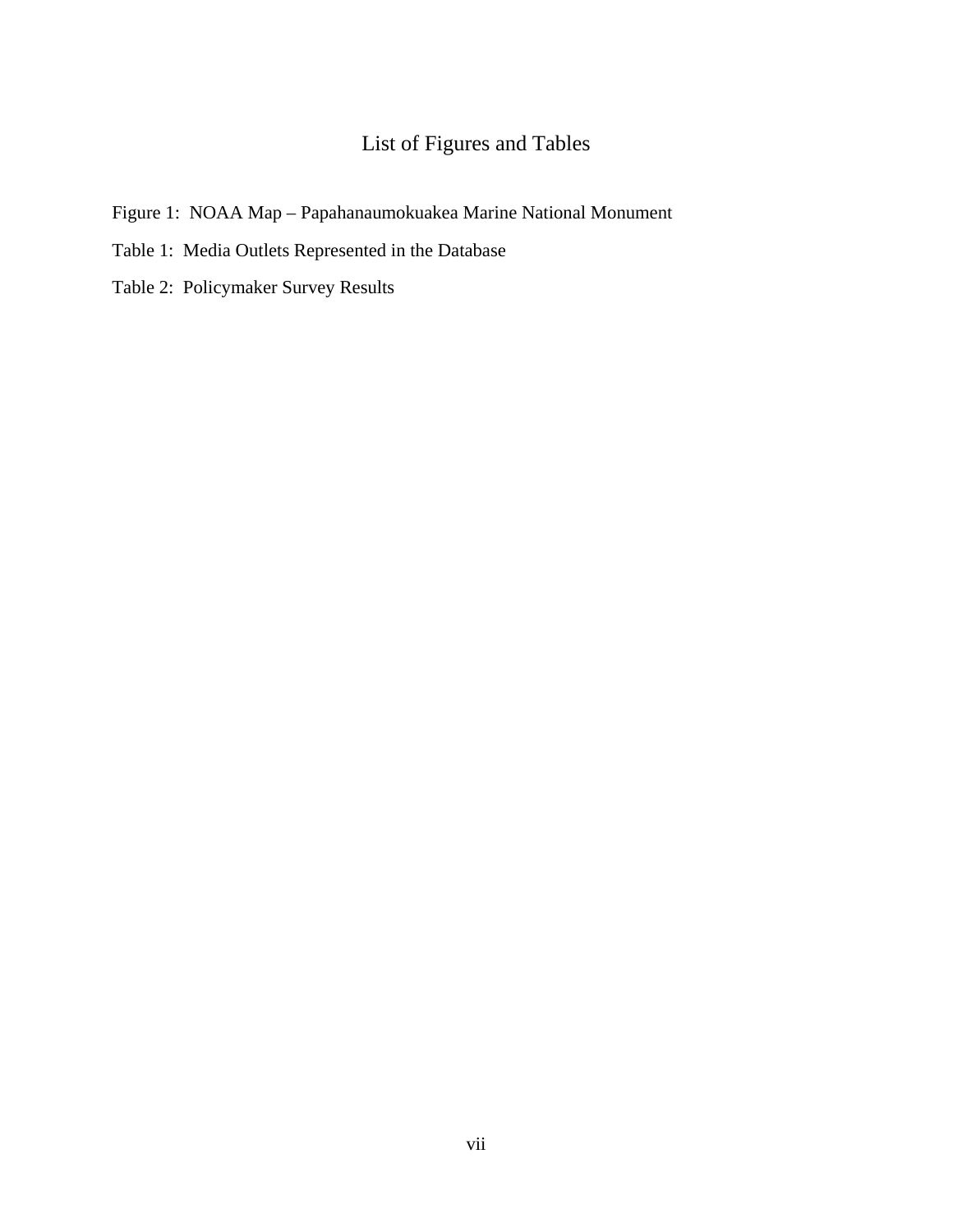# List of Acronyms

| <b>ANILCA</b>  | Alaska National Interest Lands Conservation Act                  |
|----------------|------------------------------------------------------------------|
| DA             | Discourse Analysis                                               |
| <b>CDA</b>     | <b>Critical Discourse Analysis</b>                               |
| <b>CEQ</b>     | White House Council on Environmental Quality                     |
| <b>CFR</b>     | Code of Federal Regulations                                      |
| <b>CRM</b>     | <b>Coastal Resources Management</b>                              |
| <b>DOI</b>     | Department of Interior                                           |
| EO             | <b>Executive Order</b>                                           |
| H <sub>I</sub> | Hawaii                                                           |
| <b>MHI</b>     | Main Hawaiian Islands                                            |
| <b>MDA</b>     | <b>Mediated Discourse Analysis</b>                               |
| <b>NOAA</b>    | National Oceanic and Atmospheric Administration                  |
| <b>NPS</b>     | <b>National Park Sevice</b>                                      |
| <b>NWHI</b>    | Northwestern Hawaiian Islands                                    |
| <b>NWR</b>     | National Wildlife Refuge                                         |
| <b>PBS</b>     | <b>Public Broadcasting Service</b>                               |
| <b>PMNM</b>    | Papahanaumokuakea Marine National Monument                       |
| <b>USFWS</b>   | United States Fish and Wildlife Service                          |
| <b>UNESCO</b>  | United Nations Educational, Scientific and Cultural Organization |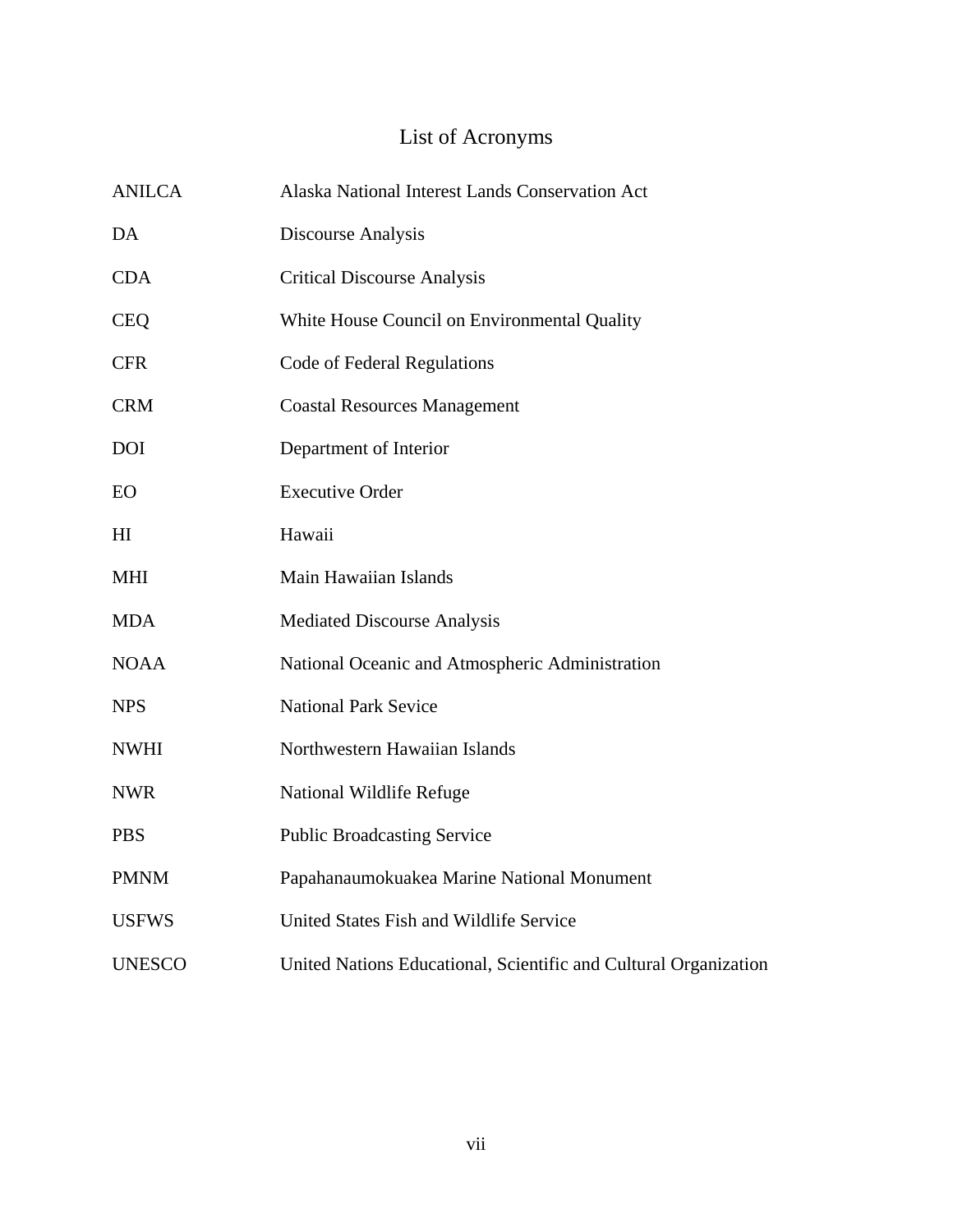### Chapter 1: Purpose and Introduction

<span id="page-11-0"></span>The focus of this dissertation is geographic—*people* interacting with *places* and the resulting environmental *policy* choices. Language connects all three dynamic geographic components. Coastal managers already understand that they need broad-based knowledge of multiple disciplines—geology, ecology, political science, and resource management to name just a few. The pervasiveness and immediacy of modern media demands that coastal managers also understand the basics of successful scientific and environmental communication in order to teach and employ strategies that will improve human connections to and protection of threatened littoral places. This dissertation aims to move decidedly in that direction.

The word 'geography' (Greek 'geo' and 'graphe') literally means to write about or describe the earth. According to geographer Gordon Waitt (2005, 164), "There is no geographical knowledge other than the ordering that people impose on the world through their linguistic description of the world."

Environmental managers try all sorts of ways to control and mitigate human activity in coastal areas vital to our nation's ecology, economy, and overall quality of life—zoning and local land use plans, regional fishery management committees, federal marine protected areas, and international conventions—to name just a few. Communicating science and technical information to the public and policymakers is an integral part of all these management efforts. Language—private, public, and policy discourses—creates our perceptions of the coast, influencing our willingness to rethink historical land uses and the value we assign to natural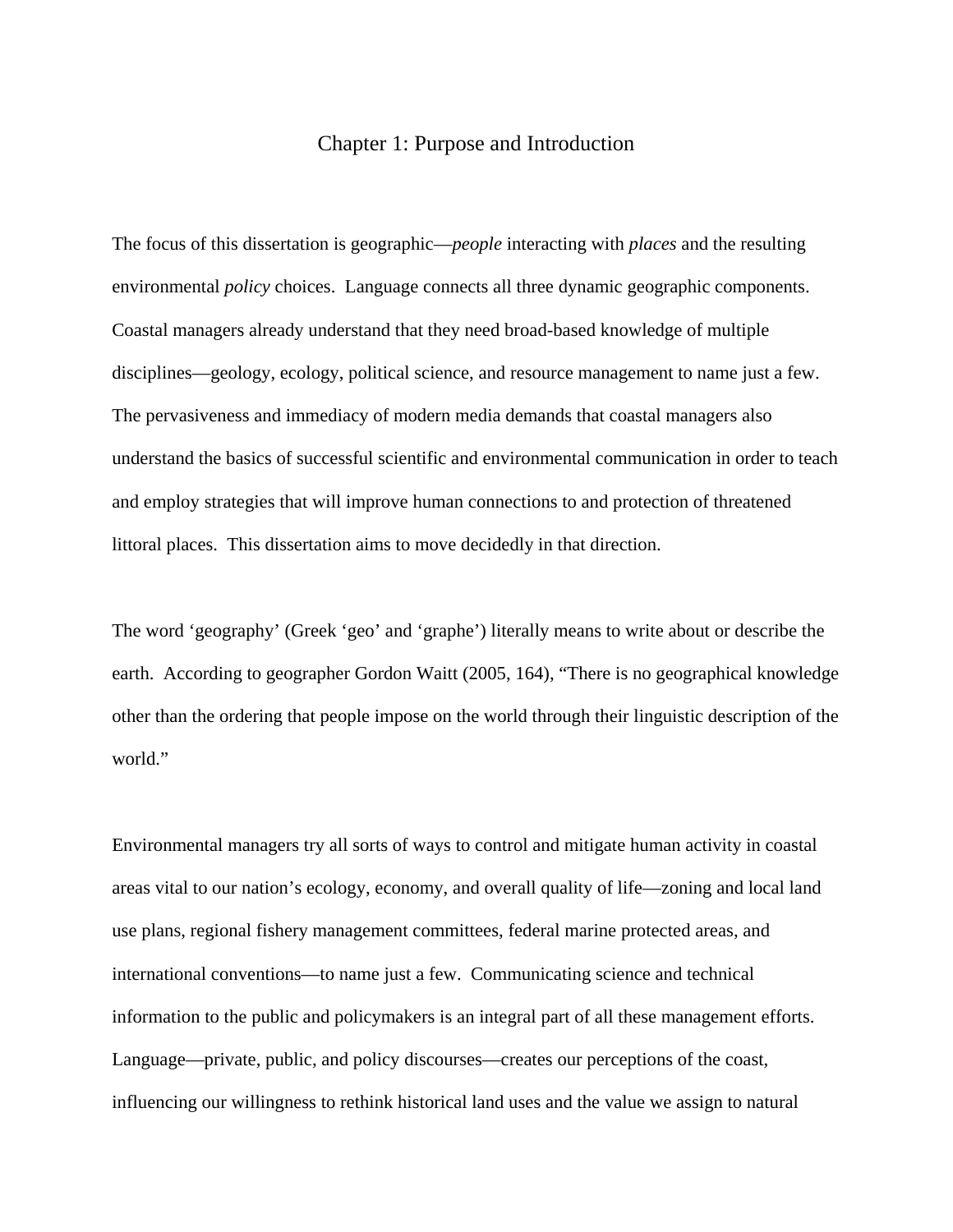ecosystems. Considered communication practices and inspired, orchestrated discourse can rapidly transform human behaviors toward the natural world. Communication and discourse study should be added to coastal management training and discourse analyses added to the coastal management toolbox alongside food web diagrams, sediment cores, and Geographical Information System (GIS) maps (Alderman and Ward 2008).

The overall research aim is to uncover and better understand how communication methods and discourse practices influence coastal and ocean stewardship at the public policy level.

Broad research questions include, how is language used within coastal management communities and how can we wield language more vigorously as a coastal stewardship tool in the future? Much can be learned about coastal management, qualitative geographical research methods, and environmental communication in action through a case study titled *Creating the Papahanaumokuakea Marine National Monument: Discourse, Media, Place-making, and Policy Entrepreneurs.*<sup>[1](#page-12-0)</sup>

Specific research objectives include (1) reconstructing the media and policymaker narratives of the Papahanaumokuakea Marine National Monument's creation; (2) comparing the two narratives to explain the timing of the Monument's creation and to assess the accuracy of media coverage; (3) employing visual geography methods to investigate the power of documentary voice in Jean-Michel Cousteau's 2006 Public Broadcasting Society's video *Voyage to Kure* and

<span id="page-12-0"></span><sup>&</sup>lt;sup>1</sup> The Papahānaumokuākea Marine National Monument is the single largest U.S. conservation area and one of the largest marine conservation areas in the world. It encompasses 139,797 square miles of the Pacific Ocean - an area larger than all the country's national parks combined (NOAA 2010).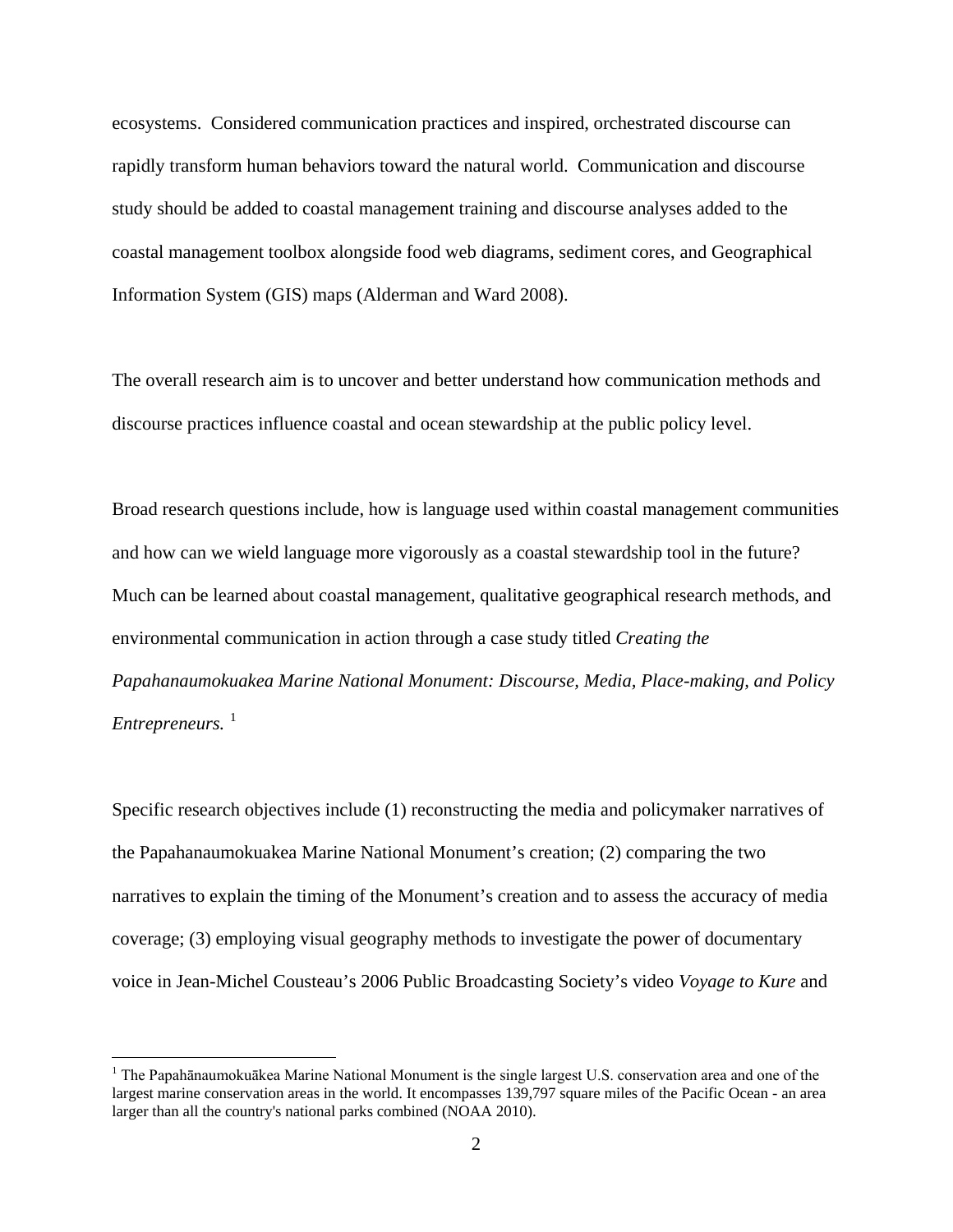(4) enriching theoretical foundations for the Coastal Resources Management (CRM) program by including the study of language and discourse analyses.

This study analyzes multiple texts using Discourse Analysis (DA) to deconstruct the communication methods and political maneuvering that helped create one of the largest marine protected areas on Earth. Social discourse analysis views language (written, spoken, and visual) as a mode of action, influenced by environmental and historical contexts, and continually reworked as surrounding cultural or institutional conditions change. DA techniques help interpret media reports, email surveys and film. Established models from geography and political science lend structure to this sometimes-controversial qualitative technique.

Researchers have shown that carefully orchestrated communication campaigns can shift public support and, in the case of the Papahanaumokuakea Marine National Monument, make unprecedented and internationally-inspirational public policy. (This is even truer when natural events punctuate the importance of an issue much as hurricanes Bertha, Rita and Katrina did for anthropogenic global warming). People are nearly always part of any intractable conservation problem and communication is always part of the solution—to recycle, reduce poaching, set aside habitat and so on.

Scientists and environmental managers unopposed to action research or advocacy may use a variety of media to convey conservation objectives, including press interviews, research websites, podcasts, fact and tip sheets, and large electronic email lists. But, they must embrace communication as an integral part of their academic careers, rather than as an afterthought or as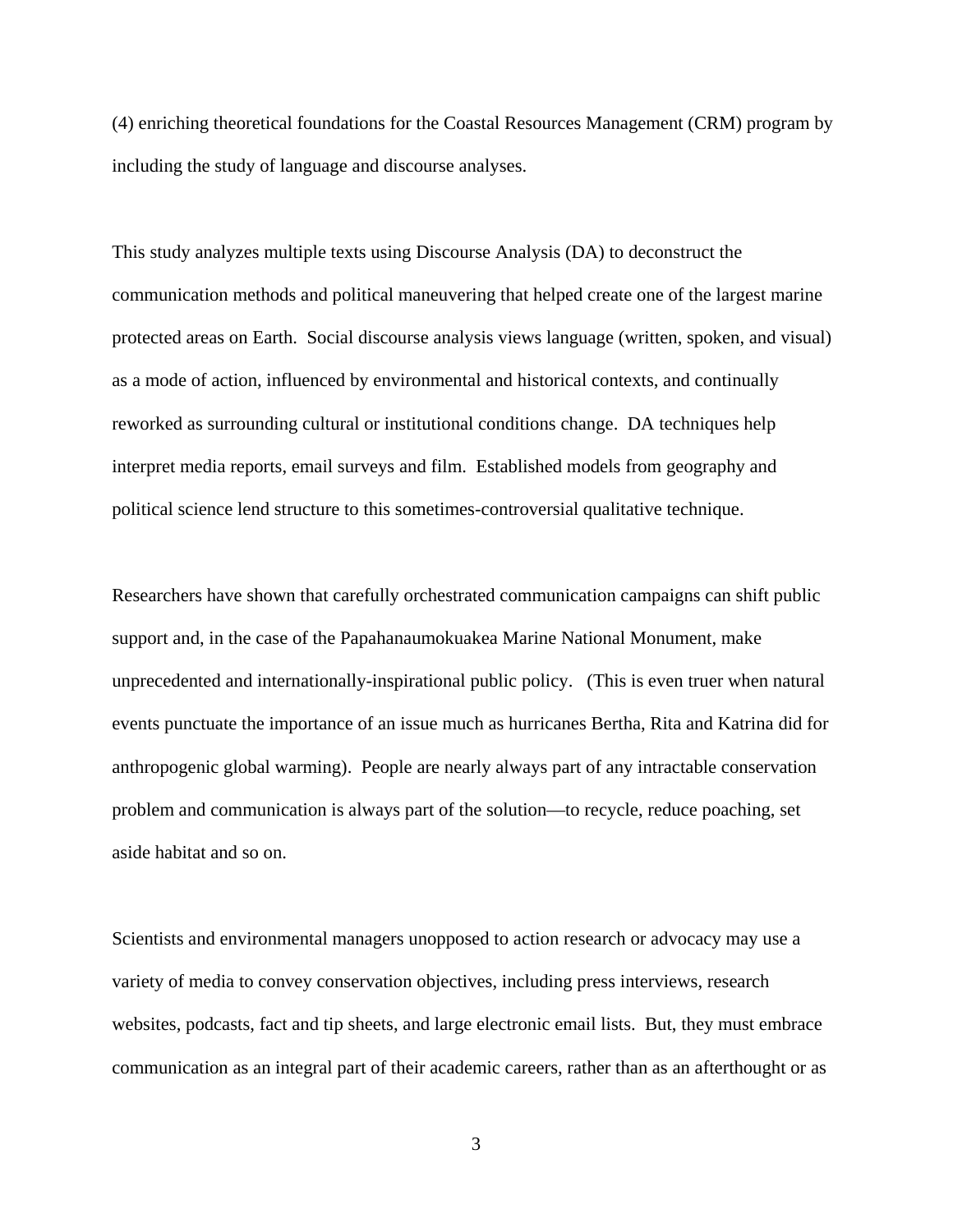tasks accomplished by 'soft' social researchers. Scientists need to approach communication as seriously and systematically as they do their research, defining communication objectives, identifying audiences that can benefit from the knowledge they have acquired (often with public monies), developing communication plans and strategies, and periodically evaluating results.

The case study serves as a demonstration of the utility of discourse analysis to the coastal management field and suggests that communication and discourse management take a more central role in our scholarly and management pursuits. Reconstructing the narrative around the Monument's creation is of interest to CRM students and faculty as well as ocean conservation professionals broadly. CRM students should see from this case study the challenges inherent in communicating the importance of distant, remote places within a government structure that lacks a preeminent, authoritative ocean agency. Coastal professionals should benefit from the communication practices revealed in this analysis of a successful ocean conservation effort. Subsequent research and journal articles building on this dissertation will identify more specific communication techniques and strategies to facilitate coastal and ocean stewardship and hasten the creation of other protected areas.

Perhaps the most important purpose for choosing this topic is to increase awareness within the coastal management community of the importance of discourse management in achieving stewardship objectives. The final chapter will begin to address how discourse analysis (DA) can be employed as a tool, first to help explain and then improve coastal and ocean policymaking processes. Abilities to convince the public and policymakers about the urgency of ocean-related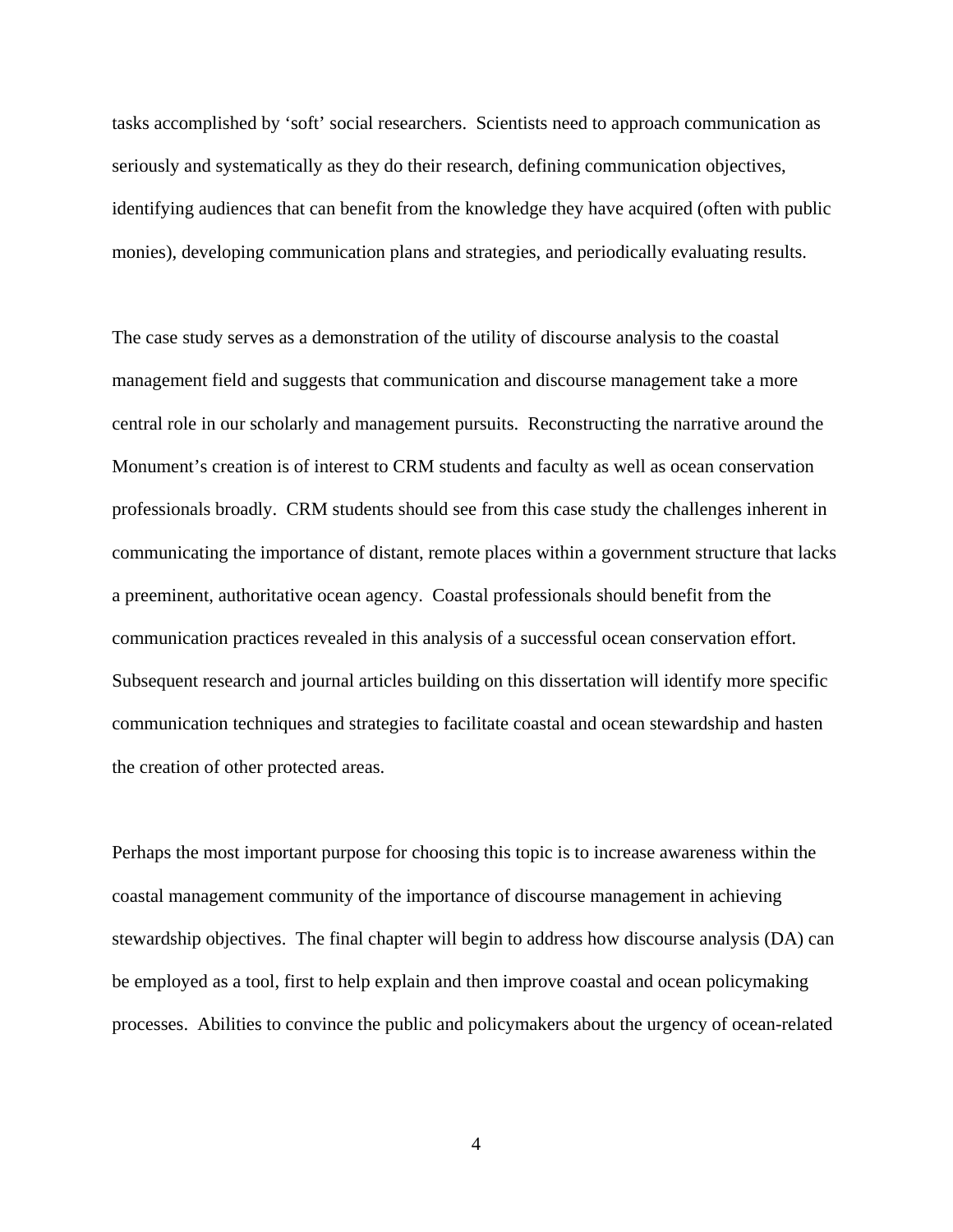environmental problems are not keeping pace with the scope of degradation to watersheds, wetland buffers, and fisheries.

The creation of the Papahanaumokuahea Marine National Monument should be an especially illustrative example of political scientist Kingdon's (2003) policy window concept, used by political scientists to envision how and when windows of opportunity open in political processes. A richly-detailed or 'thick' description of the Monument's creation and the policy window concept will be useful for political scientists, NOAA coastal managers and advocacy groups eager to replicate successful environmental lobbying efforts. Several survey respondents expressed confusion about the Monument creation process and surprise when final designation seemed to occur so quickly; a thick description of the Monument designation process should explain the seemingly hurried and confusing pace. In addition, comparing mass media coverage to eyewitness accounts will give us an indication of how well society and policymakers are served by contemporary journalism. This case study will be an excellent addition to  $\text{gray}^2$  $\text{gray}^2$ literature in conservation biology. Contemporary undergraduates in the classroom—at once masters of multiple forms of media—find this confluence of photography and video, exhibitions and screenings compelling political maneuvering.

This analysis will demonstrate the importance of oft-neglected coordinated communication strategies. Orchestrated discourse bridges the gaps between sterile scientific information, subjective 'local' perceptions, and coordinated public policy. Yet, communication is neglected in university curricula, an afterthought for many academic researchers and discounted within

<span id="page-15-0"></span> $\frac{1}{2}$ <sup>2</sup> Gray literature is a term used by research, intelligence, and medical communities to describe materials produced outside of peer-reviewed publishing. Gray literature is more readily available in specialized channels; examples might include government technical reports, non-profit studies, or interest group magazines.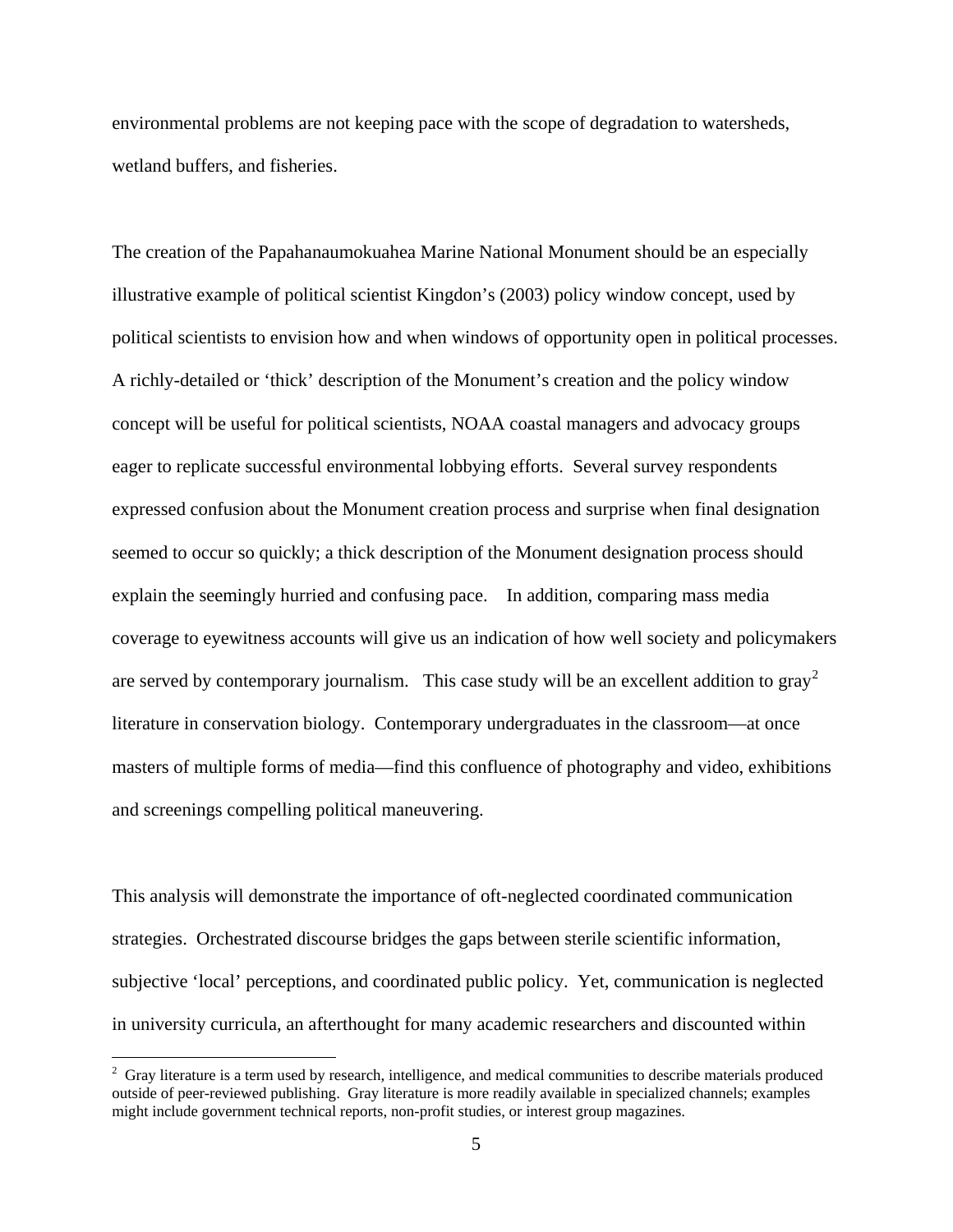government institutions. This dissertation aims to convince readers of the importance of environmental communication, illustrate the value of critical language awareness, and suggest ways to wield language more vigorously and effectively as a coastal management tool.

<span id="page-16-0"></span>Overview of the Northwestern Hawaiian Islands

The Papahanaumokuakea Marine National Monument (the Monument) was formerly known as the Northwestern Hawaiian Islands Marine National Monument and for a few short years was the largest marine protected area on Earth. President Bush formally protected the area in 2006, and then subsequently protected more extensive tracts of American-controlled Pacific Ocean islands, reefs and sea floor. In 2008, the small Pacific island nation of Kiribati established what is now the world's largest marine protected area—a near-California size ocean wilderness.

The PMNM contains the waters surrounding a chain of ancient volcanic islands and coral atolls from Ni'ihau (or Nihoa) northwest in the Pacific to Kure Atoll. The Monument encompasses 360,000 square kilometers (139,797 square miles) of the Pacific Ocean and includes the Northwestern Hawaiian Islands Coral Reef Ecosystem, Midway Atoll and National Wildlife Refuge (NWR), the Battle of Midway National Memorial, and the Hawaiian Islands NWR.

The Monument, designated a United Nations Educational, Scientific and Cultural Organization (UNESCO) World Heritage Site in July 2010, is intended to protect near-pristine habitat, archaeological sites, and a wide swath of American and international maritime history. Some one quarter of the approximately 7000 species in Monument waters and on its islands are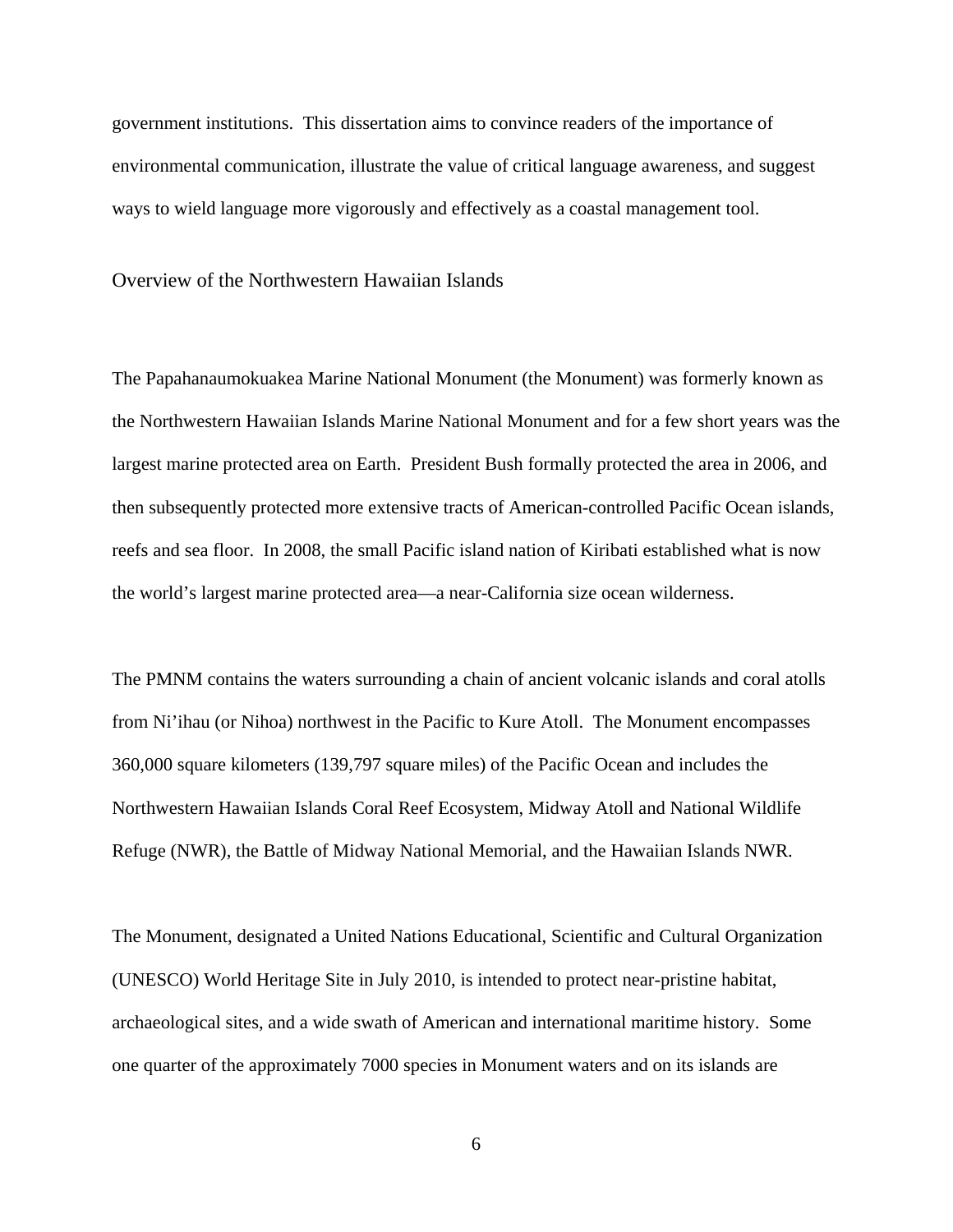endemic. The Monument is the second largest site and the first U.S. site added to the World Heritage List in 15 years (Crowley 2010).

Many refer to the Northwestern Hawaiian Islands (NWHI), situated in the middle of the North Pacific Ocean and the 6,126 kilometer (km) long Hawaiian-Emperor seamount chain, as the most geographically isolated archipelago in the world. The small islands, atolls, submerged banks, and reefs are approximately 3,800 km from the nearest continental land mass; Johnston Atoll, the nearest other island, is 900 km southwest of the NWHI (Rooney et al. 2008). Northwest from Kauai, Nihoa is the first of the NWHI formed more than 7 million years ago, a small  $(0.6 \text{ km}^2)$ steep basalt island with a summit 275 meters above sea level. Circular-shaped Kure Atoll is the farthest north of all the atolls and islands in the NWHI and likely the oldest at 29.8 million years old. French Frigate Shoals lies roughly in the middle of the chain and is the most southerly atoll in the Hawaiian Islands. NWHI reefs are primarily composed of the coral *Porites*, but *Acropora* table corals are more common in this lagoon than at any other location on the archipelago (Rauzon 2001).

Larger scale ocean-atmospheric coupling and the location of the subtropical front  $3$  significantly affect the ecology of the NWHI and the concentration of marine debris on islands and atolls. Researchers have noted biomass changes on the order of 30-50%, partially due to fluctuations in nutrient enrichment and availability of prey species (Rooney et al. 2008).

<span id="page-17-0"></span><sup>&</sup>lt;sup>3</sup> The term 'subtropical front' refers to the boundary between oligotrophic (low nutrient, high dissolved oxygen) surface waters of the North Pacific Gyre and nutrient-rich surface waters of the North Pacific Subpolar Gyre (Rooney et al. 2008).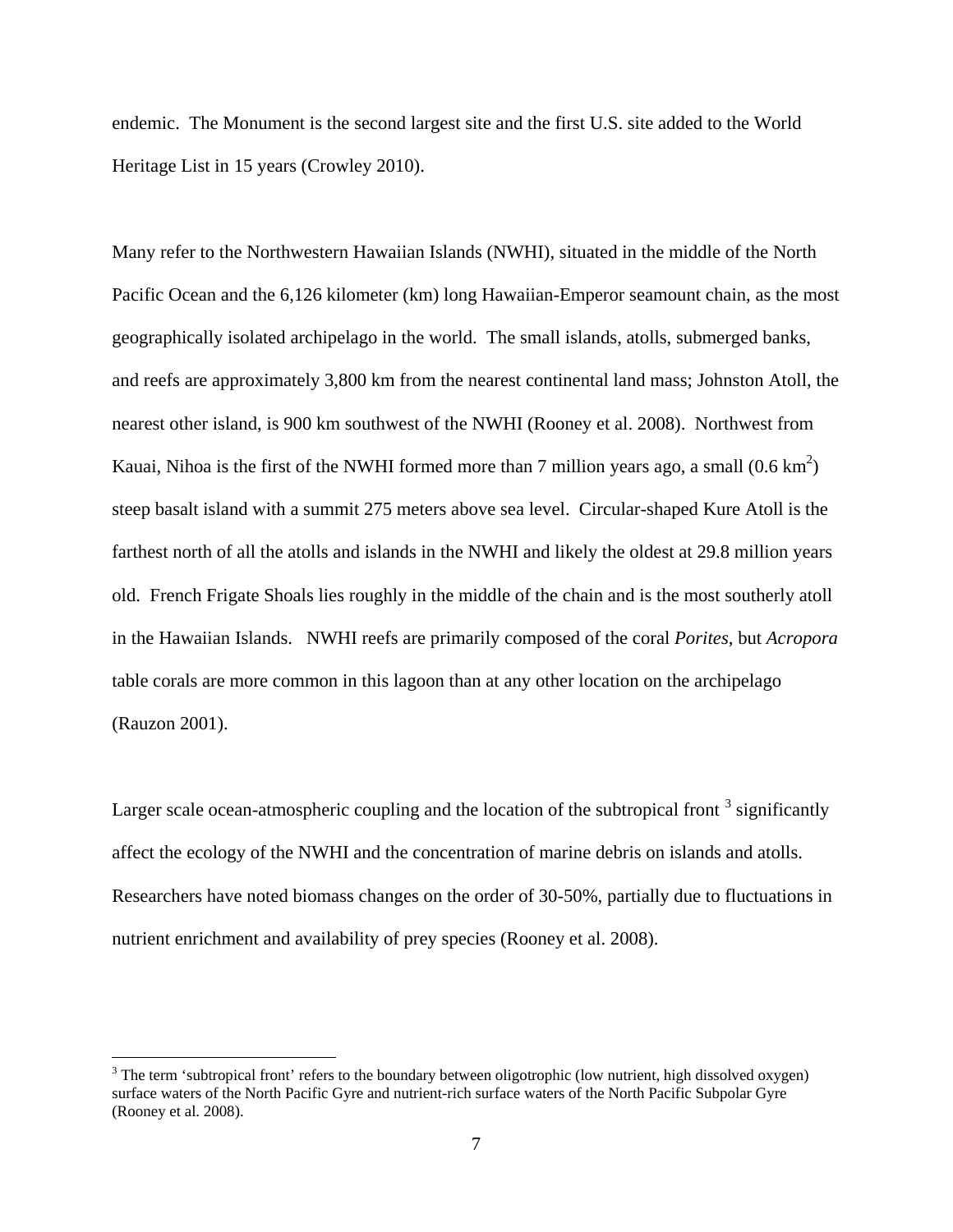Extreme winds and wave energy events from tropical storms and hurricanes are a potential, but infrequent threat to the NWHI's coral reefs (Friedlander et al. 2008). On average, between four and five tropical cyclones occur annually in the Central Pacific; however few regional tropical storms develop into hurricanes. Hurricane Patsy in 1959 was the strongest hurricane reported in the last 50 years, passing between Midway Island and Kure Atoll with winds above 100 knots. Hurricane Nele passed near Gardner Pinnacles in 1985.

All of the Northwestern Hawaiian Islands grew as shield volcanoes from the sea floor as layers upon layers of lava accumulated over a central Pacific volcanic "hotspot." Built almost entirely of fluid lava flows, some of the largest volcanoes in the world are shield volcanoes. Highly fluid basalt pours out from a central summit vent or a group of vents, forming a broad, gently sloping dome like a warrior's shield (Rooney 2008).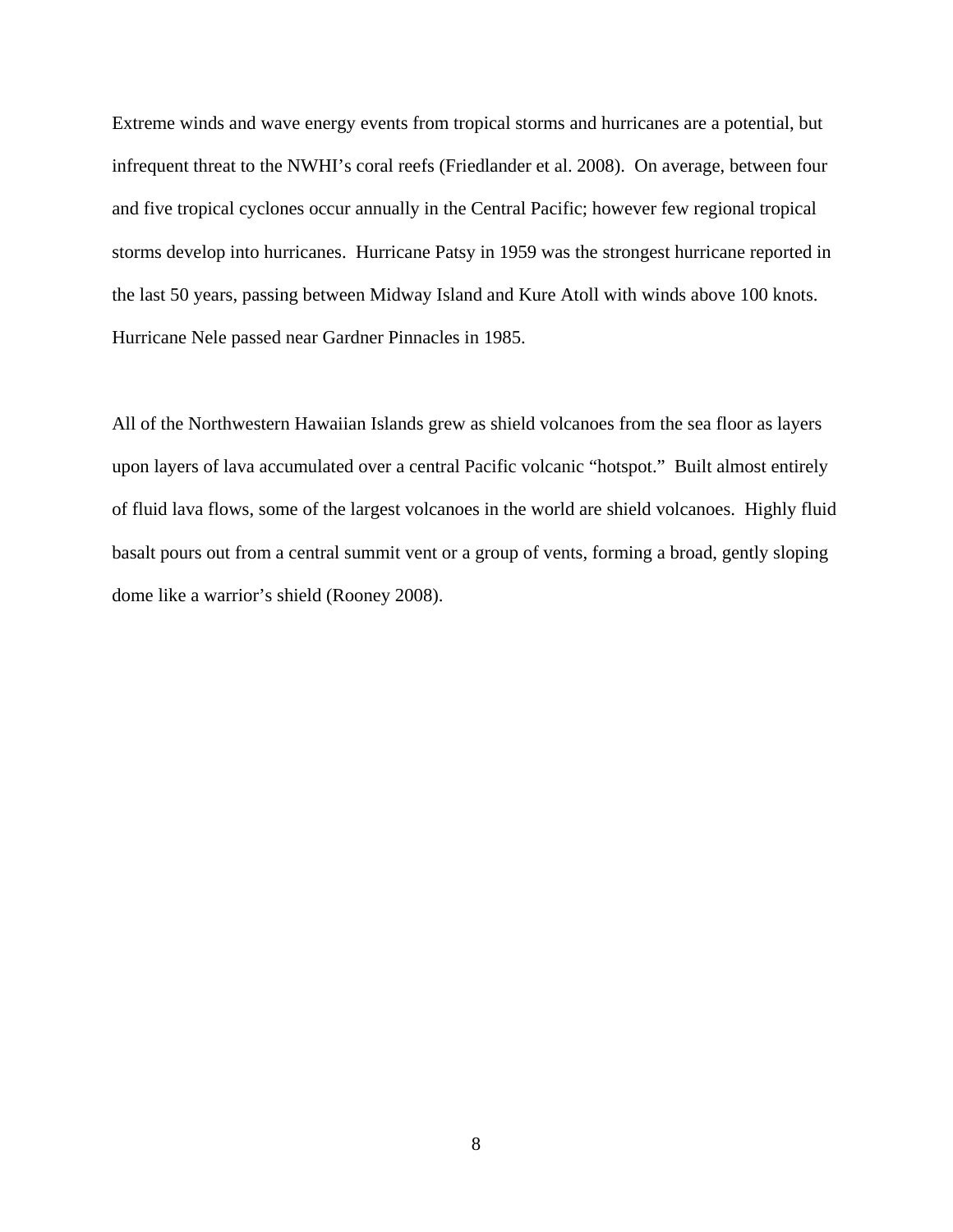

Figure 1: NOAA Map – Papahanaumokuakea Marine National Monument (Courtesy of the National Oceanic and Atmospheric Administration, Office of National Marine Sanctuaries)

A trail of islands formed from the Aleutians in Alaska to Hawaii as the Pacific plate moved northwest at about three and a half inches a year (Juvik and Juvik 1998). The Big Island of Hawaii is the last in the chain and is still being created over the hotspot. Shield volcanoes along the NWHI become inactive after about 1.5 million years of growth (Rooney et al. 2008). The island subsides under the weight of the massive shield, is further eroded by ocean waves and weather, perhaps forming a coral atoll before finally disappearing beneath the waves as a seamount.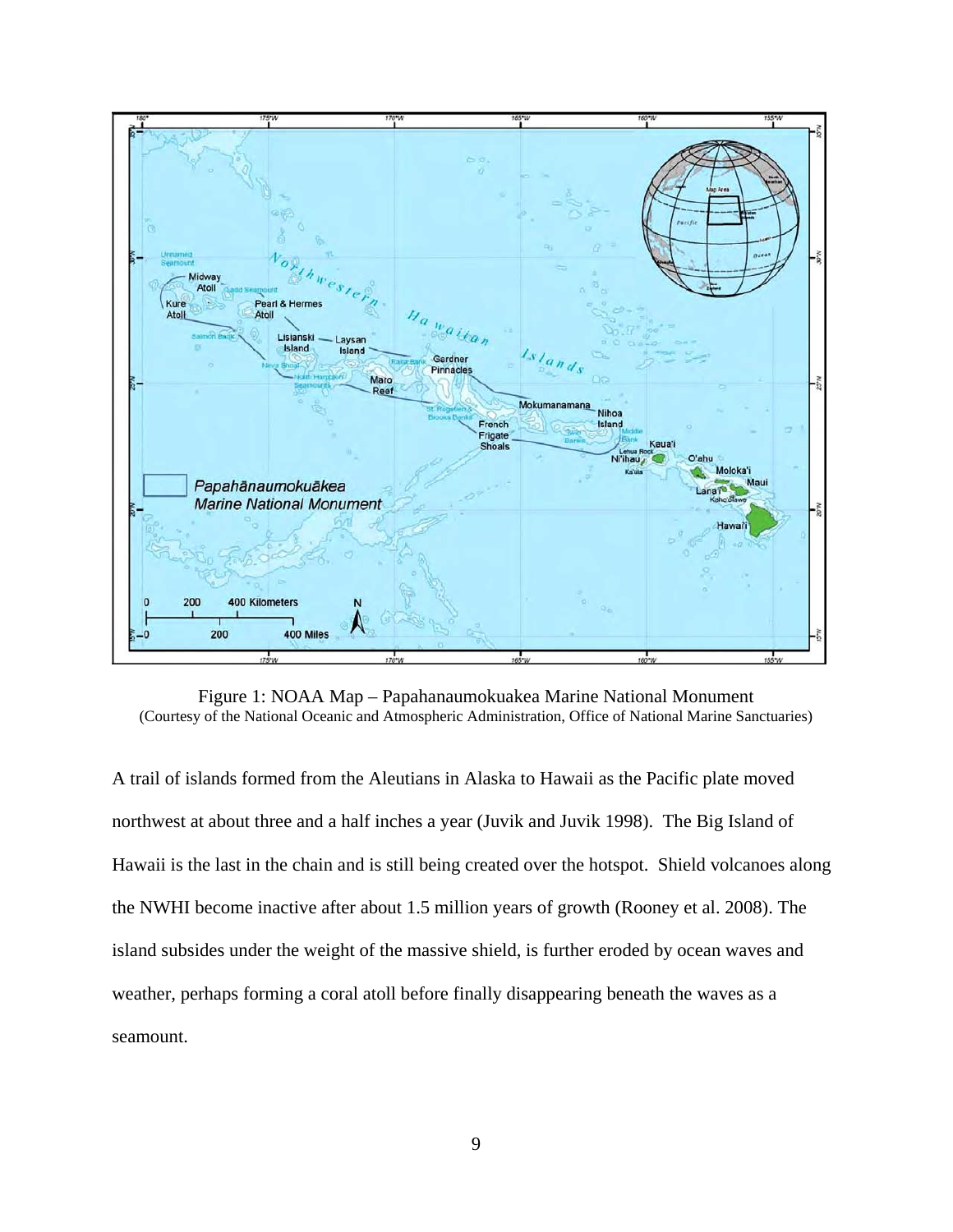Geography limited the type and number of species that could survive the vast oceanic distances to reach the NWHI—only creatures able to float, fly, sail or swim. Once there, colonizing plants and animals faced little competition or predation. A geology of rich volcanic soils, warm tropical sun and abundant water instigated and sustained a variety of habitats, including rainforests, lava deserts, coral atolls, and snowy mountaintops—a paradise of evolutionary creativity (Rauzon 2001). Relatively low species diversity and high endemism in island archipelagos are a consequence of oceanographic isolation. Sheer remoteness and limited reef fishing activities in the NWHI maintained habitat crucial for a number of threatened and endangered animals (Friedlander et al. 2008). Population trends for many marine species in the region remain unknown, simply because opportunities for research and sampling have been few and far between.

Reefs in the NWHI represent rare intact, large-scale, predator-dominated ecosystems and a baseline for examining the potential for no-take marine reserves. According to Friedlander (2008), more than 54% of the biomass on NWHI forereef habitats consisted of apex predators, primarily sharks and jacks. By comparison, this trophic level accounted for less than 3% in the Main Hawaiian Islands (MHI). Mean fish standing stock in the NWHI was more than 260% higher than in similar MHI habitats.

The biogeography of the NWHI is determined largely by oceanographic conditions, currents that adjust over time, wave energy, temperature, salinity, turbidity, and availability of nutrients and larvae. However, the region is hardly immune to human activities that now impact the entire planet. Marine debris, lost or abandoned fishing gear from Pacific Rim fisheries and plastics, are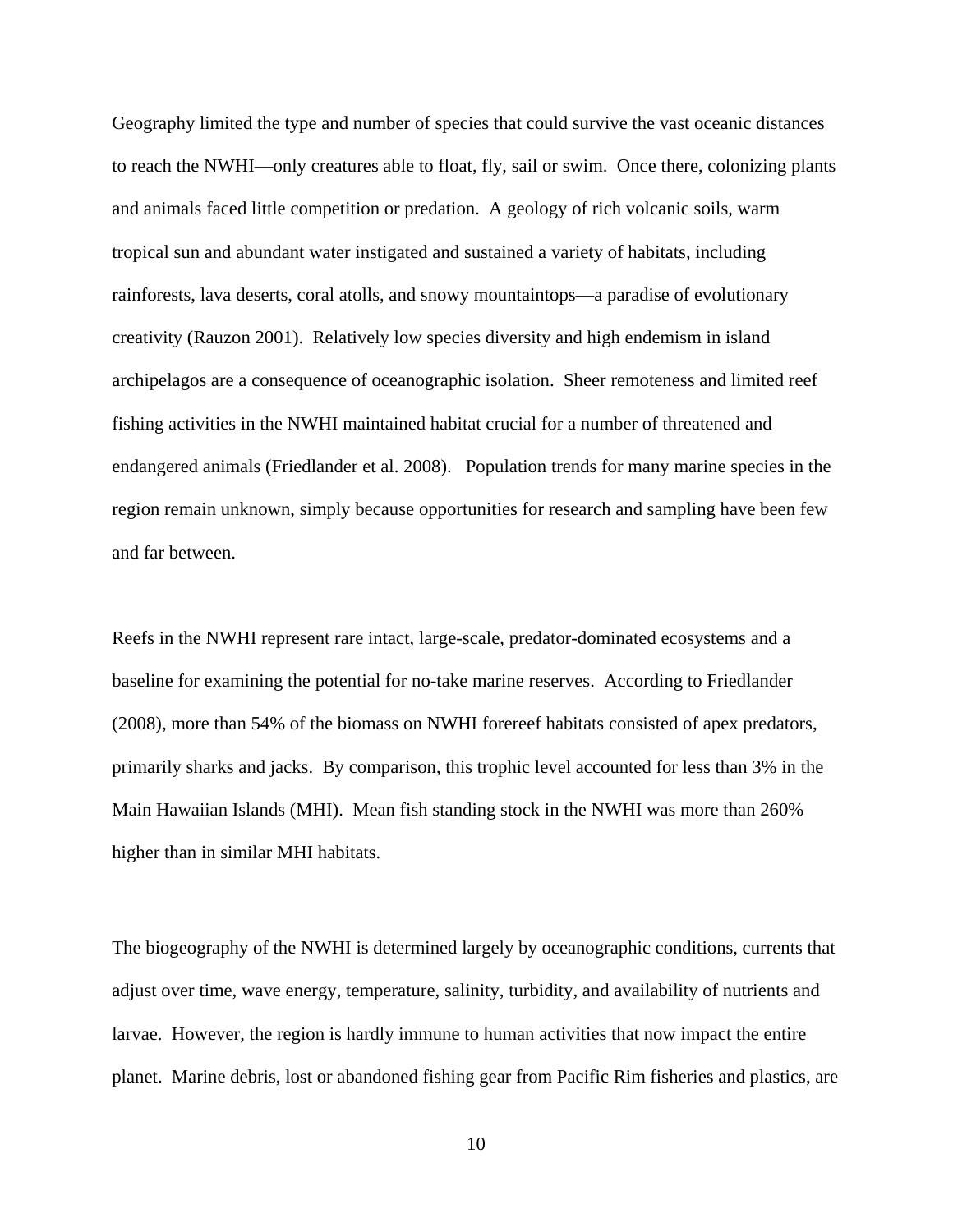the most obvious anthropogenic impacts to NWHI reefs. Nets damage corals and entangle marine mammals, including endangered monk seals, seabirds, turtles, and other marine life (Selkoe et al. 2008). Two continent-sized patches of garbage swirl around in the Pacific Ocean, concentrated by the North Pacific and Kuroshio currents. Pelagic seabirds ingest small pieces of plastic and then feed the trash, instead of squid or fish, to their chicks (Day et al. 1989; Martinez et al. 2009; Moore et al. 2001). Climate change affects coral reefs around the globe in multiple ways. Coral reefs are extremely sensitive to changes in water temperature and acidity. Rising sea level threatens to inundate the lowest lying atolls and islands (Rooney 2008).

The NWHI are still recovering from past land development and disturbances, including guano mining at Laysan Island, naval base construction at Midway and French Frigate Shoals, a Long-Range Aid to Navigation (LORAN) site at Kure, navigation channel dredging at Midway and so on. Human population, construction, and visitor use over the last few decades has been minimal, limited by the lack of air charter services to Midway.

About 1,000 years ago, the paradise of evolutionary creativity that was the NWHI, changed dramatically with the arrival of adventurous Polynesians and their pigs, dogs, rats, and chickens. Native Hawaiians discovered the archipelago first and inhabited some of the islands for hundreds of years prior to Western contact. Archaeological surveys done on Mokumanamana and Nihoa found some 140 ancient Polynesian sites of worship, residence, aquaculture, and agriculture and cultural artifacts (Terrell 2006). In Hawaiian tradition, these remote northwestern islands are considered sacred space—primordial regions from which life springs and where spirits return after death. Four Hawaiian words compose the name "Papahanaumokuakea." 'Papa' is a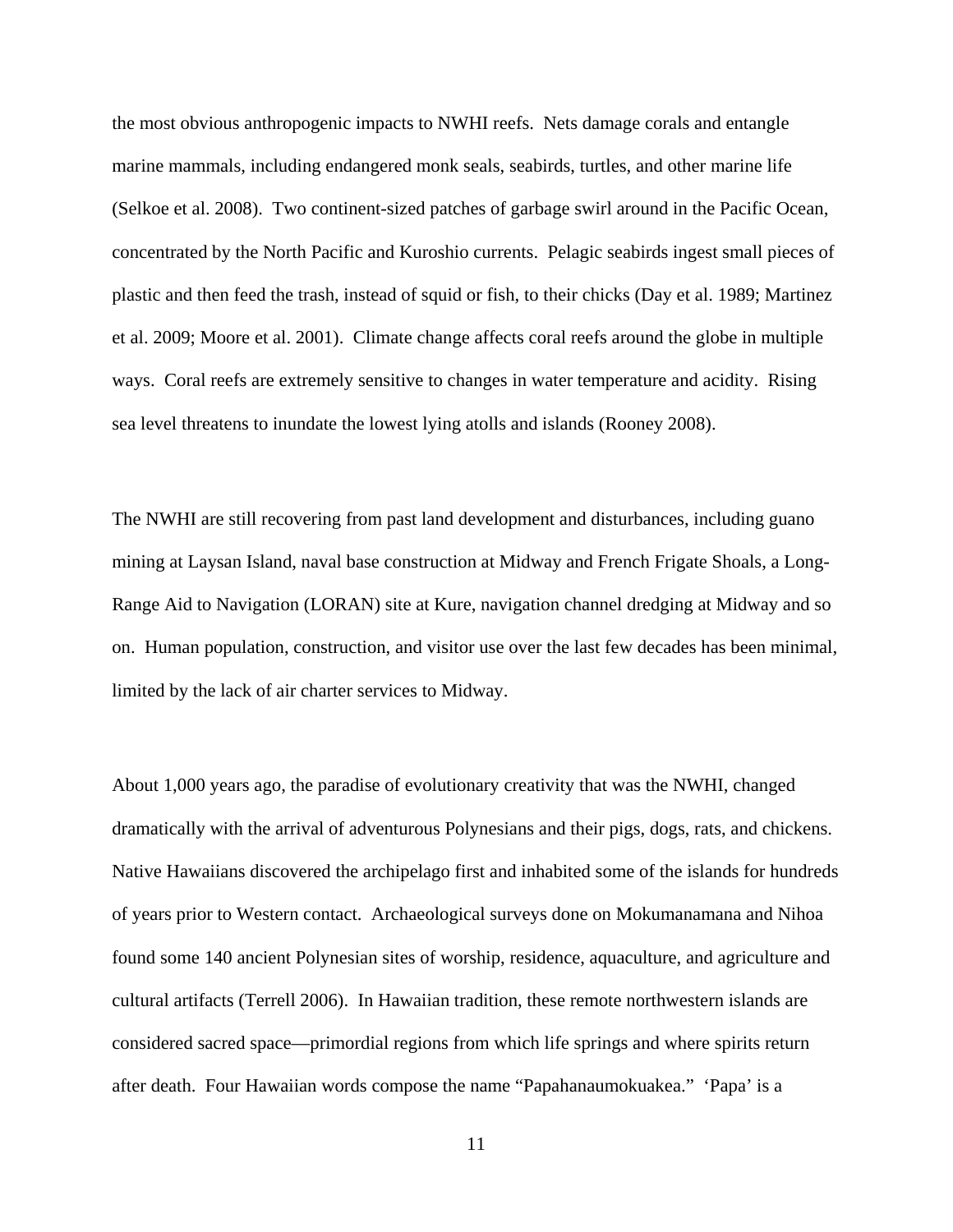Hawaiian deity similar to Mother Earth. 'Hanau' means to give birth, 'Moku' means island and 'akea' refers to a broad expanse (Nakaso 2007).

Modern maritime heritage resources abound along the island chain. Historians are aware of more than 120 maritime heritage sites, including traditional voyaging and fishing craft, traders, whaling ships, Japanese sampans, and U.S. Navy aircraft, ships and submarines (Terrell 2006). Midway was the first land annexed outside U.S. continental borders and the center of one of the most important WWII naval battles in the Pacific. In June 1942, four Japanese aircraft carriers and one American carrier were sunk; at least 67 naval aircraft are recorded as lost near the island.

Following European and American discovery, commercial exploitation and extraction began in earnest. Activities included sealing and whaling, fishing, harvesting of birds and feathers, and the collection of guano for fertilizer. Honolulu became a critical Pacific provisioning port by 1825; Midway and Laysan reportedly were discovered by whalers around the same period (Terrell 2006).

Designing marine reserves with both habitat and marine heritage preservation multiplies supportive constituencies. The Monument designation process followed a five-year study by the National Oceanic and Atmospheric Administration's (NOAA) National Marine Sanctuary Staff. State and federal agencies, native Hawaiian leaders and the public submitted testimony and comments and most supported strong protections.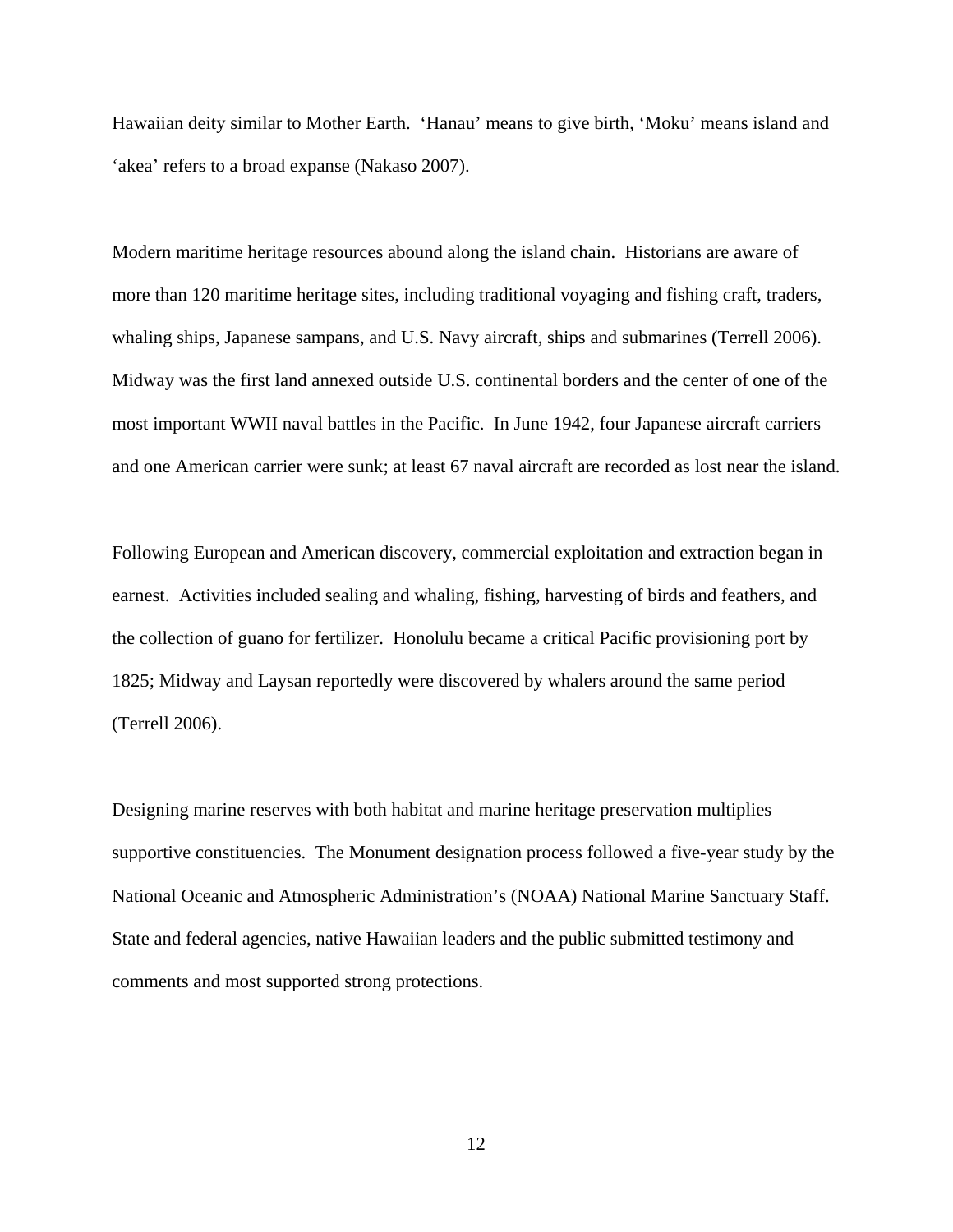The National Oceanic and Atmospheric Administration, U.S. Fish and Wildlife Service (USFWS), and State of Hawaii Department of Land and Natural Resources (DLNR) now are cotrustee management agencies of the PMNM (NWHI MNM 2006). Monument management responsibilities and bureaucratic communication challenges mirror those in other sanctuaries, wildlife refuges and combined state-federal protected areas. The three government agencies responsible for managing the Monument continually negotiate and revise unified management plans (Papahānaumokuākea Marine National Monument 2008).

Because the U.S. Congress has never created one agency responsible for overseeing oceans, defining agency responsibilities is complicated and often contested. NOAA officials within the Department of Commerce are responsible for managing marine areas in consultation with the U.S. Interior Department. U.S. Fish and Wildlife Service (USFWS) staff manages the Midway Atoll NWR, the Battle of Midway National Memorial and the Hawaiian Islands NWR and consult with NOAA conservation managers. The State of Hawaii continues to manage statecontrolled waters while consulting with all of the above federal agencies.

Permits are necessary for research and education activities, native Hawaiian practices and nonextractive uses. Oil and gas extraction and the recreational or commercial harvesting of corals, reef species and crustaceans were immediately prohibited in Monument waters. Commercial fishing is being phased out over a five-year period ending in 2011.

Efforts to preserve the remote northwestern Hawaiian Islands began incrementally more than 100 years ago with President Theodore Roosevelt. Roosevelt issued an executive order in 1909,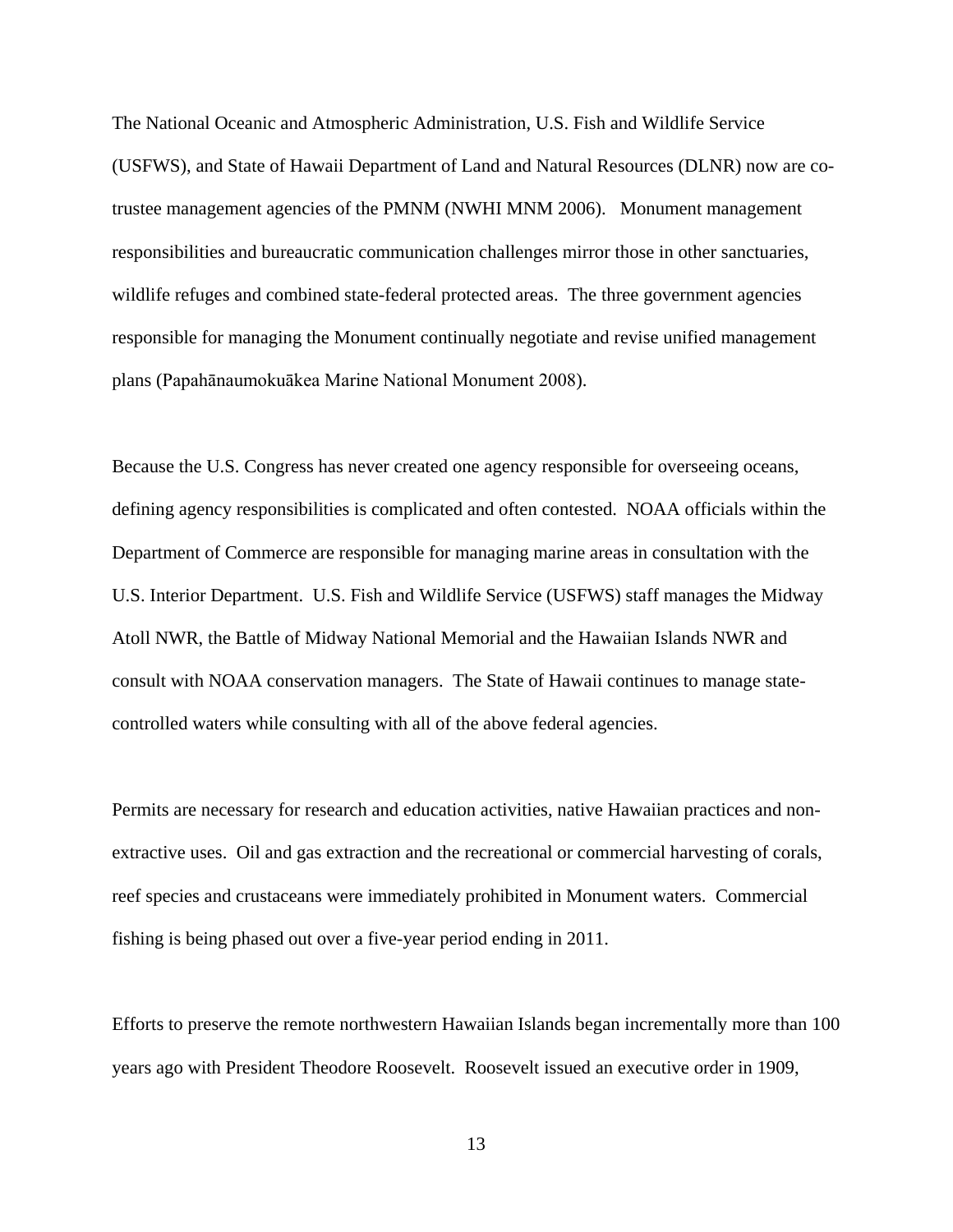creating the Hawaiian Islands Reservation to protect seabirds from Japanese plume hunters. Presidential Proclamation 8031, issued by President George Bush on June 15, 2006, created the Northwestern Hawaiian Islands Marine National Monument, renamed the Papahanaumokuakea Marine National Monument in March 2007. Media reporting at the time suggested that President Bush made this landmark conservation decision after watching a White House screening of Jean-Michel Cousteau's compelling documentary about the region, *Voyage to Kure*.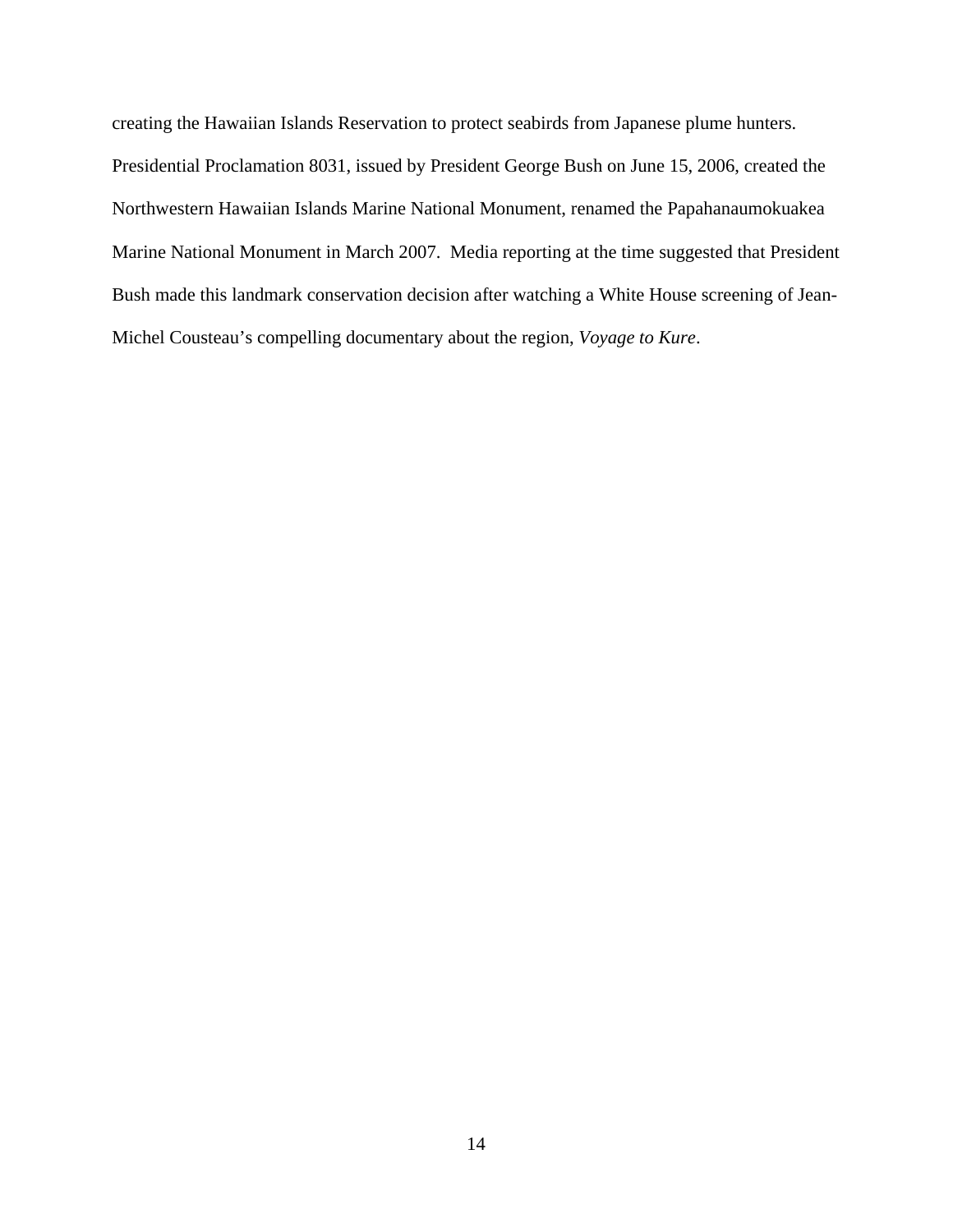### Chapter 2: Theoretical Foundations in Geography

#### <span id="page-25-1"></span><span id="page-25-0"></span>Poststructuralism and New Cultural Geography

This chapter outlines the dissertation's theoretical foundations and argues that that language is an underutilized and potentially valuable geographical and coastal management tool. Poststructuralist theories enlarged the interpretive horizon of human and cultural geography (Johnston et al. 2000) and offer a firm foundation for my studies for multiple reasons. First, poststructuralists understand that knowledge is situated and always open to negotiation and redefinition. Secondly, they favor analyzing the interconnections between macro and microlevel workings of power, particularly as they play out in specific domains, such as educational settings, government bureaucracies, or extended political networks (Peterson 1999). Thirdly, they use discourse analysis to systematically unpack particular texts, exposing sociallyconstructed meanings, rhetorical devices, assumptions, ideologies and agendas, and resulting policy relationships and outcomes.

Poststructuralist theories led to the notion that discourses are embedded in our social, institutional, and political lives. Discursive networks not only have their own geography in communities of practice, but can create new geographic boundaries by directing geographic imagination. Appendix A is a glossary defining poststructural and discourse analysis terms as used in this dissertation.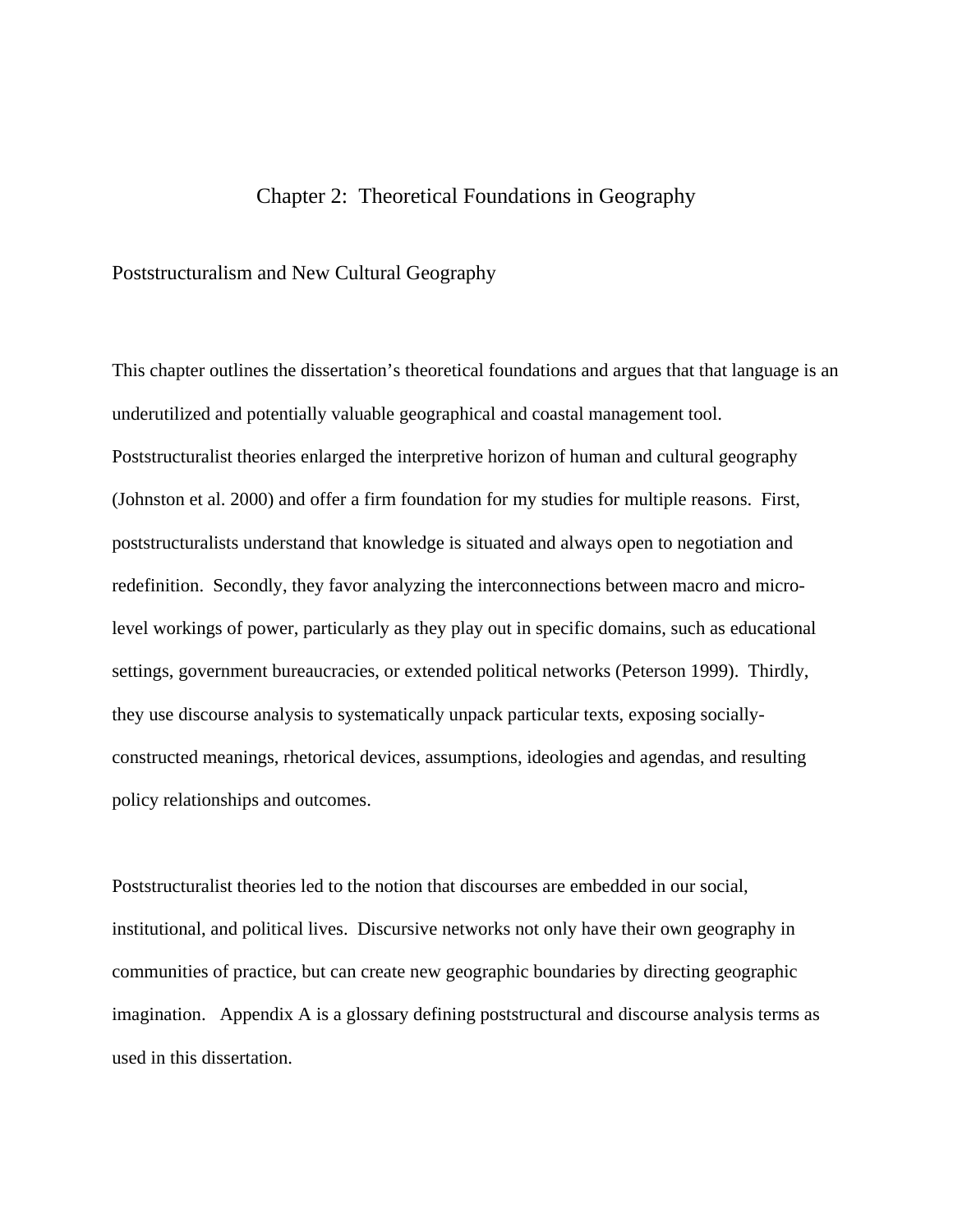Poststructuralism is a subset of postmodern thinking that views truth as subjective, knowledge as situational and constituted by culture, and language as a valid means of understanding individual experience and social relations. Originating in 1960's France, prominent poststructuralist thinkers include Baudrillard, Foucault, Derrida, Deleuze, Lacan, Lyotard and Kristeva. The first three are most relevant for this dissertation.

- Poststructuralists suggest that there is no real outside cultural systems, no objective truths, only constructs. They do not deny the existence of structures, merely the stability of their form (Shurmer-Smith 2003).
- Rather than viewing language as merely expressive or simple representation, structuralist and later poststructuralist theorists viewed language as taking on a type of agency, affecting the way individuals think and act (Mills 2004). Poststructuralists argue that language subtly and overtly creates meaning and organizes individual psyches, society and ultimately policy choices (Best and Kellner 1991).
- Because they view the production of knowledge as a means of power and domination, *deconstructing* meaning and *destabilizing* truth claims are hallmarks of poststructuralism (Johnston et al. 2000).

We share a concrete, physical world whose truths are best understood by employing scientific methods. Reality, however, is mediated—through individual experiences, institutional norms, cultural codes, and political discourses. Meanings are constructed, worth assigned, alternative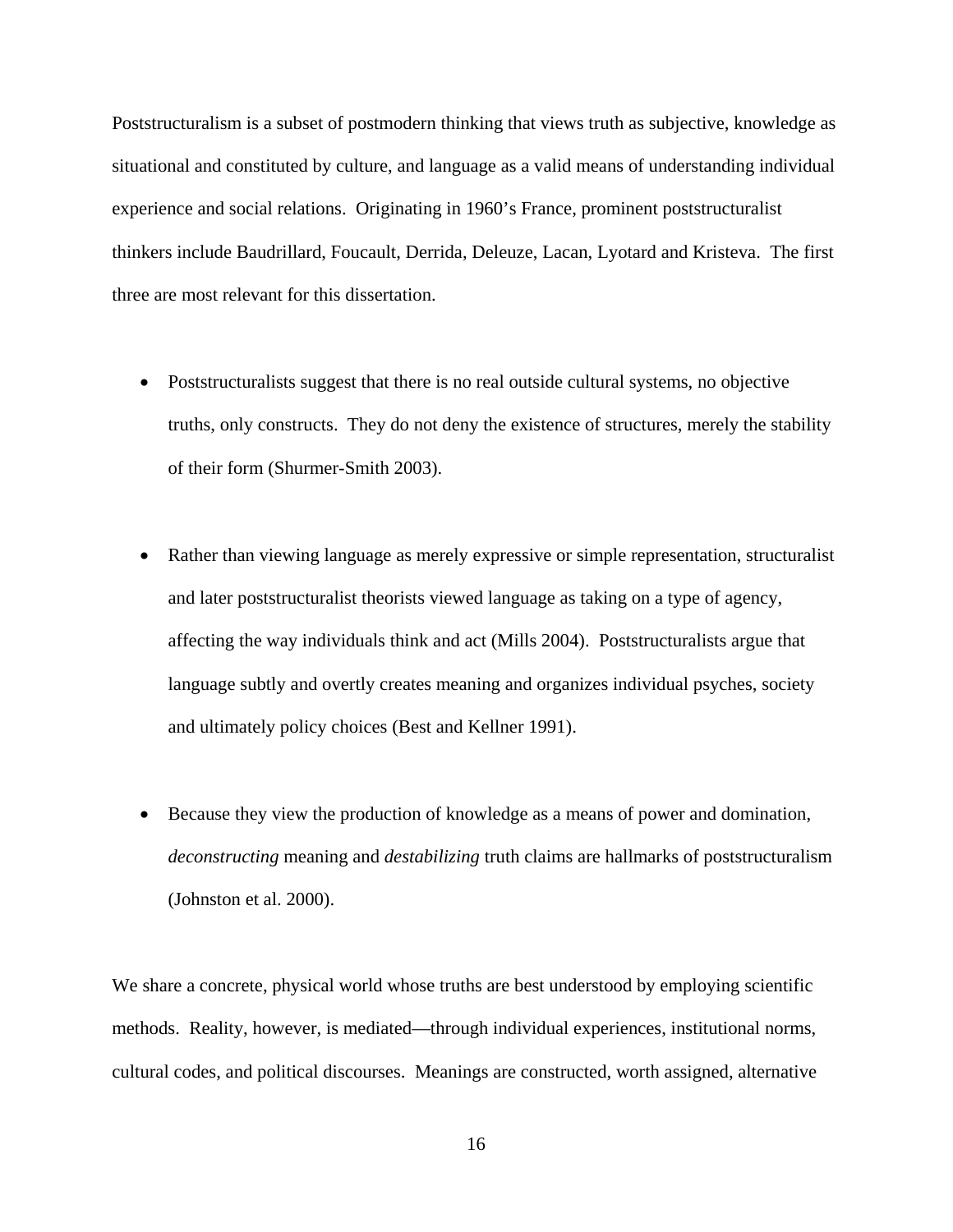conceptions and competing views result. Power relationships determine whose 'knowledge' and 'reality' count. Poststructuralists across disciplines attempt to expose the assumptions and knowledge systems (or discursive practices) that encourage thought along singular or approved lines (Mills 2004).

Several poststucturalists are particularly relevant for this dissertation:

Jean Baudrillard (1929-2007) suggests the absence of a discernable objective truth in *Simulacra and Simulation* (1981), writing that modern culture and the media have replaced reality and meaning with symbols and signs. Baudrillard was fascinated by how media affects our perceptions of the world. He concluded that postmodern societies experience something called "the death of the real" (Baudrillard 1994). We live our lives in the realm of hyper-reality, connecting more and more deeply to mere simulations of reality presented in the form of television sitcoms, music videos, virtual reality games, or Disney. We can conceive of 'the coast,' for example, as an idyllic tourist destination, working waterfront community, or wilderness ecosystem.

According to Baudrillard, modern man experiences simulations of reality—simulacra—rather than reality itself. Contemporary commercial marketing, for example, blurs the lines between human wants and needs and politically-powerful groups use ideological discourse to obscure real injustice and inequality.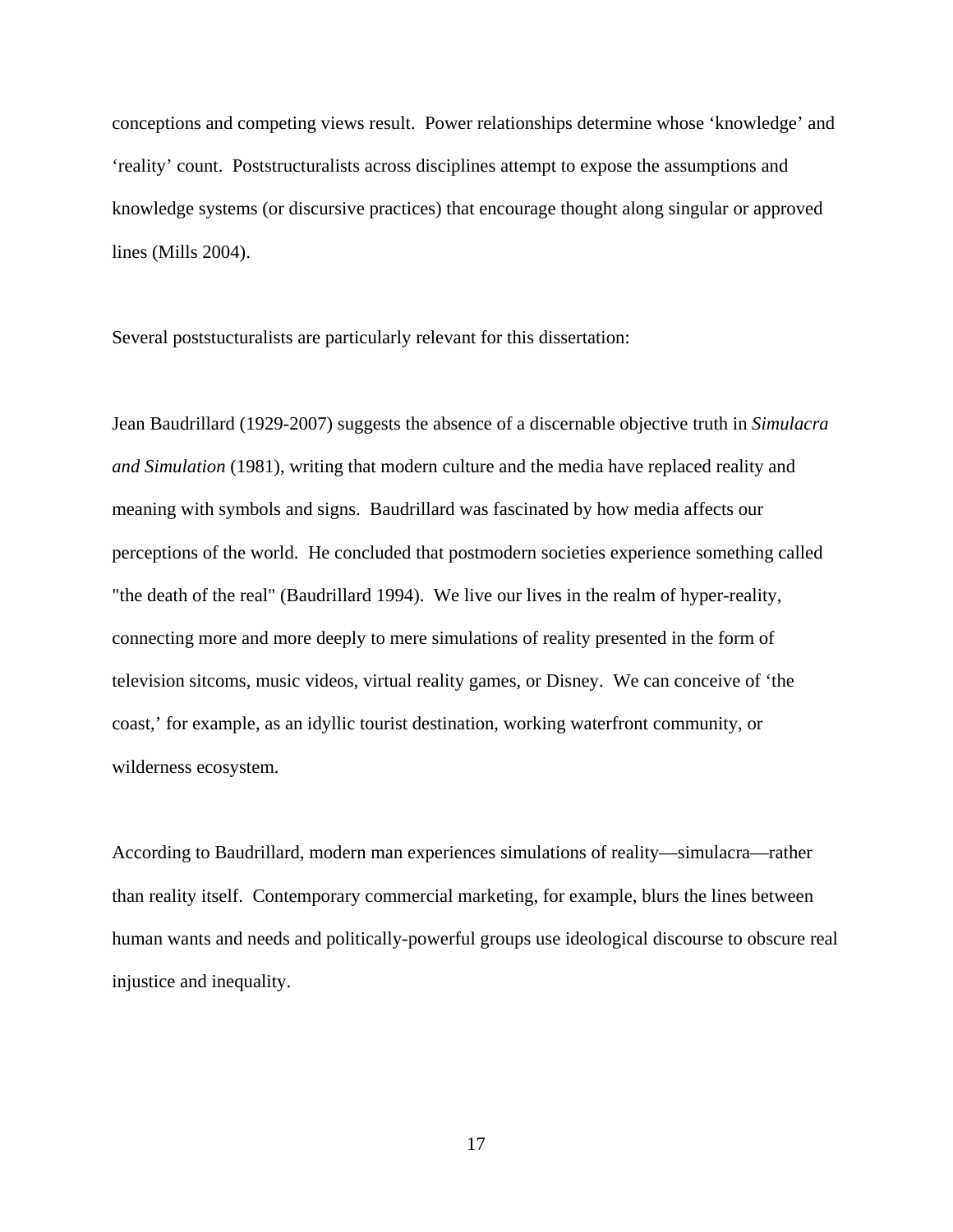Baudrillard's critiques of the media and notion of the hyperreal are important because they suggest an inability of human consciousness to distinguish between fantasy and reality, especially in technologically-advanced, information-saturated cultures. This dissertation will not argue that we cannot determine reality or facts, only that policymakers and the public are finding it more and more difficult to do so in media-saturated environments.

Michel Foucault (1926-1984) remains perhaps the most influential of poststructuralists thinkers, best known for expanding the concept of discourse and investigating the strong connections between language, knowledge and power. Foucault moved beyond the narrow linguistic meaning of the term discourse as "connected writing or speech." In *The Archaeology of Knowledge* (1972), he envisioned discourse with agency, as a framework around the production of knowledge through language (meanings) and its influence on our actions (practice). Language both conveys and creates thought and institutional or cultural discourses help fashion knowledge. Those whose knowledge becomes accepted as truth claim and exercise power, even if the knowledge is flawed and the 'truth' bears little resemblance to reality.

Foucault did not reject the existence of a reality outside human thought, but he suggests how difficult it is for people to understand the world and their attitudes outside of the linguistic structures in which they operate. By analyzing discourse, Foucault tried to describe shared contexts and expose the unconscious constraints in thinking behind religion, science, or any authority that presents itself as grounded in evidence and argument.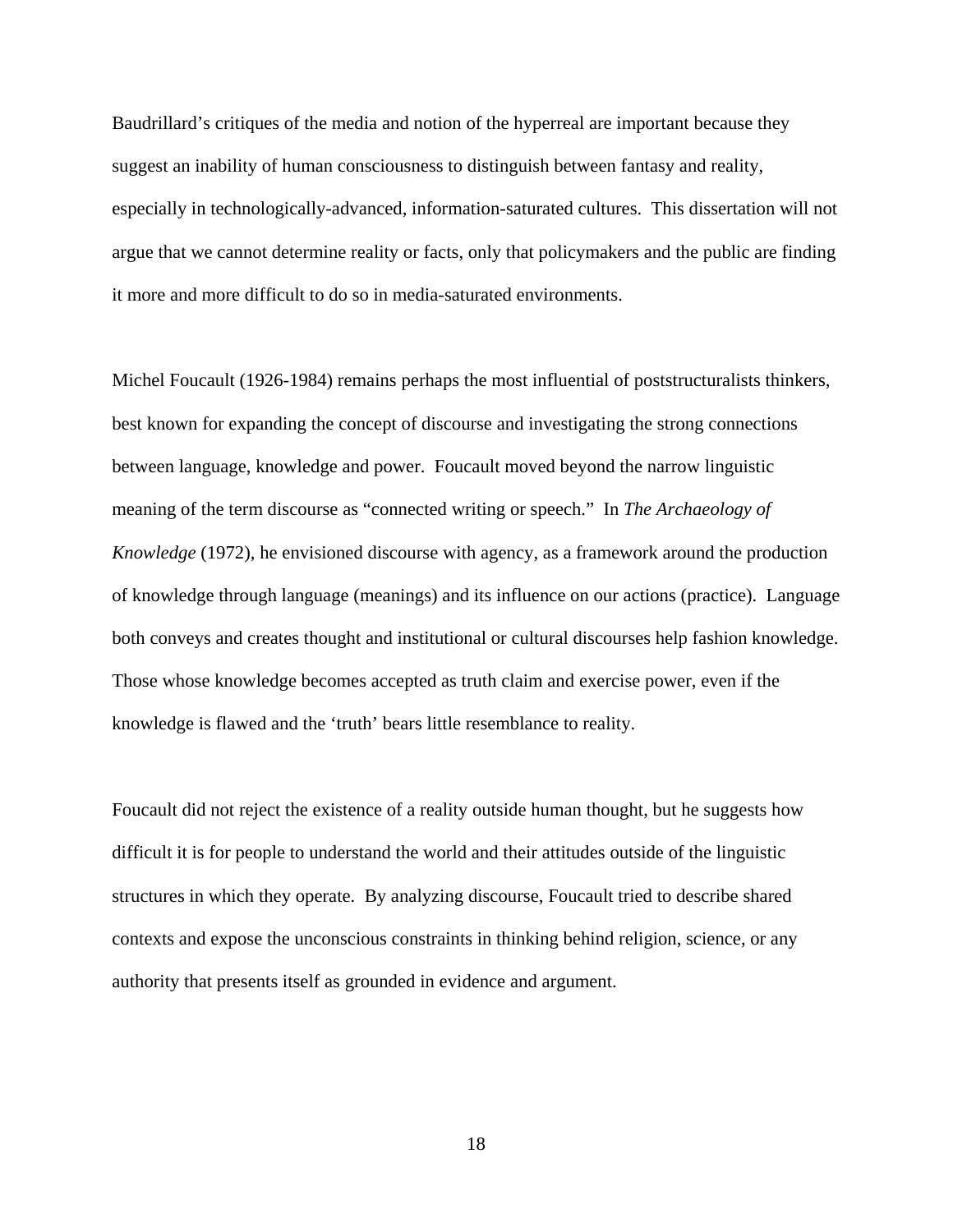Foucault explored the 'archaeology of thought' in three subjects—treatment of the insane, medical practice, and modern social sciences—to demonstrate that seemingly modern conceptions and moral codes are contingent upon particular historical situations (Foucault 2002). Foucault referred to a group of discourses that serve as the ground of thought at a specific time in history as an 'episteme.' He named the trail of causal explanations for an episteme, a 'genealogy' (Foucault 1977).

Jacques Derrida (1930-2004) is most closely associated with the idea of 'deconstruction,' a method used to challenge coherence and unsettle truth claims within a text by exposing contradictions and inconsistencies. Derrida's most widely read books, including *Of Grammatology*, *Writing and Difference*, and *Speech and Phenomena,* are 'deconstructions' of other philosophers who together constitute the Western intellectual tradition. Derrida exposed the logocentric nature of modern Western culture, inherited from Jewish and Greek philosophers. 'Logocentric' refers to the search in Western thought for truth. According to Derrida, this logocentrism creates arbitrary dichotomies, such as signifier/signified, mind/body, sacred/profane and so on, that impose a simplistic order on reality and subtly repress other thought (Lamont 1987). Deconstructing how knowledge is produced within culture(s) became a preferred technique among poststructuralist thinkers: Foucault examined conceptions of the nation-state; Jean Baudrillard above examined how media and technology shape thought and meaning (Johnson et al. 2000).

Deconstruction is inherently geographical because it moves beyond simple description to how things are situated in historical time and cultural space, according to Shurmer-Smith (2002). The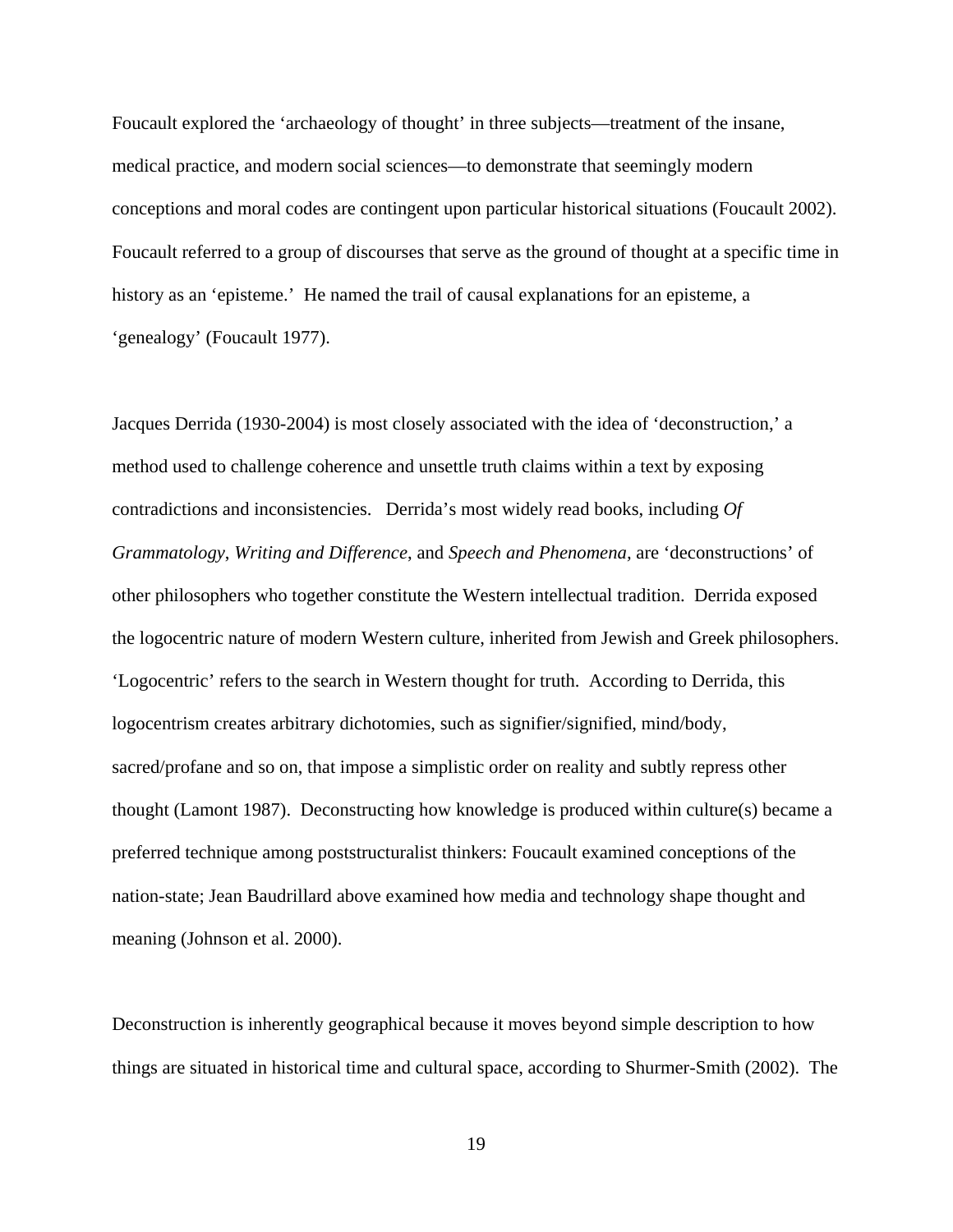concept of deconstruction in cultural geography is somewhat looser and methodological, referring to the process of critically decoding and interpreting the meaning of texts. Texts include any data collected during research—notes, survey or interview results, video, brochures, photographs, maps, or monuments.

My scholarship rests comfortably within the disciplines of geography, specifically 'new cultural geography' and coastal resources management. New cultural geographers envision reality as a construct of environmental variables combined with human actions, past and present, imbued through language with individual and group symbols and meanings. "Landscapes influence cultures, and cultures influence landscapes, and the cultural landscape is the cumulative and ongoing outcome of these inter-relationships" (Dunn 2006). In their 1992 collection, contemporary geographers Barnes and Duncan characterize 'landscapes' through human experience and language, specifically discourse, text and metaphor. "For these social scientists the philosophy of language is as important as the study of differential equations is for physics" (Rosenberg 1988, 94; Flowerdew and Martin 1988).

Geographers employ discourse analysis to show that "science cannot offer unmediated access to something called truth and that none of our forms of representation ('scientific' or otherwise) can provide a simple mirror of 'reality'" (Massey 2001). According to Poststructuralists, science our most objective version of knowledge—at best provides 'snapshots' or incremental mirrors of reality. Geographical research within the last decade demonstrates that knowledge is socially constructed (Rydin 2004) and that language helps create place, shapes social processes within government agencies, and ultimately influences policy decisions: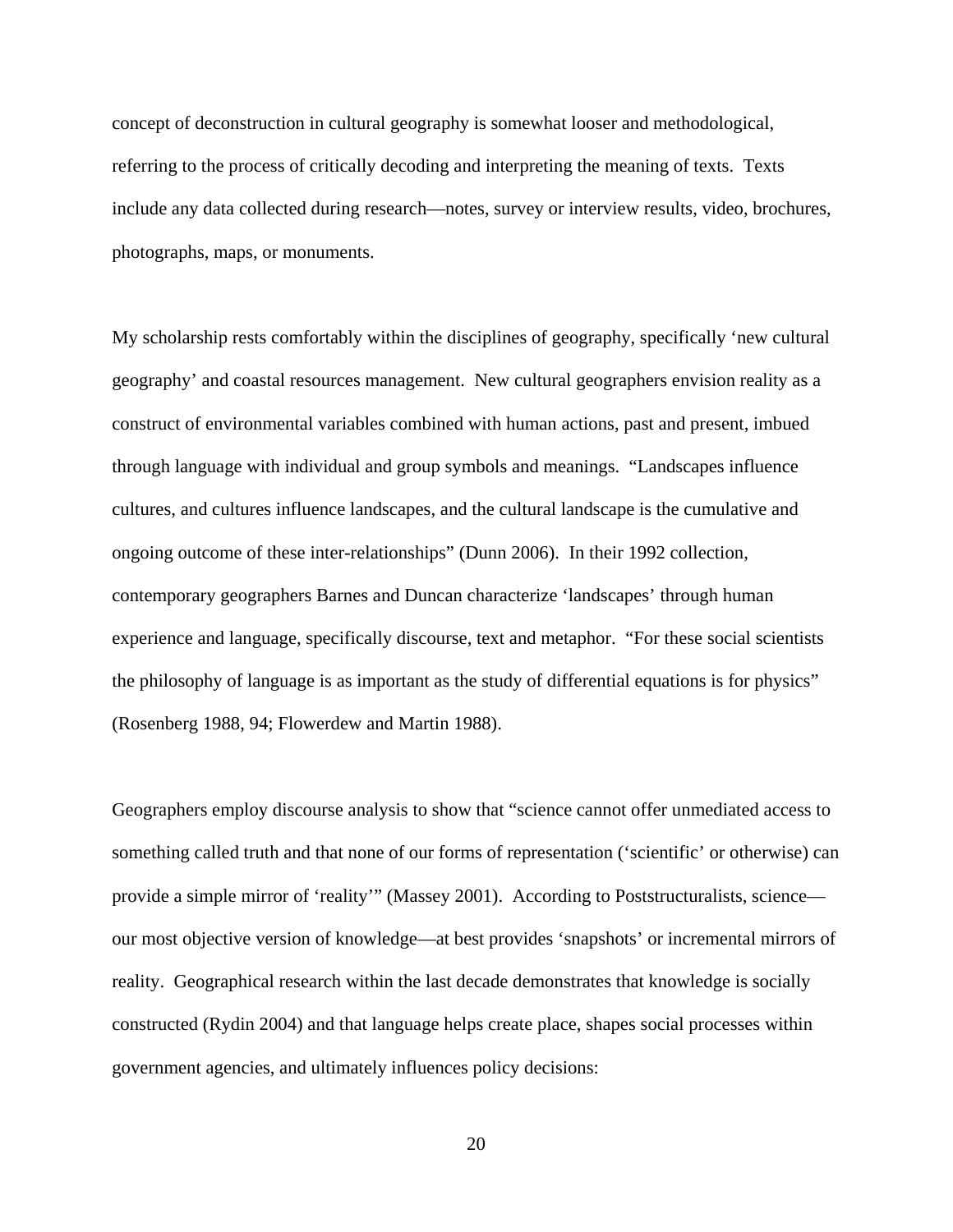- David Demeritt (2001) looked at the interrelationships between the language of climate change and the social processes within government agencies, raising important questions about how politics and policy demands shape scientific research and assign expertise to particular individuals and analytic methods.
- Meindl, Alderman and Waylen (2002) analyzed reports and testimony by a mid-level engineer in the U.S. Department of Agriculture in the early 1900s. James O. Wright's "preliminary report bubbled with optimism regarding the feasibility of drainage and ultimate prospects for the Everglades, and it fanned the flames of land speculation in South Florida" (Meindl et al. 2002). Language created the place. Modern Floridians are living still with the settlement patterns and drainage problems Wright inadvertently set in motion.
- Carvalho (2005) examined the climate change discourse of the British government and the 'quality press'. She traced conceptions of 'the greenhouse effect' from a strictly scientific problem in the 1980s to an accepted subject for regulation in today's United Kingdom.

<span id="page-31-0"></span>Political Geography and Critical Geopolitics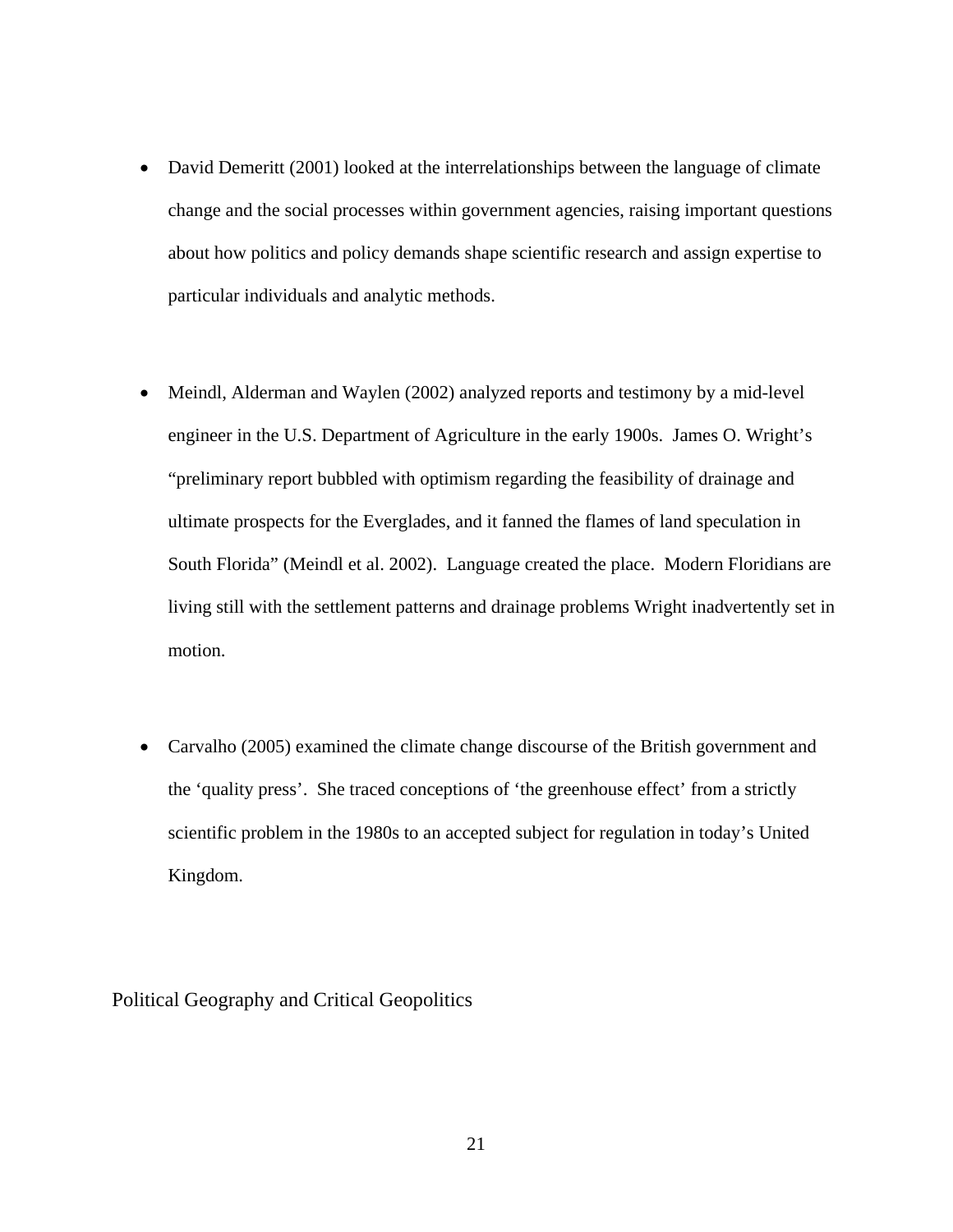Political geography, for the purposes of this dissertation, is concerned with the intersection of place and environmental policy, political power and governance—the intersection of 'politics' and geographic knowledge that ultimately creates perceived and actual territory. Jones et al. (2004) see political geography as the three-dimensional interaction of two sets of triangles. The set of processes involved in achieving, exercising, and contesting power is politics – power, politics, and policy. Political geography marries politics with a second triangle of space, place, and territory. Geography dictates political realities and geographic space becomes in many cases a political construct, reflecting purpose and agenda.

Political and 'new cultural geographers' drew on the conceptual writings of poststructural thinkers. Michel Foucault first linked two key concepts that helped to define the subdiscipline discourse and 'governmentality.' Discourses creates 'knowledge;' governmentality is about how the state uses those 'apparatuses of knowledge' to define citizenship, territory or national rights and thus to govern. When discourse and governmentality are employed in tandem, space itself becomes a tool in the exercise of power (Jones et al. 2004).

The analytical approaches of several political geographers are especially relevant to this dissertation:

Peter Hall (1974) encouraged geographers to focus on the organizational dynamics at work in the policy process—actors, networks, coalitions. What roles do different levels of government and advocacy groups take in imagining and producing space, such as a neighborhood, or a city?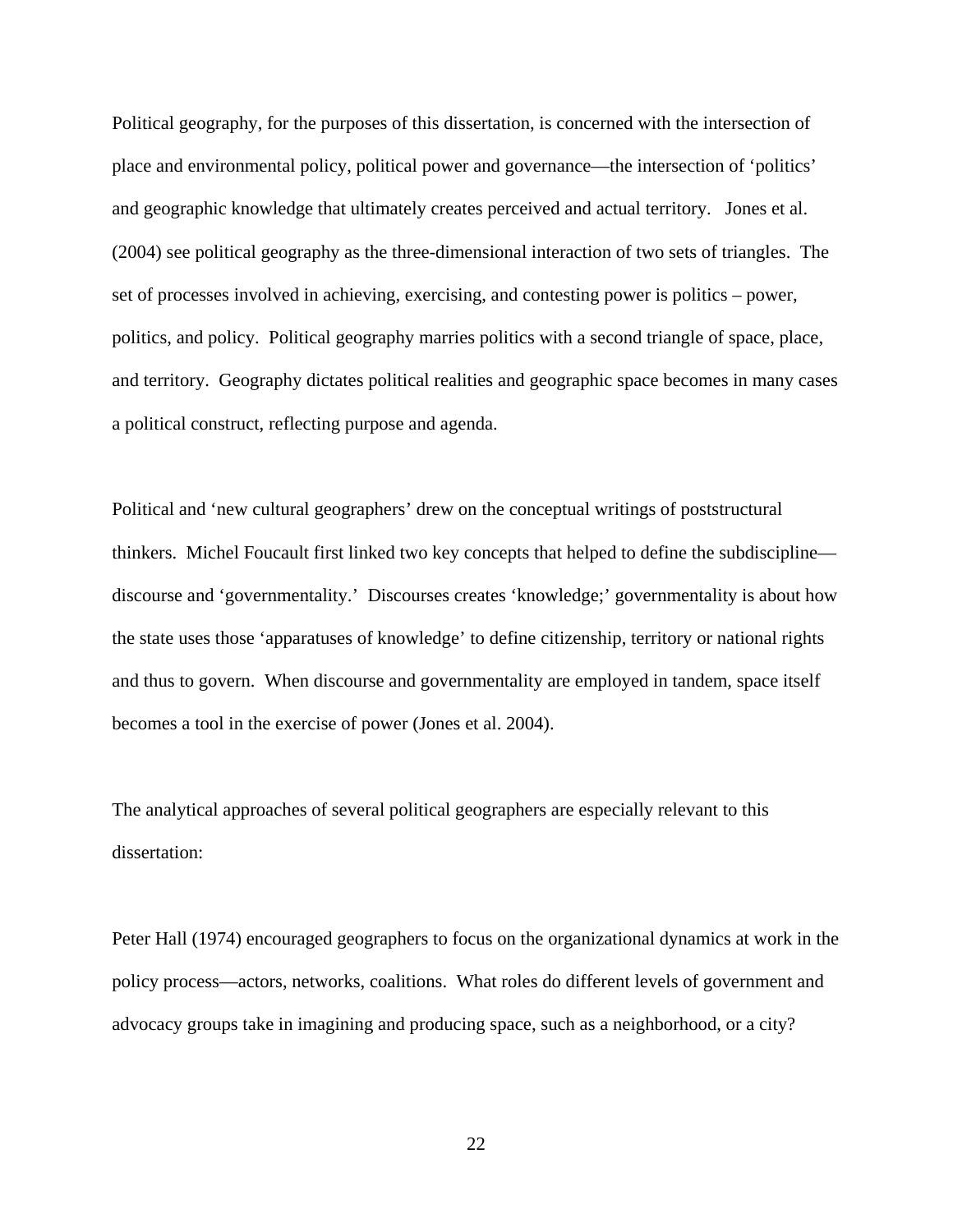Simon Dalby and Gearoid O'Tuathail's (1996) '*critical geopolitics'* treats geopolitical knowledge as a discourse. Critical geopolitics deconstructs and questions geopolitical assumptions by examining powerful communication metaphors, such as 'hinterland' and 'heartland' or 'ribbons of sand' and framing strategies, including Ratzel's concept of the state as a spatial organism, the Cold War concept of 'containment,' or the contemporary tactic known as 'astroturfing' (Barnes and Duncan 1992). ('Astroturfing' refers to any public relations campaign that tries to disguise its efforts by giving the impression of spontaneous, grassroots origins.)

### <span id="page-33-0"></span>Geographic Imagination and the Media

Geographers have studied place images since the 1970s, recognizing that all of us possess a geographic imagination. Picture specific images, such as Stonehenge, Yosemite Valley, or Machu Pichu and then abstract or generic places, such as "Margaritaville," "the beach" or "the hood" or "middle America" (Bowen 1997). Geographic imagination is the result of both direct visits as well as '*media*ted experiences' from films and television, photography, graffiti, websites or travel diaries. Culture and landscape images constitute each other; direct and mediated experiences mingle.

• In "The Beholding Eye," Meinig (1979) described ten versions of the same scene, revealing how people conceive of landscape differently—as nature, habitat, system, problem, artifact, history, ideology, place, wealth, and aesthetic.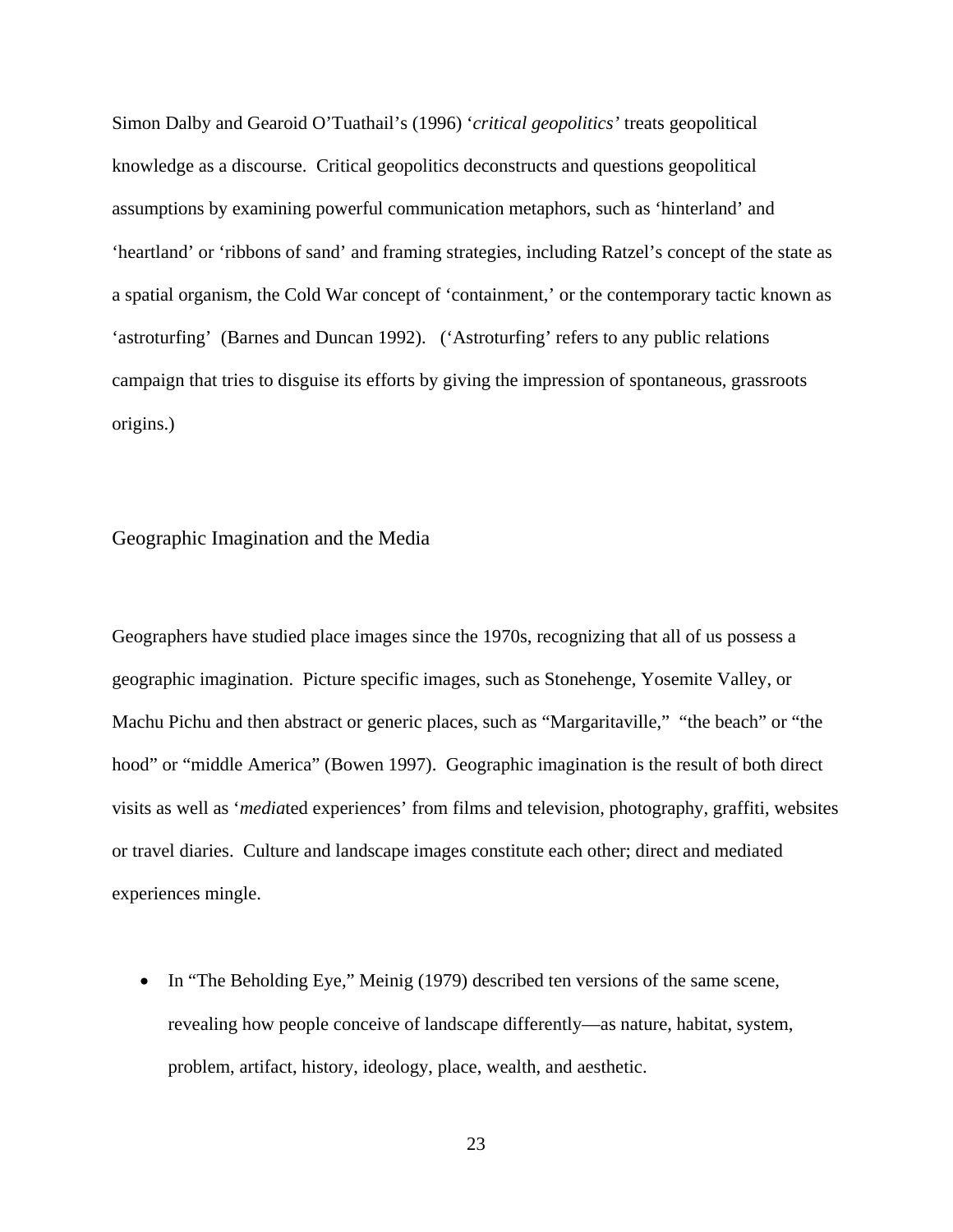• Denis Cosgrove (1994) was especially interested in the role visual images play in shaping geographic imagination, explaining how the Hasselblad photographs of the 'Whole-earth' taken on board the Apollo 17 spaceship reshaped contemporary geographic imagination, discourses about our planet, and geopolitical goals.

Visual media and journalism are primary ways that individuals obtain geographic knowledge about the world and culture and policy are matters of media. (Zimmerman 2007; Rogoff 2000; Jameson 1987). Knowledge is not a neutral representation of an objective world, but realized through discourse determined by interests (Chilton and Schaffner 2002).

Places are represented and "Reality is brought into existence, is produced, by communication by, in short, the construction, apprehension, and utilization of symbolic forms" (Carey 1988). How do place images become part of practice and policy? Political geographer Sir Halford MacKinder connected physical and socio-political space, natural and ethnographic worlds in 1902, influencing British thinking on the ascendency of the territorial state (Jones 2004). Edward Said, formerly of Columbia University, argued in *Orientalism* (1978) and *Covering Islam* (1981) that Western writings and media representations of the Orient were biased, racist, and imperialistic.

Geographers explore how place is represented in 'texts'—discourse, brochures, documentaries and so on—and also the contexts surrounding geographic imagination. Networks operate in distinctive geographic spaces. Ehrenhalt (1991) describes how small-town American politics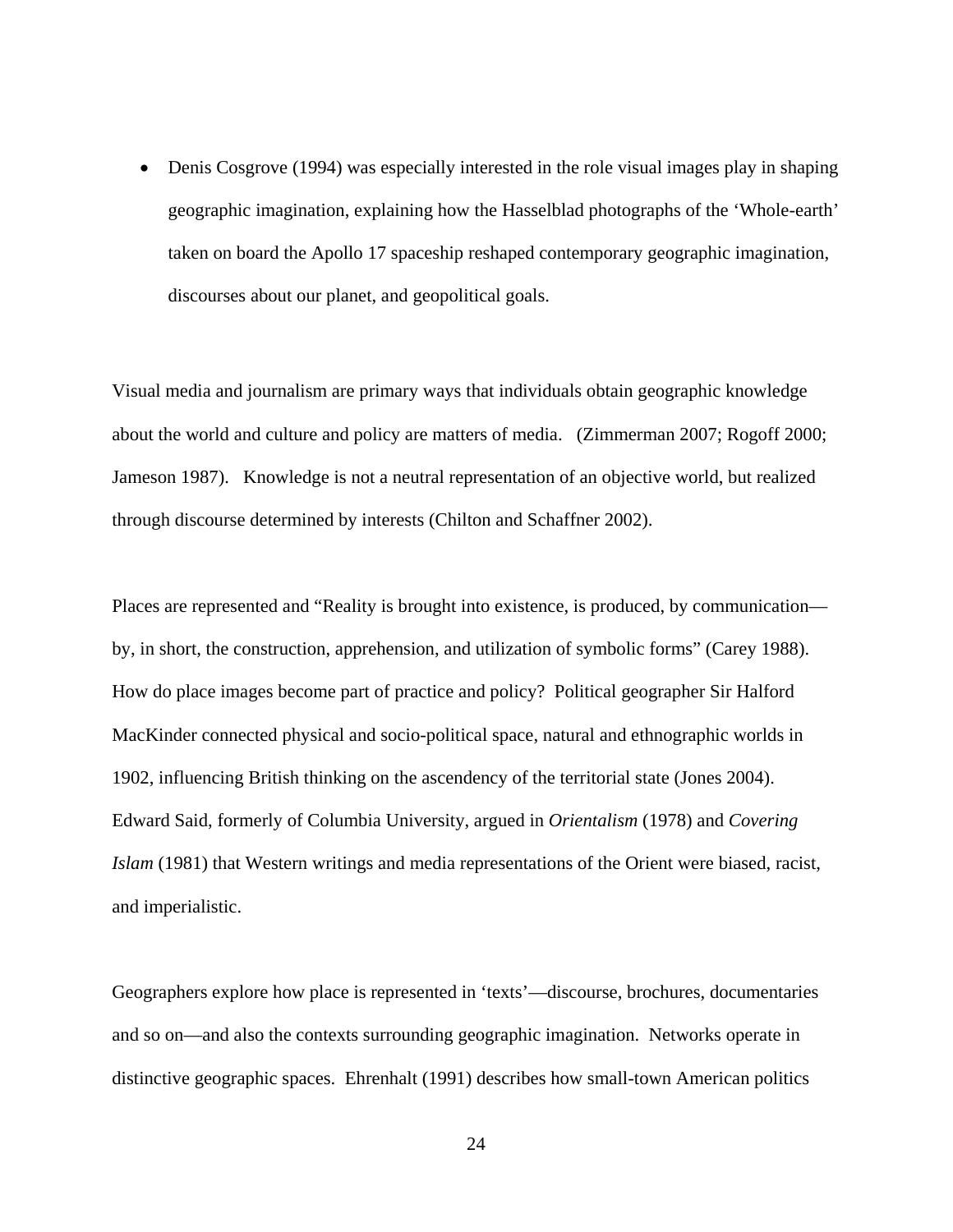often takes place between community elite over coffee in a particular restaurant or diner. Kennedy and Luckinbeal first contested the perceived objectivity of documentary films in 1997 and in subsequent work, Luckinbeal (2005) described how "Theater, text, image, industry, event and narrative come together in cinematic landscapes" to shape "the viewer's cognitive map." Dittmer (2007) employs media content analysis to reveal the language of colonialism surrounding the 1997 Pathfinder mission and in representations of the planet Mars.

Culturally reproduced and mediated landscapes help form local and national identities, a sense of belonging, and self-understanding as a people. Unable to compete with continental Europe's Old World classical, architecturally-unique sites, designating national parks and monuments via executive order proved an efficient way for the relatively new American republic to create epic, large-scale, 'monumental' landscapes (Dolin 2003). According to Sorlin (1991), the sea is common space, but lighthouses—the people, ships, and national infrastructure they represent begin to demarcate national space. Goss (1993) noted five themes of spatial geography in tourist campaigns conducted by the Hawaii Visitor's Bureau between 1972 and 1992. The repetition of these themes helped create an ideal space to attract tourists. Hawaii was characterized as a (1*) timeless*, (2) *erotic*, isolated (3) *paradise*. The suggested process of discovery—lush vegetation and verdant valleys—(4) *feminizes* Hawaii even as a history of oppression of the native Hawaiian people is (5) *erased*.

Language and landscape articulate territory. Talking about places is an important mobilizing discourse, place-making that can serve as a foundation for collective action. Martin (2003) describes how neighborhoods in St. Paul, Minnesota constitute themselves, and legitimize and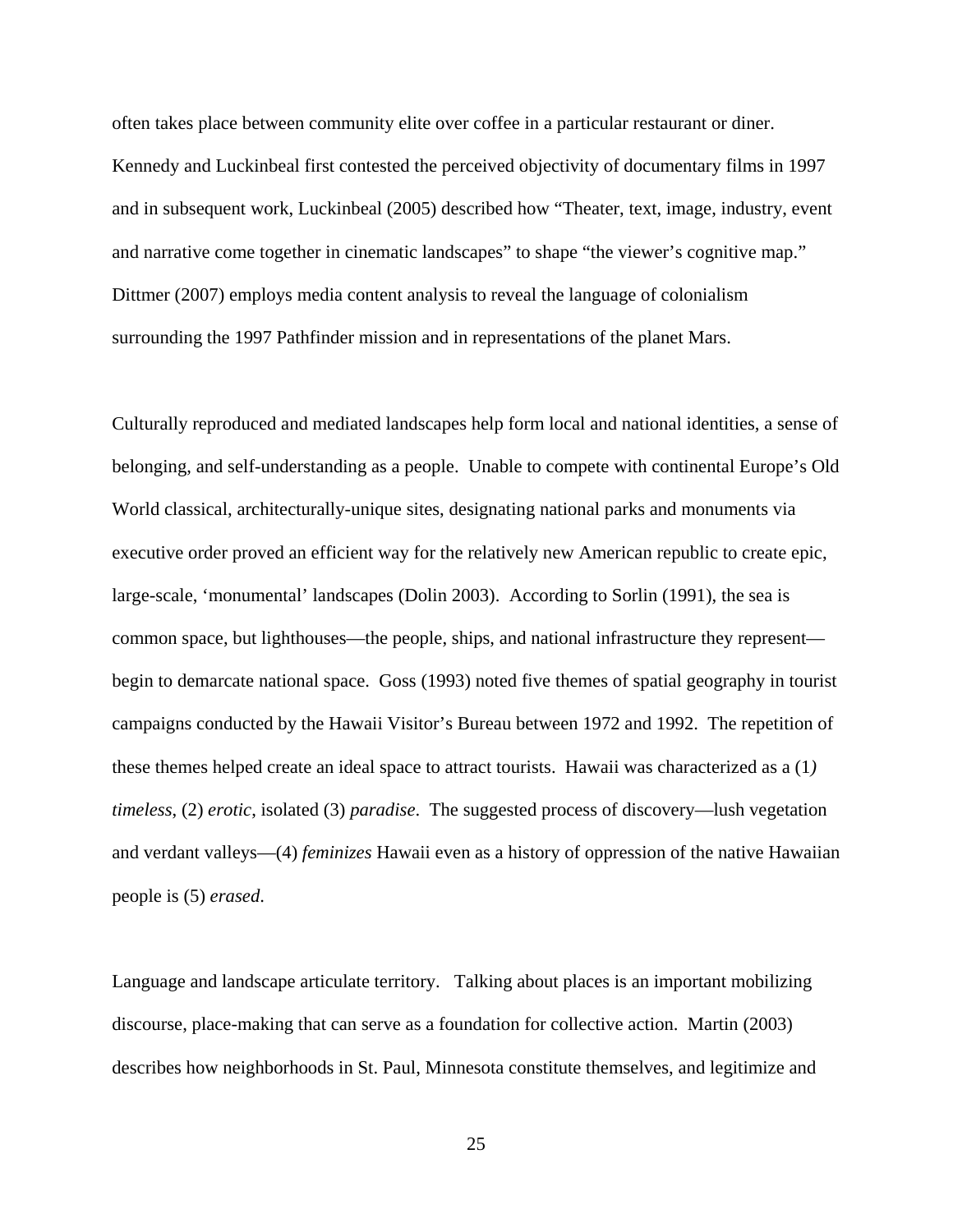circumscribe their sphere of activism using place-framing. Minority organizations in Cordele, Georgia constructed place meanings as part of an effort to secure federal funds for local projects in their low-income African-American neighborhood (Larson 2004).

The discursive nature of environmental conflicts is evident in a case study of the Oresund Link project between Malmo, Sweden and Copenhagen, Denmark. Alternative representations of place and the environment contested institutional policies and development plans and altered the political agenda (Linnros and Hallin 2001).

Scholars have studied the media's role in government agenda setting for decades (McCombs and Shaw, 1972; Iyengar, Peters, and Kinder, 1986). Reporters, editors, newsroom staff, all producers of media play an important part in shaping political reality. McCombs and Shaw found a correlation—supported by much subsequent research—between media coverage and significance assigned by the public.

Bell's media studies in the 1990s demonstrated that mass media also is constrained by its own production. Journalists work within institutional deadlines and space limitations, their writing styles and content influenced greatly by the intended audience (Bell 1991). The details included and the final shapes of news stories are affected by the subjective selection of the journalists, layers of editing, print space, previous editorial positions and so on. Journalists—those who expose most of us to complicated and nuanced research—work with limited scientific or technical knowledge against tight and competitive deadlines (Murray et al. 2001).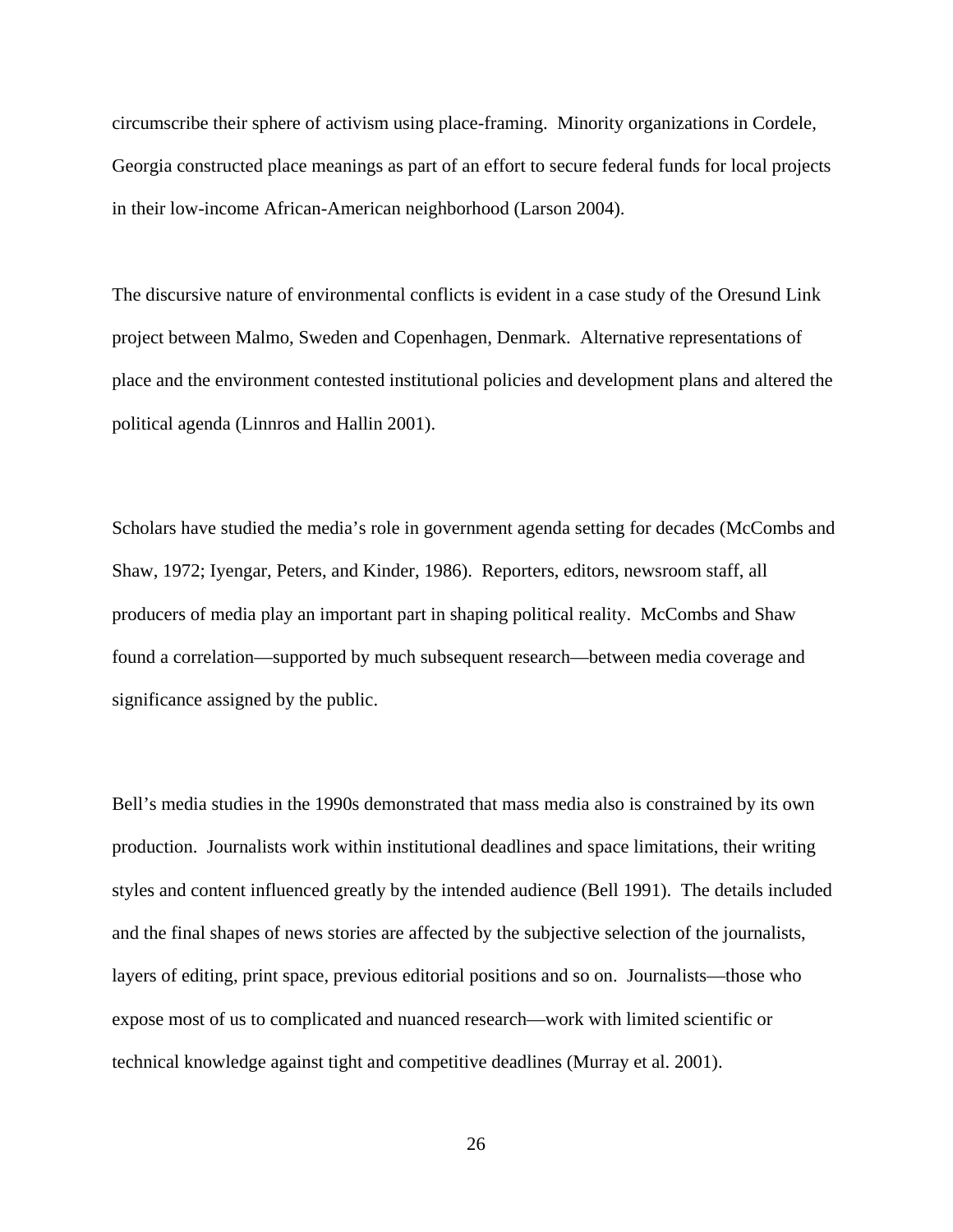Agenda-setting scholars examine how media creates what the public thinks is important (McCombs and Shaw 1972; McCombs et al. 1997). One aspect of agenda-setting theory is especially important for this dissertation—the political power of documentary films. Nonprofit organizations are successfully using independent documentary film and video projects in environmental and social campaigns—to publicize their organization, educate the public, generate grassroots support, attract larger media outlets, influence elites and ultimately pressure decisionmakers. Targeted screenings are particularly effective (Whiteman 2003). Film screenings may advance group interests and social change by developing "counterdiscourses," "parallel public spaces" or "parallel discursive arenas" outside the dominant media interpretations and popular culture (Kellner 1995; Whiteman 2004; Herbst 1994; Fraser 1992). Protess et al. (1991) identified three aspects of agenda-setting enhanced by investigation journalism—issue priority, pace of consideration, and particularity (meaning the content of specific policy proposals). All three are in evidence in this case study.

Raising scientific information to the attention of upper-level policymakers is an especially difficult challenge. Framing analyses reveal that policymakers and the public do not use the scientific information or the news media as scientists assume, particularly on issues at the intersection of science and politics, such as climate change, evolution or infant vaccines (Nisbet and Mooney 2007). People evaluate information using standards familiar to them and within particular social contexts.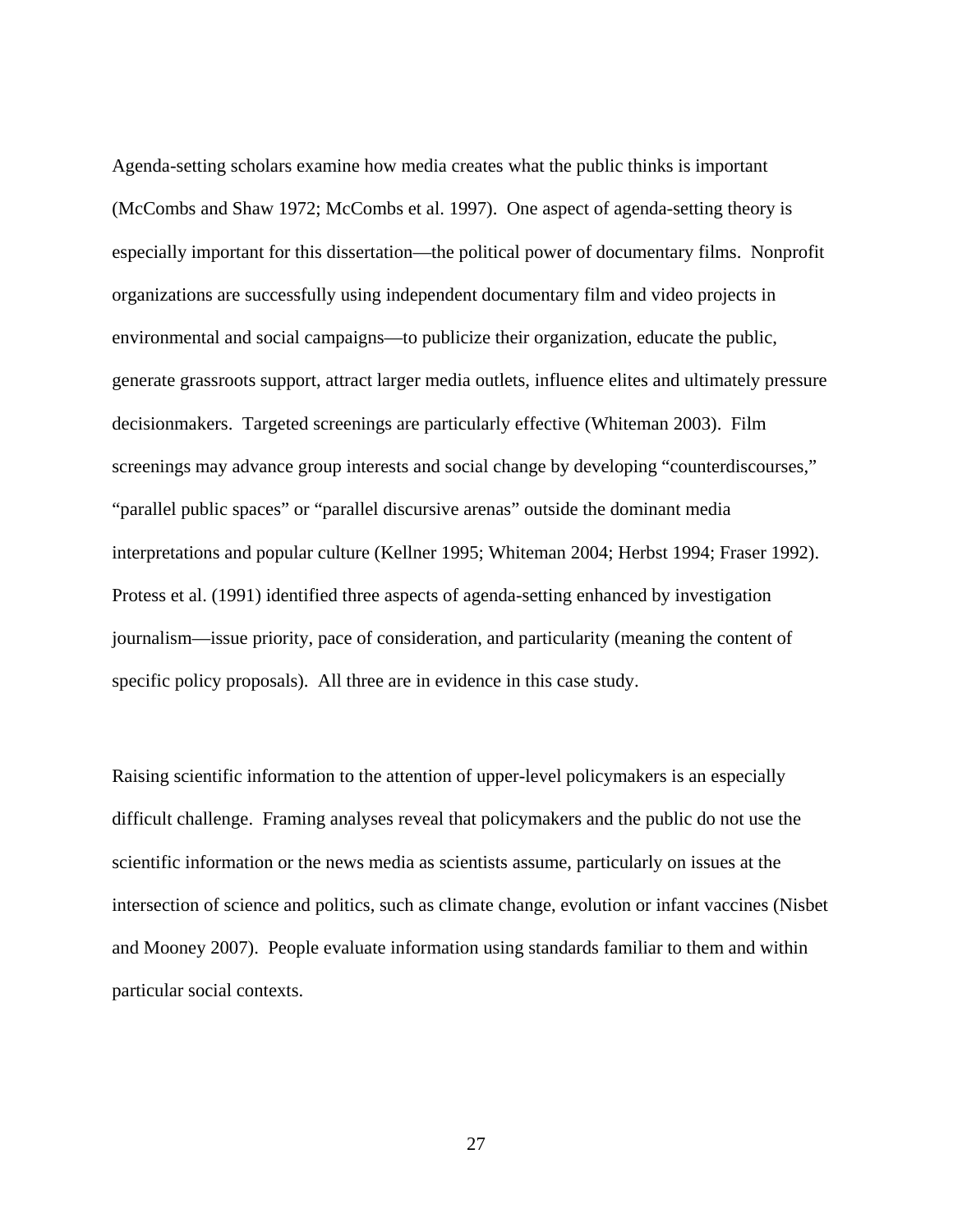For most people, but especially nonscientists, facts take on meaning only when embedded in a frame or a story line that organizes and lends coherence (Gamson 1989). Healey and Hennessey (1994) found by studying the Puget Sound and Fraser Estuary management programs that science enters into the policy process in an 'episodic' way, exercising the most influence at the early policy development stage. Douglas and Wildavsky (1983) contend that science only drives the policy process when the evidence is clear and uncontested. Since that is hardly ever the case, they reveal three other ways that science contributes to public understanding and policy creation: (1) by providing a paradigm; (2) providing objective information amid contentious issues; and (3) offering common terms and language that facilitate discussions.

Framing involves selecting aspects of a perceived reality and making them more salient in a communicating text. Framing shapes problem definition, hints at the forces creating the problem, makes moral judgments and leads the listener or reader toward a preferred remedy (Entman 1993).

No great stretch of academic imagination is required to consider the framing and creation of the Papahanaumokuakea Marine National Monument an important topic for media or political geographers.

*"…words alone, used in an appropriate situation, can have the power to render objects, formerly invisible because unattended, visible, and impart to them a certain character…."* Yi-Fu Tuan (1991)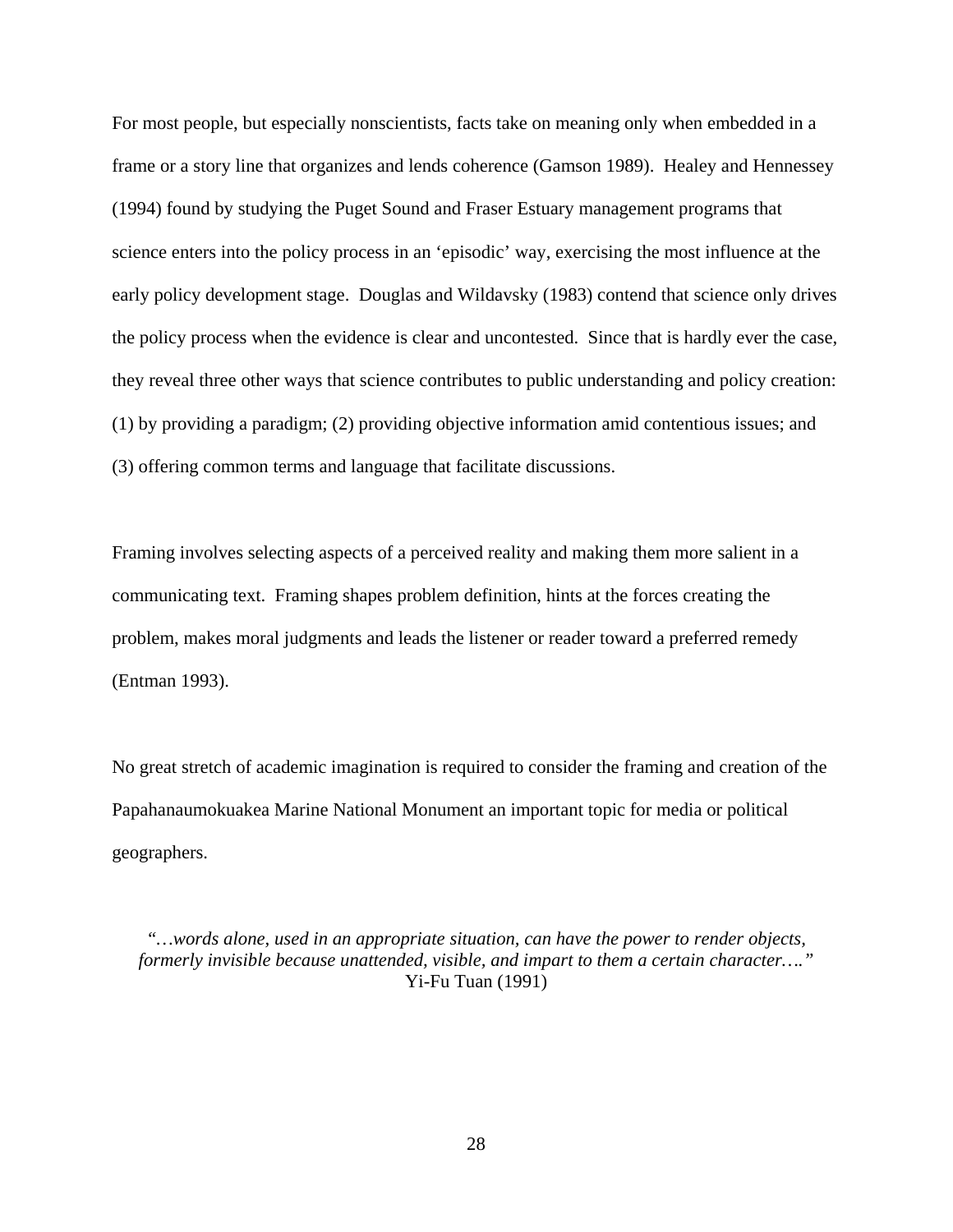# **Chapter 3: Environmental Communication: Past and Present**

Writers and artists beginning in earnest in the mid- $19<sup>th</sup>$  century employed their craft to extol and protect natural wonders. The artists involved in this modern monument designation, Cousteau, Littschwager, and Middleton in particular, continue this tradition of giving voice to natural spaces and conservation movements. Only the form of media and the means of transmission have changed. Building on a foundation of poststructuralism, scholars in the discipline of Environmental Communication (EC) assume that communication mediates relationships between human beings and nature and that they are mutually constituted. Most importantly, EC scholars believe that the ways people communicate about the natural world have far-reaching and transformative effects (Milstein 2009; Schwarze 2006).

This chapter first outlines a few familiar examples of environmental communication techniques used in the United States to further preservation. The intent is to set the stage for discussing the strategies employed in the Monument designation process. A condensed literature review of the field of environmental communication studies follows.

*"Why should not we, who have renounced the king's authority, have our national preserves...in which the bear and the panther, and some even of the hunter race, may still exist, and not be "civilized off the face of the earth"...Or shall we, like villains grub them all up, poaching on our own national domains."* 

Henry David Thoreau, *Atlantic Monthly*, 1858.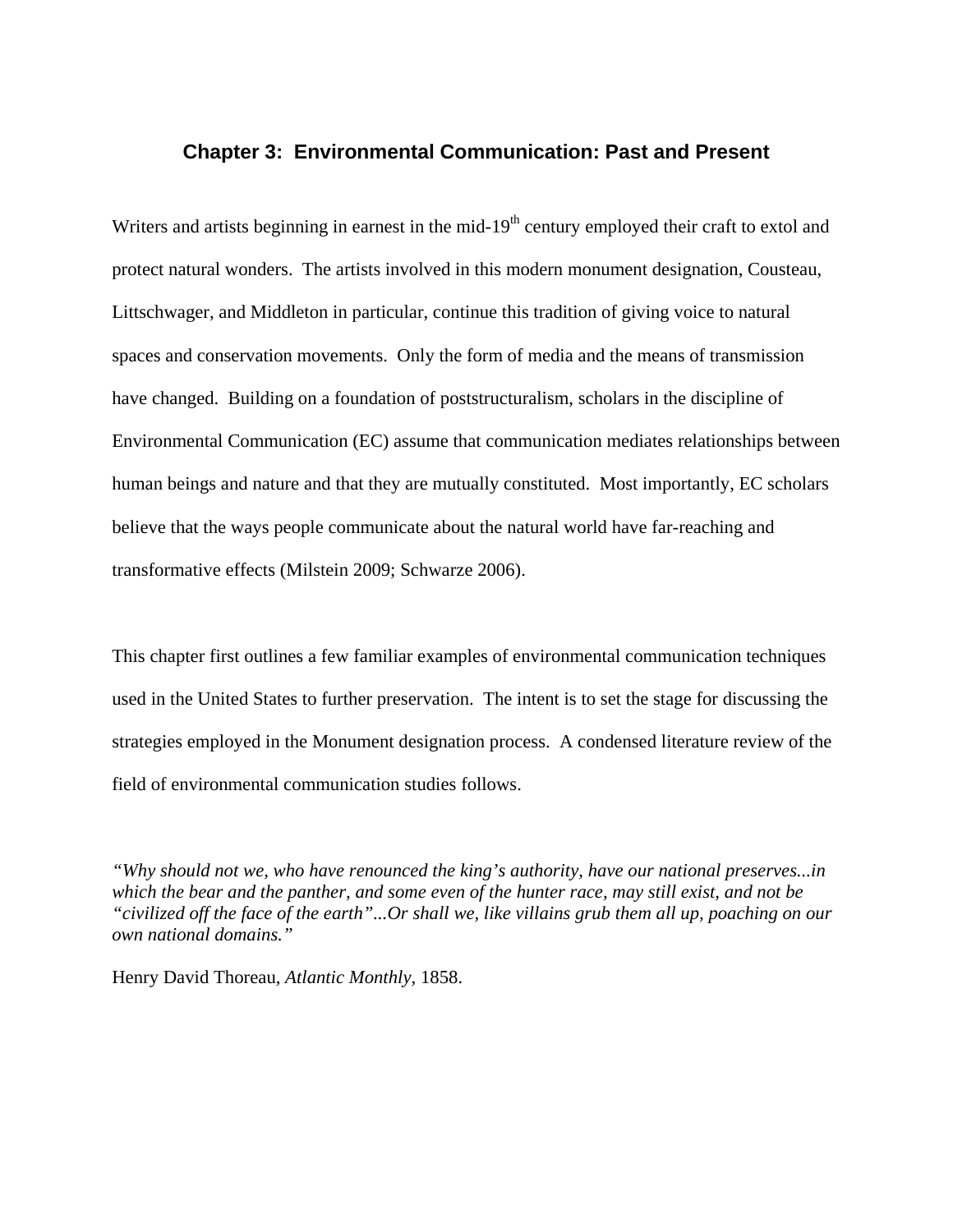Deliberate, well-orchestrated oral and written communication always has been part of environmental campaigns and advocacy. In the 1890s, influential sportsman and ornithologist Dr. George Bird Grinnell used the pages of *Forest and Stream* to rail against market hunters, advance the idea of federal game preserves, and call for the establishment of reserves to protect endangered marine animals (Dolin 2003, 36). John Muir had the ear of President Theodore Roosevelt while serving as his lone guide through Yosemite Valley in 1906 (Dolin 2003). Aldo Leopold's concept of a "land ethic," explained in two books targeted at different audiences— *Game Management* and *A Sand County Almanac—*transformed environmental ethics and natural resource management. Leopold wrote, "In short, a land ethic changes the role of *Homo sapiens* from conqueror of the land-community to plain member and citizen of it. It implies respect for his fellow-members, and also respect for the community as such" (Aldo Leopold quoted in Meine and Knight 1999).

U.S. government biologist Olaus Murie's series of slide shows and lectures about the upper Sheenjak River in Alaska provided the impetus to create the Arctic National Wildlife Refuge (Borneman 2003), despite opposition from Alaska's Congressional delegation. Mardy Murie (Olaus' wife) testified before Congress in support of the Alaska Lands Act, also known as the Alaska National Interest Lands Conservation Act (ANILCA). Signed by President Jimmy Carter in 1980, ANILCA increased national park acreage from 7 million to 50 million acres; added 54 million acres to the National Wildlife Refuge System, and 56 million acres to the National Wilderness Preservation System.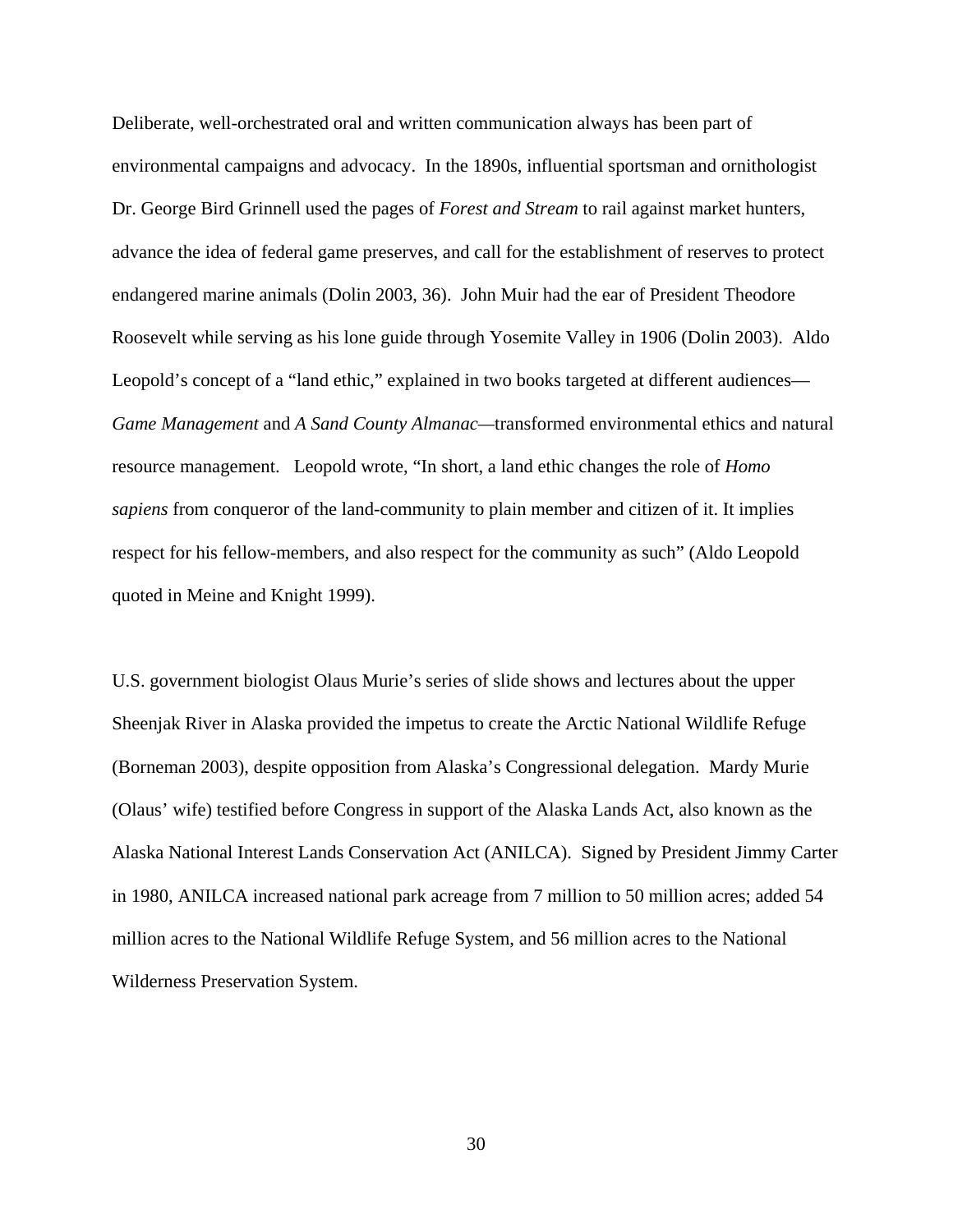Rachel Carson—author of *Silent Spring*—worked part-time in the 1930s for the educational division of the U.S. Bureau of Fisheries as a feature writer on scientific subjects (Lear 1997). Her writing included scripts for a series of short radio programs on marine life. Later, the U.S. Fish and Wildlife Service embraced her idea for a series of booklets introducing the public to the refuge system—the *Conservation in Action* series (Dolin 2003). Carson wrote of declining shad populations in the *Baltimore Sun*, "If this favorite of the Chesapeake Bay region is to hold its own against the forces of destruction, regulations must be imposed which consider the welfare of the fish as well as that of the fisherman" (Carson 1936).

Countless painters, photographers, and filmmakers used their art—often unabashedly emotional—as powerful, persuasive communication tools.

- Thomas Moran's sketches and William Henry Jackson's photographs of Yellowstone proved critical in establishing the world's first national park. Moran's watercolors helped convince Congress to preserve an alien land of geysers and hot springs; his painting *Grand Canyon of the Yellowstone* was the first landscape hung in the nation's Capitol.
- Dorothea Lange intended her photography as catalysts for change. Her images helped put rural poverty issues high on the F.D. Roosevelt Administration's agenda and influenced policy outcomes. Gawthrop (1993) found that, after publication of Lange's *Migrant Mother* and similar photographs, "the federal government dispatched 20,000 pounds of food to California to feed the homeless migrants."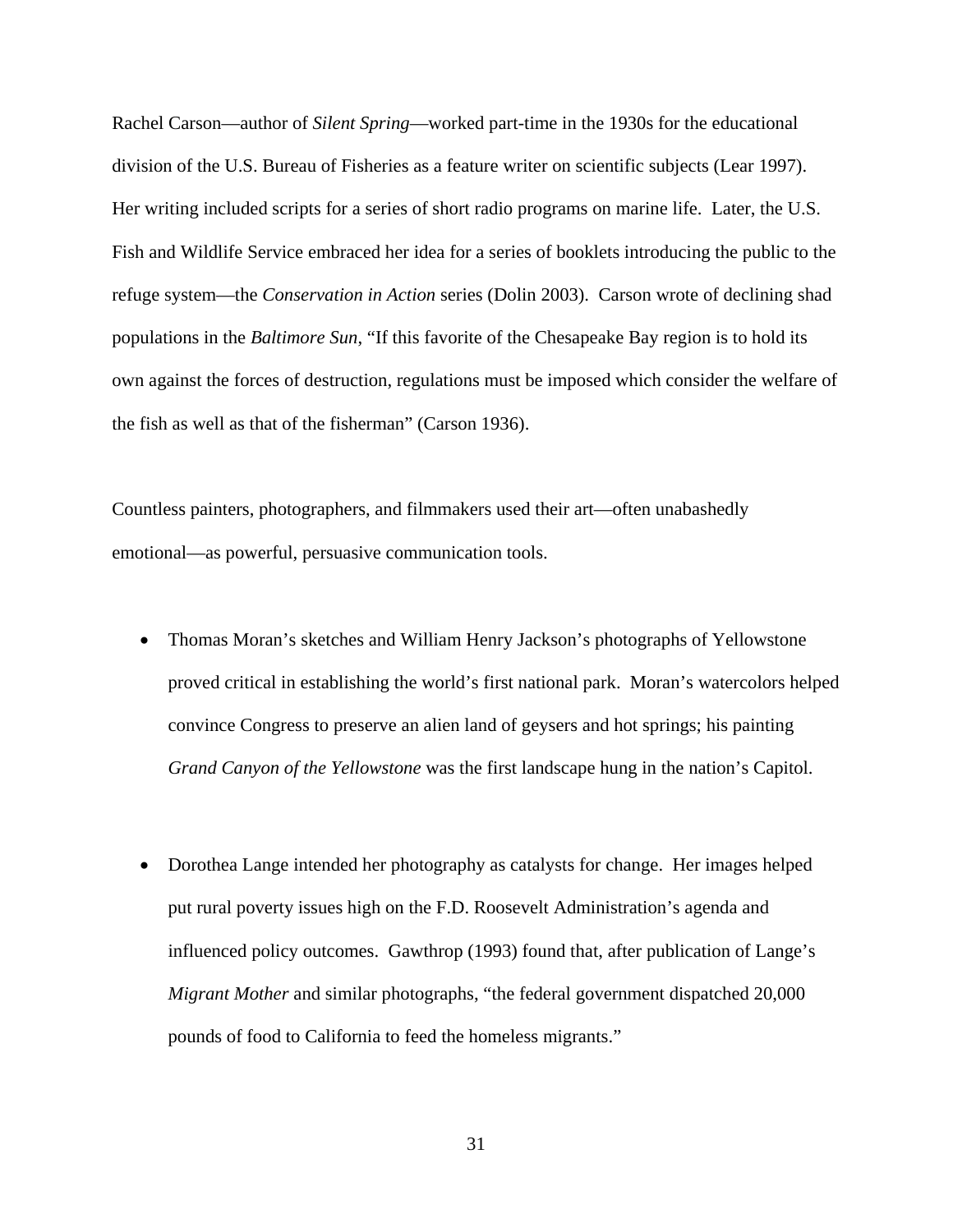- The Still Picture Branch of the U.S. National Archives holds 226 Ansel Adams photographs taken in the 1930s and 1940s. In 1941, the National Park Service (NPS) commissioned Adams to create a photomural for the Department of Interior, but the project was halted during World War II. Adams photographed Kings Canyon when establishment of a national park was first proposed. In 1933, Adams wisely gifted a photograph of Yosemite to the head of NPS, Horace Albright.
- Through his Pulitzer prize-winning political cartoons, Jay Norwood "Ding" Darling advocated for migratory bird and waterfowl refuges (Dolin 2003).

Contemporary conservation problems extend well beyond national boundaries into shared spaces, including the ocean and atmosphere. The science is more complicated, difficult to explain and scales daunting. Likewise, modern conservation communication campaigns increasingly combine forms of media and blur the lines between artists, scientists and policymakers. Environmental photojournalist Gary Braasch documents biodiversity loss and environmental changes triggered by global warming. He wrote and photographed *Earth Under Fire: How Global Warming is Changing the World* (2007) and an award-winning citizen science book about global warming for middle school readers. Al Gore combined climate statistics, graphics, animation and personal narrative in *An Inconvenient Truth.* The 2006 documentary made plain complicated climate science, outlining why anthropogenic global warming is an acute environmental problem. The film won two Oscars, for Best Documentary and Best Original Song; Gore and the U.N.'s Intergovernmental Panel on Climate Change won the 2007 Nobel Peace Prize. Marine biologist turned filmmaker, Randy Olsen, now writes and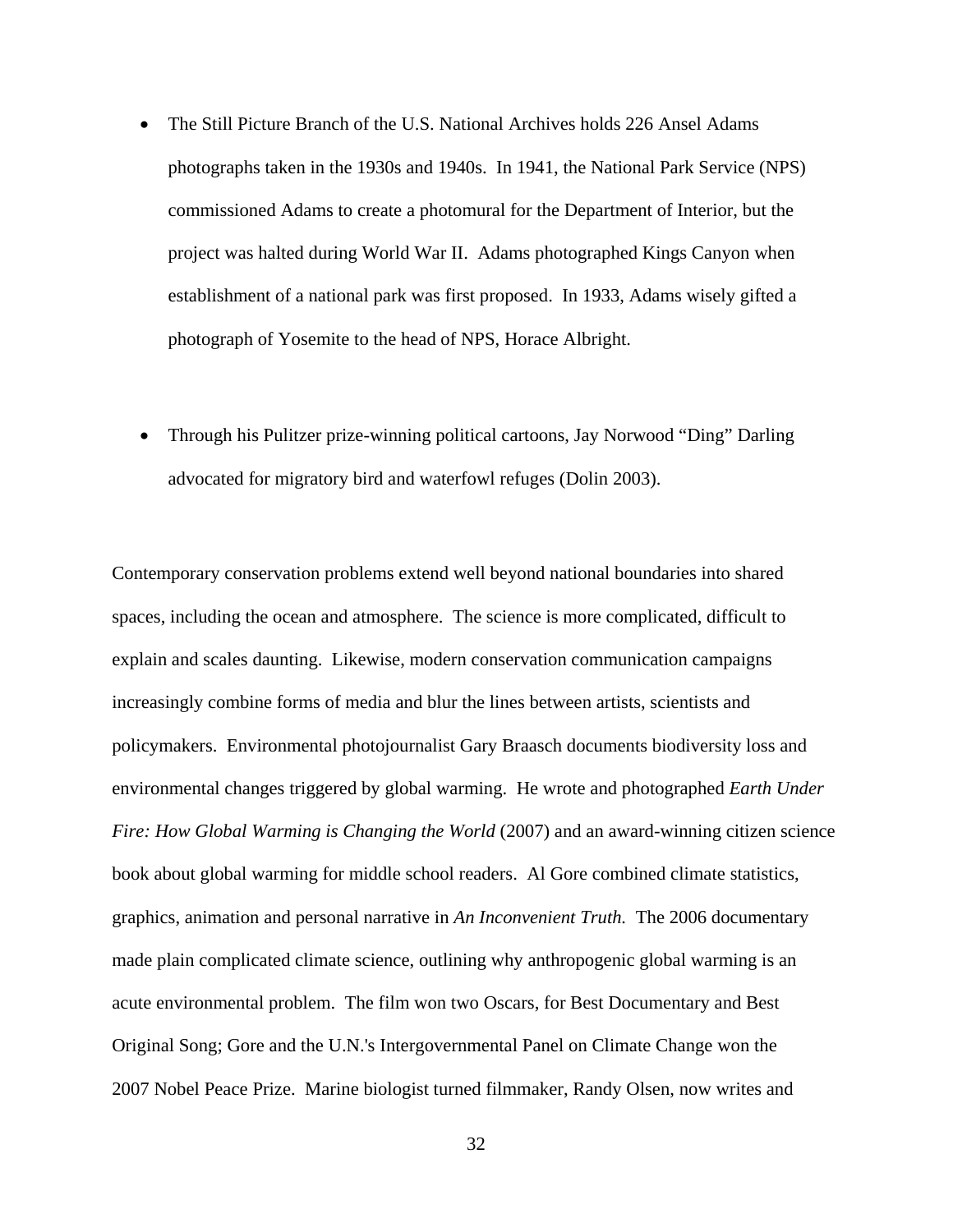directs short films and documentaries addressing complicated scientific issues, such as the declining health of the world's oceans (*Shifting Baselines Oceans Media Project*) and the response of scientists to public perceptions of evolution (*Flock of Dodos*). Humor, celebrity and exposure of hypocrisy feature prominently in his environmental media campaigns.

The modern environmental movement began in the early 1970s with the passage of landmark legislation, notably the National Environmental Policy Act of 1969 and Endangered Species Act (1973), but also the Coastal Zone Management Act, Marine Sanctuaries Act, and Marine Mammal Protection Act in 1972 and the Fishery Management Act in 1976. Environmental scientists began documenting environmental degradation at local, regional and global levels, but knowing about environmental problems did not guarantee subsequent government, business or citizen action (Hanson 2010). A more mature environmental movement and related academic disciplines now acknowledge the importance of understanding in a critical way the cultural, political, and communicative processes impeding social change.

Environmental communication (EC) is a relatively new subfield of communications theory, emerging in the United States in the early 1980s (Cantrill and Oravec 1996; Cox 2010; Littlejohn and Foss 2009). EC also cuts across disciplines, including rhetorical theory, cultural and media studies, political ecology, political economics, conflict resolution, risk communication, and ecofeminist and social systems theories (Milstein 2009).

The most prominent journal in the field is *Environmental Communication: A Journal of Nature and Culture*. Other academic journals with environmental discourse articles include *Media,*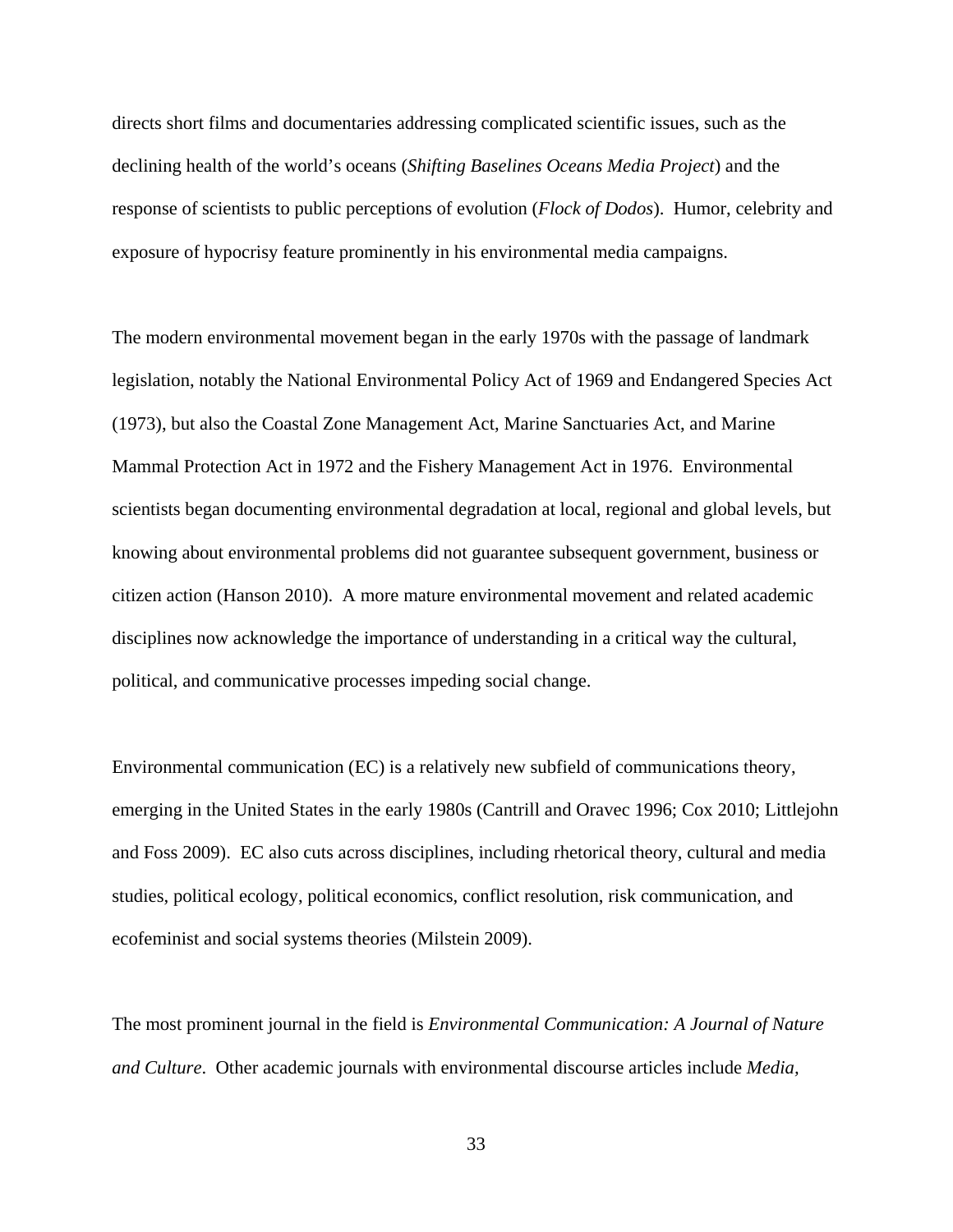*Culture and Society*, the *Western Journal of Communication, and the Quarterly Journal of Speech.* Applied communication guidance is found most often in less prominent governmentoriented 'trade' publications, such as the *Journal of Extension*, *Journal of Park and Recreation Activities*, *Society and Natural Resources,* or the *U.S. Forest Services General Technical Reports*, or in agency-specific reports.

Discourse Analysis generally and Critical Discourse Analysis (CDA)<sup>[4](#page-44-0)</sup> in particular are methodological approaches employed by EC scholars to raise awareness about ongoing discourses that are harmful to the environment and to suggest alternatives (Foust and Murphy 2009; Prelli and Winters 2009; Todd 2010; Wagner 2008). The subfield possesses a strong applied and activist contingent, interested not just with understanding, but improving humannature relationships. Schwarze (2006) relates case studies of Superfund and oil spill cleanup sites to argue for melodrama in environmental campaigns. Emotional appeals and sympathetic depictions of victims helps counter dominant 'cost-benefit' and 'jobs versus environment' discourses. Deluca (2005) examined 'image events' as a rhetorical tactic employed by environmental activists to construct new discourses, world views and political opportunities.

Some scholars argue that EC—like conservation biology—is a *crisis discipline* with an ethical obligation to alter the social practices that cause ecological collapse (Cox 2007; Heath et al. 2007). Activist EC scholars analyze the rhetoric of environmental controversies, critique advocacy discourses, suggest alternative representations or communication techniques, and often choose research sites and topics with political influence in mind (Peeples et al. 2008; Pezzullo 2007; Milstein 2008; Muir and Veenendall 1996; Wagner 2008). Wagner (2008) completes a

<span id="page-44-0"></span> <sup>4</sup> CDA as an analytic method is discussed more fully in Chapter 4.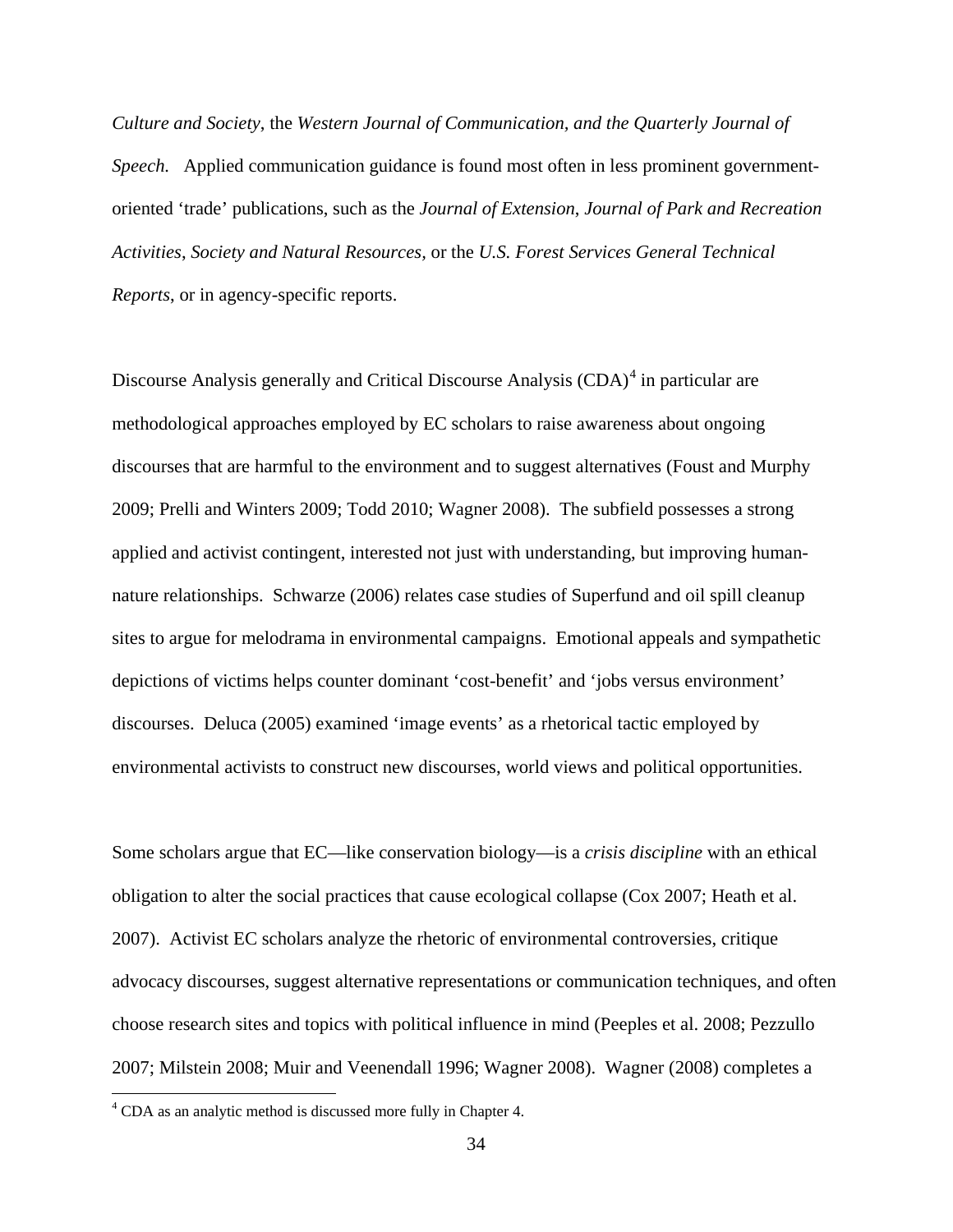content analysis of 155 news stories from 1984 to 2006, revealing 'ecotage' (illegal acts of sabotage in defense of nature) increasingly reframed as 'ecoterrorism.'

Moving academic understandings about media discourse and critical analyses of language use into practical guidance for government and public environmental advocacy campaigns is a slow process. Communication scholars are not alone. Likewise, geographers create multi-layered GIS maps and deconstructions of cultural geography, but offer precious-few practical suggestions about how conservation managers can create and communicate a 'sense of place' around threatened areas that engender protection.

Academics outside geography have written comprehensive environmental communication texts aimed toward advocacy, including two compilations from Island Press—Julia Corbett's *Communicating Nature: How We Create and Understand Environmental Messages* (2006) and Susan Jacobson's *Communication Skills for Conservation Professionals* (1999). Corbett (2006) takes a cognitive approach, exploring how people form their sense of place and environmental belief systems. Jacobson (1999) provides practical guidance for achieving conservation goals through more effective communication. She offers 'how-to' suggestions for researching public attitudes, designing targeting communication campaigns, cultivating media relationships, strategies for using mass media, and evaluating communication programs.

The literature review for this dissertation revealed little critical examination of environmental communication efforts specifically within the coastal management community. Much can be learned from successful case studies. In 1986, political scientists King and Shannon studied the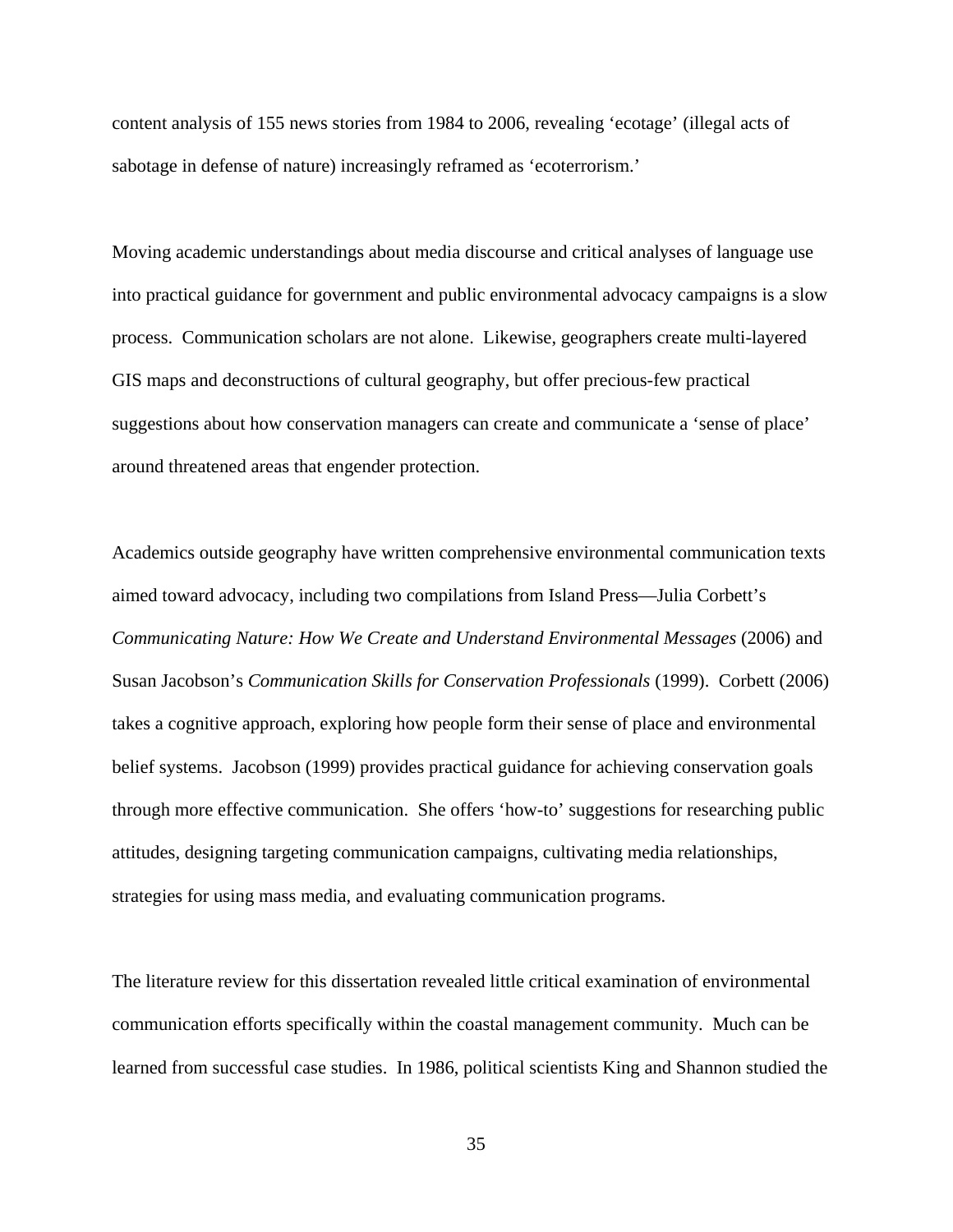distributive or 'clientele' network supporting the National Sea Grant College Program. They found that in distributive networks perceived benefits are concentrated—generating a small, but loyal constituency that can be mobilized, if the program is threatened. Costs are widely distributed, providing little motivation for organized opposition to a program. In 1999, the National Center for Atmospheric Research received a MacArthur Foundation grant intended to improve communication between scientists and non-governmental groups on the topic of climate change. Multidisciplinary workshops followed. This type of effort should be duplicated for coastal and ocean-related topics, similar to North Carolina Sea Grant's and East Carolina University's efforts to improve communication surrounding hurricanes and tropical storms (Mosher 2009).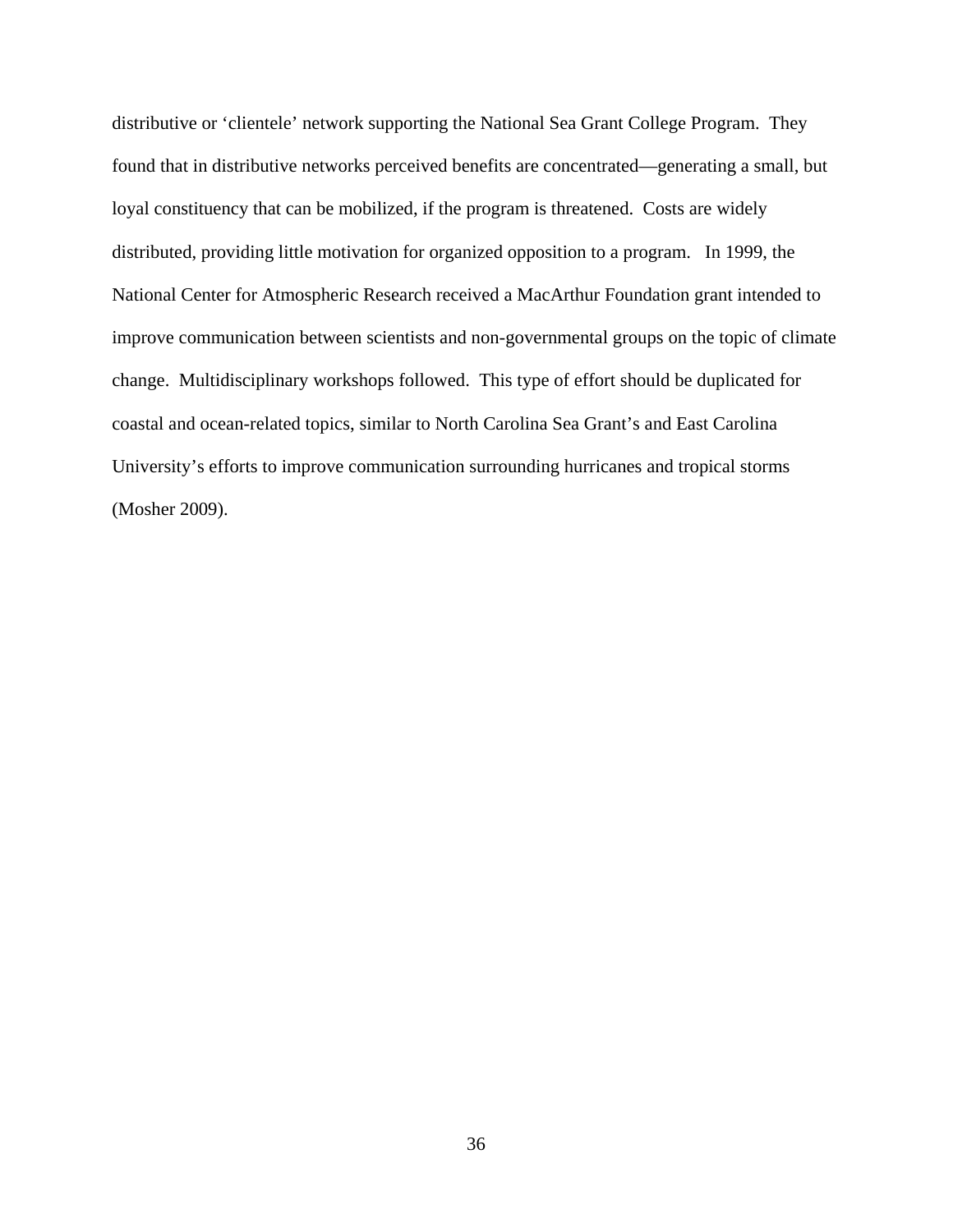# Chapter 4: Methods

The focus of the chapter is a discussion of research questions and qualitative data collection and analytical methods, including the case study approach, survey techniques and discourse analysis (DA).

Research Questions

Primary research questions include:

1. What explanations did the media generate for the creation of the Monument in 2006 and how accurately did the media cover the monument designation process?

2. How do policy entrepreneurs both inside and out of government explain the Monument's creation? What was the communicative role of policy entrepreneurs in creating the Monument? Did they orchestrate documentary screenings and photographic exhibits or merely benefit from serendipitous timing?

3. What was the relative importance of the media and policy entrepreneurs in this policy-making process? Specifically, how helpful were screenings of Cousteau's documentary in Washington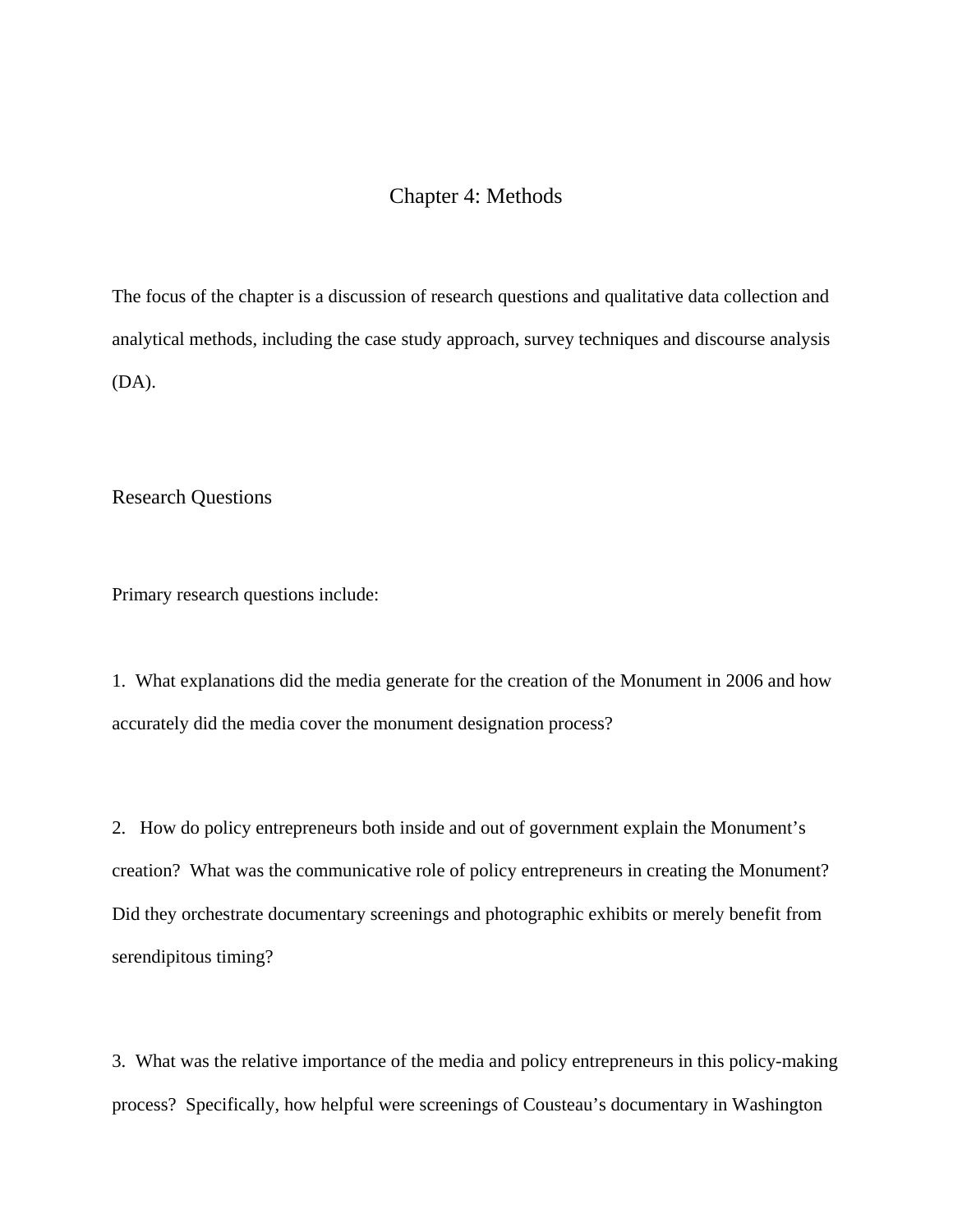D.C. and Hawaii and the *Archipelago: Portraits of Life in the World's Most Remote Island Sanctuary* photographic exhibit in creating a policy window? Additionally, how did the film and photographs assist (or not) in creating geographic space and promoting a particular ecological paradigm?

Data Set and Collection Methods

This dissertation makes use of pre-existing 'natural' texts in the forms of media reports, documentary film and books as well as solicited email surveys, telephone interviews, and personal observation notes. Using several methods for collecting data is consistent with qualitative research objectives and reflects a concern for validity and triangulation (Miles and Huberman 1984; Silverman 2001). Silverman suggests comparing different kinds of data (quantitative against qualitative) and different methods (observation versus interviews) to see if they corroborate one another.

The data set for this dissertation consists of the following:

- 1. More than 50 media reports (newspaper and magazine articles and television and radio broadcast transcripts) about the NWHI and the Monument collected via Lexis-Nexis between 2000-2009
- 2. Thirteen completed surveys or telephone interviews.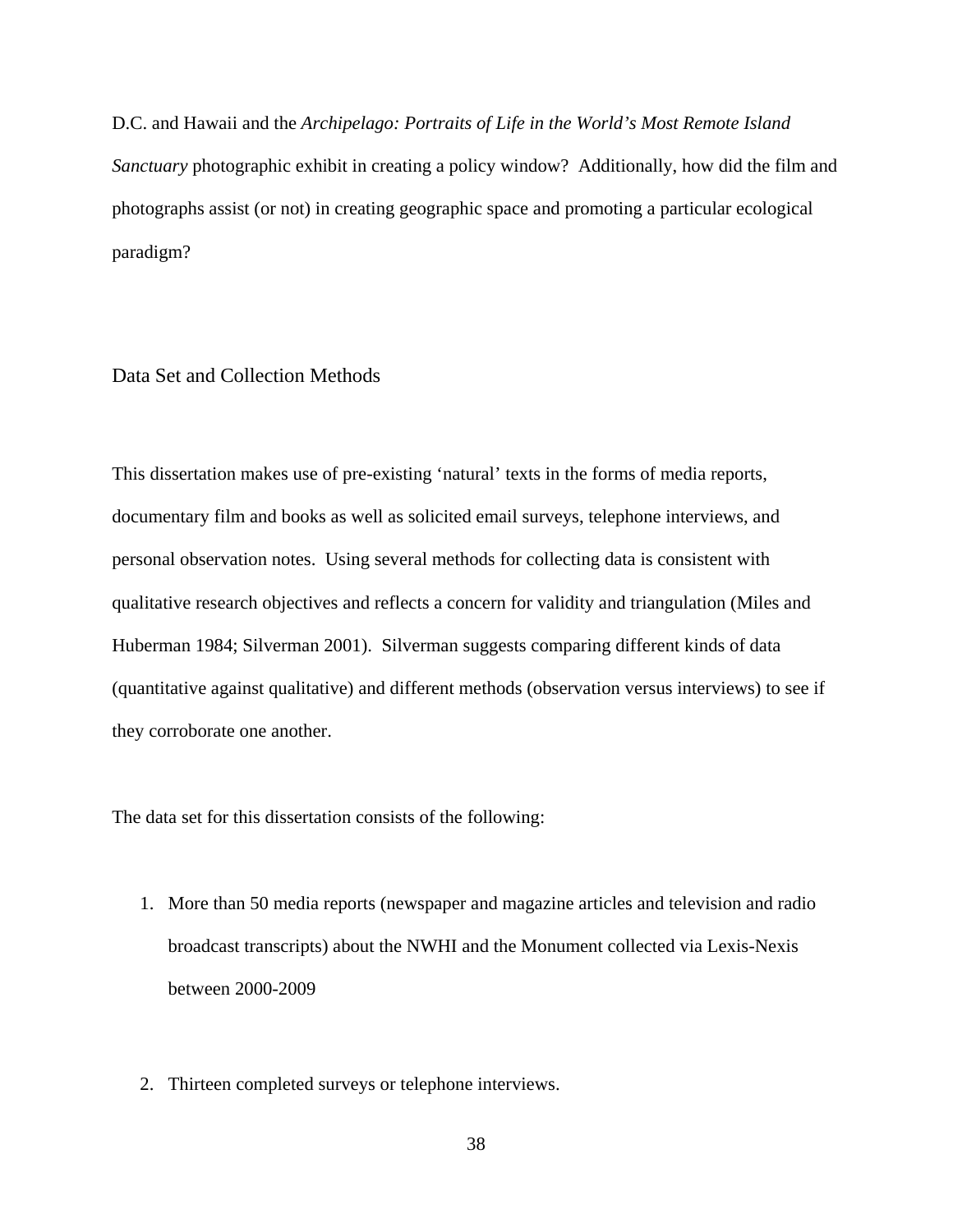- 3. Cousteau's Public Broadcasting Service (PBS) documentary, *Voyage to Kure* (2006).
- 4. Several books written about the Northwestern Hawaiian Islands, especially Littschwager and Middleton's *Archipelago: Portraits of Life in the World's Most Remote Island Sanctuary* (2005), but also Rauzon's *Isle of Refuge* (2001).
- 5. Spring 2008 observation notes from *Archipelago: Portraits of Life in the World's Most Remote Island Sanctuary* photography exhibit at Mariner's Museum in Newport News, Virginia.
- 6. Eight collected scientific reports about geology, coral reefs, fish populations, and shipwrecks of the Northwestern Hawaiian Islands.

During the waning months of the Bush Administration in spring 2008, approximately 60 email questionnaires were sent to individuals involved in the Monument's creation from the following organizations. Most, but not all, were identified through media reporting:

- 1. White House and Council on Environmental Quality (CEQ)
- 2. NOAA National Marine Sanctuary Program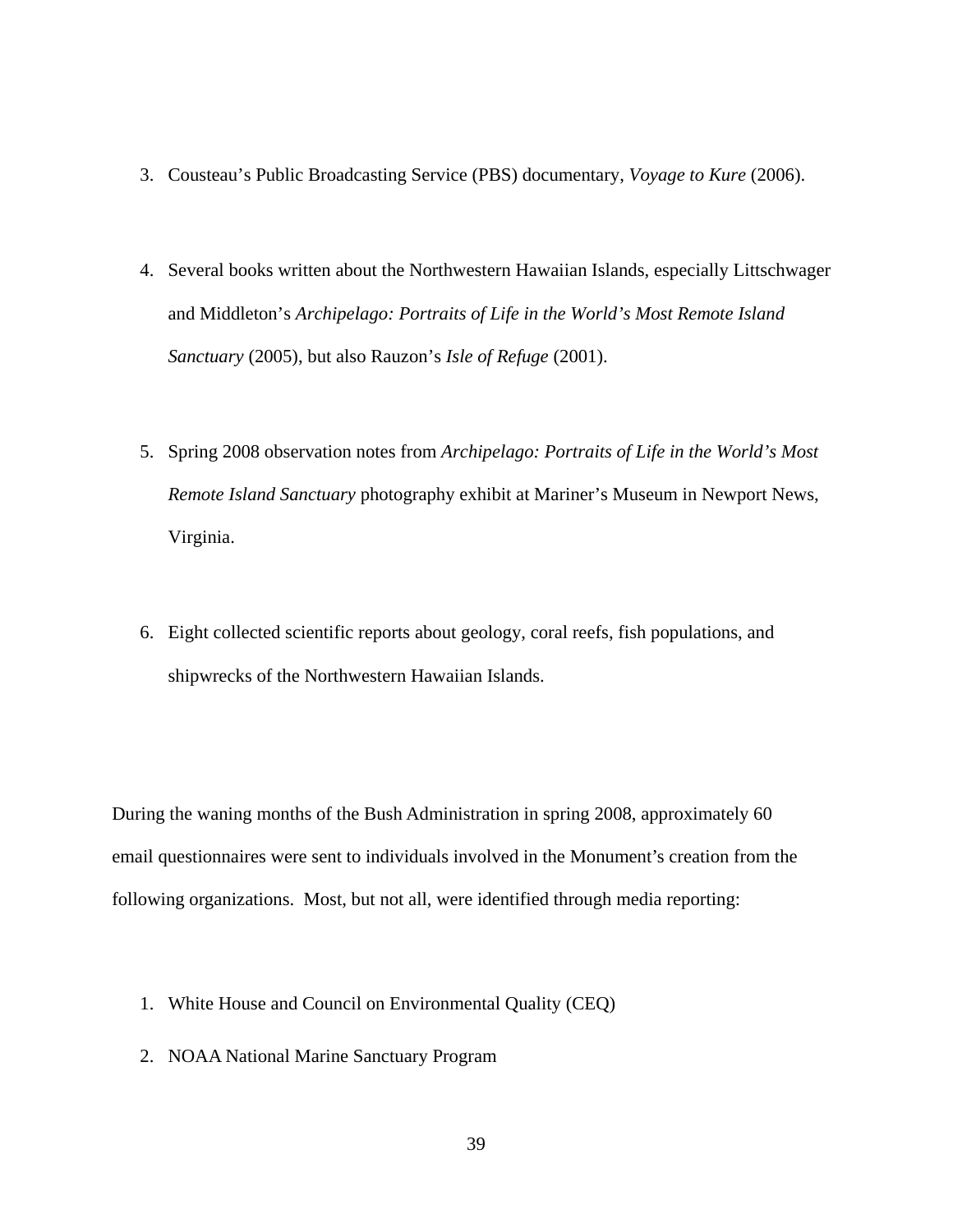- 3. NOAA Pacific Regional Offices, including Papahanaumokuakean Marine National Monument
- 4. National Marine Fisheries Pacific Islands Regional Office
- 5. United States Fish and Wildlife Service (USFWS)
- 6. University of Hawaii Sea Grant College Program
- 7. U.S. Congressional representatives (current and former)
- 8. State of Hawaii (Governor's Office and the Board of Land and Natural Resources)
- 9. Public Broadcasting Service (PBS) Hawaii
- 10. KQED Public Media for Northern California
- 11. Ocean Conservancy
- 12. Marine Conservation Biology Institute
- 13. Ocean Futures Society

Appendix B contains the full text of the solicitation and survey questions.

The number and type of survey questions represented a compromise. The questions are rather open-ended for an email solicitation, but few in number. The concern was that a greater number of more specific questions might lead respondents in a certain direction. Although more challenging to code and interpret, including a few open-ended questions in survey design often yields unexpected and valuable insights. Oppenheim (1992)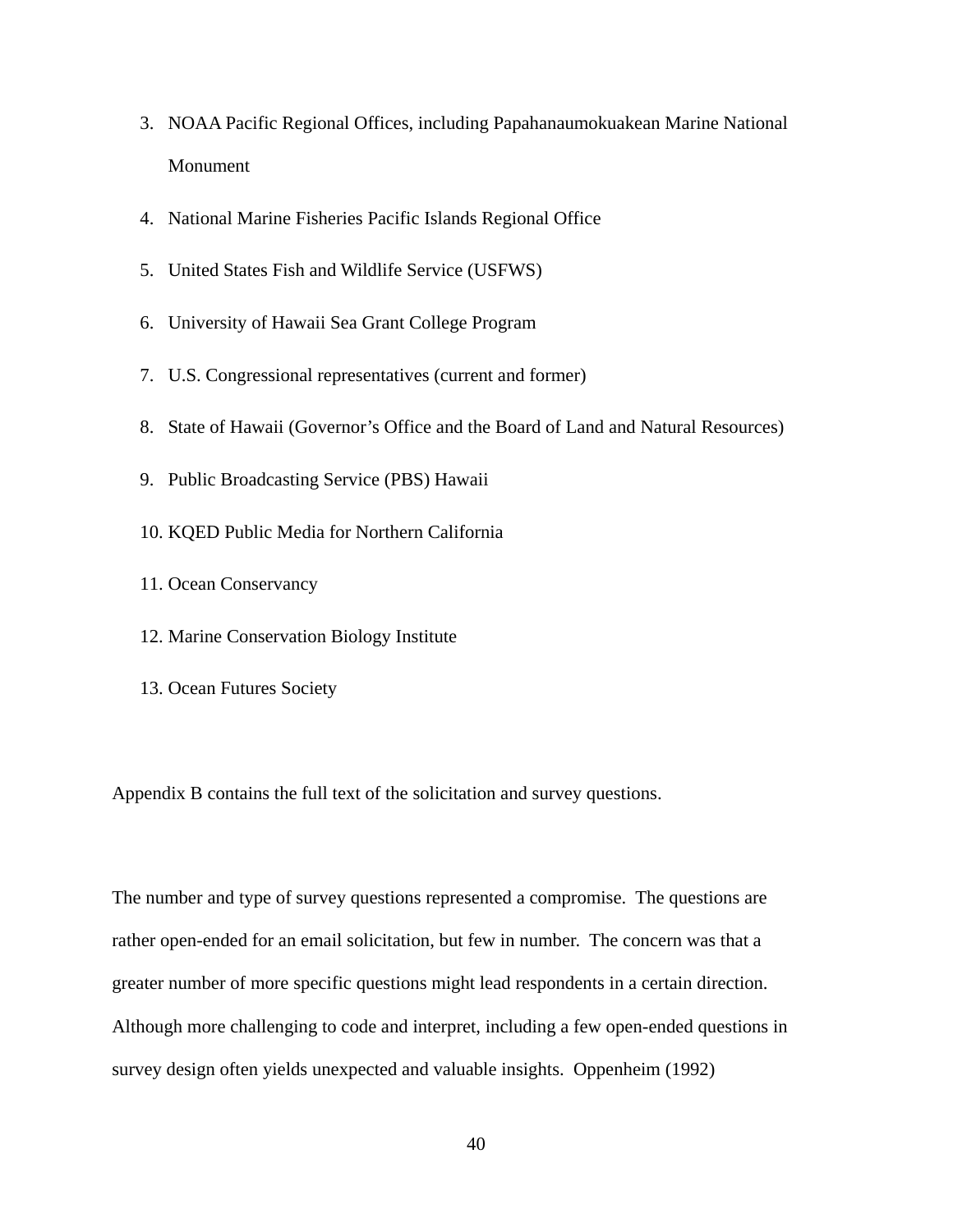characterizes open format questions as 'easy to ask, difficult to answer, and still more difficult to analyse.'

Time and cost constraints dictated the choice of email questionnaires as a data collection method. Personal interviews with respondents spread from Washington D.C., Hawaii, and California, and within Monument boundaries simply were not feasible. Email also made sense because the medium is rapidly becoming the preferred method of communication. The most serious drawback of an email solicitation proved to be the paltry number of responses—a baker's dozen. This is a 21 percent response rate. All were quite lengthy, detailed and arguably sincere. Nevertheless, many potential respondents likely balked at committing their memories and opinions to such a reproducible and unwieldy medium. Opportunity remains for follow-up questions and additional solicitations as further research objectives present.

Potential respondents were asked in the text of the email to self-complete the questionnaire and to forward the questions to others with a role in the Monument's creation. When anonymity proved a concern, some requested a telephone interview. Telephone interviewing proved an excellent compromise between email/postal and intervieweradministered questionnaires (Parfitt 2005).

Surveys or questionnaires pose identical, formally-structured questions to a group of people, presumed to be a representative sample of a broader population. Surveys provide insights into individual interpretations and processes that may indicated broader social trends. Survey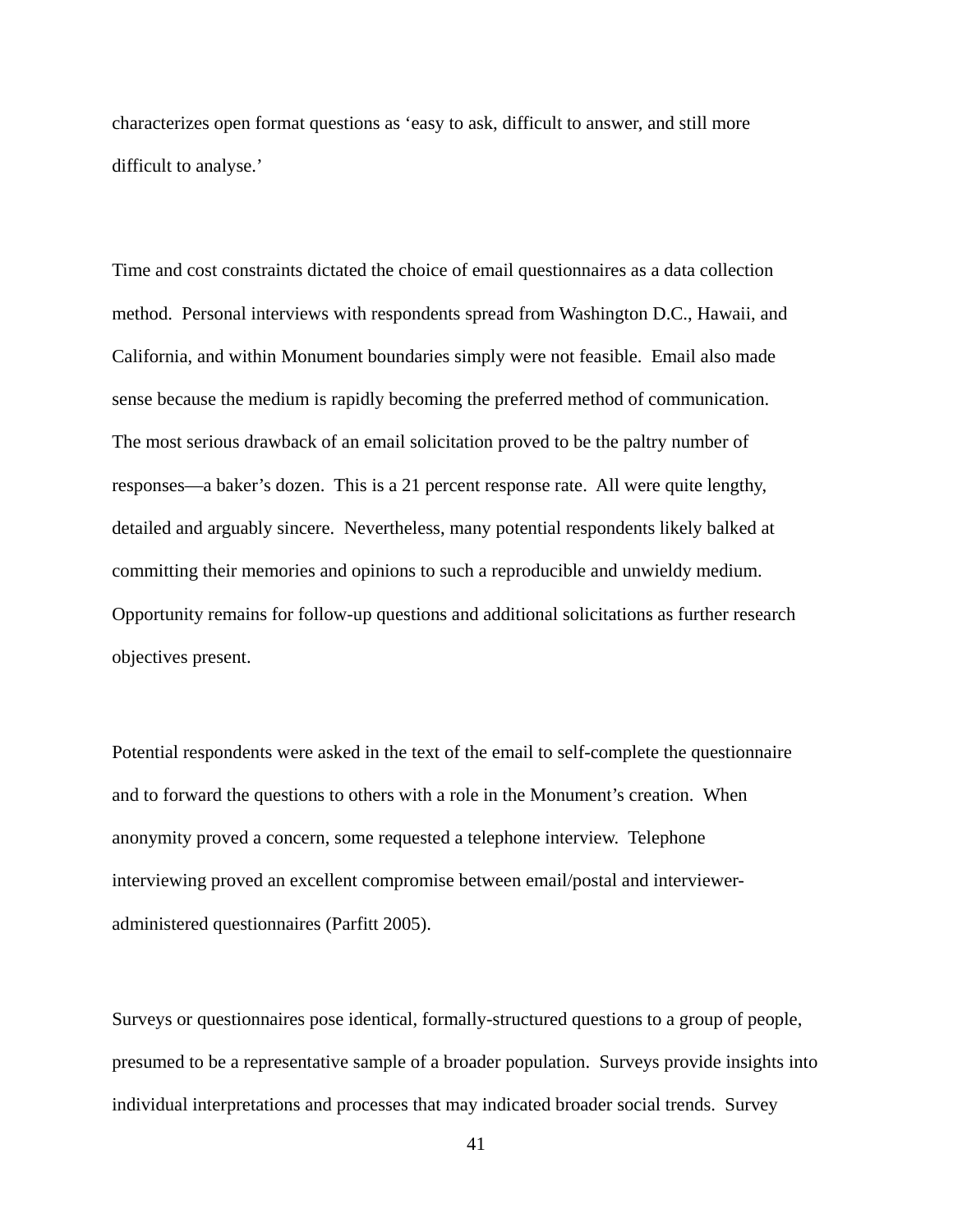research is cost-effective and flexible, complements quantitative data, and used most effectively when combined with more intense qualitative techniques, such as in-depth interviews (McGuirk and O'Neill 2005). Qualitative researchers should remain open-minded about the quality of email responses; in some cases people are less cautious and more honest via email that in person. Post and email surveys also suffer from an inability to check non-response biases (Flowerdew and Martin 2005).

### Qualitative Case Study Approach

This dissertation's research goals demand both qualitative and case study methods. The merits and limitations of each are discussed below.

For multiple reasons, *qualitative research* is the most appropriate way to get at the insider perspectives and ground level processes that matter in practical political life. All scientific research tries to systematically answer problems or uncover truths by collecting evidence using a predefined set of procedures. The goal is to produce findings that were not determined in advance and that find applicability beyond the immediate study.

According to Denzin and Lincoln (1998), qualitative research is multi-method in focus, deploying a wide range of interconnected analytical methods, hoping always to get an ever more accurate fix on the subject matter at hand. Qualitative research involves the studied collection and use of a variety of materials—introspection, personal experiences and life stories, case studies, observation notes, interviews and surveys, as well as historical texts and visual images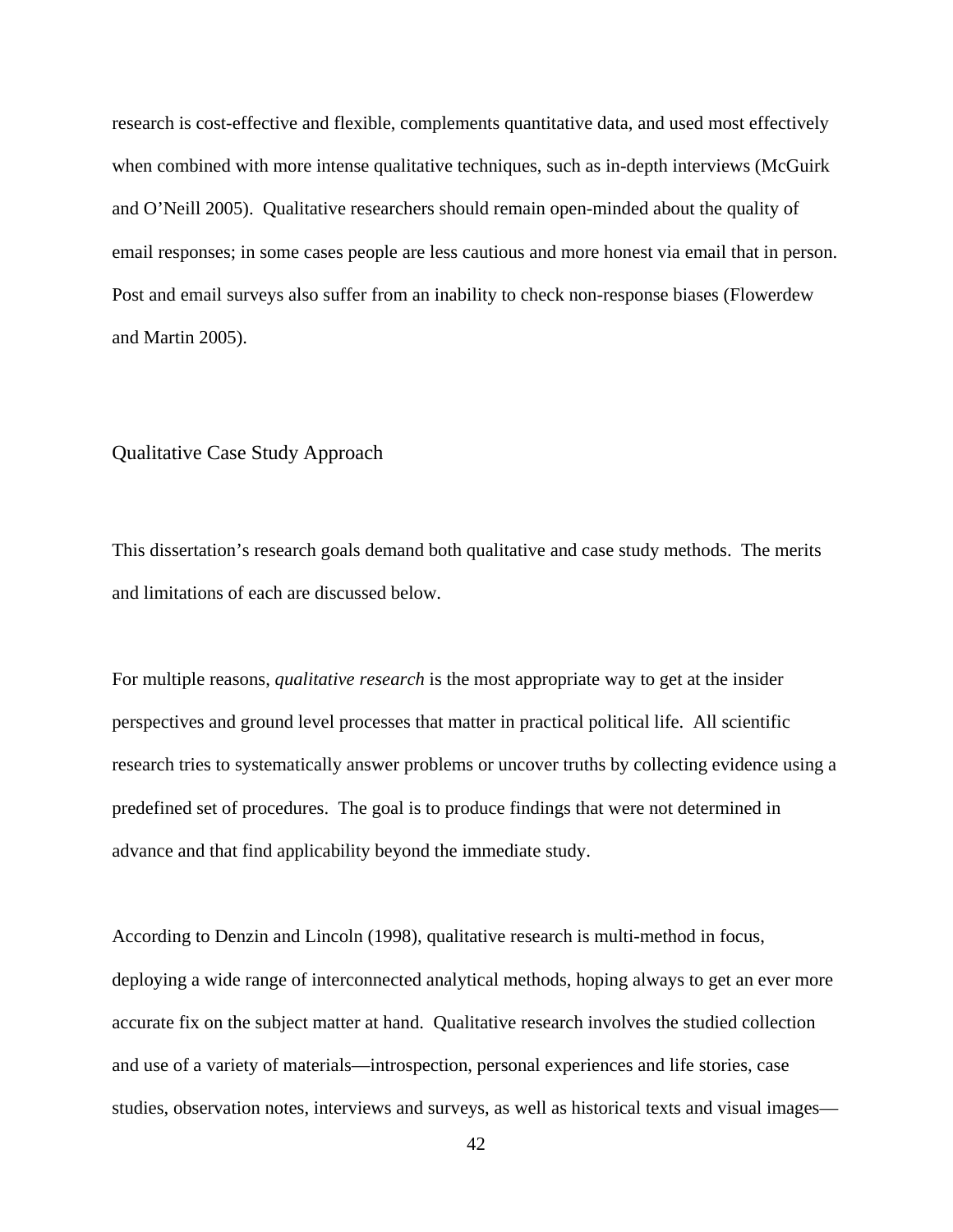that describe routine and problematic moments and meanings in individuals' lives. Additional characteristics of qualitative research include the following:

- Qualitative researchers study things in their natural setting; reconstructing the Monument's creation in a laboratory is not possible.
- A priori hypotheses are not required. This allows alternative explanations and causal paths to emerge more readily.
- Qualitative approaches capture the particular, revealing specific functions and routes of communication within social and cultural settings.
- Qualitative research makes sense of phenomena in terms of the processes and meanings people bring to them.
- Qualitative research exposes the complexity of reality, aiding implementation studies by assessing the implications of broadly-applied public policies on specific populations or individuals.

Qualitative research seeks to understand a topic from the perspective of a local population, trading off some ability to generalize for culturally or geographically-specific information opinions, contradictory values, behaviors, and surrounding social context. In-depth, single-case studies are entirely appropriate and valid discourse analyses relative to their claims and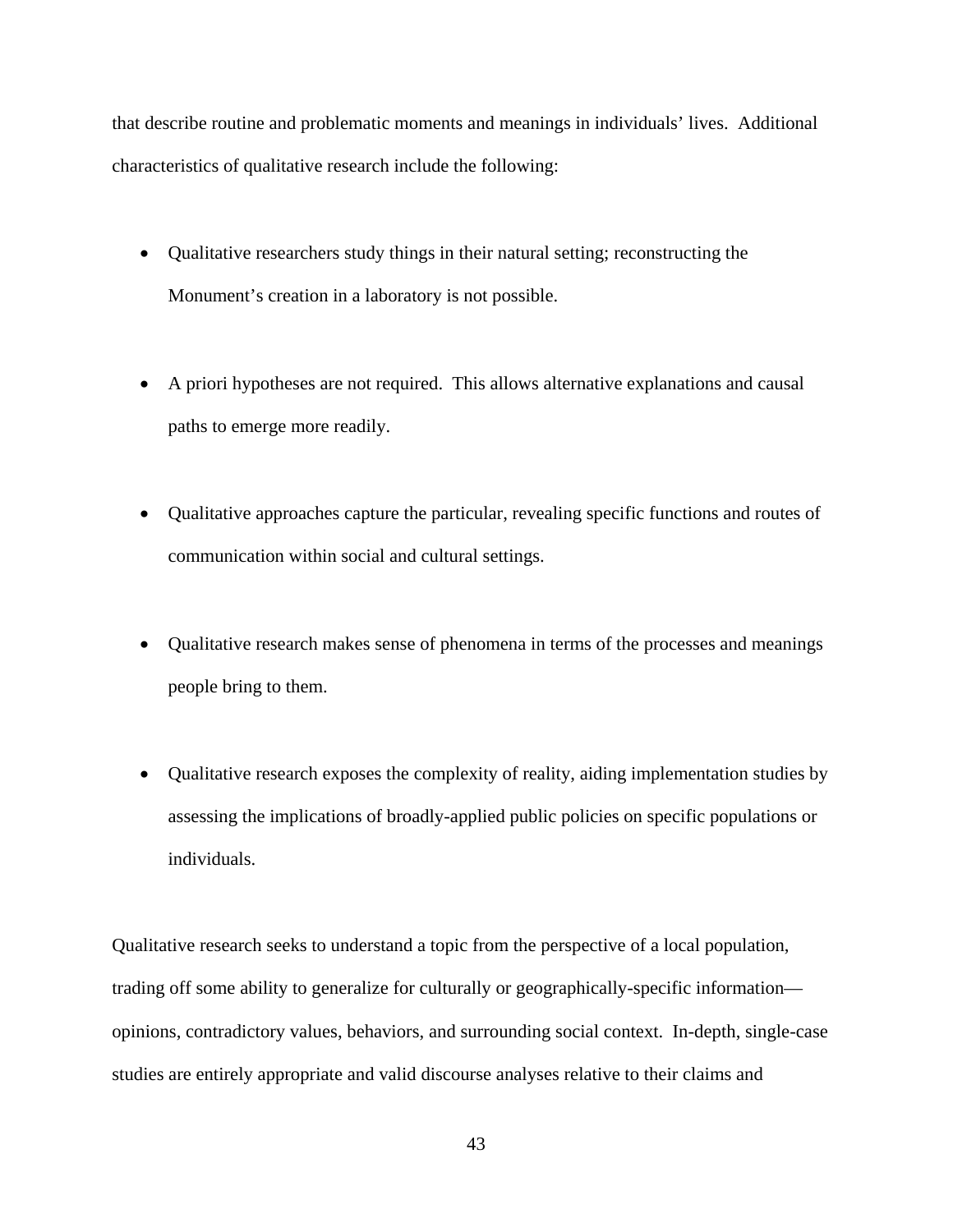objectives. Discourse analyses usually intend to build rich interpretations of local discourse events and to map meaning-making processes (Jaworski and Coupland 1999).

All research—qualitative or quantitative—is guided by the topics, schedule, protocols or constructs identified by the researcher as important. Qualitative research perhaps stresses greater reflexivity because it is more naturalistic and interpretive than experiment-driven and thus less portable. DA in particular suffers from several shortcomings and generalization should only occur after comparing multiple case studies. Because the research is context-dependent, selection of research materials must be justified and reproducibility of results is a problem. Human memories are flawed and explanations change with time and distance from an event.

Concerns about qualitative research limitations are resolved here through triangulation—in this study by comparing the content of media reports and policymaker interpretations collected via survey methods, alongside the researcher's insight from past federal employment. Media reports are institutionally constrained, but assembling multiple articles should convey some truth. And, surveys allow researchers to address a range of themes with different participants in a standard, controlled fashion.

The *case study design* reflects a research philosophy that recognizes context-dependent knowledge and situational interpretations. Of Aristotle's three intellectual virtues—*episteme, techne*, and *phronesis*—phronesis, or the pragmatic analysis of values, is the most appropriate for studying human behavior as it relates to the natural world. People do not operate according to static, universal principles of action. Instead, we seem devoted to balanced views and the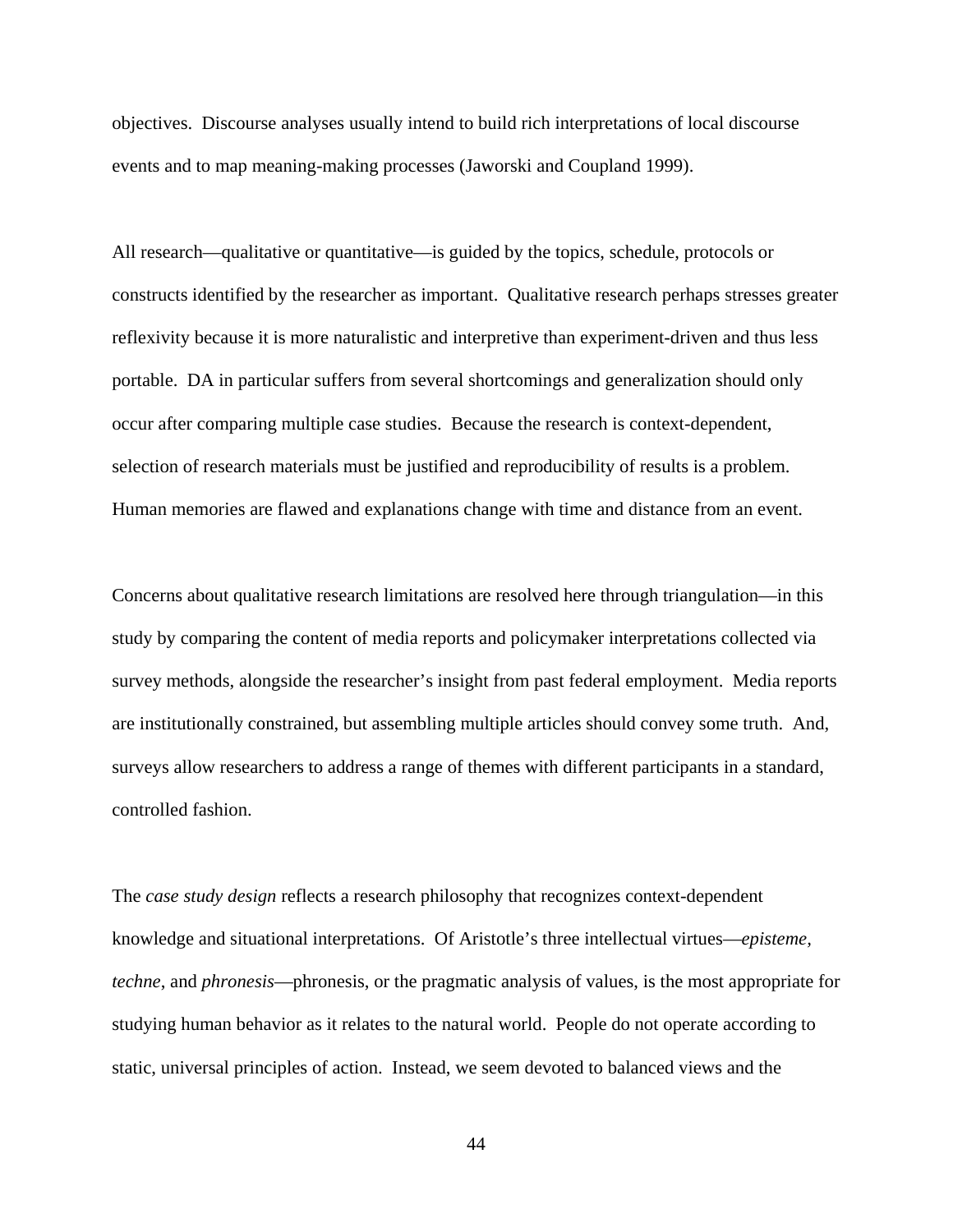'ethically practical' (Flyvbjerg 2001). Social science pursuits, therefore, should be flexible, occasionally involving stakeholders, always considering praxis.

Case studies are valuable academic instruments for several reasons. Case studies best capture real-life situations and showcase social science's most potent strength—common sense, naturalistic observation. By revealing subtle details and multiple perspectives, case studies enable researchers to envision the full complexity of a problem and set priorities for subsequent research. Case studies develop the theory and methods needed to do targeted *larger-N* research because most employ a mixture of methods that allows for constant feedback and refinement.

• As an approach to qualitative research, according to Rossman and Rallis (1998), case studies "seek to understand a larger phenomenon through intensive study of one specific instance" of activity (68).

As teaching and persuasive tools, case studies are superlative (Barnes et al. 1994). Witness the success of geographer Jared Diamond's 2005 book *Collapse: How Societies Choose to Fail or Succeed*. The bestseller is a collection of case studies, telling the stories of past regional civilizations—Anasazi, Mayan, Viking, Haitian and others—that squandered resources, inappropriately met environmental challenges because of cultural biases, and ultimately failed.

This case study, with its focus on language and human behavior, is purposefully inductive, intended as a pilot study to consider how information related to coasts and oceans is conveyed and used persuasively today. Ideally, common principles or a paradigm will emerge from the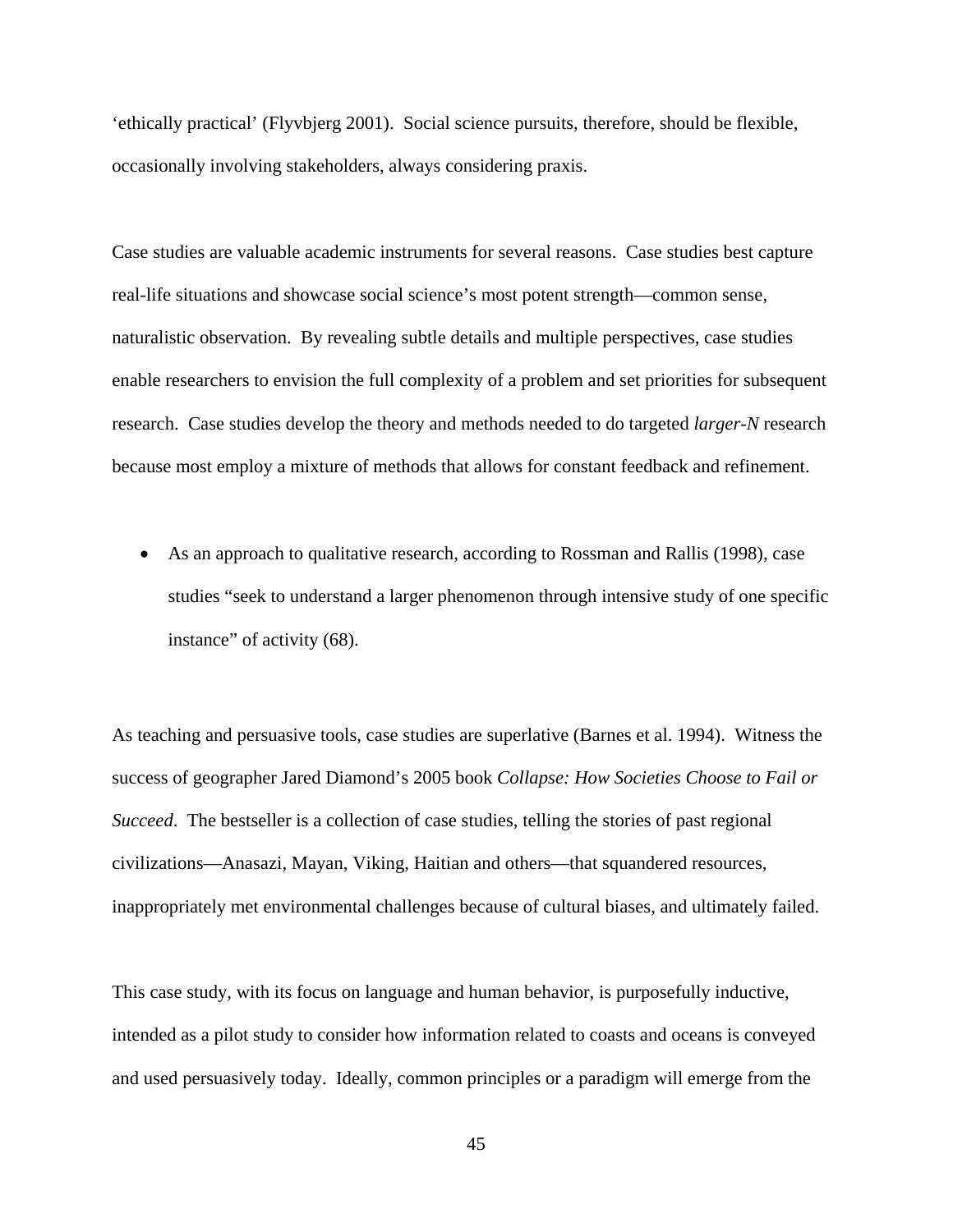collected data and comparisons, inspired by Glaser and Strauss's grounded theory (1967). At a minimum, the case study offers a 'thick description' of a particular social activity along the lines of Gilbert Ryle's (1968) explanation of a wink in his essay *The Thinking of Thoughts* or Clifford Geertz's description of a Balinese cockfight in *The Interpretation of Cultures*.

- A thick description explains the difference between merely the *observed* versus an interpretation of the full *experience*. Ryle's example is of two boys rapidly contracting the eyelids of their right eyes. For one, this is an involuntary twitch. The other is winking—a conspiratorial signal to a friend.
- Geertz describes the brutal details of a Balinese cockfight and the complicated gambling rules and then goes further, interpreting the activity as a sociological event. The men relate to each through the birds, settling disputes, reinforcing kinship, and establishing status within the village leadership hierarchy.

In their best analyses, ethnographers, sociologists, anthropologists, and cultural geographers sort through human codes and signification, recognizing that "small facts speak to large issues," and that diagnosis or generality is achieved by "plung[ing] more deeply into the same things," and through the "delicacy of its distinctions, not the sweep of its distractions" (Geertz 1973).

The intent of much research is to generalize from the particular, but case study methods are often criticized because sampling sizes are small and results tied to specific temporal and spatial contexts. The overarching goal of this dissertation, however, is to generate necessary particulars.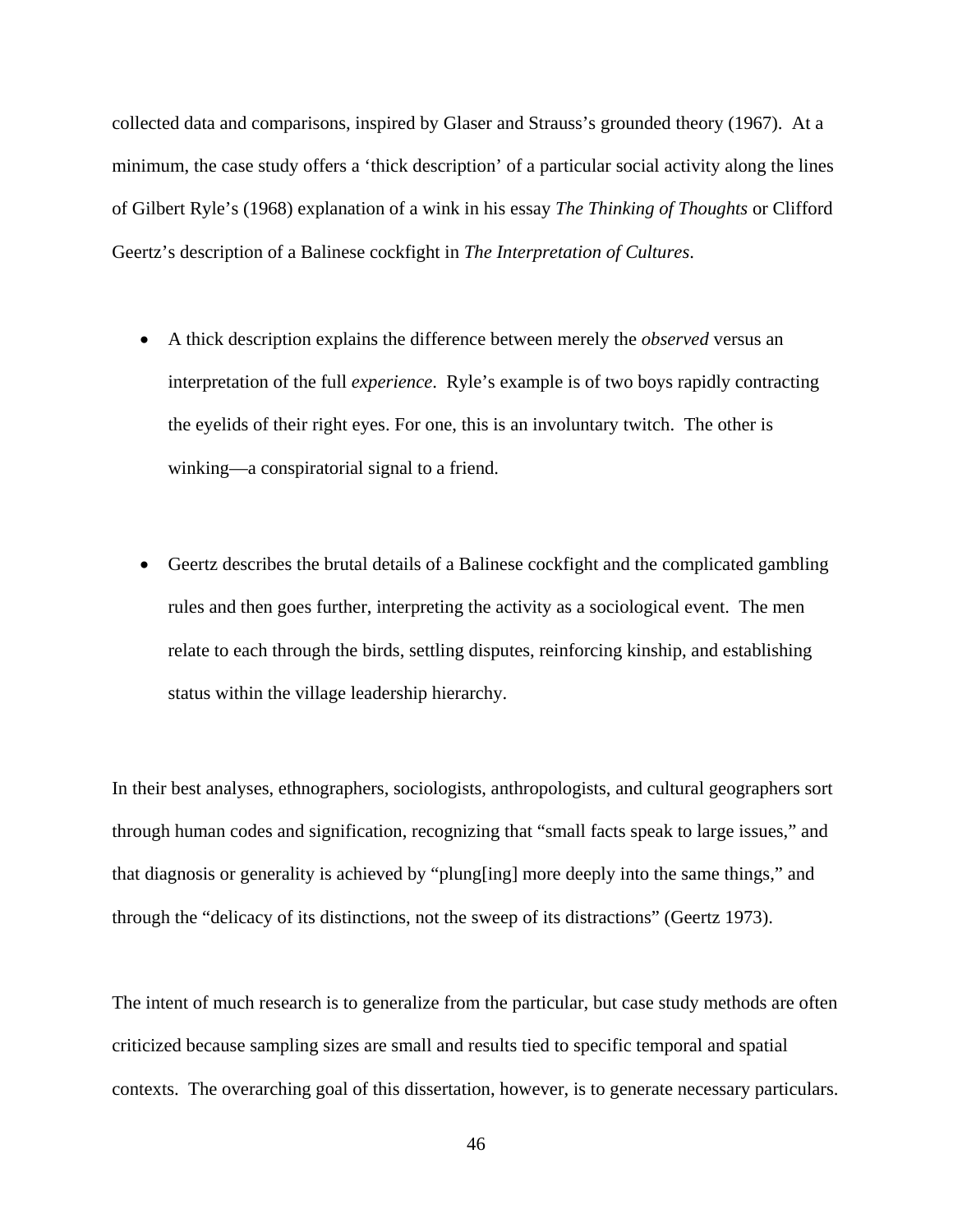Case studies about coastal and ocean policymaking are few and far between. Those that discuss communication processes are even rarer. The ability of coastal managers and related academics to generalize and build grand theory will improve as more case studies are investigated, documented, and compiled.

#### Discourse Analysis (DA)

Professional communication researchers who use qualitative methods study the real, everyday discourse practices that go on in organizational and institutional settings, gathering examples of text and talk as data. Researchers use these data to draw conclusions in order to build theories, enhance teaching methods, and/or improve awareness about professional communication practices. Discourse analysis is a more recent, cross-disciplinary qualitative analytic method used to analyze all data collected. Discourse analysis focuses on the situational and contextual nature of communication as it happens in the environments that shape it and are shaped by it. Formalist linguistic approaches to language focus on grammatical constructions from decontextualized examples, (Brown and Yule, 1982; Gumperz, 1982; Schlegloff 1992; Schiffrin 2003).

According to Catherine Smith (1996, 205), the focus of discourse analysis as a method "is to understand how our subjects' interactions relate to their settings and situations" and "to recognize how we are approaching the analysis."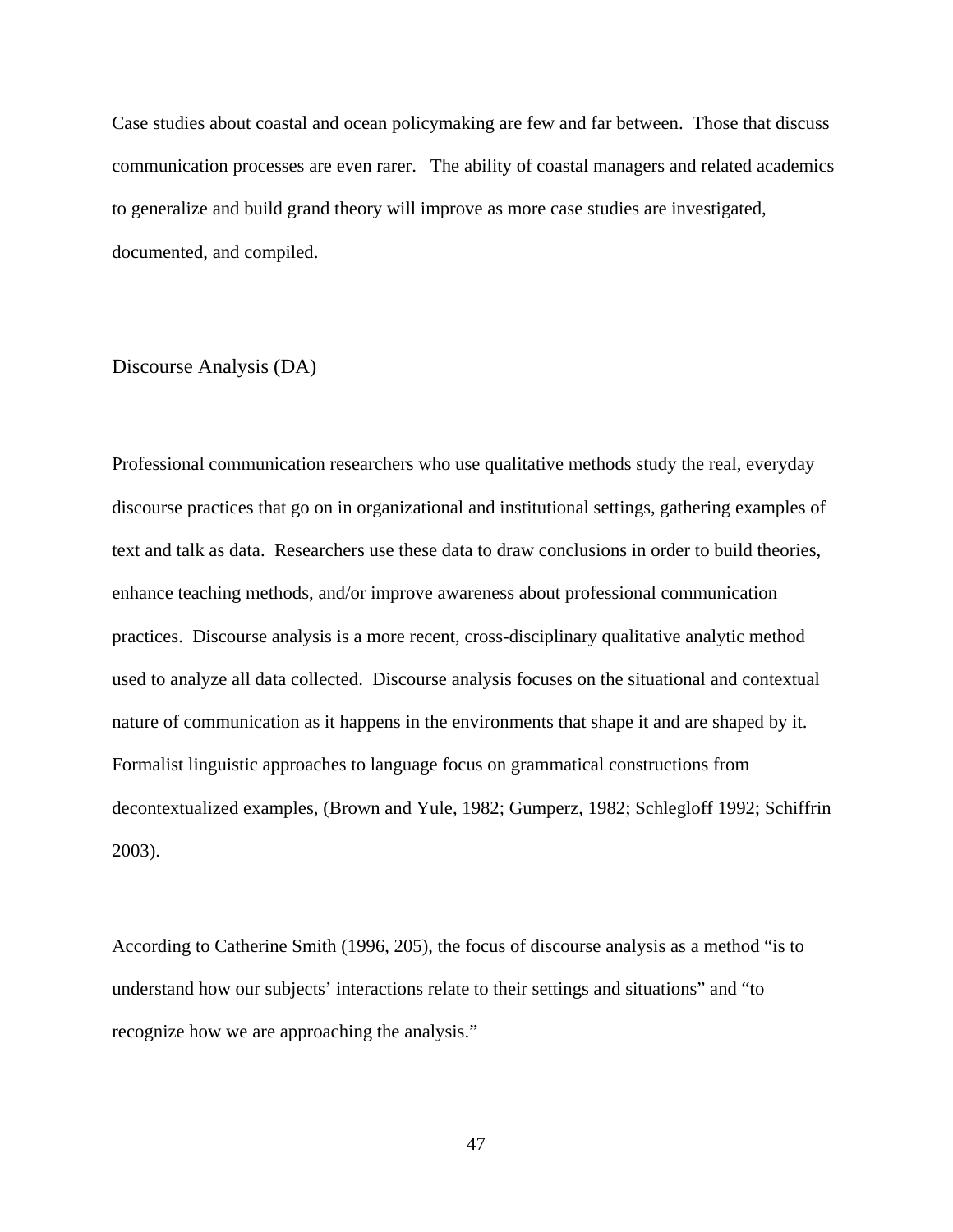A *discourse* is "a specific series of representations, practices and performances through which meanings are produced, connected into networks and legitimized," according to the *Dictionary of Human Geography* (Johnston 2000). It is easy to see how the concept emerged out of poststructuralist thought and why various disciplines refine the definition of discourse to suit scholarly purposes.

- Mainstream linguists use the concept of discourse to *analyze language in use.* Discourse is any extended piece of text or conversation beyond an utterance or sentence, for example, the "discourse of religion," "racist discourse," or "political discourse" (Mills, 1997, 8). The analytic level of generality differs depending on the research topic. Conversation analysts, for example, might examine syntax, while literary scholars analyze rhetoric.
- Critical human geographers on the other hand read texts and analyze discourses to *explain social relations*—especially those of dominance and resistance—relative to cultural, economic, environmental, or political space. Feminist geographers challenge positivist notions of scientific objectivity and patriarchal interpretations of history. *Situated knowledges* are the result of geographical discourse analyses—Haraway's (1991) metaphor for a modern concept of objectivity that makes the knower, researcher, or author accountable to their position.

Sara Mills (1997) suggests that the term 'discourse' has a wider range of possible interpretations than almost any other term in literary and cultural theory and discursive analytical strategies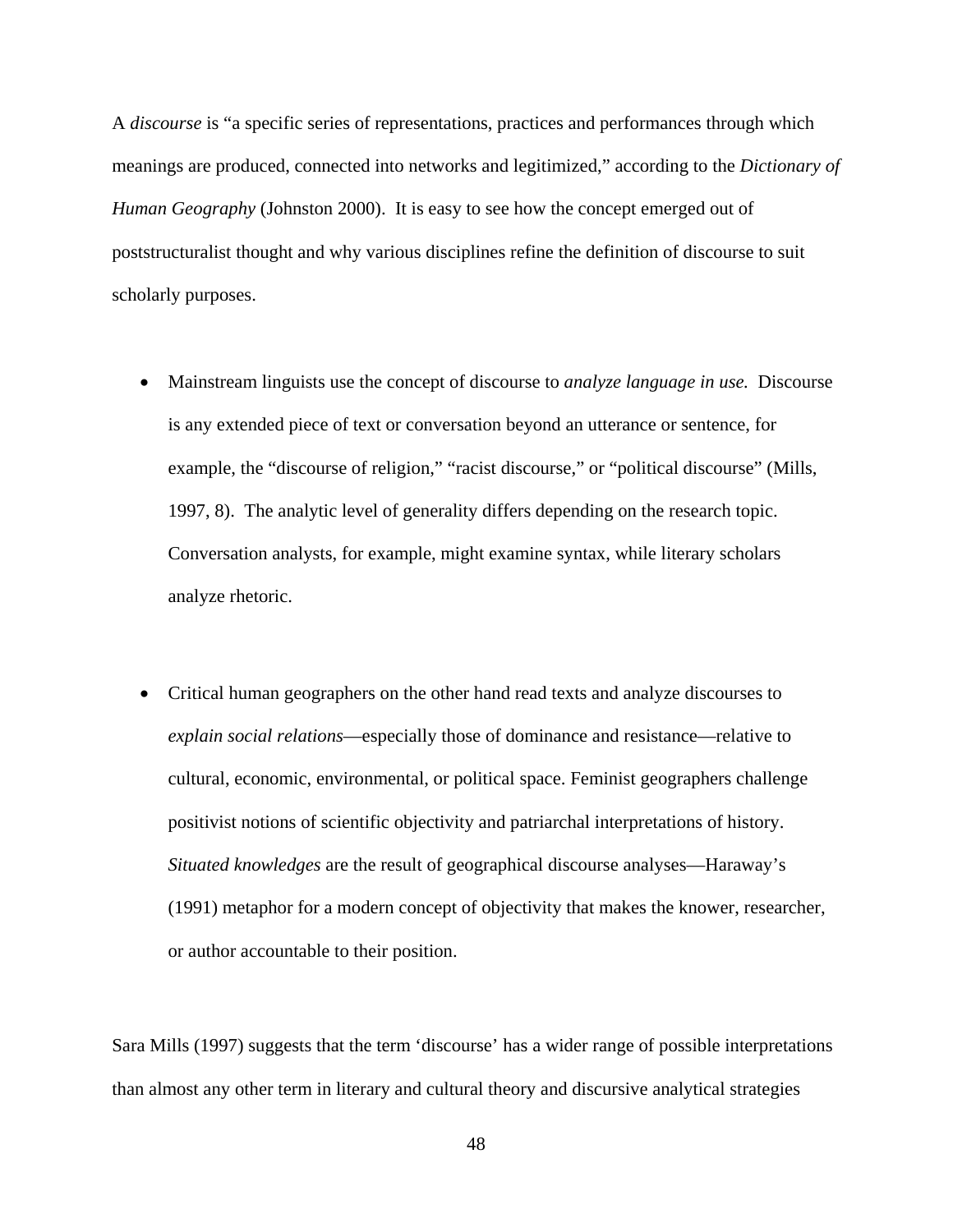abound. Van Dijk's 1997 two-volume collection of articles on various subfields of discourse analysis, *Discourse Studies: A Multidisciplinary Introduction*, is comprehensive. According to Van Dijk, discourse is both structure (Vol. 1) and social action (Vol. 2):

- General *structural* elements of discourse might include rhetoric, argumentation or narrative.
- *Social action* characteristics of discourse include practice, goals, functions, claims of knowledge or legitimacy and control or power.

Several other intellectually challenging compilations exist (Anderson, 2003; Chilton and Schaffner, 2002; Jaworski and Coupland, 2002; and Schiffrin et al. 2003), but focus varies.

In this dissertation, discourses are simply frameworks for communication and understanding social interaction—a group of statements or writings enacted within a social context, in part determined by that social context, but also contributing to practice and the way that social context continues in its existence. For example, science is the preeminent discourse within coastal management circles, considered the most reliable source of knowledge. Most coastal managers probably regard scientific information as the most appropriate means for resolving disputes between interested individuals and groups.

Discourse analysis encompasses many traditions (content analysis, narrative analysis, speech act theory, pragmatics, sociolinguistics, conversation analysis, ethnography of communication,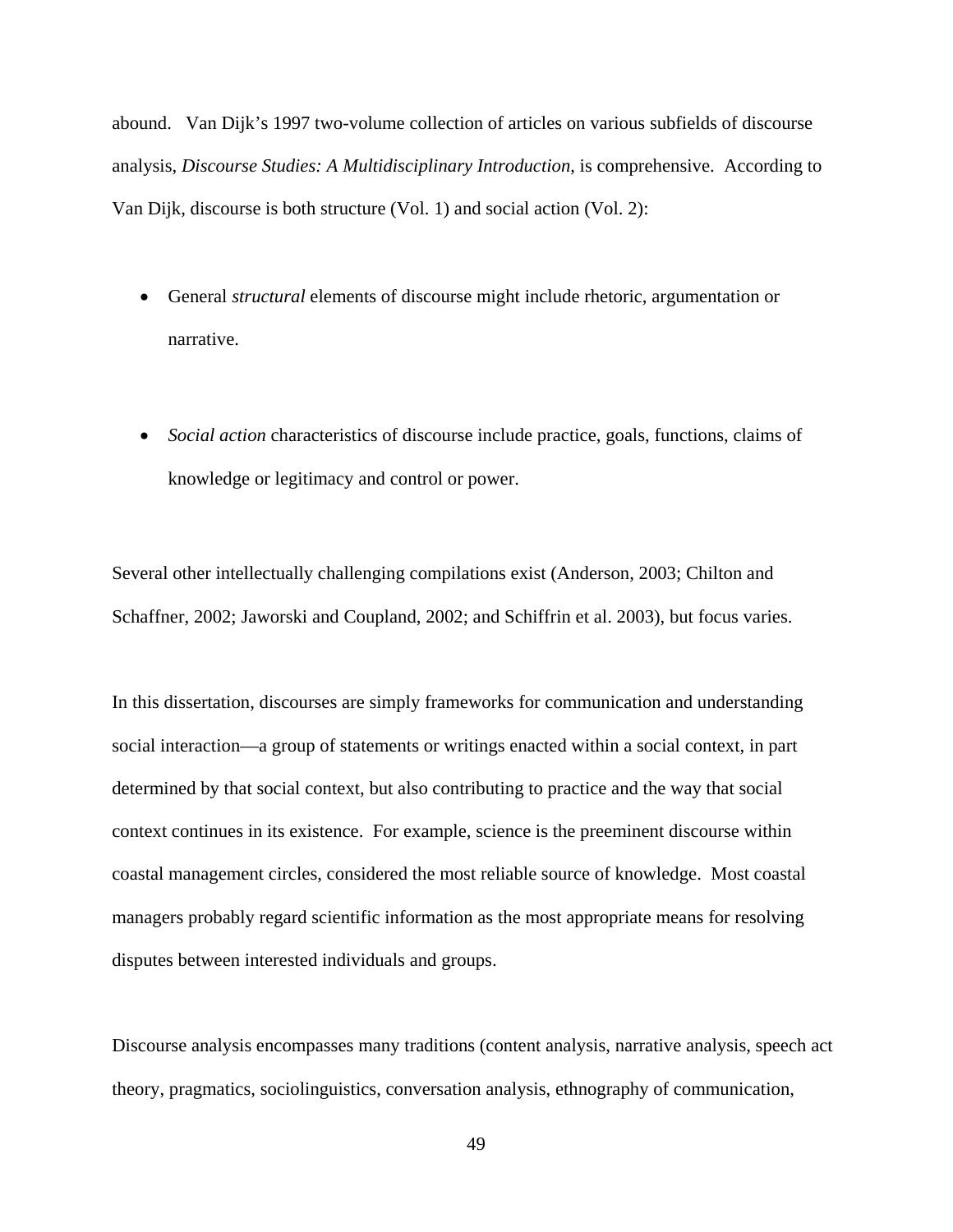discursive psychology and so on) and is put to use by an ever-increasing variety of disciplines (linguists, communication scientists, geographers, philosophers, sociologists, political scientists and others) (Jaworski and Coupland 1999). Because discourse analysts and their work do not fall neatly into types, this dissertation adopts an inclusive and overlapping view of the field in order to begin answering the broad research question, "How is language used within coastal management communities and how can we wield language more vigorously as a coastal stewardship tool in the future?" Theories and techniques from several types of discourse analysis are borrowed and applied to this case study, including social discourse analysis (Van Dijk 1997b), Fairclough's (2001) critical discourse analysis, and Scollon's (2008) mediated discourse analysis.

Social discourse analysis is an appropriate method for a coastal management dissertation and policy analysis because the techniques work at various scales and target interactions, the more general 'discourse-society interface.' According to Van Dijk (1997b), discourse should be studied as action, showing the social, political and cultural functions of discourse within institutions, groups or society writ large. In social discourse analysis "we find that social reality may be constituted and analysed anywhere between a more micro and a more macro level of description, for instance as (details of) acts and interaction of social actors, and as what whole institutions or groups 'do', and how both thus contribute to the production and reproduction (or challenge) of social structure" (Van Dijk 1997b).

A particular methodological expression of social discourse analysis—Critical Discourse Analysis (CDA)—also is a helpful heuristic to code and analyze the articles, surveys and media in the case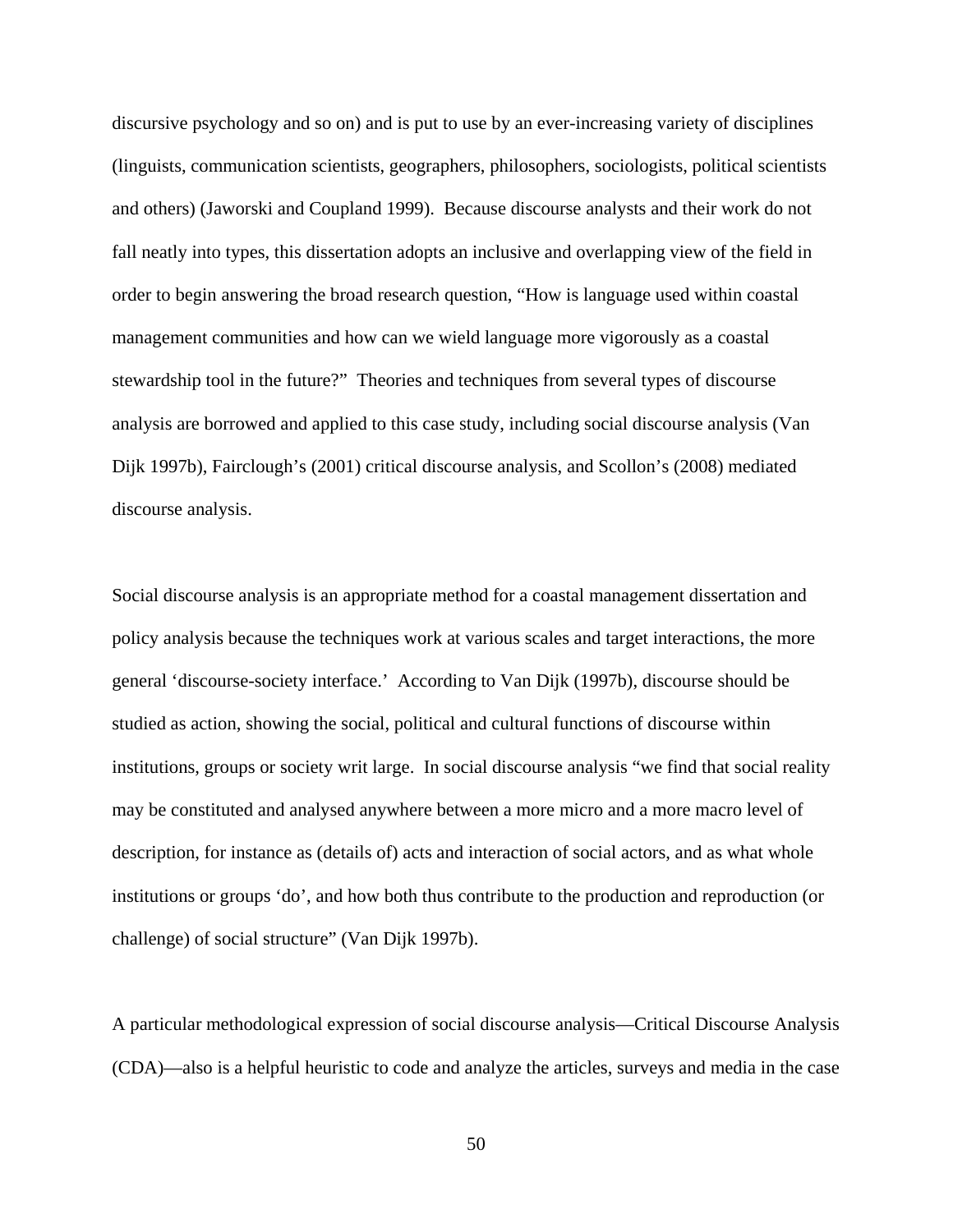study data set. Explicit in CDA's theoretical stance is the idea that language is "a mode of action" that is "always socially and historically situated" and "in a dialectical relationship with other facets of 'the social'" (Fairclough, 1995, 131). CDA views discourse as text, interaction, and context and represents the standard way to study media texts within European discourse studies and linguistics. Van Leeuwen (1993, 193) wrote, "Critical discourse analysis is, or should be, concerned with…discourse as the instrument of the social construction of reality." In this case study, social actors employ institutional and emotional discourses to construct a new reality for a particular place. CDA practitioners share an assumption that language and power, in this case political outcomes, are inextricably linked. *Critical* refers to the aim of revealing the less obvious, hidden connections.

Some CDA analysts desire to bear witness to unequal power relationships and the ways that discourse either reproduces or challenges dominant social or political paradigms. This dissertation critically examines media influence on political and policymaking processes. Outside the scope of this case study, but appropriate for a different case study might be a critical examination of the response of Hawaii's many publics to the creation of the monument. "The media are a particular subject of CDA analysis because of their manifestly pivotal role as discourse-bearing institutions." (Bell and Garrett 1998, 6). Not surprisingly, some CDA practitioners are politically engaged, and like much of social science, involved to some degree in public policy formulations (Fairclough and Wodak 1997). In addition to comparative studies, allowing for multiple interpretations and reflections on bias overcome most critiques of CDA 'action research' methods. Doing discourse analysis always demands reflexivity (Waitt 2005, 188).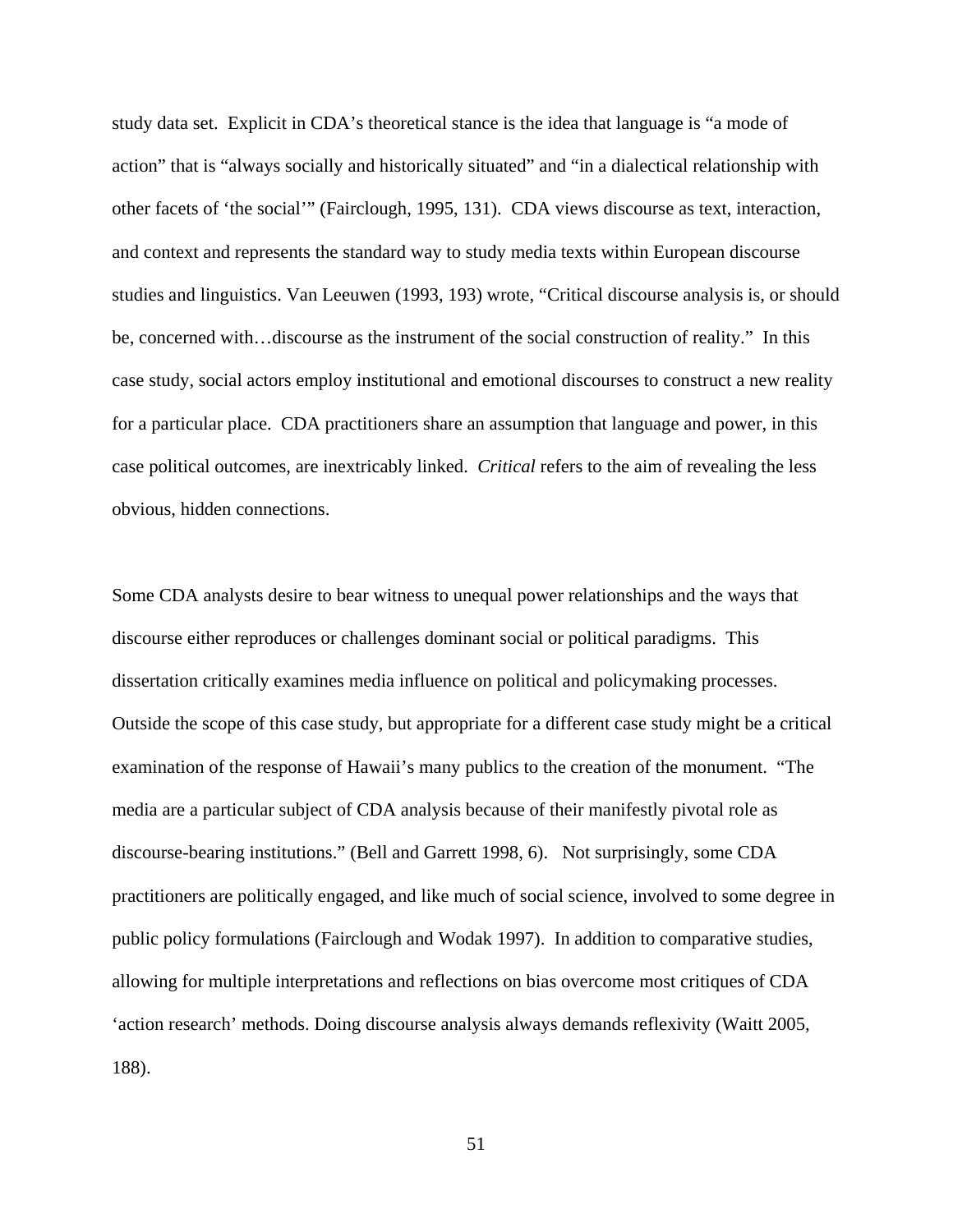Scollon's Mediated Discourse Analysis (MDA) also pertains to this dissertation because MDA examines actions and the cyclical nature of discourses. The central question for analysis considers "what action is being taken by what social actors in a concrete material place in the world at a specific time and how is the document or text (or any other meditational means) used by the social actor as a tool for taking that action?" The framework "seeks to examine the cycles of discourses as they move through changes and transformations from actions to language, to documents or objects, and back into language and further actions" (Scollon 2008, 15). This case study reveals the practices of key policy entrepreneurs "who are adept at using and interpreting language [and] are at an advantage whenever language is the means of setting, consolidating or undermining sociopolitical positions" (Scollon 2008, 2).

Scollon examines publicly available sources of information, including transcripts from Congressional hearings and findings from public consultations required by federal agencies. This dissertation applies questions similar to Scollon's in its consideration of publicly available journalism and more private policymaker narratives.

According to Fairclough (2001, 91), DA occurs in three stages; "*description* of text, *interpretation* of the relationship between text and interaction, and *explanation* of the relationship between interaction and social context." Interpretation through discourse analysis is a complicated and intuitive process. Underlying relationships, institutional characteristics and key ideas only emerge when the researcher becomes absorbed in the 'texts' fully, and then reviews the material several times over with fresh eyes and ears.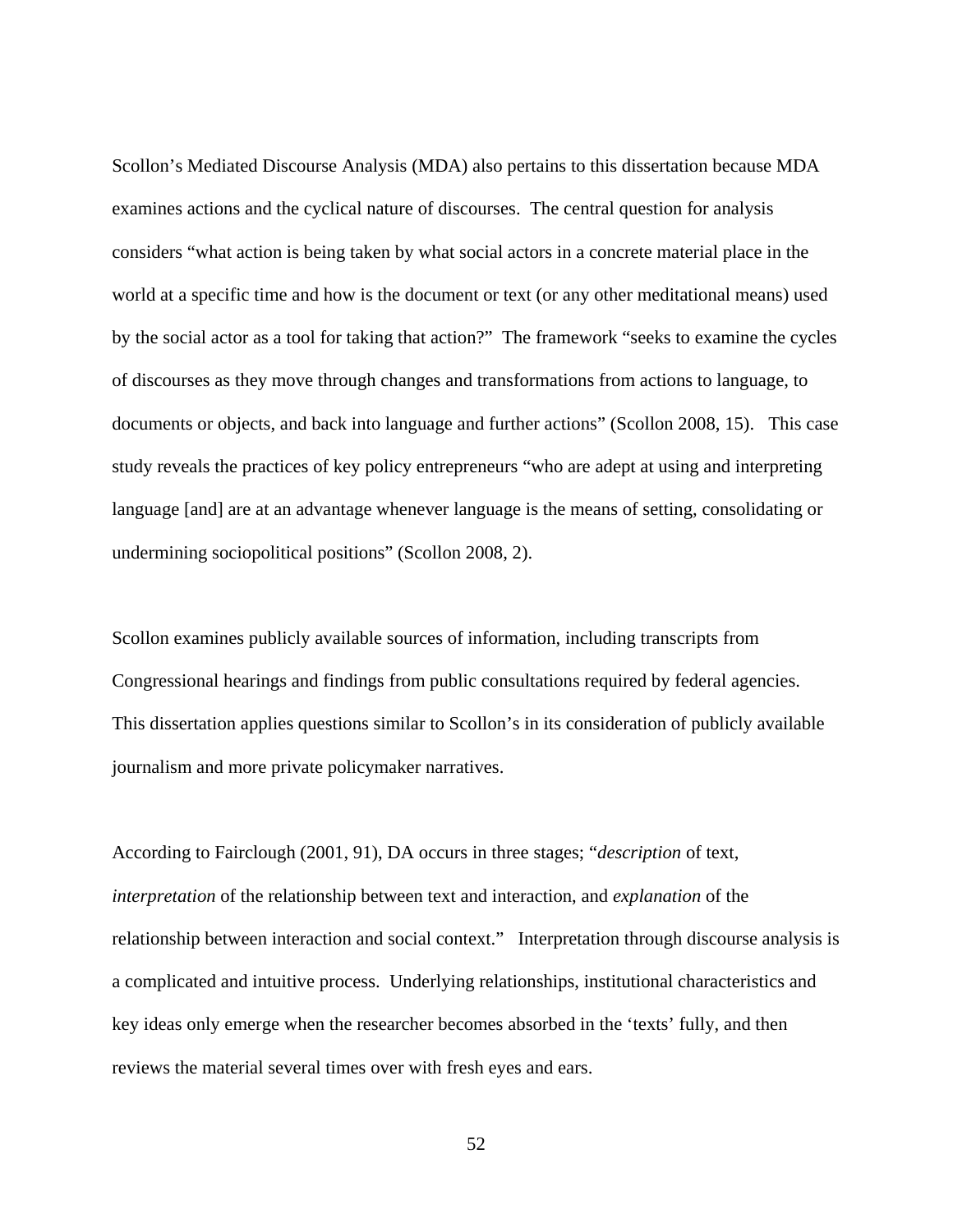Below are fundamental discourse analysis considerations used to approach this case study's data set, organized according to Fairclough's three stages, and derived from Chilton and Schaffner (2002), Fairclough, (2001), Foucault (1980), Scollon (2008), Van Dijk (1997a) and others:

Stage 1: Description of Text

Contents: activity, purpose, units of analysis Subjects: Who are the actors, stakeholders, voices, or identities? Role of Language: audience, communicative function, media Frames, Metaphors, and Representations Discourses Present Genealogy: How did this discourse come about, institutionally or culturally?

Stage 2: Interpretation of Interactions

Interests of Participants: agendas and perceptions

Networks

Argumentation or Persuasive Methods

Institutional Constraints

Routines and Rituals

Triggering Events or Critical Incidents

Dominant Discourses

Mechanisms that Silence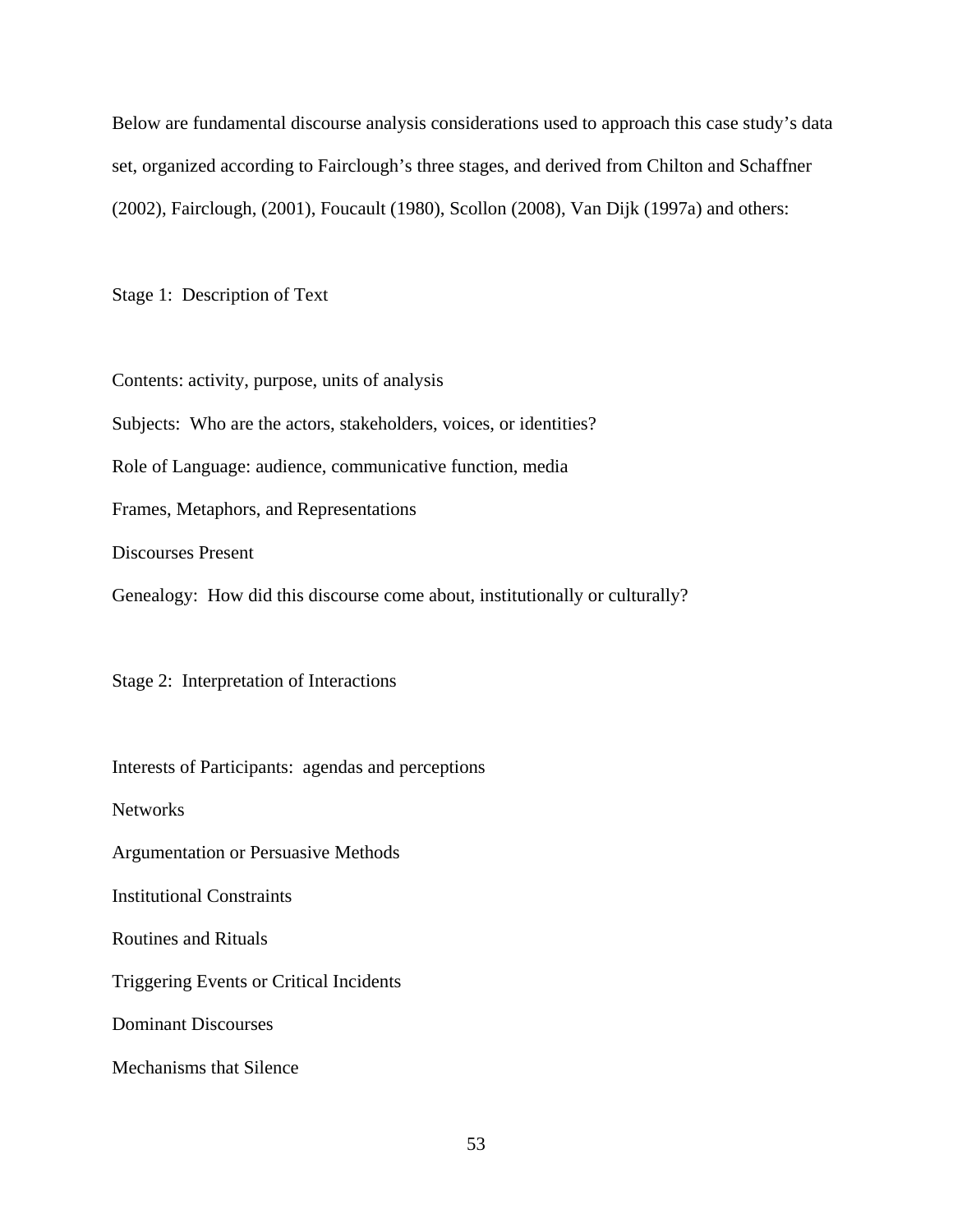Validity and Knowledge Claims

Regimes of Truth

Reproductive Effects

Tactics and Strategies

Stage 3: Explanation and Effects

Social Context

Action-Forcing Devices

Relationships: between texts and actions taken by social actors

Episteme or Paradigm

Beliefs, Values or Underlying Ideologies

Policy Outcomes

Unintended Consequences

The stages correspond loosely to the division of the data set in this dissertation into three parts media reporting, policymaker surveys, and the documentary video text *Voyage to Kure*—and the three primary research questions. Although some overlap exists:

• Chapter 5 analyzes the media texts using considerations and questions from Stage 1 to answer the research question: What explanations did the media generate for the creation of the Monument in 2006 and how accurately did the media cover the monument designation process?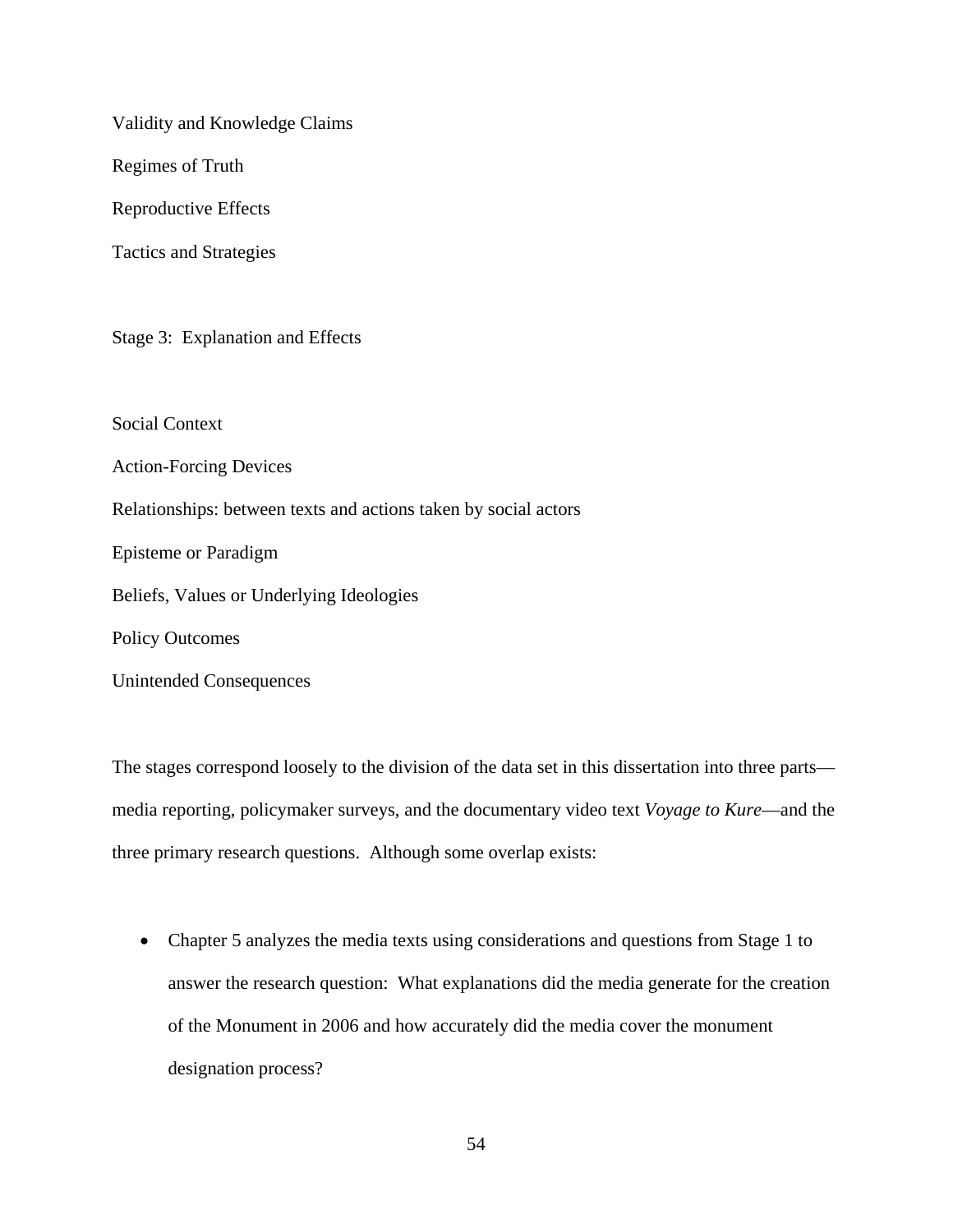- Stage 2 questions are most relevant to the policymaker surveys, so Chapter 6 aims to answer the research question: How do policy entrepreneurs both inside and out of government explain the Monument's creation?
- Elements from Stage 3 are apparent in *Voyage to Kure*, especially in the ways that the video was employed by policy entrepreneurs toward a policy goal. Thus Chapter 7 explores research question number three: What was the relative importance of the media and policy entrepreneurs in this policy-making process?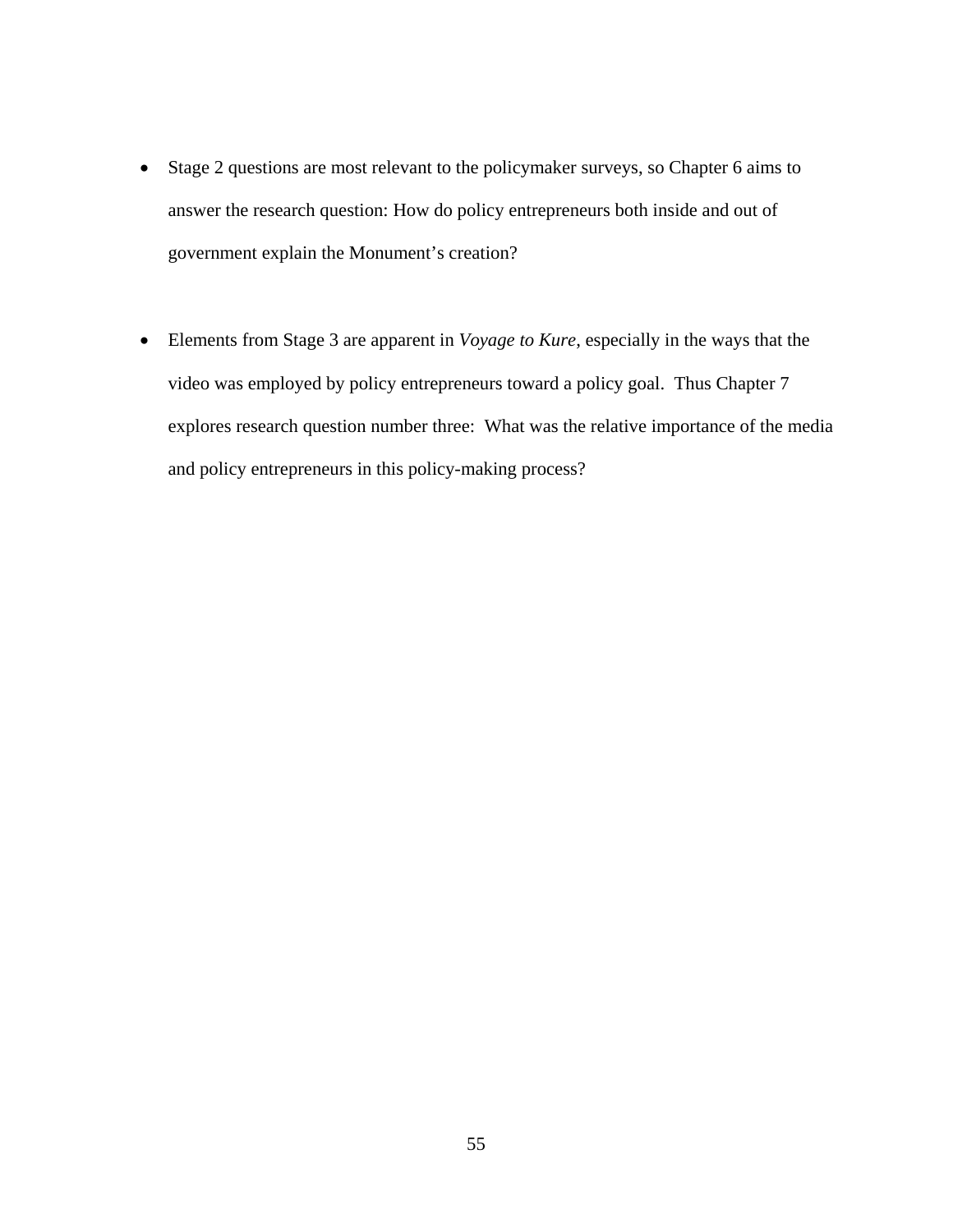## Chapter 5: Media in the Monument's Creation

Media reporting and content analysis proved the starting point for this research. Media reporting afforded a sense of historical perspective, initially helping to create a chronological timeline, or in Stage 1 discourse analysis terms, a 'genealogy' of the Monument's creation. Content analysis of media reports suggested major actors and stakeholders, providing names and parent agencies of potential respondents for the policy entrepreneur surveys. Media reporting also revealed justifications for the Monument's creation that hint at subsequent discourses employed by policy entrepreneurs. Journalists suggested possible explanations for the timing of the Monument's creation that improved email survey questions. Future research analyzing content of the same media database could help determine what scientific reports were used to identify threats to the NWHI and outline their transformation into persuasive arguments for their protection.

The media's story of the Monument's creation tells a more thorough and nuanced story than expected considering the production constraints identified by Bell (1991)—deadlines, audience, and space limitations—but only when laboriously assembled and considered as a group. The timeline once compiled from all the reports is very detailed, but an analytical reader would be left wanting, if limited to reading any single article or media source.

Database and Coding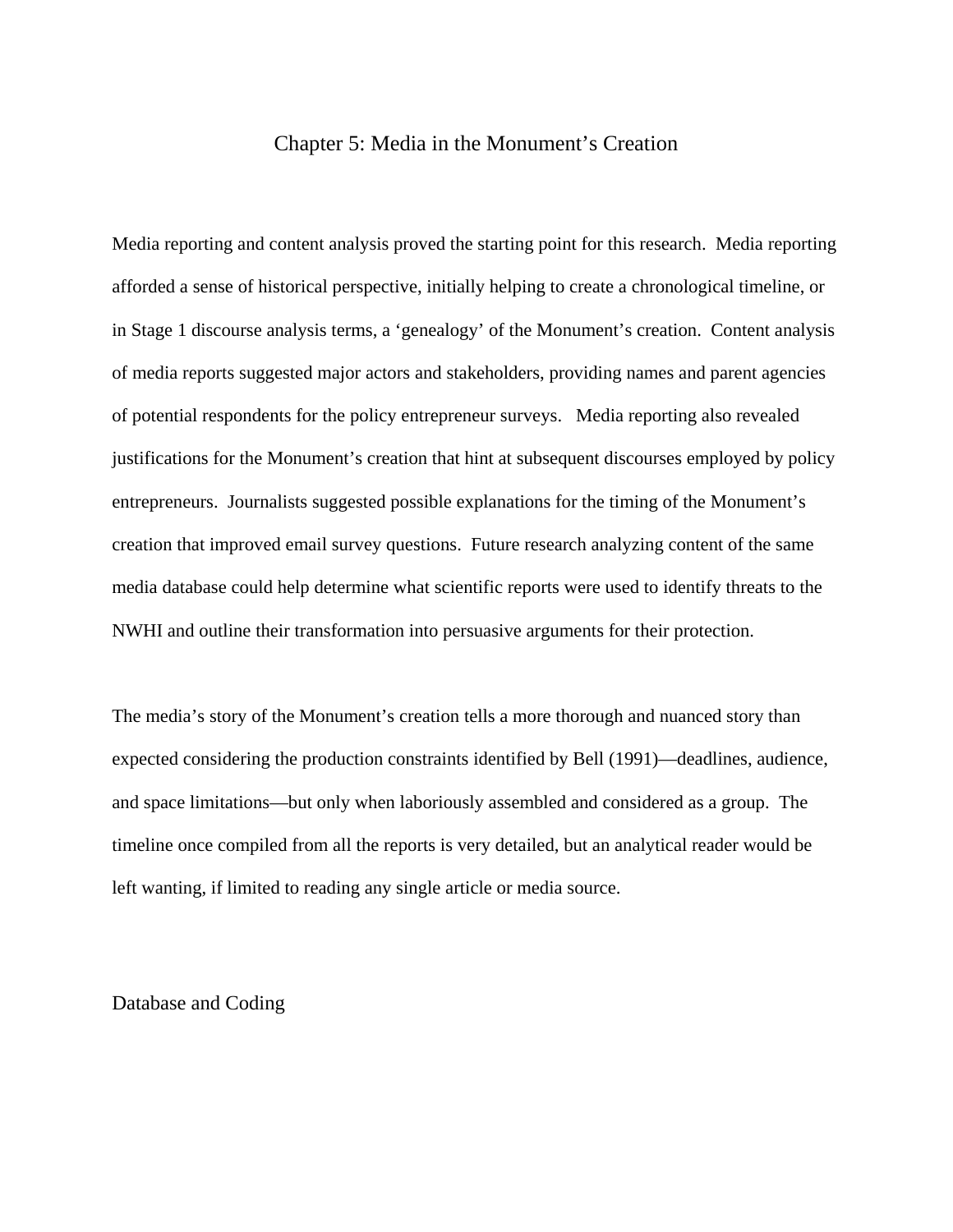This study investigates media coverage about the creation of the Papahanaumokuakea Marine National Monument by collecting reporting from 2001 through 2009, focusing most intently on materials generated just prior to designation in 2005 and 2006. The sample consists of newspaper articles, magazine articles, editorials, press releases, television transcripts, gray literature, and online-only services. Fifty-six texts were compiled using the search terms 'Northwestern Hawaiian Islands' and 'Papahanaumokuakea' in the Lexis-Nexus academic search engine. Employing these search terms also captured articles about the Hawaiian Islands Coral Reef Ecosystem Reserve and Pacific marine protected areas; these reports were excluded unless explanations for the creation of the Monument or other details were mentioned.

Thirty six newspapers and media outlets are represented in the database. See Table 1 below.

| Associated Press (State and Local Wire,   | <b>National Public Radio (All Things)</b> |
|-------------------------------------------|-------------------------------------------|
| Worldstream, Financial Wire, Online)      | Considered)                               |
| <b>BBC</b> News                           | <b>National Science Foundation</b>        |
| The Christian Science Monitor             | <b>New Scientist</b>                      |
| <b>Conservation International</b>         | New Internationalist                      |
| Congressional Information Service, Inc.   | The New York Times                        |
| Congressional Quarterly                   | NOAA Magazine                             |
| <b>CNN</b>                                | Pacific Shipper                           |
| The Ecologist                             | Pew Trust Magazine                        |
| Geographical (United Kingdom)             | Progressive                               |
| <b>Grand Rapids Press (Michigan)</b>      | The Providence Journal (Rhode Island)     |
| Herald Tribune (Sarasota, FL)             | <b>Public Broadcasting Service</b>        |
| Honolulu Advertiser                       | <b>Science News</b>                       |
| <b>Horizon Solutions (United Nations)</b> | Star Bulletin (Hawaii)                    |
| The Houston Chronicle                     | Sydney Morning Herald (Australia)         |
| HT Media Limited (India)                  | <b>USA</b> Today                          |
| Ka Leo O Hawaii (University of Hawaii)    | <b>Washington Post</b>                    |
| National Geographic Magazine              | <b>Wildlife Conservation</b>              |
| <b>National Geographic News</b>           | The White House, Office of the Press      |

Table 1: Media Outlets Represented in the Database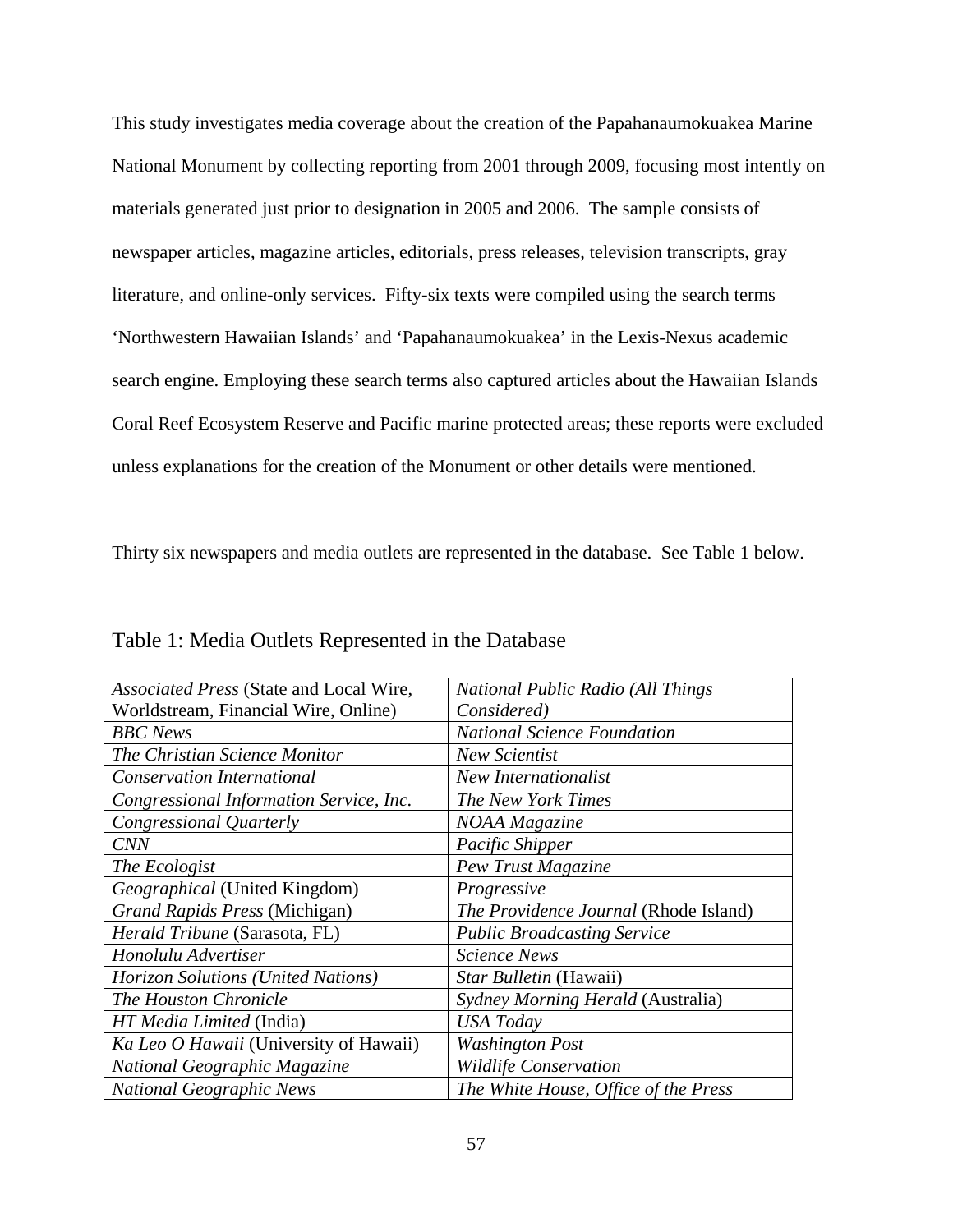## Media Timetable

Below is a timeline of the Monument's creation, assembled using reporting solely from the media database. Quite a bit of detail is present, although distributed between more than 50 articles and transcripts.

1898 – Hawaii became a territory of the United States.

1900 – The U.S. Navy Commander of the Pacific Reserve Squadron reports on the "devastation wrought on the bird life of these (Midway) islands by Japanese."

1903 – President Theodore Roosevelt signs an executive order (E.O. 1019) creating the Midway Islands Naval Reservation. The crew of U.S. Navy ship *Iroquois* evicts Japanese poachers and squatters. The superintendent of the Commercial Pacific Cable Company is appointed custodian and justice of the peace to 'protect the birds.'

1909 – President Theodore Roosevelt issues another executive order creating the Hawaiian Islands Bird Reservation around the islands from Nihoa to Kure Atoll. The intent was to stop the slaughter of resident seabirds by Japanese plume hunters.

1940 – President Franklin Roosevelt upgraded the reservation to the Hawaiian Islands National Wildlife Refuge (NWR), broadening refuge purposes to protect all wildlife.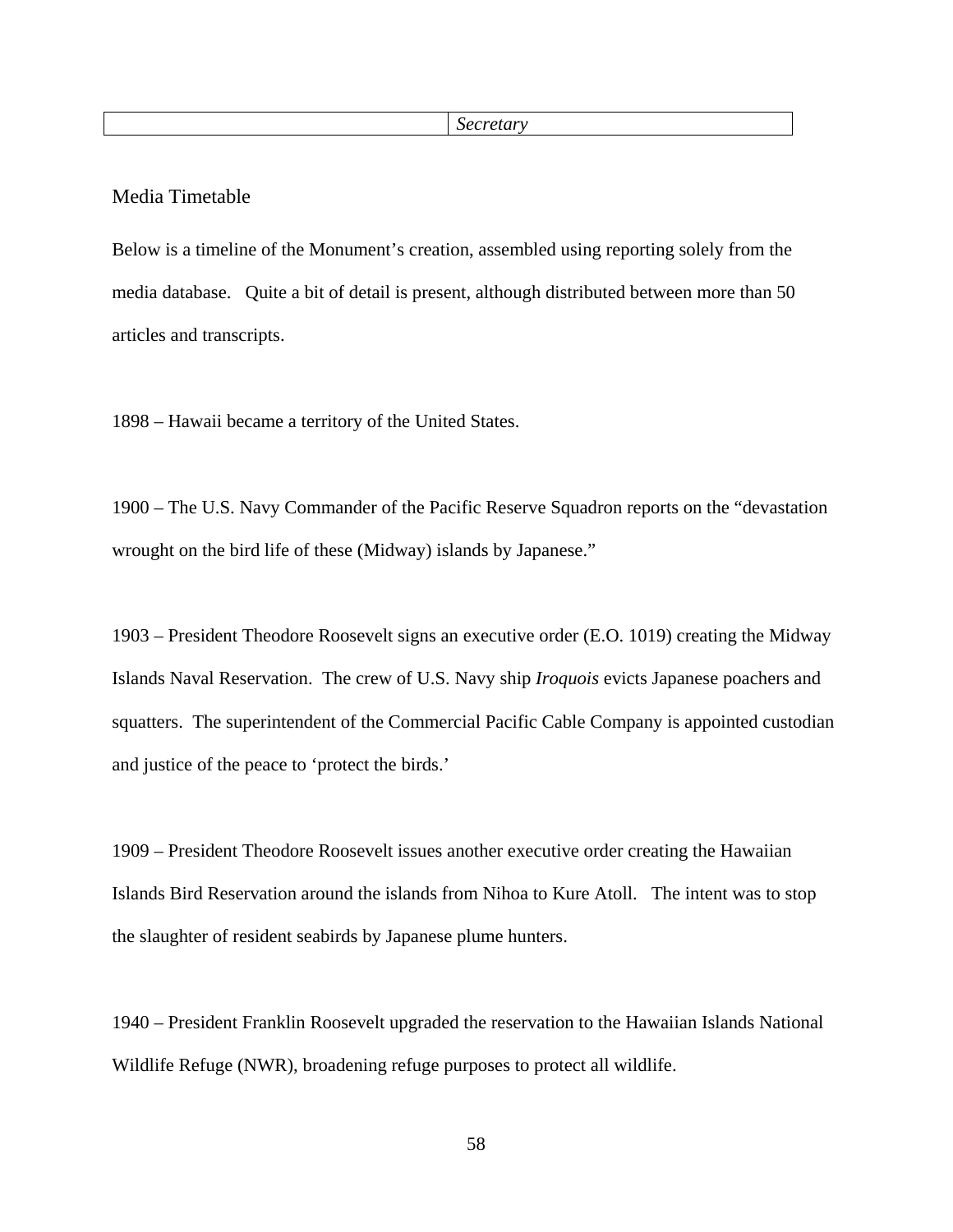1967 – The USFWS during the Johnson Administration designates many of the NWHI surrounding submerged lands within the Hawaiian Islands National Wildlife Refuge as 'Research Natural Areas.'

1978 – National Marine Fisheries Service, U.S. Fish and Wildlife Service, and the Hawai'i Department of Land and Natural Resources sign a cooperative agreement – *Survey and Assessment of the Living Resources on the Northwestern Hawaiian Islands*. Field research lasts until 1982.

1980's and 1990's – Overfishing threatens monk seal populations prompting repeated collapses and closures of the spiny lobster fishery.

1983 – The U.S. Exclusive Economic Zone, established by President Ronald Reagan in 1983, allowed U.S. jurisdiction over all resources between 3 and 200 nautical miles from any U.S. shoreline.

1988 – President Ronald Reagan signs legislation establishing Midway Atoll NWR.

1991 – The Western Pacific Regional Fishery Management Council develops a Protected Species Zone. Long-line fishing is banned within 50 nautical miles of the NWHI to reduce interactions with monk seals, turtles, and seabirds.

1993 – Kure Atoll State Wildlife Sanctuary created.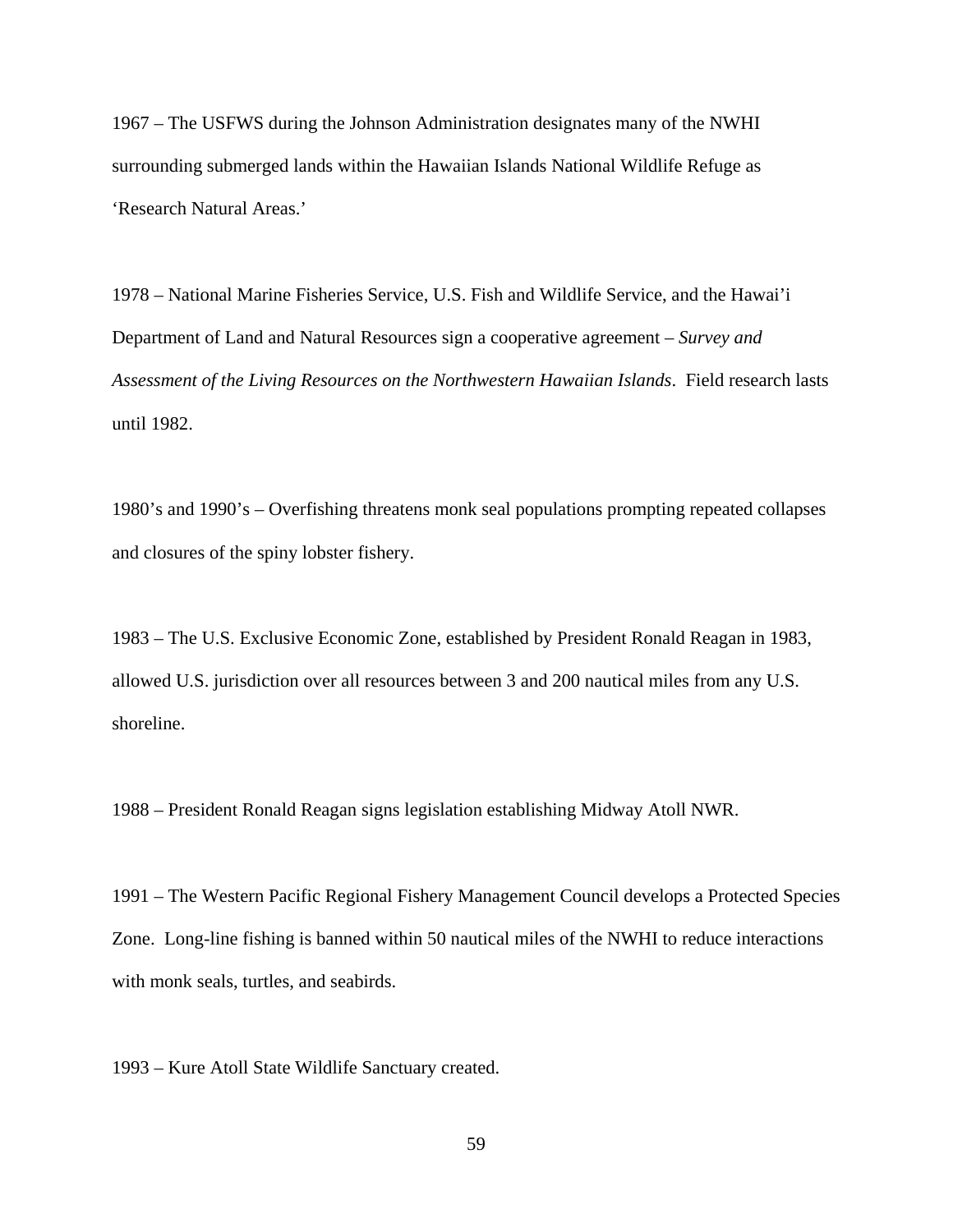1996 – President Clinton transfers full jurisdiction of Midway Atoll and its reefs from the Navy to the USFWS.

1998 – President William J. Clinton established the U.S. Coral Reef Task Force via Executive Order 13089—intended to lead, coordinate and strengthen government protection of coral reef ecosystems. The task force includes heads of 11 federal agencies and 7 state governors.

- NOAA officials and members of other federal agencies begin considering NWHI waters as a possible  $14<sup>th</sup>$  National Marine Sanctuary.
- The State of Hawaii considers designating its NWHI waters as a reserve.

2000 and 2001 – Year 2000 amendments to the National Marine Sanctuaries Act authorize creation of a NWHI Reserve. The outgoing Clinton Administration creates the Northwestern Hawaiian Islands Coral Reef Ecosystem Reserve using two executive orders (E.O. # 13178, December 4, 2000 and E.O. #13196, January 18, 2001). Christened "Ocean Yellowstone" by the press, the orders offer some form of protection to 70% of U.S. coral reefs. Fishing, coral collection and setting anchor are banned in only 5% of the NWHI's 15 preservation areas.

• Interior Secretary Bruce Babbitt proposed the idea of a NWHI national monument to Hawaii's senior senator, Daniel Inouye in 2000. Inouye responded with a strongly worded letter, summarized by Mr. Babbitt as saying, "Don't you dare."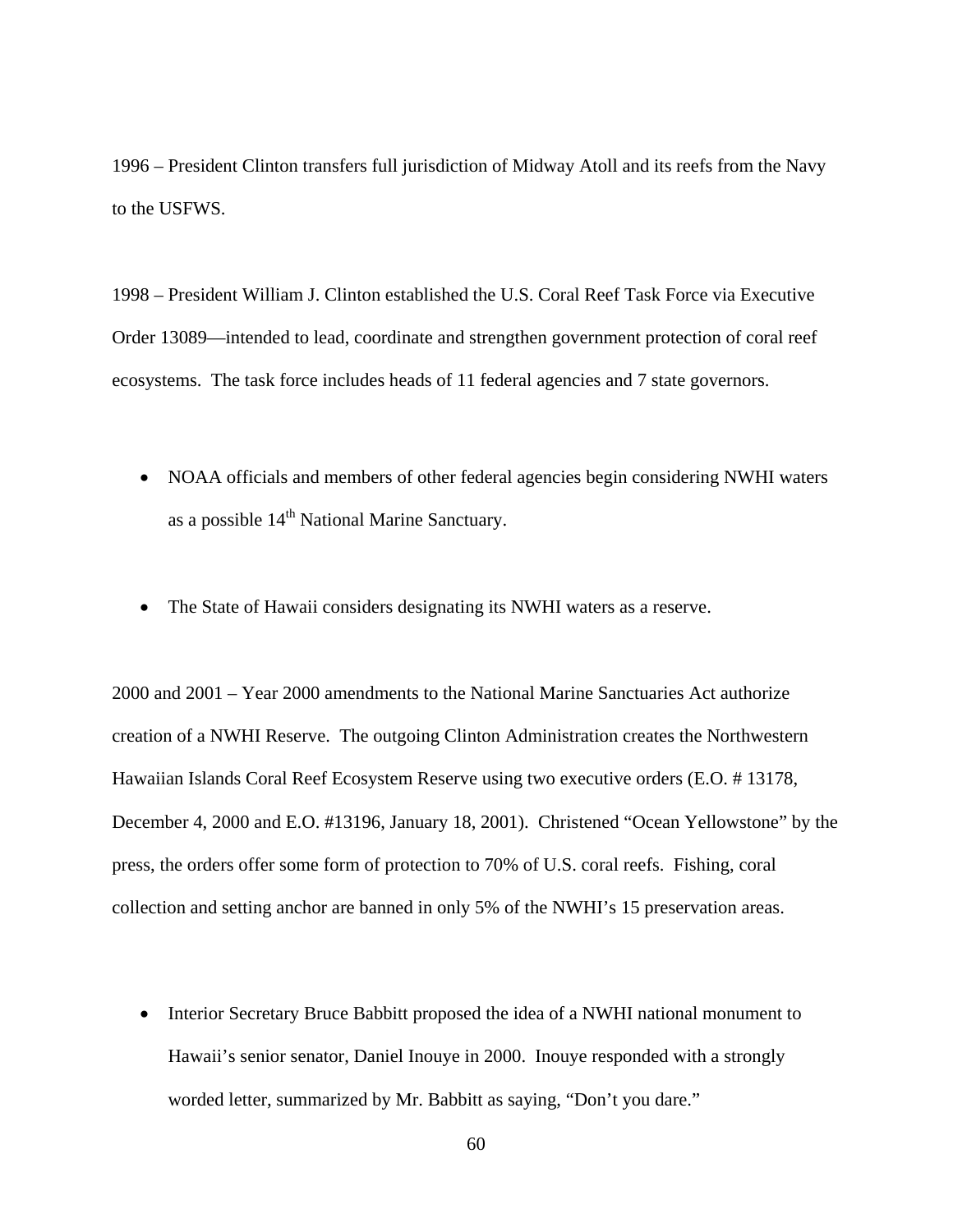• In 2001, James Connaughton, President Bush's chairman of the Council on Environmental Quality (CEQ) picked up where the Clinton Administration left off. Pew Charitable Trust representative and others claim that the process of creating a marine sanctuary dragged on for years because of NOAA and Senator Inouye's unwillingness to curb fishing.

Many expected the Reserve to be redesignated as a national marine sanctuary. NOAA staffers start developing management rules.

2002 – Public comment period begins on the creation of a national marine sanctuary under the reauthorized National Marine Sanctuaries Act of 2000 signed by President Clinton (Public Law 106-513).

July and August 2003 – Jean Michel Cousteau begins a 5-week expedition to film *Voyage to Kure* expected to air in fall 2004. Members of the expedition portray the large amount of marine debris, especially lost fishing nets and plastics, as unexpected.

2004 – NOAA releases draft objectives and purpose for the proposed NWHI sanctuary—"longterm protection of the marine ecosystems in their natural character."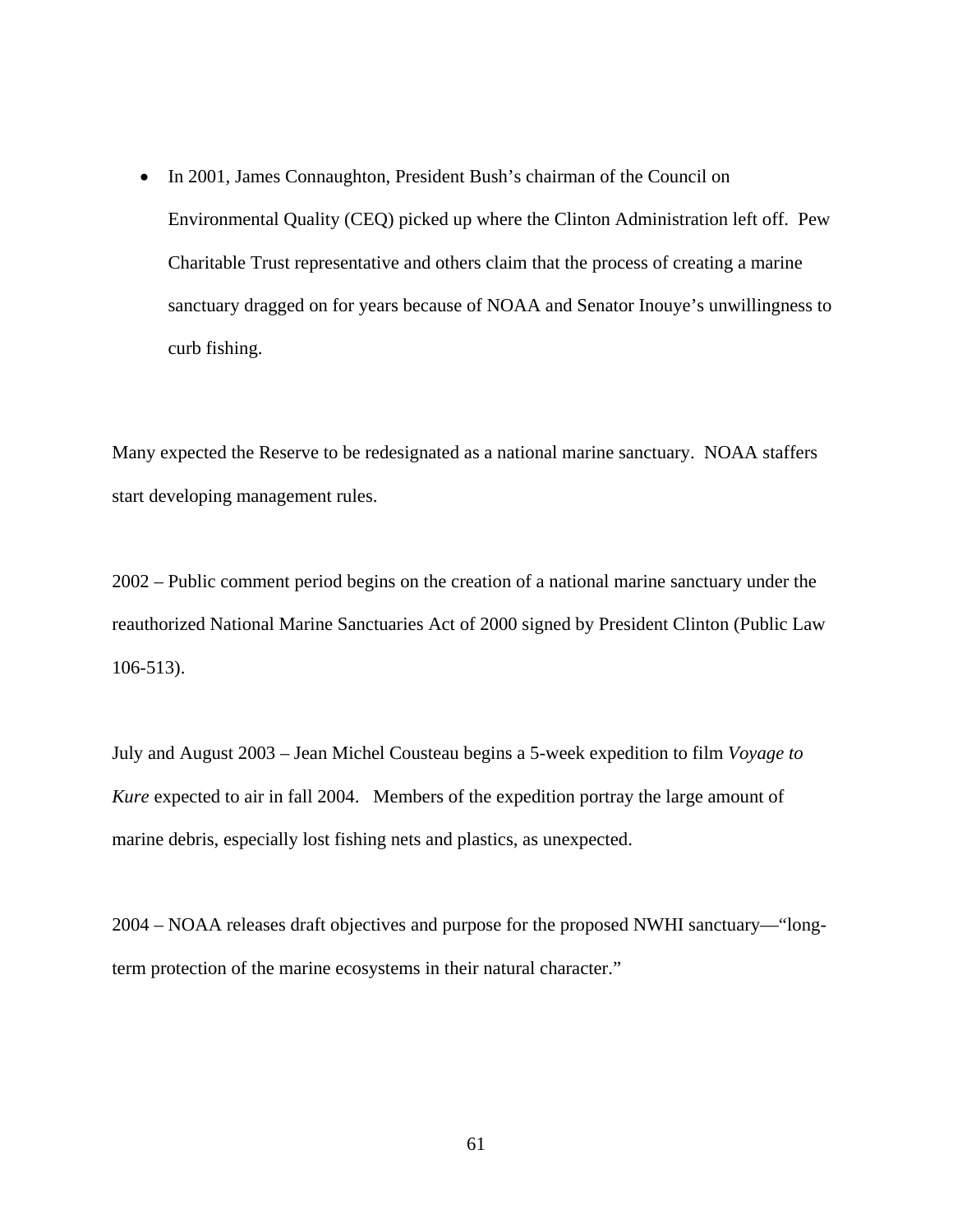May 2005 – Ed Case (D, HI) introduces legislation to create the NWHI National Marine Sanctuary (#14)—*A Bill to Designation the Northwestern Hawai'ian Islands National Marine Refuge and for Other Purposes*, 109<sup>th</sup> Congress, 1<sup>st</sup> Session.

July 2005 – NOAA marine debris removal vessel runs aground at Hermes and Pearl Atoll.

September 2005 – Hawaii's governor, Linda Lingle, and the State of Hawaii set aside all state waters in the NWHI as a marine refuge, creating the Northwestern Hawaiian Islands State Marine Reserve extending three miles offshore (1200 total miles). Public access is limited, but traditional cultural practices are allowed. All extractive uses are prohibited up to three miles offshore. The State of Hawaii asks federal agencies to ban fishing in areas extending 50 miles from shore in either direction. Midway Atoll remains federally managed.

October 2005 – The Ocean Conservancy and the Marine Conservation Biology Institute release a private study that says commercial fishing threatens red snapper, opakapaka, and bottomfish populations.

- The study is disputed by Western Pacific Fishery Management Council; they argue that simple proxies and lack of peer review invalidate the findings.
- NOAA rejects Western Pacific Fishery Management Council's plan to manage fishing off the NWHI, arguing that the plan fails to set aside ecological reserves, allows for only short-term moratoriums, and lacks long term vision.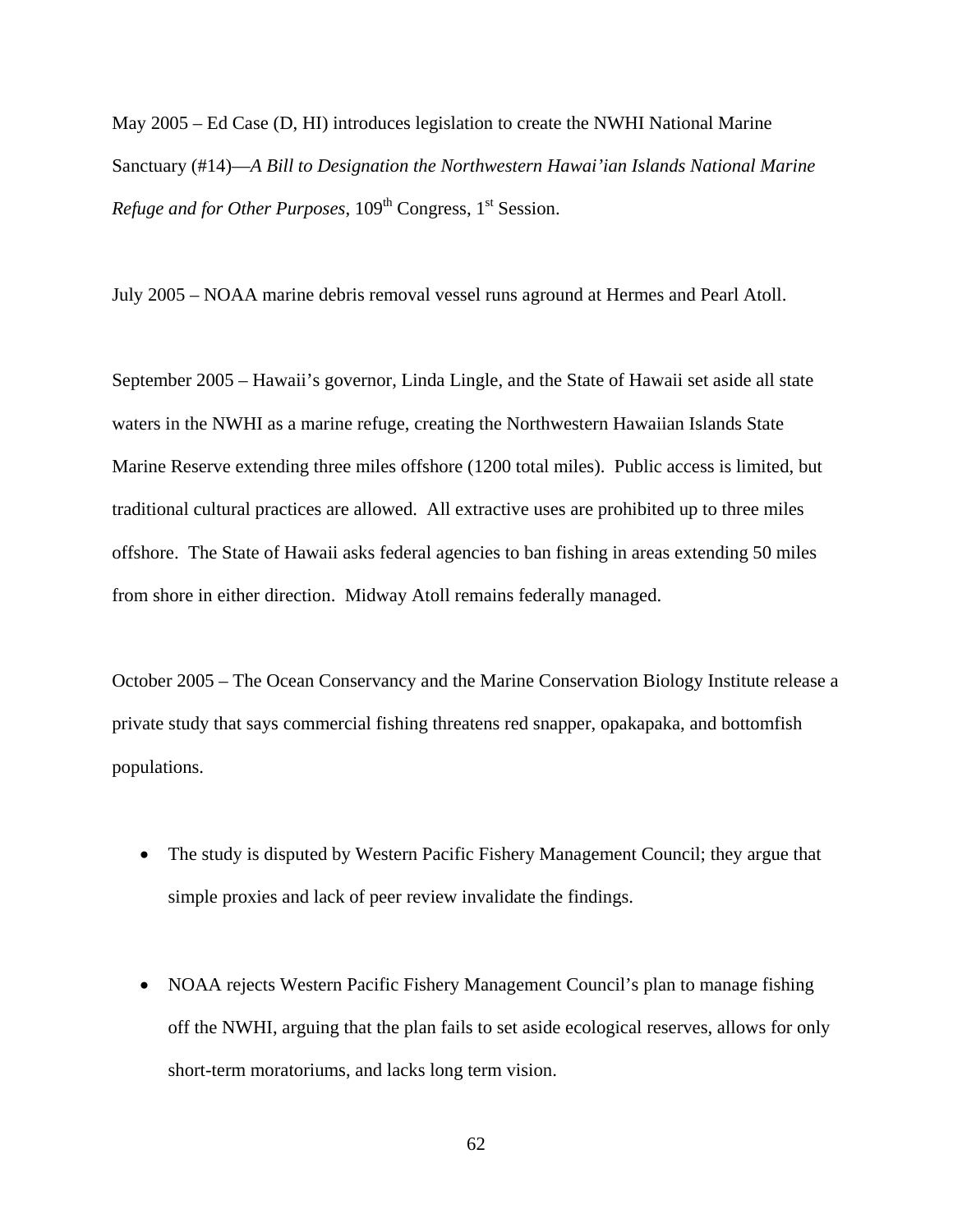December 2005 – Hawaii Governor Lingle and 13 state and federal officials visit Midway Atoll in an effort to encourage federal protection. Also in attendance: White House Council on Environmental Quality Chairman, Jim Connaughton, Hawaii State Senator Fred Hemmings (his district), Peter Young, head of Hawaii's Board of Lands and Natural Resources (Young claims that a 2003 Tern Island trip influenced his decision to enact state restrictions.), and Dan Basta, Director of NOAA's Office of National Marine Sanctuaries.

Early 2006 – NOAA continues developing rules to manage NWHI waters as nation's largest notake national marine sanctuary and holds public hearings in Hawaii and Washington D.C.

February 2006 – Former House Speaker Newt Gingrich (R, Georgia) sends the White House a letter hailing the sanctuary plan as "a marvelous opportunity to leave a historic mark on U.S. and world conservation history."

March 2006 – HI Governor Lingle hosts the first screening of Cousteau's *Voyage to Kure* in the historic former home of Hawaii's last reigning monarch, Queen Lili'uokalani, to demonstrate support for federal marine sanctuary status. Also in attendance: White House Council on Environmental Quality Chair Jim Connaughton, Director of the NOAA's Office of National Marine Sanctuaries, Dan Basta, Hawaii Senator Fred Hemmings, and head of Hawaii's Board of Land and Natural Resources, Paul Young. Sponsors include the National Marine Sanctuary Foundation, Keith Campbell Foundation for the Environment, and Cousteau's Ocean Futures Society. The by-invitation-only advance screening was sponsored by the National Marine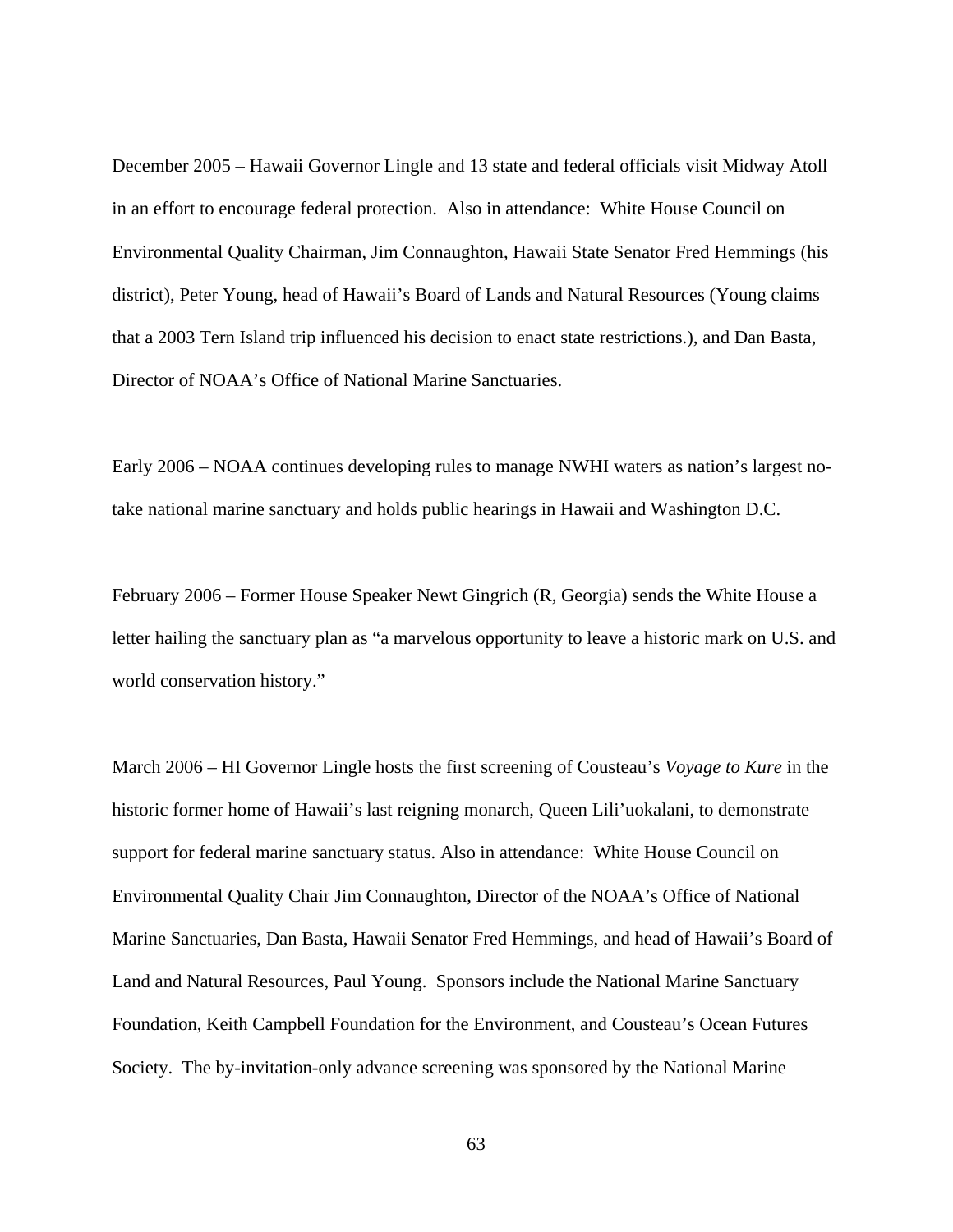Sanctuary Foundation, the Keith Campbell Foundation for the Environment, and PBS Hawaii, in partnership with the National Marine Sanctuary Program, the NWHI Coral Reef Ecosystem Reserve, Ocean Futures Society and the State of Hawaii Department of Land and Natural Resources.

PBS Hawaii devotes an episode of its weekly public affairs program, "Island Insights," to NWHI issues.

April 5, 2006 – White House screening of *Voyage to Kure.* In attendance: President Bush and First Lady Laura Bush. Jean-Michel Cousteau, John Boland, Chief Content Officer for PBS/KQED, Julie Holder of series sponsor Dow Chemical Company, Jim Connaughton and CEQ staff, Hawaii Governor Linda Lingle and unnamed others.

May 2006 – State of Hawaii (Department of Land and Natural Resources) and federal officials (U.S. Fish and Wildlife Service, National Marine Sanctuary Program and National Marine Fisheries Service) sign a joint memorandum on NWHI management.

The American Fisheries and Marine Life Enhancement Act (H.R. 5018) exempts Hawaii reserves and all national marine sanctuaries from the authority of regional fishery councils. U.S. Representative Neil Abercrombie (D, HI) is credited. Press reports suggest that the regional fishery councils are controlled by commercial fishing interests.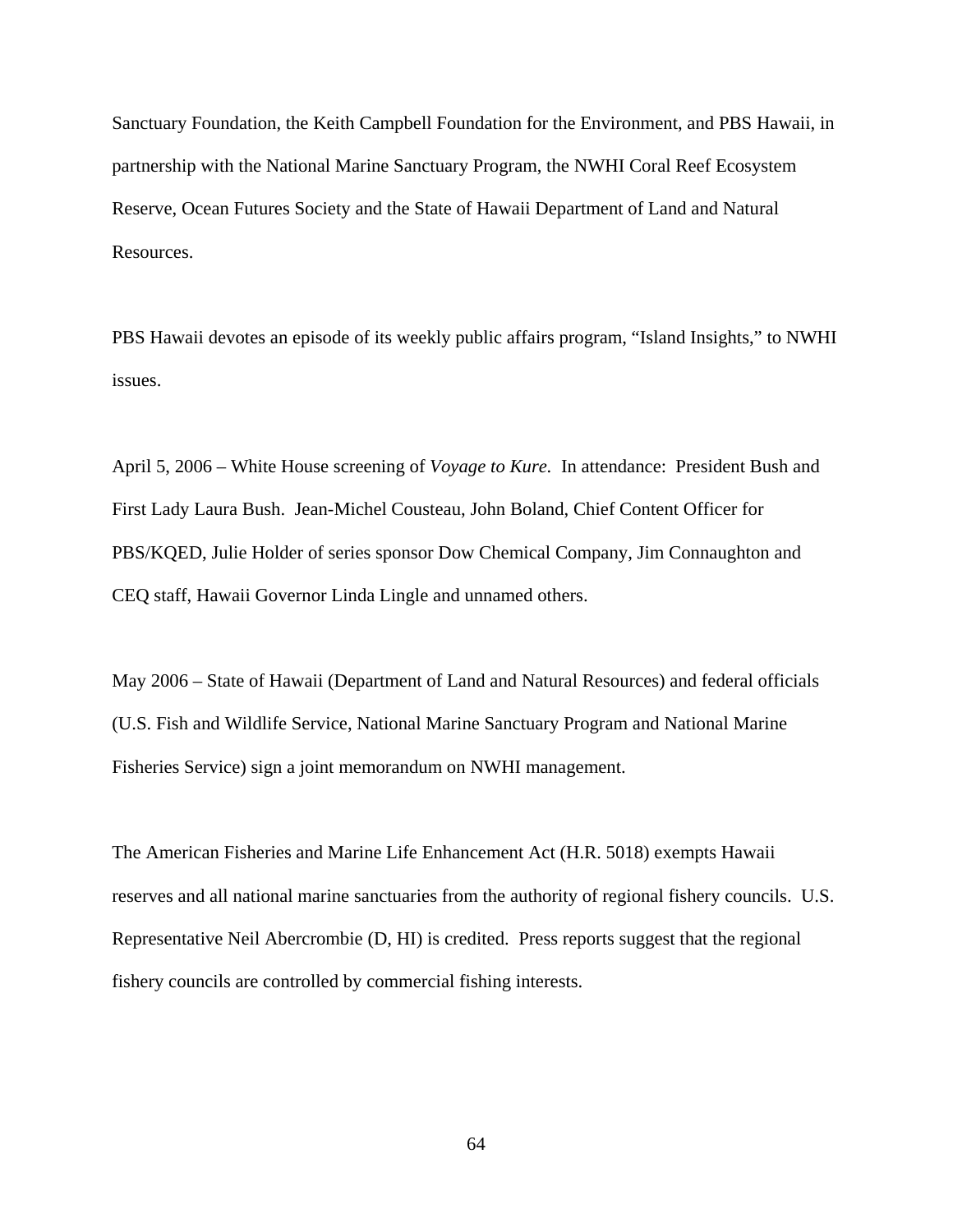June 2006 – NOAA releases rules intended to manage the proposed sanctuary. (The regulations are used by the Office of National Marine Sanctuaries to implement the National Marine Sanctuaries Act and national marine sanctuary management plans. Each sanctuary has its own set of regulations.)

Hawaii-based scientists writing in *Endangered Species Research* calculate that two-thirds of NWHI lands could be submerged by 2100 because of global warming and expected sea level rise, threatening 75% of wildlife habitats, including those for Trig Island monk seals, Hawaii green sea turtles, nesting sea birds, three land snails, 12 plants and 60 invertebrates.

June 15, 2006 – Presidential Proclamation 8031, issued by President George Bush creates the Northwestern Hawaiian Islands Marine National Monument under the authority of the 100-yearold 1906 Antiquities Act that allows for the setting aside of historic and scientifically significant lands.

A management plan for the Monument is expected to take 18 months to develop. Although the area is remote (two to three days by boat from the main Hawaiian Islands) a World War II Midway Atoll Visitor Center will be created. Traditional native Hawaiian activities are permitted. Coral, mineral, and wildlife takings are prohibited and commercial and sportfishing will be phased out over five years. (Regulations implementing the Papahānaumokuākea Marine National Monument are codified at Title 40 of the Code of Federal Regulations (CFR), Part 404. Title 40 is the section of the CFR that deals with protecting human health and the environment.)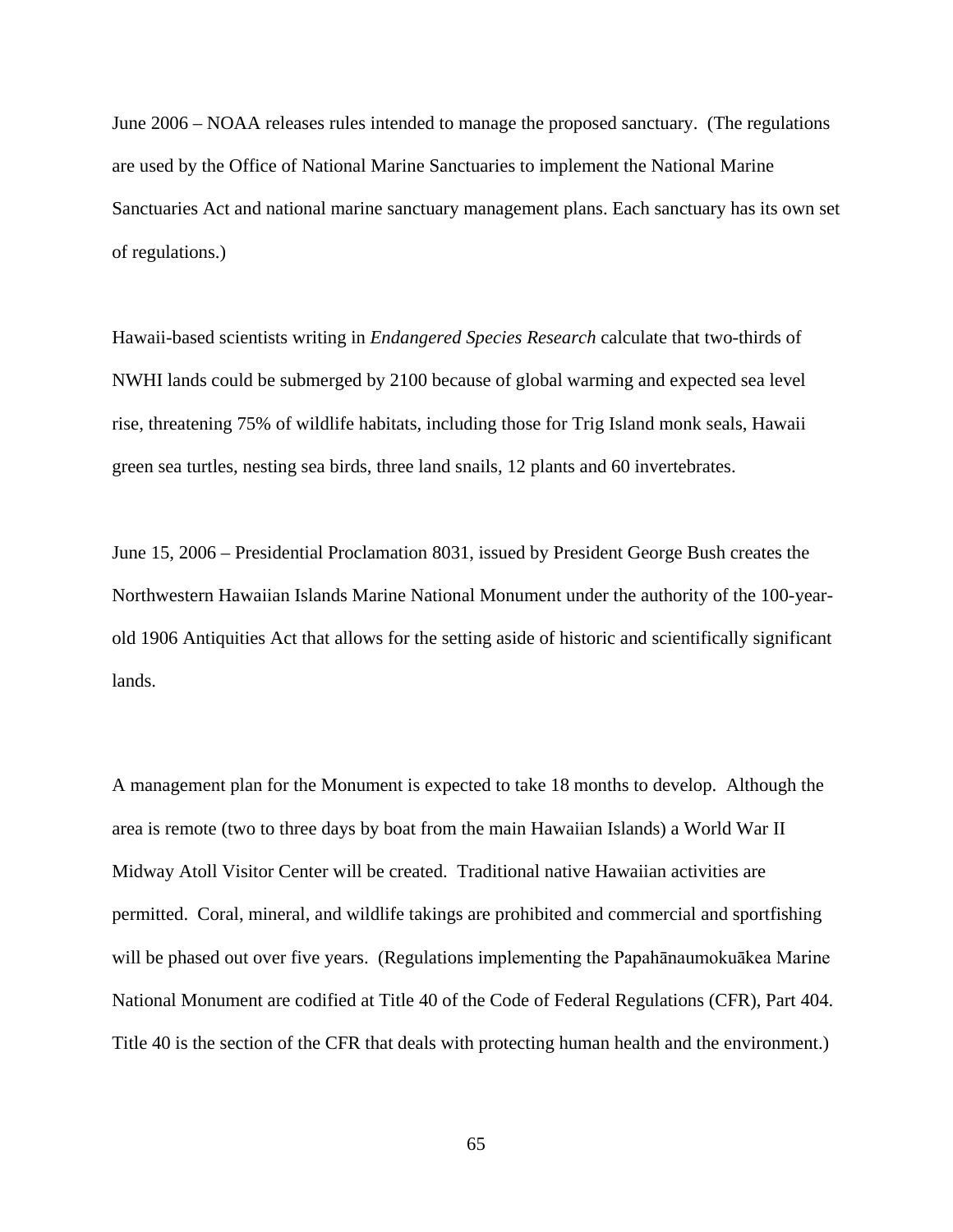March 2, 2007 – First Lady Laura Bush speaks as Northwestern Hawaiian Islands Marine National Monument is renamed the Papahanaumokuakea Marine National Monument. Pronunciation: PA-pa-ha-NOW-mo-KUH-ah-KAY-uh.

# Media Explanations and Critique

Some of the ecological and geopolitical argumentation for protecting the area is apparent in the media reporting.

*Justifications* offered for creating a sanctuary or monument included:

- 1. Protecting resources (bird life), early 1900s.
- 2. Securing geographic territory (Cable Company and EEZ).
- 3. Sustaining fisheries, especially lobster important to adolescent monk seal.
- 4. Ensuring survival of endangered species

Reporters also captured some of the *contributing factors* that built support for protection, including:

- 1. Scientific surveys outlining the unique ecosystems present around the NWHI
- 2. Closures of the lobster fishery and fishery council ban on longline fishing.
- 2. President Clinton's coral reef protection efforts via several executive orders.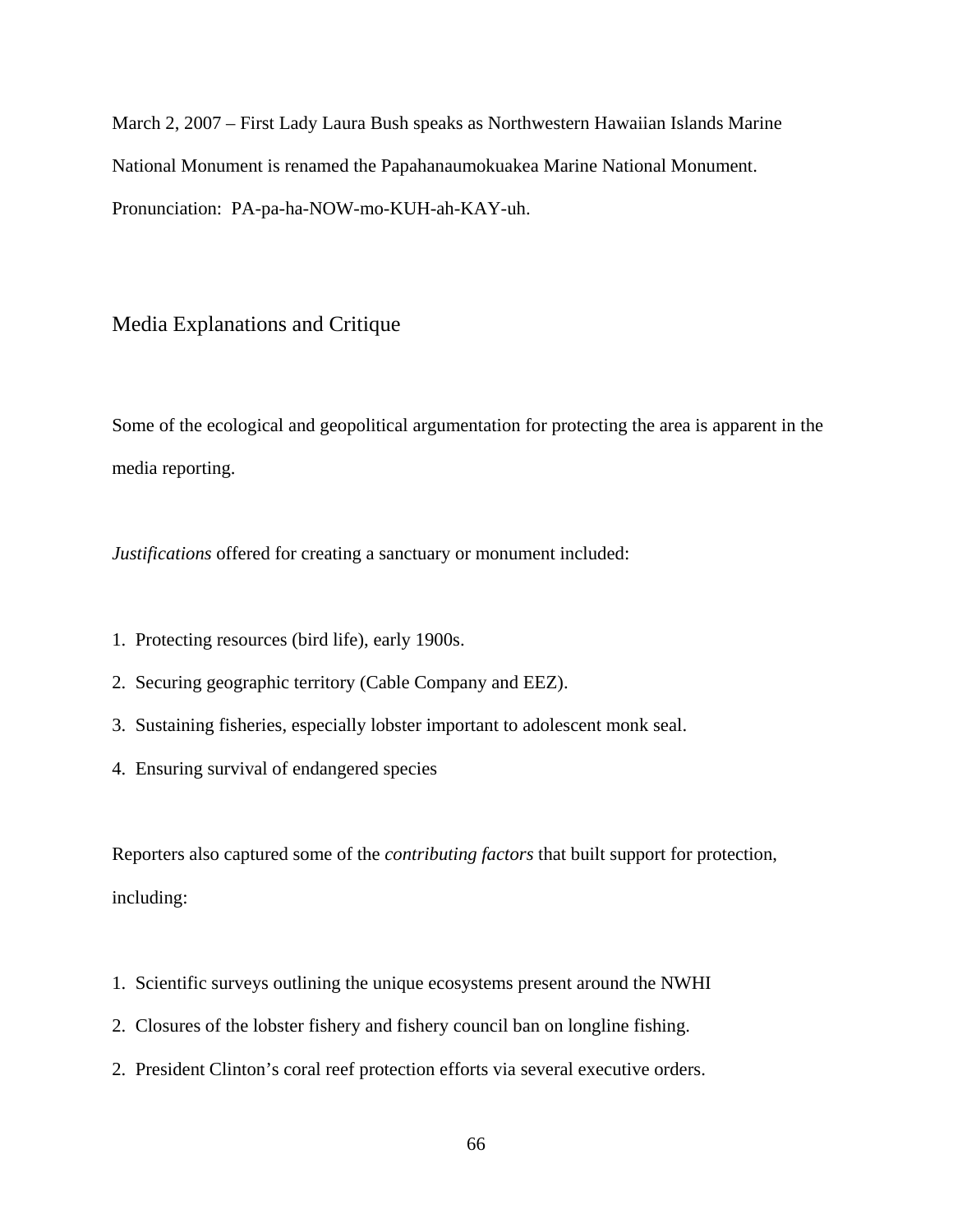- 3. Continued interest by the Bush Administration in the region.
- 4. State efforts, including those by Governor Lingle and Congressional representatives
- 5. Screenings of Voyage to Kure in Hawaii and at the White House

My research considered several other questions beyond documenting media explanations for the Monument's creation:

*Who did the media identify as policy entrepreneurs supporting the Monument's Creation?* 

# *Clinton Administration*

Several journalists claim that President Clinton launched the marine sanctuary process by creating the Northwestern Hawaiian Islands Coral Reef Ecosystem Reserve. According to Pam TenBruggencate (*Honolulu Observer*), Interior Secretary Bruce Babbitt and Bill Brown, his science advisor, argued for a Monument, but the President received legal advice recommending against it.

President Clinton's Interior Secretary Bruce Babbitt hired William Brown, former chairman of the Ocean Conservancy, to help expand the department's role in ocean protection.

# *Hawaii Politicians*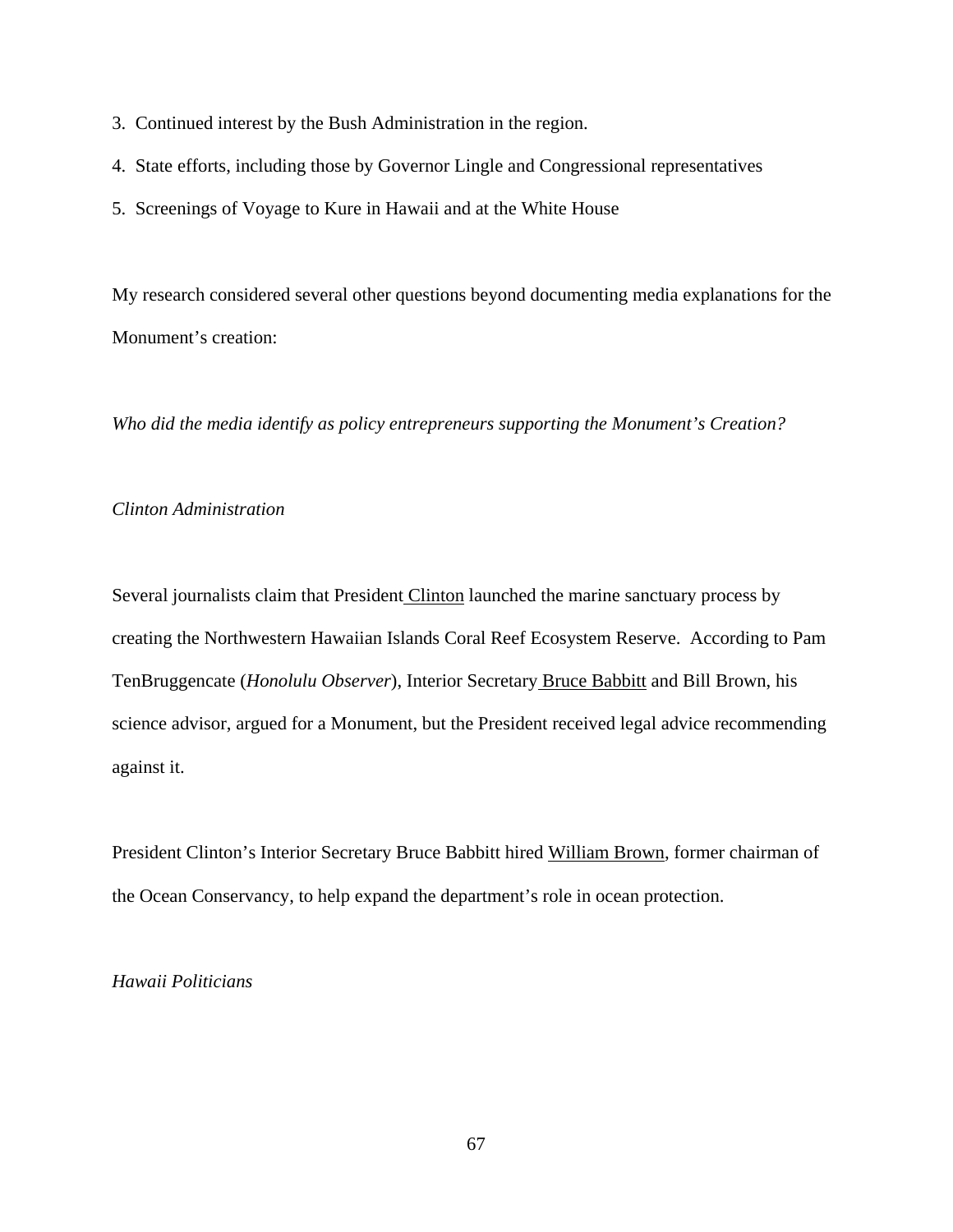Hawaii Governor Linda Lingle and Department of Land and Natural Resources director Peter Young created the NWHI State Marine Refuge; state officials then asked the federal government to ban fishing in a broader area extending 50 miles in every direction from the island chain.

Hawaii's Fred Hemmings is identified as the state senator "...whose district encompasses the remote islands and who has been an advocate of their strict protection." (Godvin AP 15.12.05)

U.S. Representative Neil Abercrombie (D, Hawaii) is credited in a May HT Media Limited report with persuading the chairman of the House Resources Committee and H.R. 5018 sponsor Representative Richard Pombo (D, CA) to exempt Hawaii and all national marine sanctuaries from the bill. The bill reportedly would transfer authority over fishing decisions to regional fishery councils.

Hawaii Congressman Ed Case (D, HI) introduced marine sanctuary legislation in 2005. Juliet Eilperin in the Washington Post (1.15.06) also credits Case with lobbying for the designation since his election in 2002 and First Lady Laura Bush for taking "a personal interest in the island chain."

### *Bush Administration*

In a *National Geographic News* article on the day the Monument was announced, Ocean Conservancy President Roger Rufe is quoted, "Teddy Roosevelt is largely considered the father of our national park system. President Bush may be securing a similar legacy in our oceans."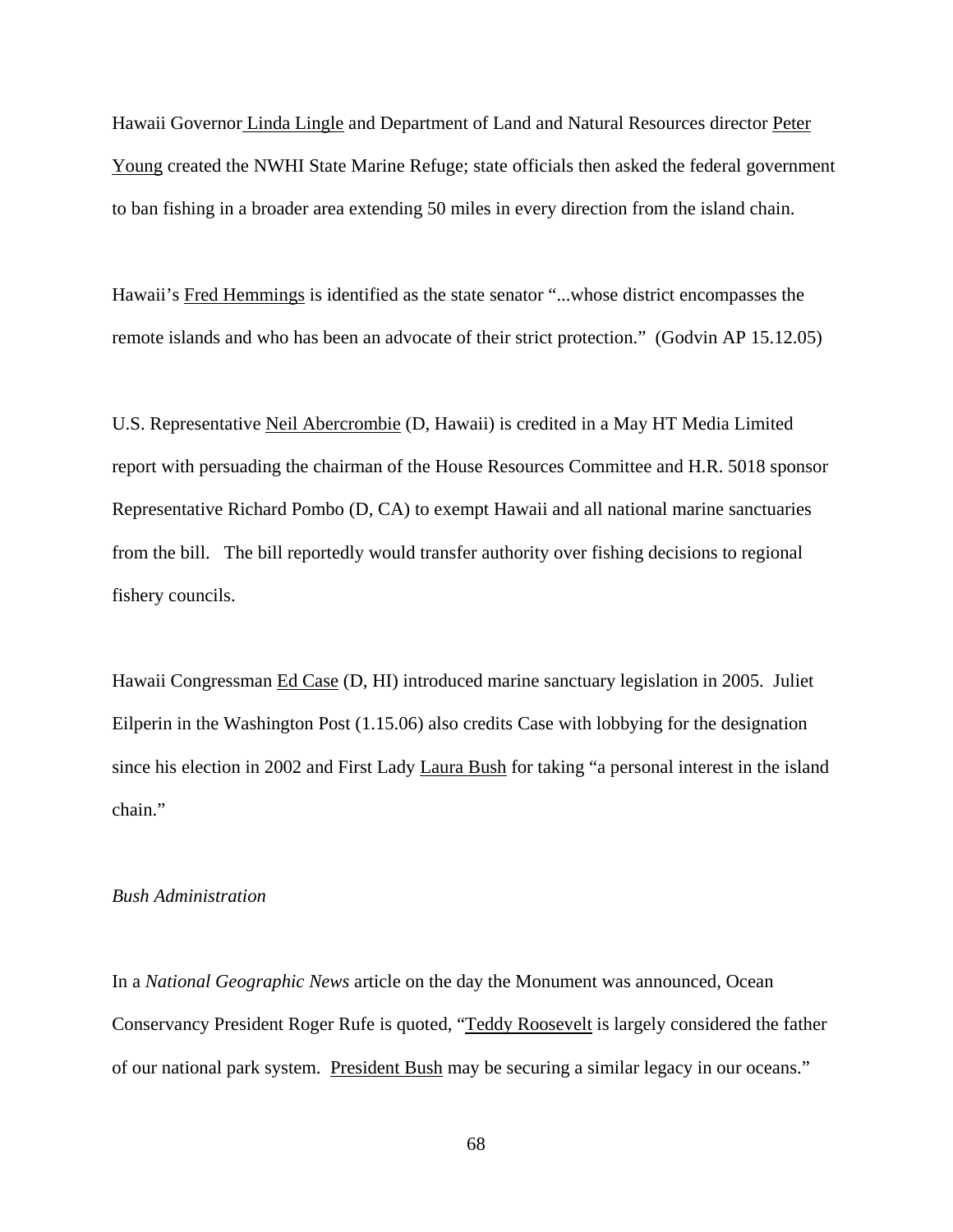A 22 July 2006 editorial in *The Providence Journal* qualifies praise for President Bush. "This fine act does not, however, cancel the Bush Administration's record on the environment. Elsewhere, protections have been routinely compromised for the benefit of corporate interests. (We note that the Hawaiian national monument is inconveniencing very few businesses—a handful of fishing boats.)"

James Connaughton, President Bush's chairman of the Council on Environmental Quality, represented "a pivotal player in the fate of the reefs" (Godvin *Associated Press*, 15.12.05) who "picked up where the Clinton Administration left off." (Pala *New York Times* 2006)

The late journalist and political commentator Molly Ivins also reluctantly praised President Bush writing in September 2006, "Way to go! That's a good thing. Is there an election any time soon?" She added, "Word is the President decided to declare the area a marine sanctuary after watching a documentary by Jean-Michel Cousteau. Someone show him *An Inconvenient Truth*."

# *Voyage to Kure*

TenBruggencate of the *Honolulu Advertiser* credited the April 5 meeting between President Bush and Jean-Michel Cousteau and the screening of Cousteau's documentary *Voyage to Kure*. She also quoted Cha Smith from the Hawaiian environmental alliance, Kahea. The group long backed a national monument rather than a sanctuary, because it resembles the Hawaiian concept of a pu'uhonua—a pure refuge.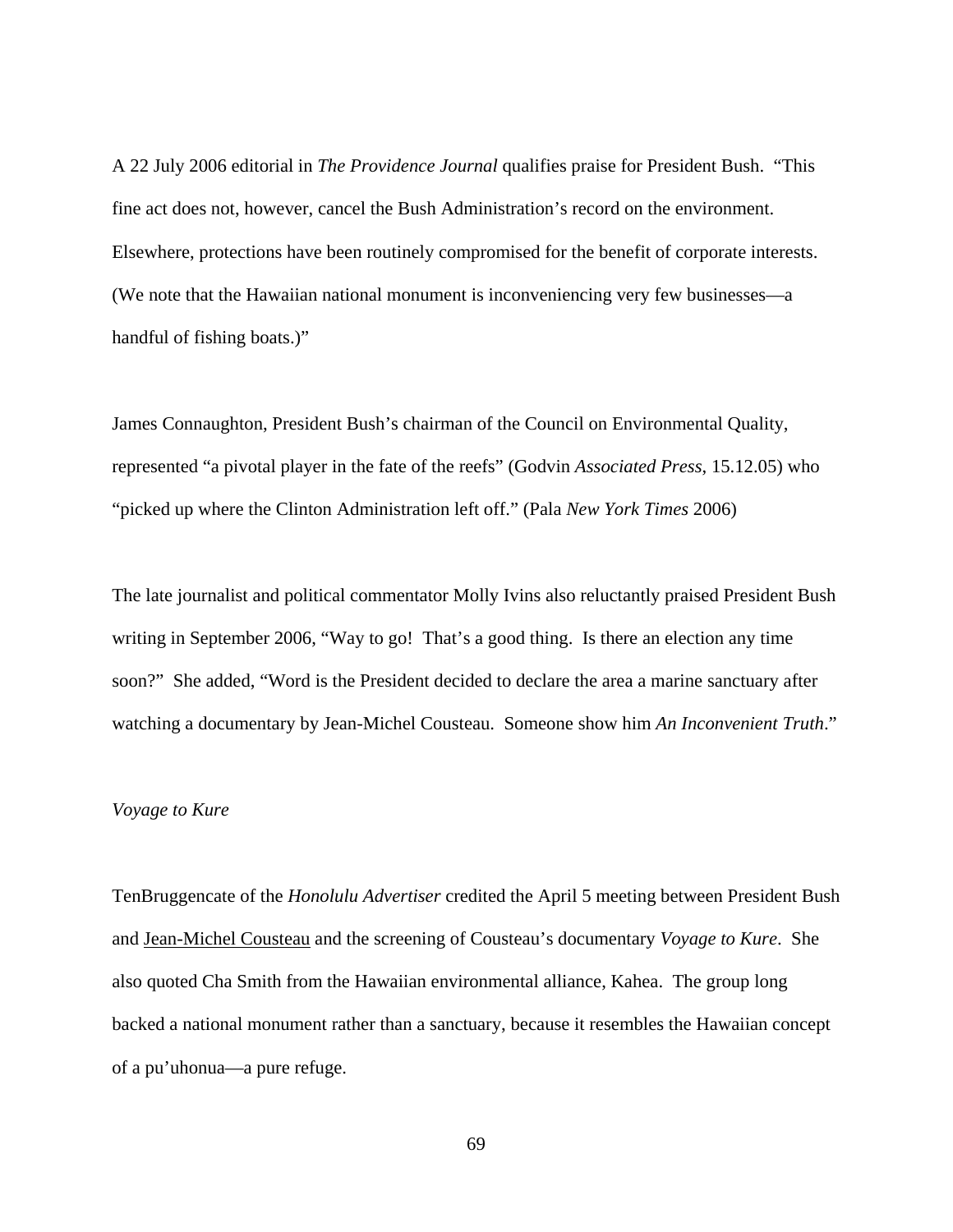Ten reports credit the Cousteau PBS video – only Susan Scott from Star Bulletin (3.31.06) mentions David Liittschwager and Susan Middleton's book of NWHI photographs *Archipelago: Portraits of Life in the World's Most Remote Island Sanctuary* (2005).

"Roosevelt and Clinton's actions set the stage for President Bush to make this area into a marine sanctuary," writes Janet Raloff in *Science News* (8.5.2006).

## *Environmental Groups*

Environmental organizations and nonprofits mentioned in media reports include: Environmental Defense, Ocean Conservancy, Marine Conservation Biology Institute, Ocean Futures Society, National Marine Sanctuary Foundation, PBS Hawaii, Hawaii Sierra Club, and Oceana.

Jay Nelson, NWHI project director of the Pew Charitable Trusts, led a coalition of environmental groups offering to buy out eight NWHI commercial fishing permit holders. One permit holder— Zenen Ozoa—lobbied to close the fishery arguing that it was too environmentally destructive, writes Eilperin in the Washington Post (6.14.06).

*Who did the media identify as opponents of the Monument's Creation?* 

*Fishing Interests*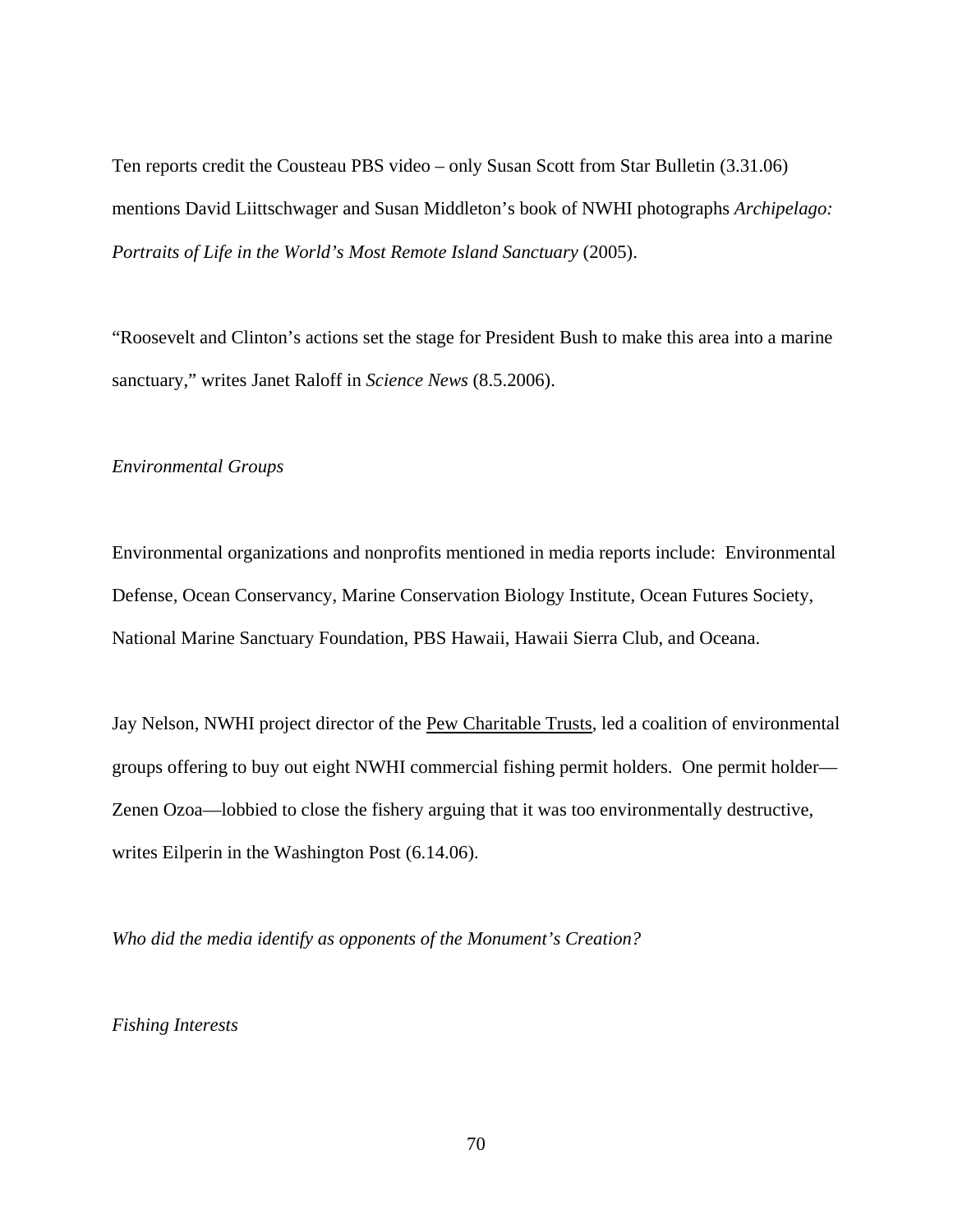Some media reporting suggested that placating resource stakeholders was not a large part of creating the Monument, unlike many other environmental protection battles. The commercial fishery near the islands and atolls was characterized as small, employing eight (or nine depending on the report) fishermen targeting lobsters and bottomfish (snappers, groupers and jacks). Together they divided a fishery worth about \$300,000 a season.

Other reports included debate over fishing rights. Several reports claim that both NOAA and U.S. Senator Daniel Inouye (D, HI), ranking Democrat on the Commerce Committee and senior member of the Senate Appropriations Committee, opposed sanctuary or monument designation because it would harm commercial fishing interests.

- CNN (6.17.2006) quoted permit-holder Timm Timoney. "We never anchor on live coral, actually we are usually miles away from a reef...The National Marine Fisheries Service should be holding this fishery up as the poster child of sustainable fisheries."
- The Western Pacific Regional Fishery Management Council advises NOAA on fishing policy and reportedly claimed that bottomfish in the NWHI remained plentiful and their numbers compatible with a healthy fishery. Sharing this view—the Marine Conservation Alliance, a commercial fishing advocacy group.

The Pew Charitable Trusts, a private Philadelphia-based group, met with eight commercial fishing permit holders ahead of Monument designation, offering to buy out their permits for five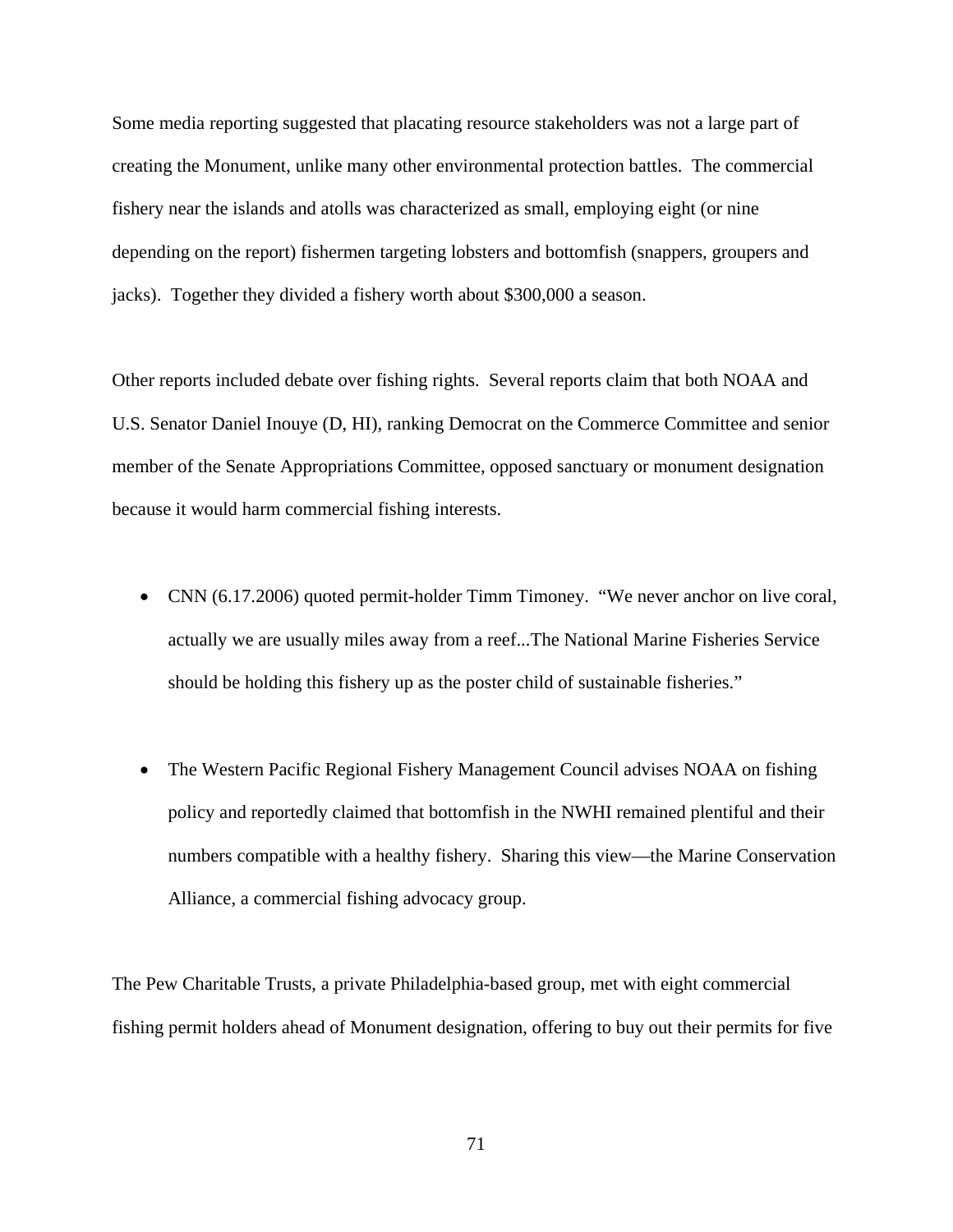times their average annual income to speed up the conservation process. Efforts went nowhere and were abandoned once the Monument was designated (Godvin, *Associated Press*, 4.3.07).

### *Locals*

Some 'local groups' (unnamed) opposed Monument designation, reportedly fearing that the rise in public attention would bring visitors, some illegally, to the islands. A native Polynesian voyaging society also worried about their future ability to sail traditional canoes to the islands.

*Which, if any, scientific reports were cited?* 

Most of the science mentioned in media reporting concerned populations of NWHI bottomfish. Also present in the reporting—journal articles on marine reserves, climate change and sea-level rise and maritime archaeology.

Numerous journalists attempted to 'balance' their coverage by quoting fishery council representatives defending fishing rights against similar representatives from environmental groups demanding greater protection. For example, Ocean Conservancy senior scientist Dennis Heineman led an oft-quoted 2005 study assessing the population of commercial species of bottom fish in the NWHI. The study found a drop by roughly half in 15 years; pink snapper numbers fell by 84 percent in 10 years. Heineman is quoted in an *Associated Press* report (McAvoy 10.25.05) saying, "Bottomfish populations in the NWHI are in trouble...neither healthy nor are they being fished sustainably." But, senior scientist for the Western Pacific Fishery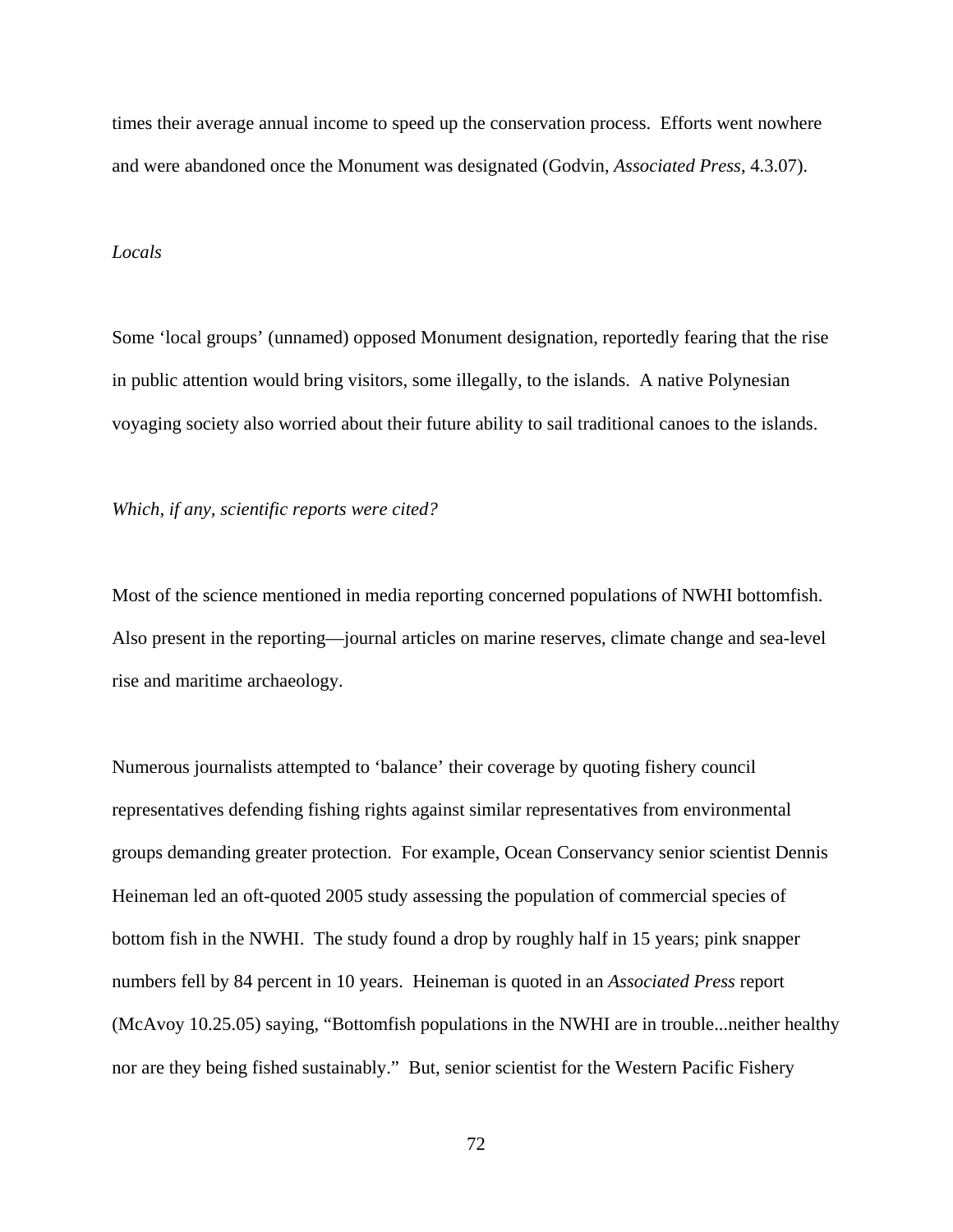Council claimed, "It is not a peer-reviewed scientific publication," and "used simple proxies rather than true estimates of fish populations."

• A December  $12^{th}$ , 2006 report in the *New York Times* refers to a 2004 study commissioned by NOAA by Sara Iverson from Dalhousie University in Nova Scotia. The scientists studied bottom fish, focusing particularly on the main prey of adult monk seals, snapper and boarfish, not lobsters or shallow-water reef fish. The journalist noted that the academic article was undergoing peer-review.

Selkoe, Halpern and Toonen (2008) studied 14 threats specific to NWHI – invasive species, bottom fishing, lobster fishing, ship-based pollution, ship strike risks, marine debris, research diving, research equipment installation, and wildlife sacrifice for research. The authors were associated with the National Center for Ecological Analysis and synthesis at UC-Santa Barbara and the Hawai'i Institute of Marine Biology at the University of Hawaii.

The January/February 2007 edition of the *New Internationalist* mentions the NWHI Monument within a broader discussion of a network of marine reserves around the globe. The article refers to a 2006 report by Roberts, Mason and Hawkins titled *Roadmap to Recovery: A global network of marine reserves*, released by the Environment Department at the University of York and Greenpeace.

Just days before Monument designation, *National Geographic News* ran a story about the impact of sea level rise on the NWHI. The most prominent report was: Baker, J. Littnan, C. and D.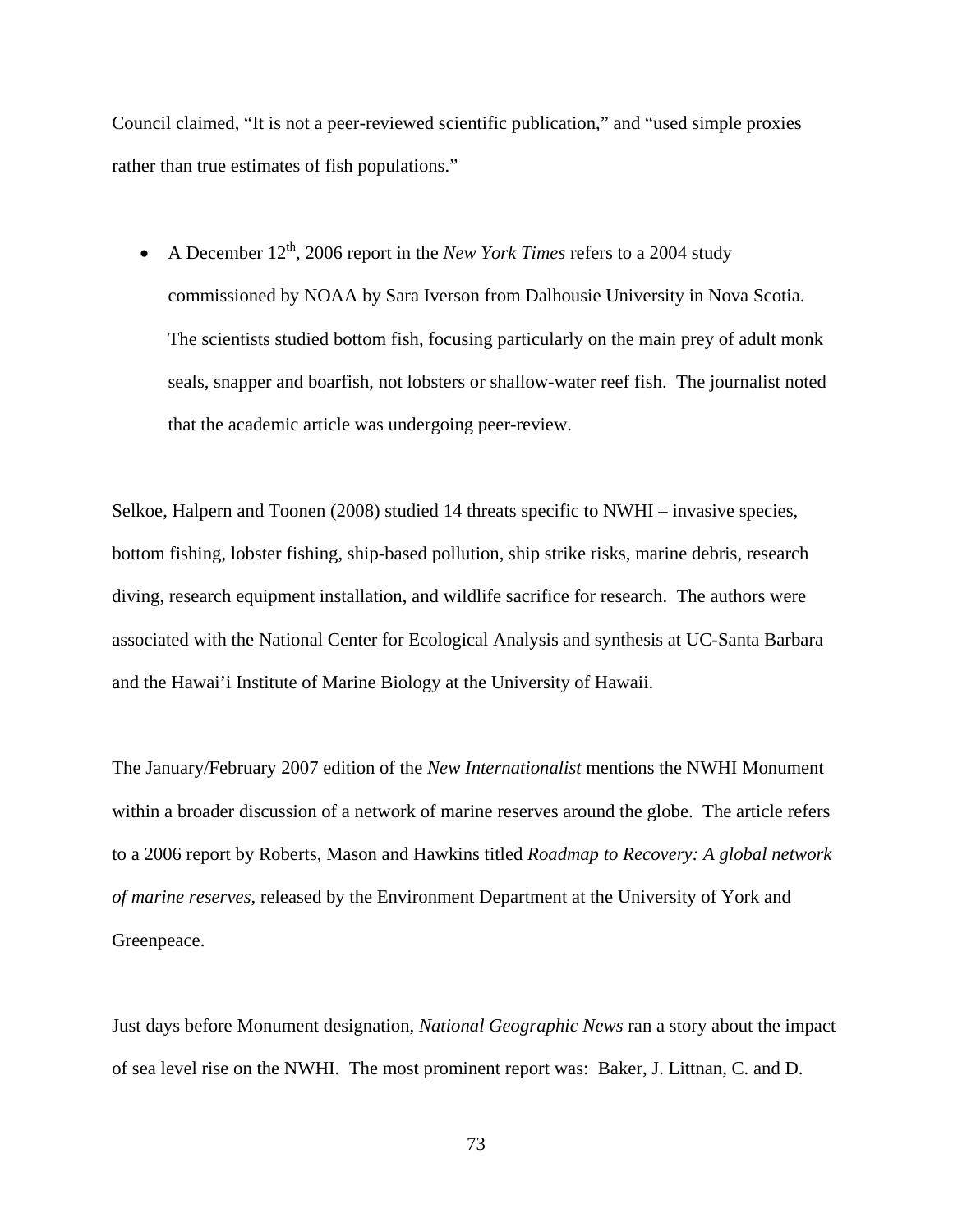Johnston. 2006. *Potential effects of sea level rise on the terrestrial habitats of endangered and endemic megafauna in the Northwestern Hawaiian Islands*. 2: 21-30. The article also mentions surveys by Greta Aeby of the Hawaii Institute of Marine Biology that revealed recent coral bleaching.

A 2005 NOAA maritime heritage and high resolution mapping mission found new shipwrecks and possibly a trail of coal from the 1886 Australian ship *Dunnotar Castle* near the NWHI. NOAA officials were said to hope that wildlife and coral bleaching revealed would promote legislation to designate the area as the nation's 14<sup>th</sup> National Marine Sanctuary.

*What mnemonic devices and metaphors were employed?* 

Reporters and policymakers referred to the archipelago as "Ocean Yellowstone" or "America's Galapagos."

The 'Second Battle of Midway' reportedly was used by insiders in the Clinton Administration when referring to Interior Department efforts to protect the NWHI.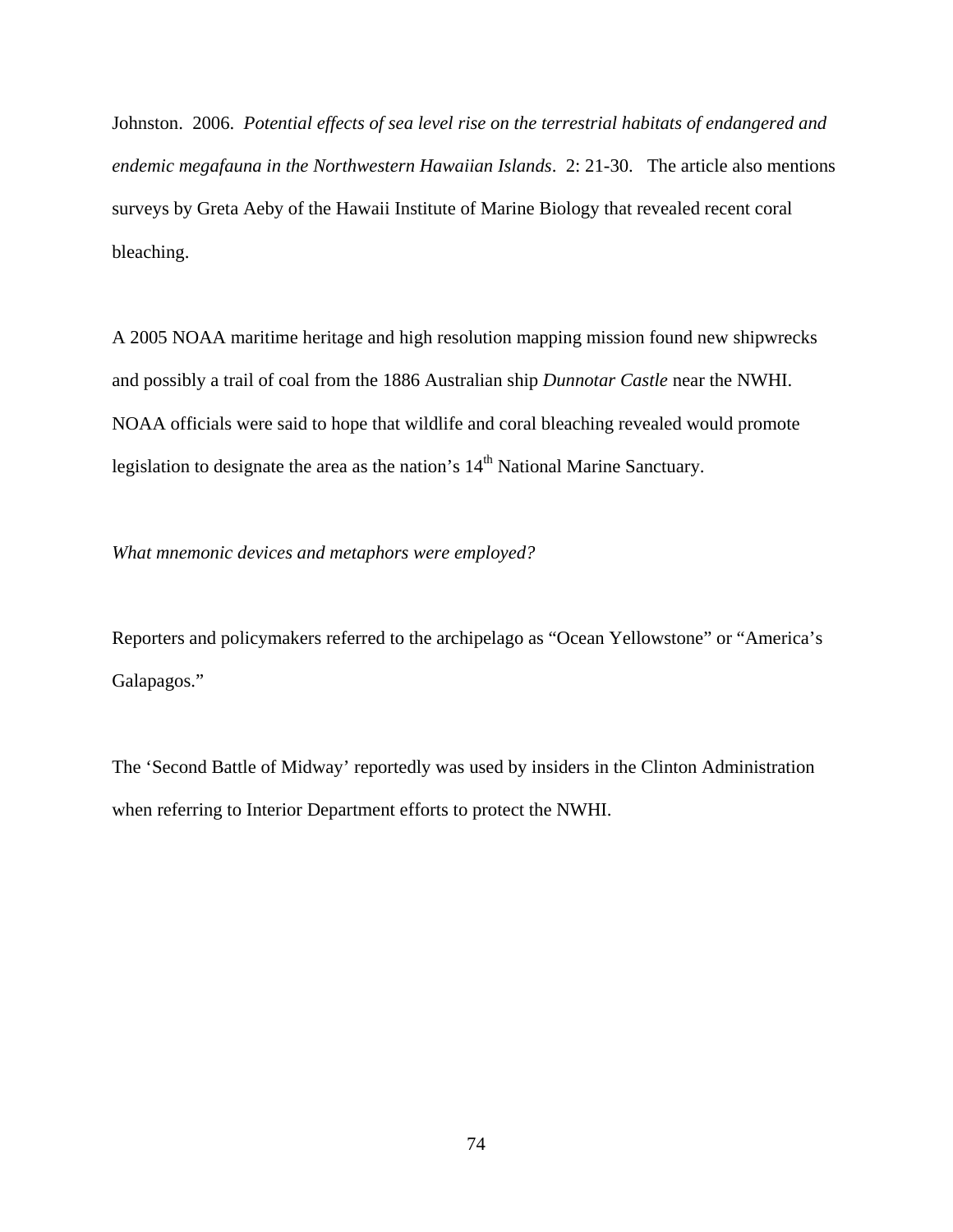# Chapter 6: As Told by Policy Entrepreneurs

In order to understand the timing of Monument designation, it is important to render what the late journalist Paul Harvey would call "the rest of the story"—the untold account that only policy insiders can relate. How do policy entrepreneurs both inside and out of government explain the Monument's creation? Expanding on the media's narrative gets closer to the truth about how policy windows are opened. Results from email surveys and telephone interviews suggest complicated and deftly orchestrated communication and persuasive efforts by NOAA's Office of National Marine Sanctuaries and the Council on Environmental Quality (CEQ) in the executive branch.

Interpreting survey results using Stage 2 discourse analysis considerations proved fruitful. Discourse analysis identified the institutional interests and perspectives of the participants. National Oceanic and Atmospheric Administration (NOAA) officials, for example, hoped to create a national marine sanctuary, while politicians opted for a faster, less bureaucratic path through monument designation. DA revealed which actors possessed the most influence and knowledge claims, including CEQ's Jim Connaughton. Previously veiled communication networks between NOAA, advocacy groups, and executive branch offices are made plain.

More about what was left out of the media story will be discussed in this dissertation's conclusions. Survey results indicated that the media identified many of the important individual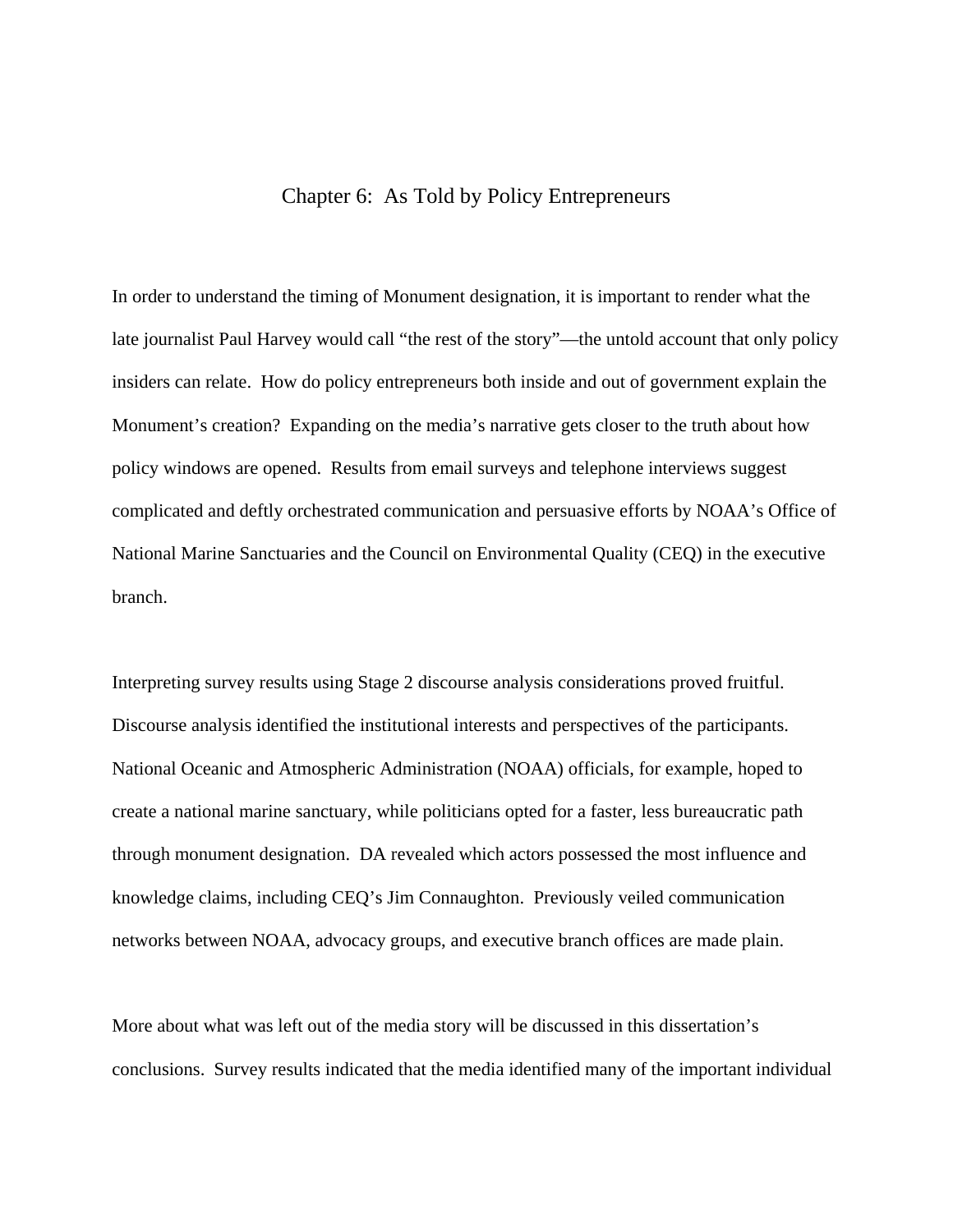players in the monument designation process. The media failed to capture the crucial behindthe-scene role of the NMSF and the State of Hawaii. But, perhaps the most glaring omission concerns details of the mechanism used by policy entrepreneurs to achieve Monument designation—the 1906 Antiquities Act. This case study and others (Ranchod 2001) demonstrate how the Antiquities Act has become an important conservation tool. Yet the discourse structure of news reports proved ill-equipped to explain the arcane nuances of the Act thoroughly, if at all.

## Antiquities Act

Under the Antiquities Act, the president may designate national monuments without congressional approval by proclamation. The original purpose of the Act was to protect 'objects of antiquity' on federal lands, such as archaeological sites, pottery, or petroglyphs. President Clinton's aggressive designations broadened the purpose of national monuments beyond protecting "curiosities" to protecting entire ecosystems. Arguably, the act also can be read to authorize protection of the water column above submerged 'lands' as well (Ranchod 2001).

- President Carter's creation of 15 national monuments and the resulting Alaska National Interest Lands Act (ANILCA) generated so much controversy that the Antiquities Act lay dormant through the Reagan, and Bush years until the Clinton Administration.
- President Clinton created 19 of the 123 national monuments designated by the end of his presidency, including the largest national monument in the continental United States—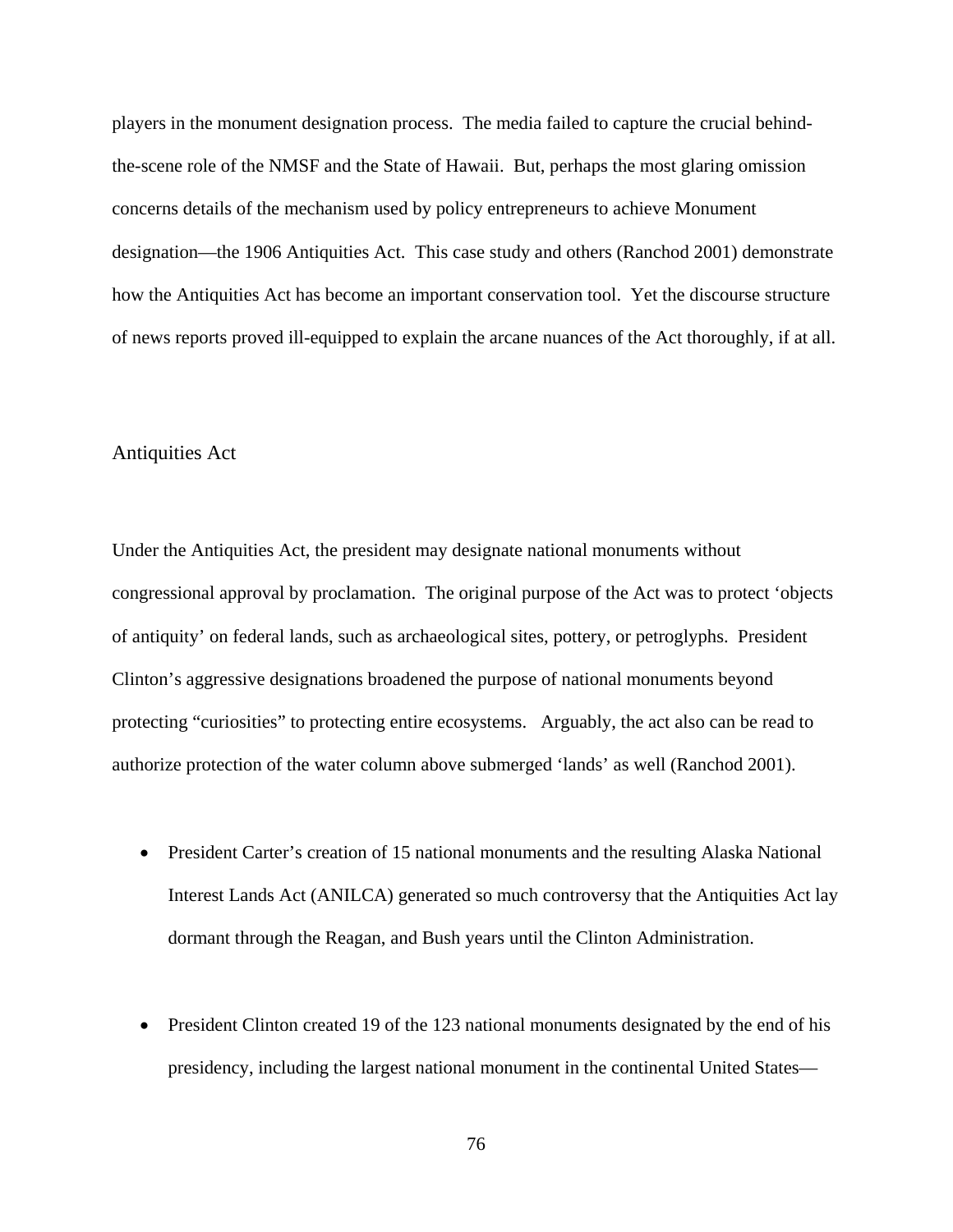Grand Staircase-Escalante. As a first step toward creating a new national marine sanctuary, Clinton issued several executive orders to create the Northwestern Hawaiian Islands Coral Reef Ecosystem Reserve in 2000 (Ranchod 2001).

National monument designation is preferable to administrative designation of a national marine sanctuary for several reasons. Monument designation allows a president to forge an environmental legacy quickly and offer more meaningful protections for the site and ecosystem(s).

- The Antiquities Act does not require congressional approval and includes fewer procedural requirements, such as a notice of intent in the Federal Register. The authorizing statute for marine sanctuaries demands public notice, intragovernmental consultation, congressional oversight, and quite simply a lot more time-consuming paperwork.
- National marine sanctuaries are managed much like national forests, permitting public use and extraction of some resources. Commercial fishing may be permitted for example, much as commercial logging is allowed in national forests (Ranchod 2001). <sup>[5](#page-87-0)</sup> Presidential proclamation determines monument protections and management parameters. Although Congress may reverse a president's national monument decision or change its size, use, or management, it hardly ever does so. Most presidents probably

<span id="page-87-0"></span> <sup>5</sup> See Ranchod (2001) for discernments between presidential proclamations and executive orders, legislative and administrative designations, and specific protections afforded by monument and sanctuary designations.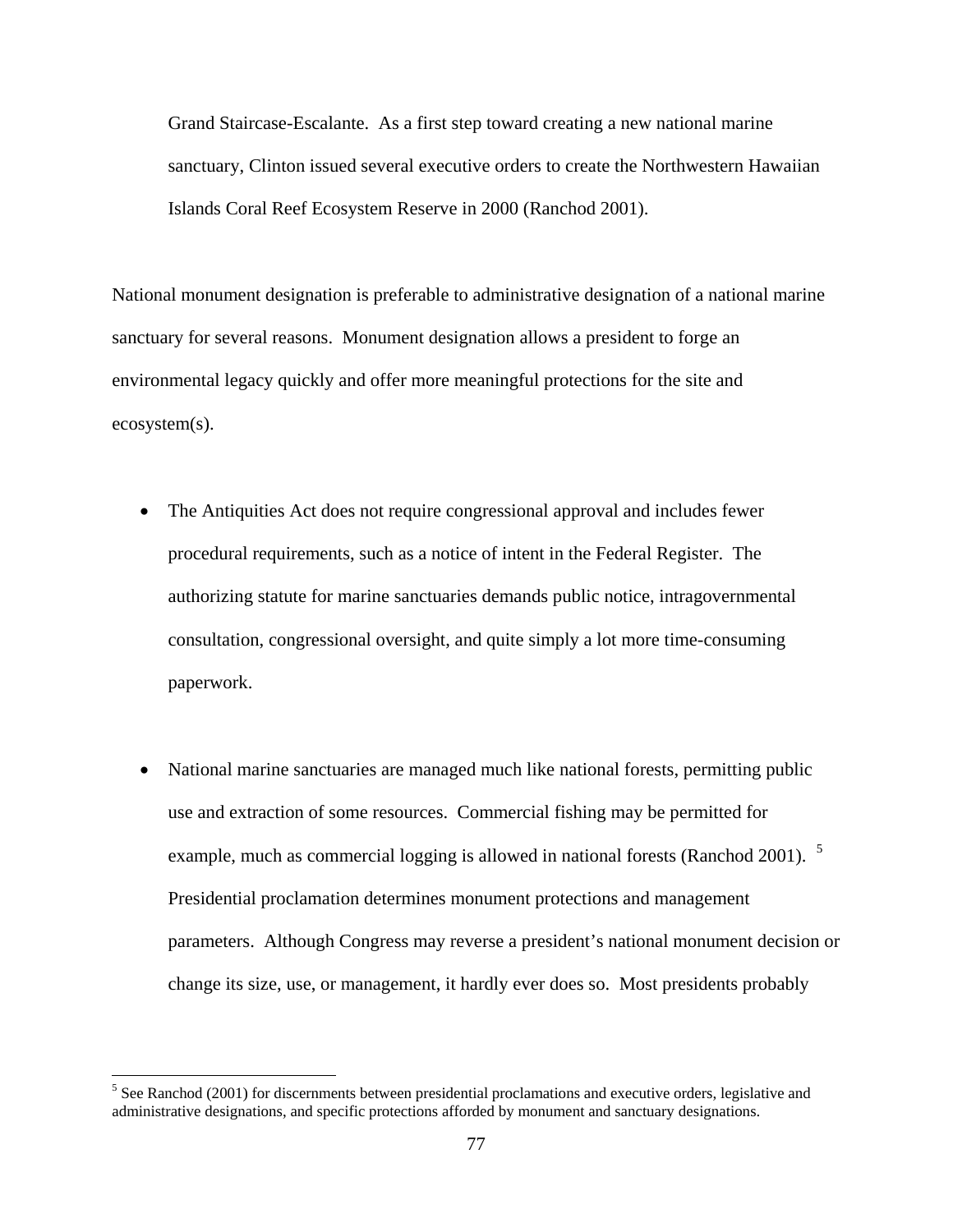would veto legislation that weakens a national monument designation, reluctant to diminish executive power (Ranchod 2001).

### Kingdon's Policy Window Model

After nearly 100 years under various forms of protection, why and how did the Northwestern Hawaiian Islands make it to the top of the Bush Administration's agenda in early 2006? John Kingdon's *Agendas, Alternatives, and Public Policies* (2003) provides a dynamic model for studying agenda setting and policy formation, as well as a means to frame and interpret survey results.

Kingdon's (2003) work is one of the most influential examples of the 'incrementalist paradigm' in political science. Most of the time, stable institutional structures, shared understandings of policy goals and a balance of power among interests prevent dramatic shifts away from the status quo (Baumgartner 2009). According to the paradigm, policy shifts occur gradually over time, punctuated by periods of frenzied activity—a kind of 'organized anarchy.' Organized anarchy public policy explanations are very satisfying because they are fluid, nonlinear and "tease out the process's messiness, disjointedness, and luck (Henry 2007).

• Kingdon's (2003) field work added to theoretical foundations built by other political scientists, namely Cohen, March, and Olsen (1972). Their "garbage can model" of policy-making contradicts the rational approach to decision-making, claiming that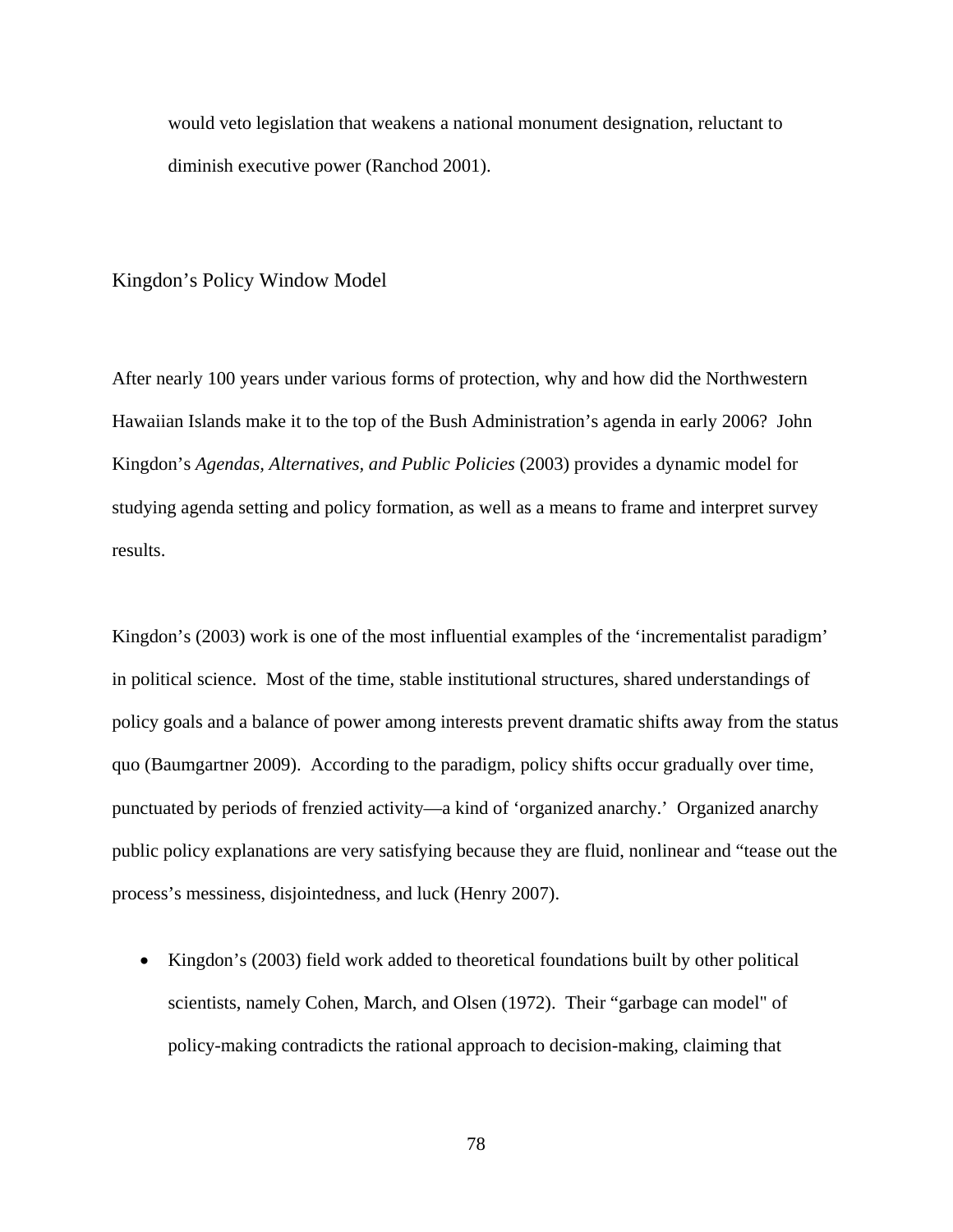policies are not the product of rational actions. In their view, policy actors rarely evaluate many alternatives for action and do not compare them systematically.

Kingdon envisions the policymaking process as three independent, complementary and occasionally converging streams—of problems, policies, and politics:

- In the *Problem Stream*, problems are recognized by policymakers and the public because of indicators or focusing events. Most public policy challenges are defined in terms of values (conservative or liberal), comparisons (between countries), or categories, such as a "health care," "civil rights," or "energy" problems.
- Alternative solutions are formulated in the *Policy Stream.* Disparate policy communities termed 'hidden clusters' produce alternatives and proposals and move forward incrementally. Scientific information most often finds its place here because the major forces involved are intellectual and personal. Policy entrepreneurs swimming in this stream—career public administrators, congressional staffers and interest groups—hold deep and long abiding commitments to particular or 'pet' policy solutions (Henry 2007).

Feldman (1989) provided many examples of government analysts 'banking' inventories of solutions, drafting reports and estimates long before problems achieved public visibility in anticipation of time constraints once reports or regulations are requested by higher-level political appointees.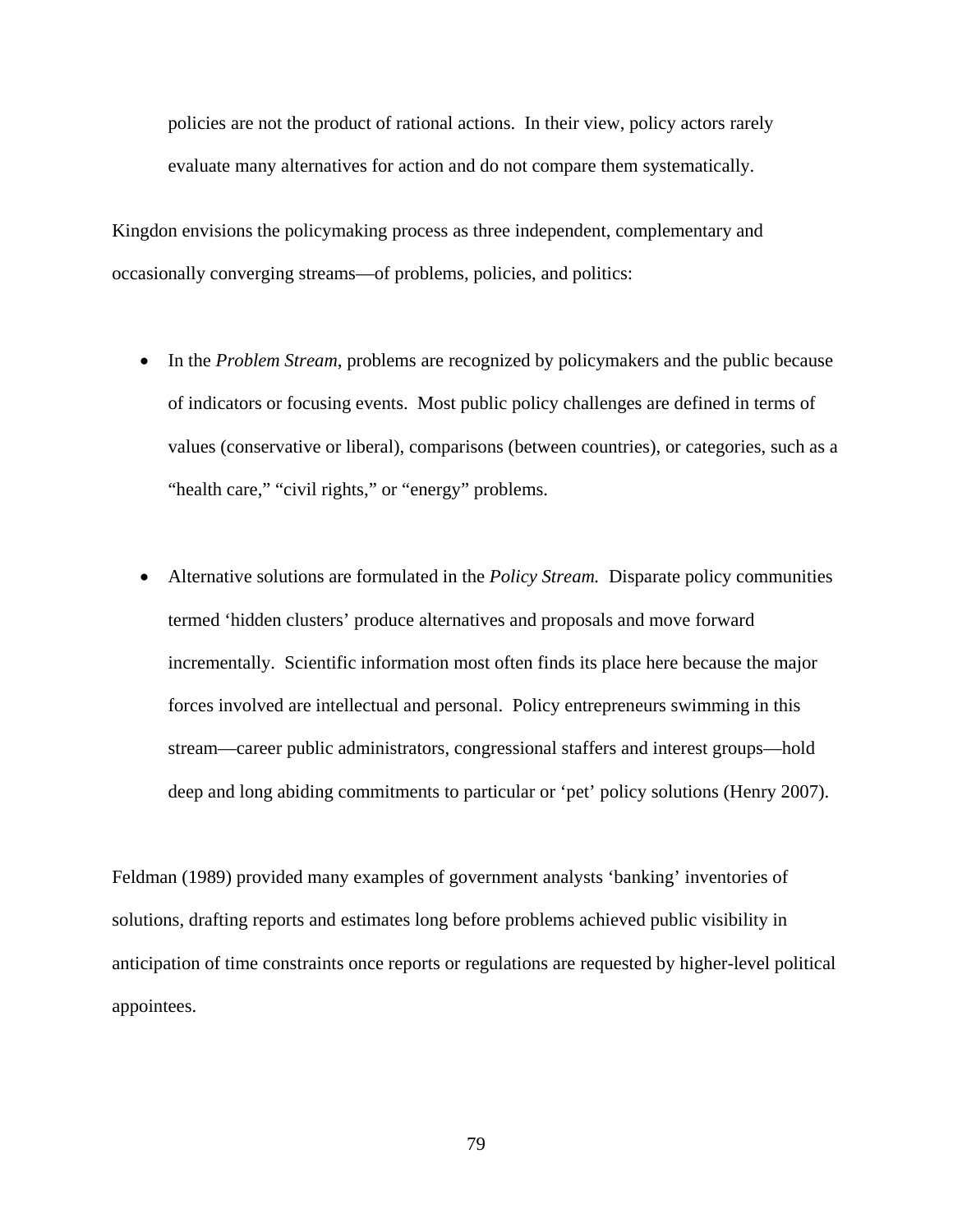• The governmental agenda is formed in the *Political Stream*. 'Visible clusters' of policy actors—high-level political appointees, presidential staff, media, and some interest groups—create the list of problems or issues to be resolved during their political tenure. Consensus is achieved through bargaining between participants. Shifts in administrations, public opinion or interest group efforts affect decision-maker receptivity, including their willingness to be "dealt in" to the policy resolution.

The streams all flow independently until coupled by *policy entrepreneurs* at critical points in time, known as *policy windows*. Without this coupling by enterprising political operatives, a problem and accompanying policy solution will not end up on the decision agenda and solved.

- 'Policy windows' are short-lived opportunities to change policy direction, open to any group able to mobilize support for a particular set of policies. Triggers include focusing events, such as disasters or accidents, shifts in public opinion, charismatic figures, and elections or other changes in government. "But what makes an idea's time come?" (Kingdon 2003, 1).
- Policy entrepreneurs are not found in any one location within the policy community; they reside in and out of government, elected or unelected, in interest groups or in research institutions. Their defining characteristic is a willingness to invest time, energy, reputation and money for future returns. They generally have some claim to a hearing,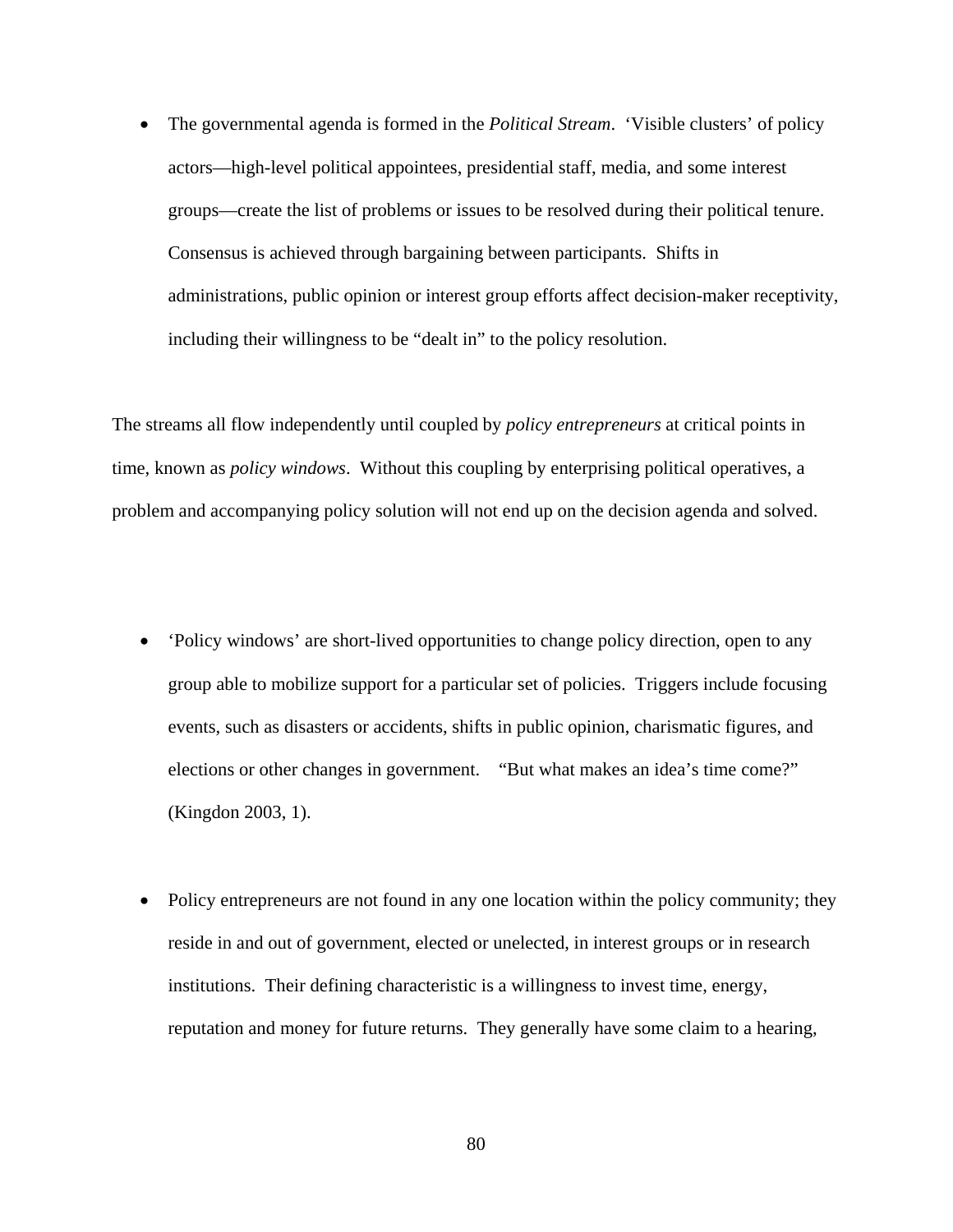are known for political connections or negotiating skills, and, most importantly, are persistent.

Prior planning is a must and a 'bandwagon' or 'tilt effect' occurs when problems can be paired with alternatives not perceived as too new or radical (Henry 2007). Policy entrepreneurs try to make linkages early by 'prepackaging' a problem with a preferred solution, while building political momentum. They push and push for their conception of the problem and solution while lying in wait for a policy window to open. Any crisis is seized as an opportunity; the policy entrepreneur "rides whatever comes along" (Kingdon 2003, 182). They also attempt to 'soften up' resistant policy communities and the public, getting them used to new ideas and building familiarity with and acceptance of their proposed solutions. A considered, detailed solution to an acute policy problem, even one sprung at a propitious time, likely will fall on deaf ears without this preliminary work.

Much like water in a stream, communication is simply treated as the inert medium in which all reactions are played out. Only a few paragraphs in Kingdon's book *Agendas, Alternatives, and Public Policies* (2003) mention communication explicitly: "The communication channels between those inside and outside of government are extraordinarily open, the ideas and information float about through these channels in the whole issue network of involved people, somewhat independent of their formal positions" (2003, 45). Kingdon's (2003) standard indicators of mass media impact on setting governmental health care and transportation agendas proved disappointing—deemed important in only 26 percent of his interviews. Media influence was correlated with the public's attention to issues. Kingdon suggested that mass media might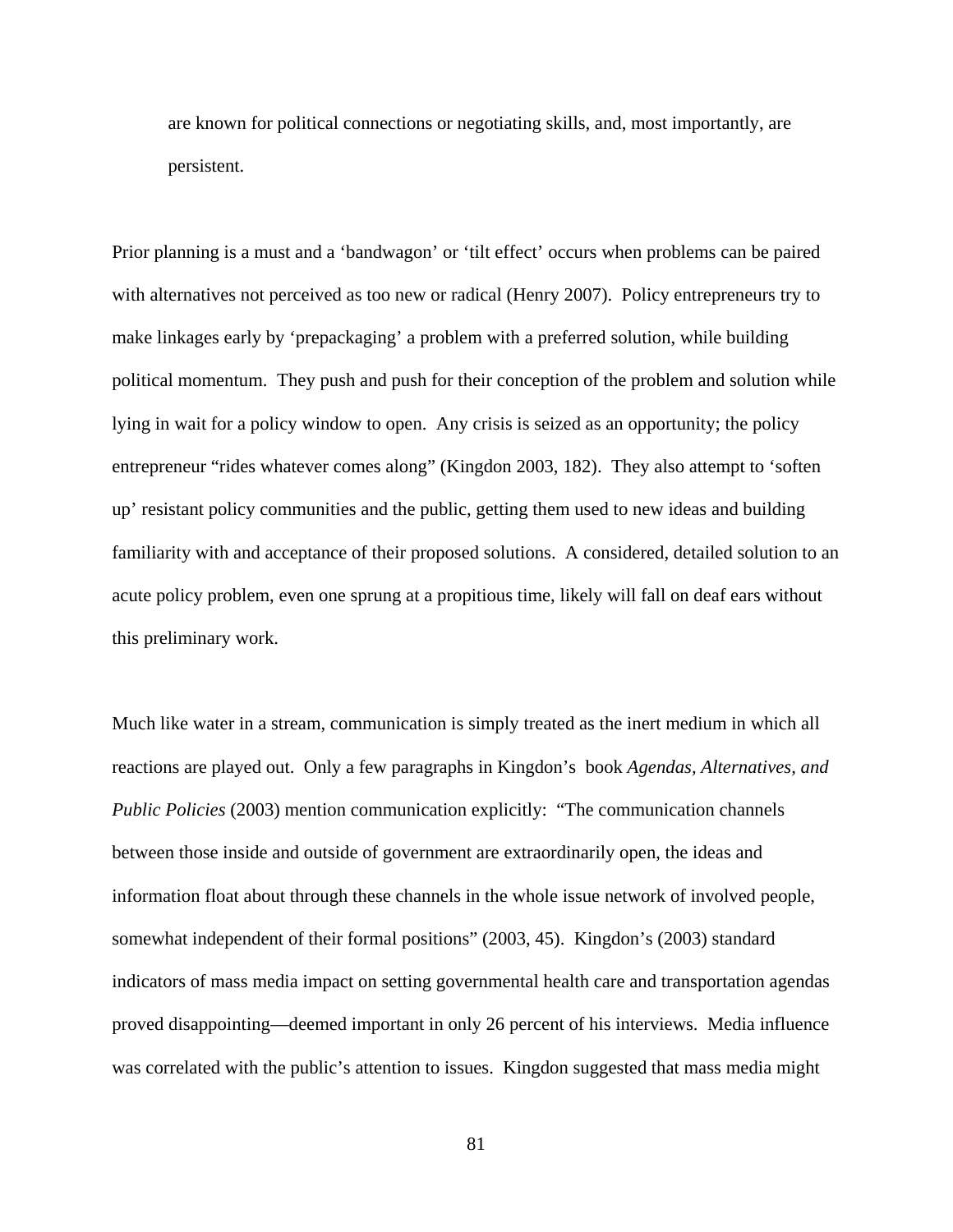magnify movements started elsewhere and that its influence may vary from one type of participant to another.

Kingdon's original research was completed by 1979, and he could not have anticipated how much greater the media's intrusion into public and private lives is now. Policy window media triggers abound beyond the now even greater volume of mainstream documentary video and photography exhibits—in the blog-o-sphere, Twitter, viral YouTube videos, and ever more sophisticated orchestrated efforts. For example, FreedomWorks, an organization run by Dick Armey, the former House majority leader, coordinated 'tea party' protests. The agitation was meant to represent grass roots public sentiment against Democratic health care reform; instead they began as contrived grassroots or 'AstroTurf' events, heavily promoted by Fox News (Krugman 2009).

Communication is an obvious undercurrent in an organized anarchy, incrementalist model of public policy. Policymaking often appears to outsiders as arbitrary and chaotic. Kingdon's model explains well where scientific research and policy entrepreneurs enter into and influence most the policymaking process. Investigating discourse communities and communication practices reveals otherwise veiled institutional strategies, micro-political contexts, and rational decision processes. Further research and comparative case studies are necessary to refine understandings of the role of communication in spreading ideas, creating cohesion within policy communities, and as part of any policy entrepreneur's set of skills.<sup>[6](#page-92-0)</sup> See *Appendix C: Adding* 

<span id="page-92-0"></span><sup>&</sup>lt;sup>6</sup> A distinct body of literature concerning communication in policy studies exists, including Carpenter, Esterling and Lazer's (2004) article about networking between lobbyists, congressional staff and government agencies.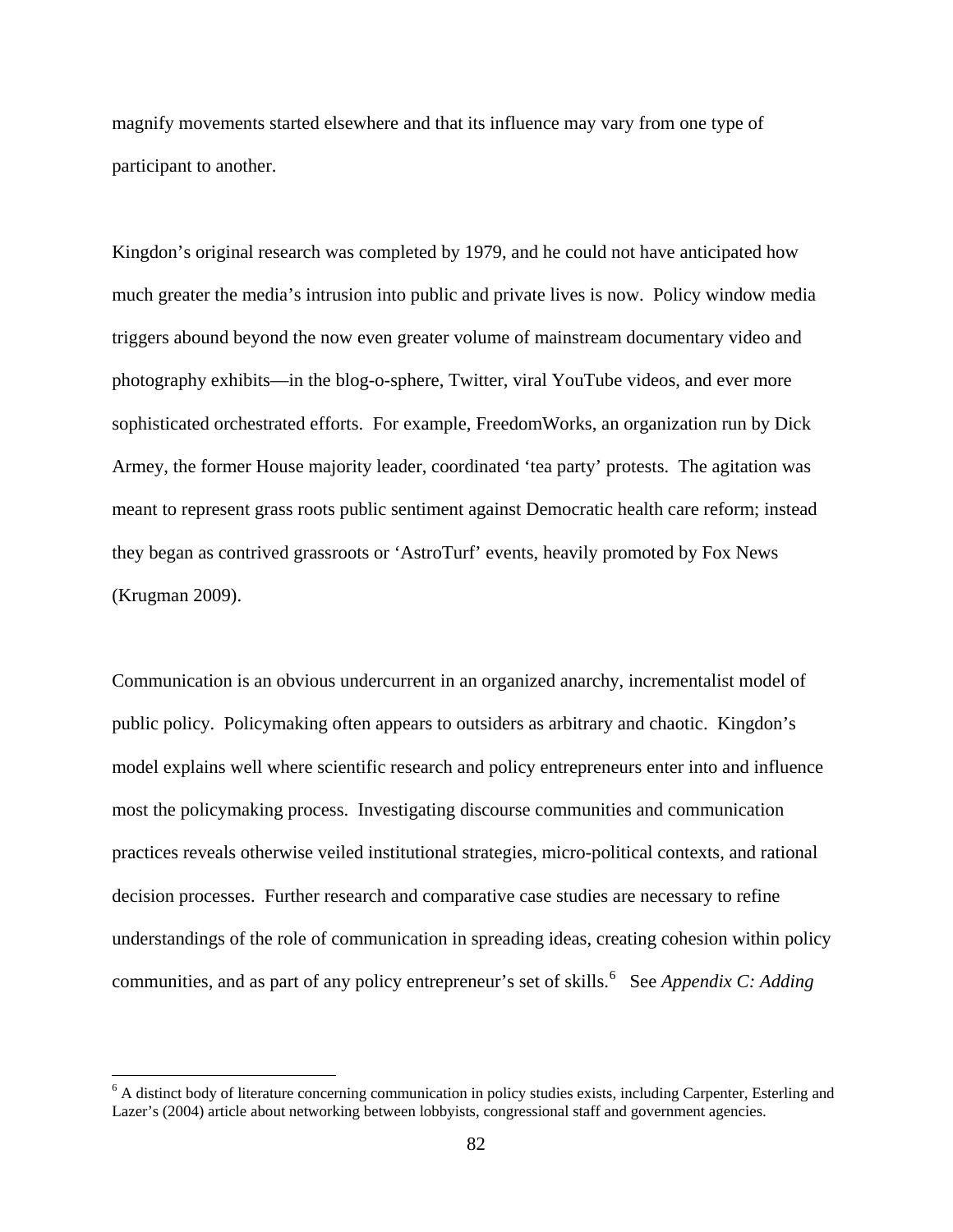*Communication to Kingdon's Policy Window Model* for two graphics that illustrate how communication can be integrated into Kingdon's 2003 model.

## Results

Thirteen men and women from the U.S. Fish and Wildlife Service, NOAA, U.S. Congress and private professionals responded to the 2008 email survey. Their responses are summarized in Table 2 and quoted individually in the bullets that follow. Several requested telephone interviews, either because they were reluctant to commit their answers in writing or because of the length of response. Several reiterated the need for anonymity and most requested copies of the final product in exchange for participation. One limitation of the survey—no question asked respondents, "How much media did you consume prior to answering these questions." Although most respondents provided very specific and detailed reasoning, their explanations for the Monument's creation may have been influenced somewhat by late 2006 and 2007 reporting.

Respondents were asked to rate each of 11 factors identified by the previously-compiled media reports as involved in the Monument's creation. Respondents used a scale from one to ten  $(1 =$ not important;  $10 =$  extremely important<sup>[7](#page-93-0)</sup>. Question number 21 'Other' invited respondents to suggest additional important factors. Results are displayed in the table below; higher numbers indicate greater importance in the policymaking process:

<span id="page-93-0"></span> $<sup>7</sup>$  Please see Appendix B: Email Solicitation and Survey Questions.</sup>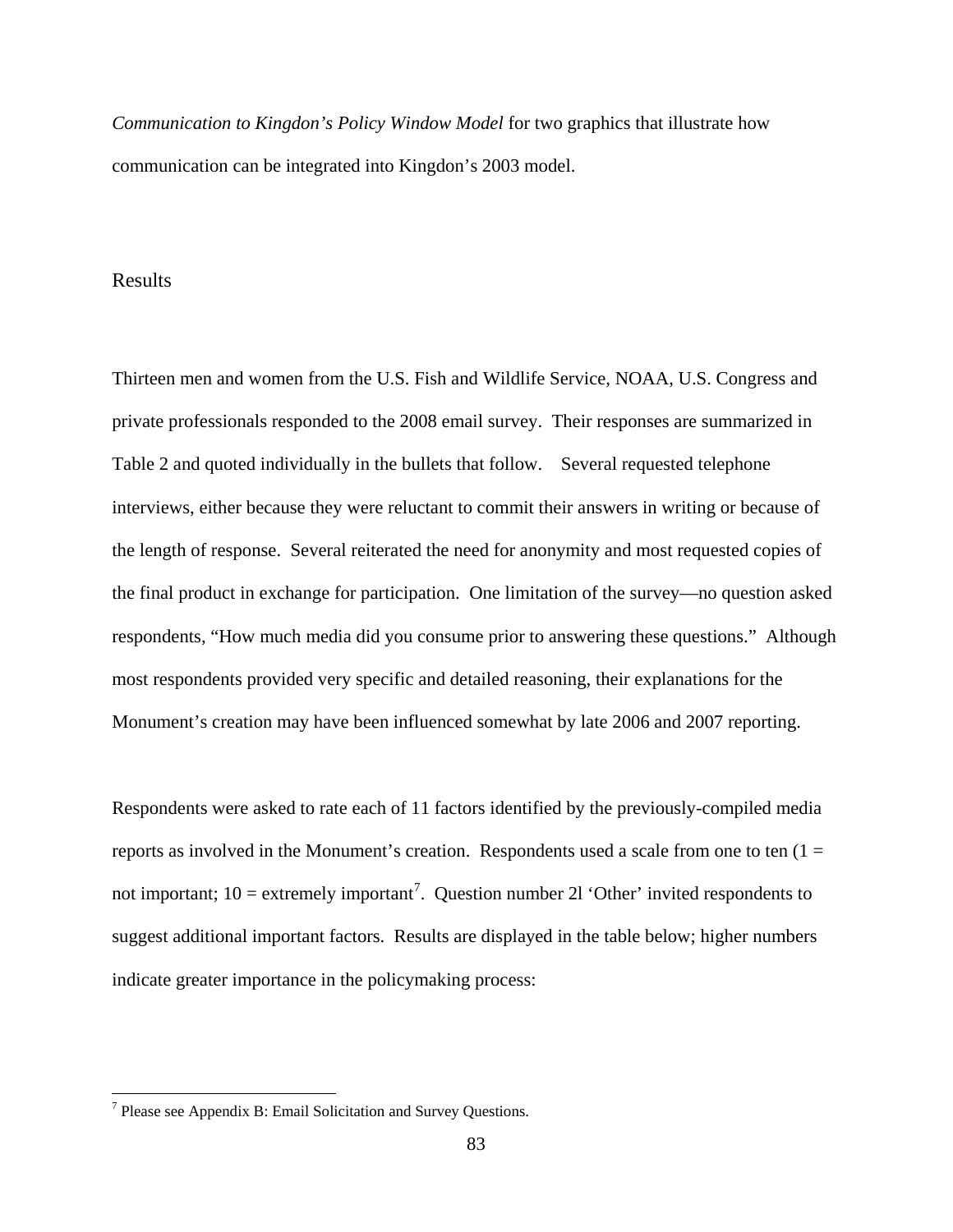| Table 2: Policymaker Survey Results |  |
|-------------------------------------|--|
|-------------------------------------|--|

| Question (Text and Number)                                                                                                                                                       | <b>Total Score from</b><br>Respondents |
|----------------------------------------------------------------------------------------------------------------------------------------------------------------------------------|----------------------------------------|
| White House screening of Voyage to Kure on April 5, 2006 (2i).                                                                                                                   | 76                                     |
| Creation of the Northwestern Hawaiian Islands Ecosystem Reserve by<br>the Clinton Administration in 2001 (2c).                                                                   | 60                                     |
| National Oceanic and Atmospheric Administration (NOAA) efforts to<br>declare the region a national marine sanctuary, including public<br>hearings and proposed regulations (2k). | 56                                     |
| Creation of the Northwestern Hawaiian Islands State Marine Reserve<br>in Sept. 2005 (2e).                                                                                        | 56                                     |
| Repeated collapses and closure of the spiny lobster fishery in the<br>1980s and 1990s and threats to monk seal, turtles and seabirds (2a).                                       | 43                                     |
| Publicity surrounding a December 2005 visit by HI Governor Lingle<br>and 13 state and federal officials to Midway Atoll $(2g)$ .                                                 | 41                                     |
| President Clinton's 1998 Executive Order #13089 on Coral Reef<br>Protection (2b).                                                                                                | 40                                     |
| A 2005 study citing commerial fishing threats to red snapper,<br>opakapaka, and bottom fish by the Ocean Conservancy and Marine<br>Conservation Biology Institute (2f)           | 36                                     |
| Other $(2l)$                                                                                                                                                                     | 35                                     |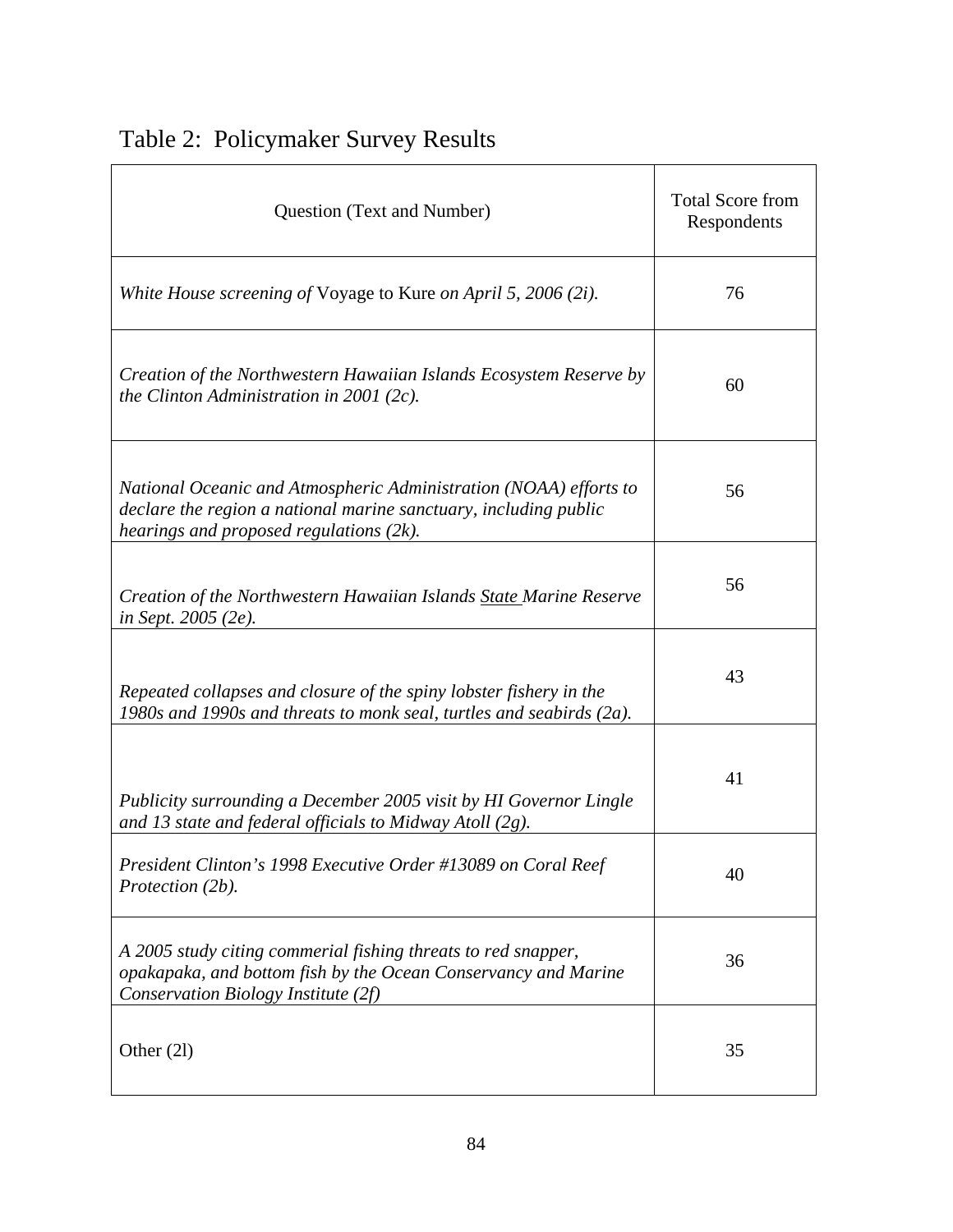| Hawaii screening of Jean-Michel Cousteau's documentary film,<br>Voyage to Kure in March $200(2h)$ .                                                                                         | 34 |
|---------------------------------------------------------------------------------------------------------------------------------------------------------------------------------------------|----|
| Legislation introduced in the $109th$ Congress to create a national<br>marine sanctuary by U.S. Representative Ed Case (D, HI) (2d).                                                        | 29 |
| May 2006 American Fisheries and Marine Enhancement Act (H.R.<br>5018) exempting HI reserves and all national marine sanctuaries<br>from the authority of regional fishing councils $(2j)$ . | 22 |

The White House screening of Cousteau's PBS documentary *Voyage to Kure* garnered 76 points, representing the most important factor in the Monument's creation—16 points higher than the next. The second, third, and fourth highest responses are remarkably close in point values—60, 56 and 56 respectively. These efforts by non-political government employees in the Clinton Administration, NOAA, and Hawaii state agencies are what Kingdon's model would characterize as the "softening up" or incremental "preliminary work" necessary while waiting for political opportunity. "Luck is what happens when preparation meets opportunity," claimed the Roman philosopher Seneca in the first century.

The thrust of qualitative research is best served by sorting data gained from a questionnaire reflexively to identify key themes, dimensions and the broader concepts and assumptions that might underlie them (Cope 2005). Kingdon's (2003) converging stream model provides the framework for analysis.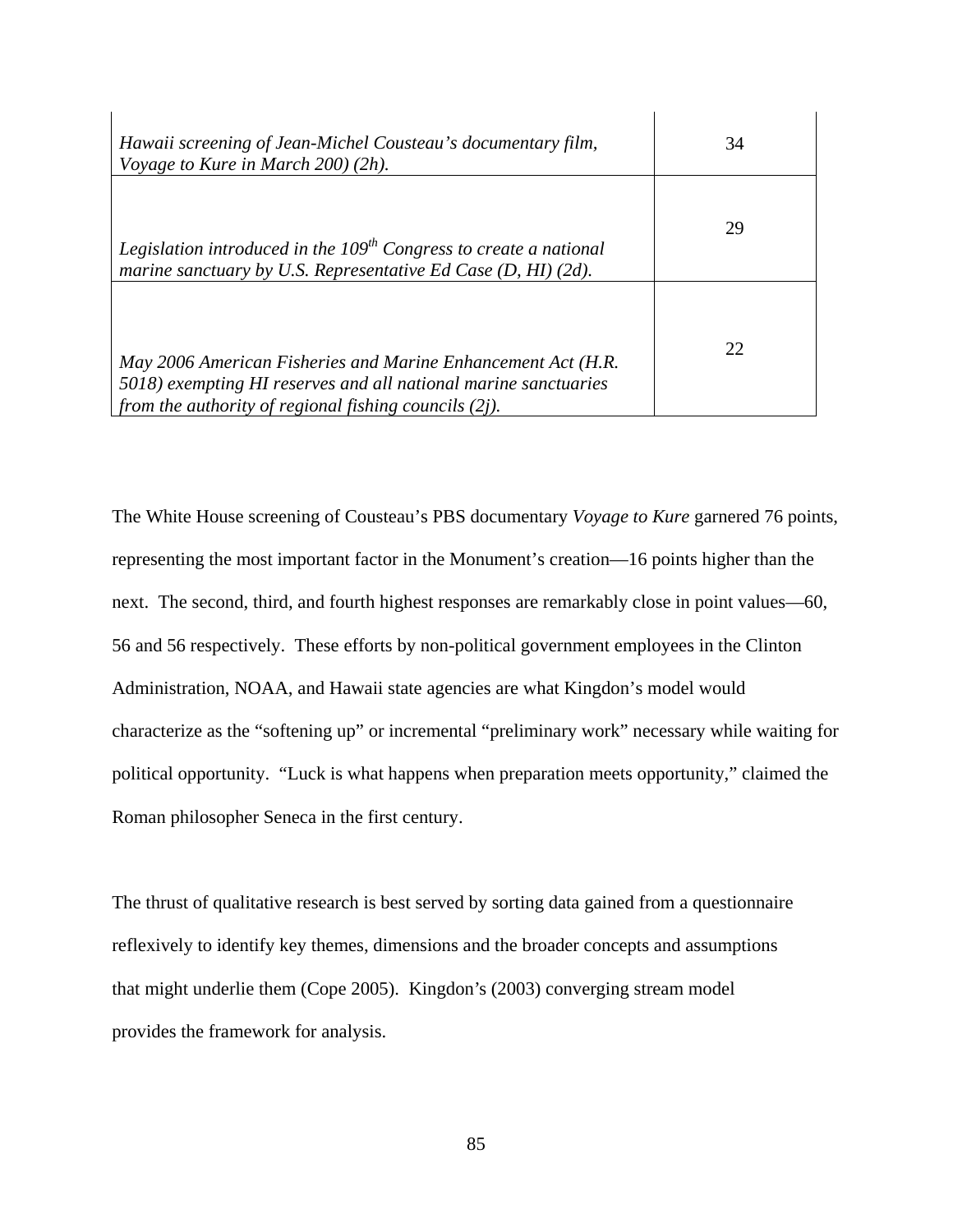## Problem Stream

Albeit once removed, science played an important role in identifying problems in the Problem Stream. Language in some media reports appears lifted from NOAA's NWHI Web page, in turn informed by several scientific reports.

- Scientific surveys, such as NOAA's Reef Assessment and Monitoring Expeditions (RAMP) and USFWS-veteran Rauzon's 2001 book *Isles of Refuge: Wildlife and History of the Northwestern Hawaiian Islands* "educated all involved years earlier, especially about the area's unique ecosystems and fragility."
- A respondent cites Maragos and Gulko's 2002 gray literature, educational publication titled *Coral Reef Ecosystems of the Northwestern Hawaiian Islands* prepared by the USFWS and Hawaii's Department of Land and Natural Resources.
- Commercial fishing was identified as a problem by Heinemann et al. (2005). Several respondents conveyed an urgent need to bring it to an end: "The need to better regulate commercial fishing in the NWHI...and the resulting public outrage of not doing so adequately." Some debate occurred in media reports about whether or not this Ocean Conservancy publication qualified as peer-reviewed science. Controversy was not present in the policy entrepreneur narratives.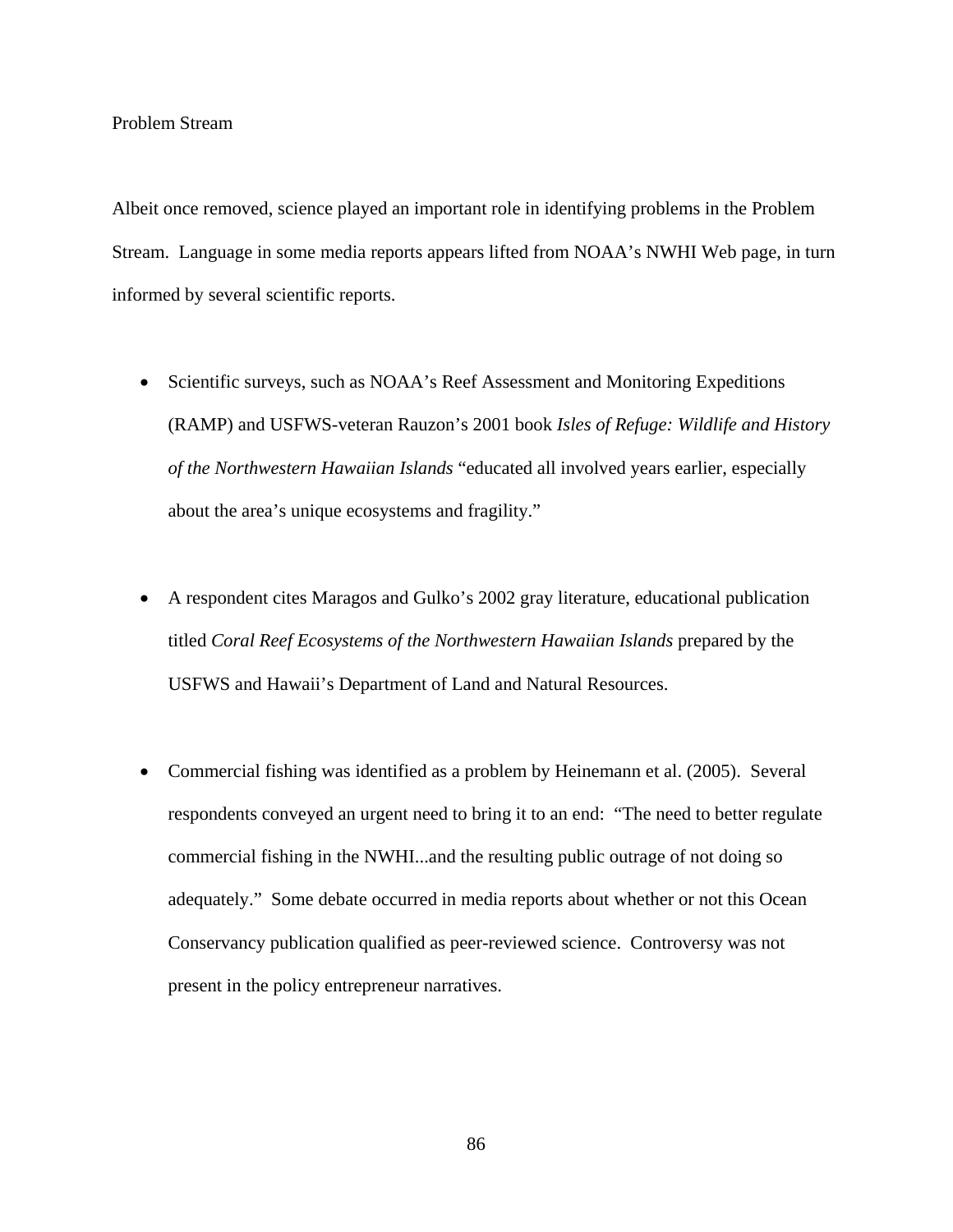Permitting artists to accompany NOAA voyages and involving scientists in artistic pursuits, including the making of *Voyage to Kure,* recalls landscape painter Thomas Moran and photographer William Henry Jackson's participation in the first surveys of the Yellowstone region.

- Jean Michel-Cousteau "read the educational publication" authored by Maragos and Gulko (2002) and involved Maragos in the making of the film. Maragos' participation in the voyage provided a unique opportunity to continue to educate Ocean Futures staff about the unique habitats and ecosystem threats in the NWHI.
- *Archipelago: Portraits of Life in the World's Most Remote Island Sanctuary* authors Liitschwager and Middleton accompanied NOAA surveyors whenever feasible, carefully capturing portraits of specimens along the way. "A campaign was underfoot that predated our project...we needed to be opportunistic, taking advantage of NOAA and USFWS vessels and flights." The book proposal was prepared in 2002 with most of the fieldwork conducted in 2003 and 2004. NOAA subsequently obtained permission and incorporated more than half of dozen of the images into *Northwestern Hawaiian Islands Marine National Monument: A Citizen's Guide*, available in portable document format through the Office of National Marine Sanctuary Web site.
- "The place itself was special: its isolation, significance to native Hawaiian culture, and the presence of 'charismatic,' endemic and endangered species and habitats...allowed the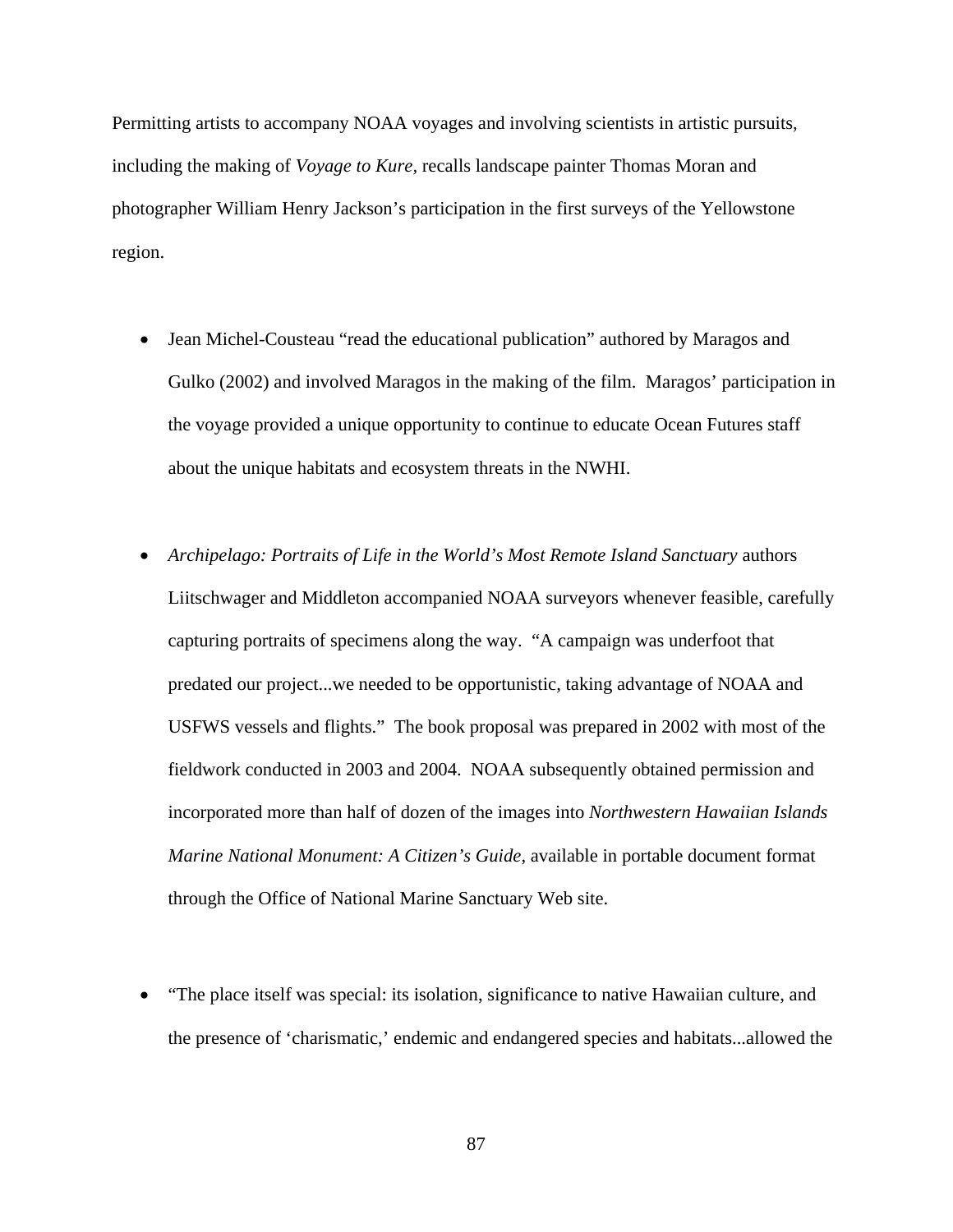public—including some fishermen—to attach romantic, cultural, or ideological value to its protection."

### Policy Stream

Kingdon's (2003) 'hidden clusters' include, of course, the geologists, biologists and archaeologists who worked for years on research and publications in peer-reviewed journals and under contract to NOAA and the USFWS. Their efforts are featured prominently in *Voyage to Kure* and mentioned in several media reports.

Of course, legislators at both state and federal levels played roles in creating the Monument, but were only rarely mentioned in media reports.

• Senator Daniel Inouye, second most senior senator (after Senator Robert Byrd), chairs the Senate Committee on Science, Commerce, and Transportation, which provides funding and oversight for NOAA, as well as the Senate Committee on Appropriations. Inouye's committee funds NOAA-sponsored research expeditions, but the senator opposed a fishing ban within the sanctuary. One respondent said that invoking the Antiquities Act, "sidestepped NOAA and the Hawaii Congressional delegation, especially Daniel K. Inouye, a long-time opponent of a fishing ban. In contrast, approximately eight fishers opposed the ban, a few of whom may be Inouye's fishing buddies."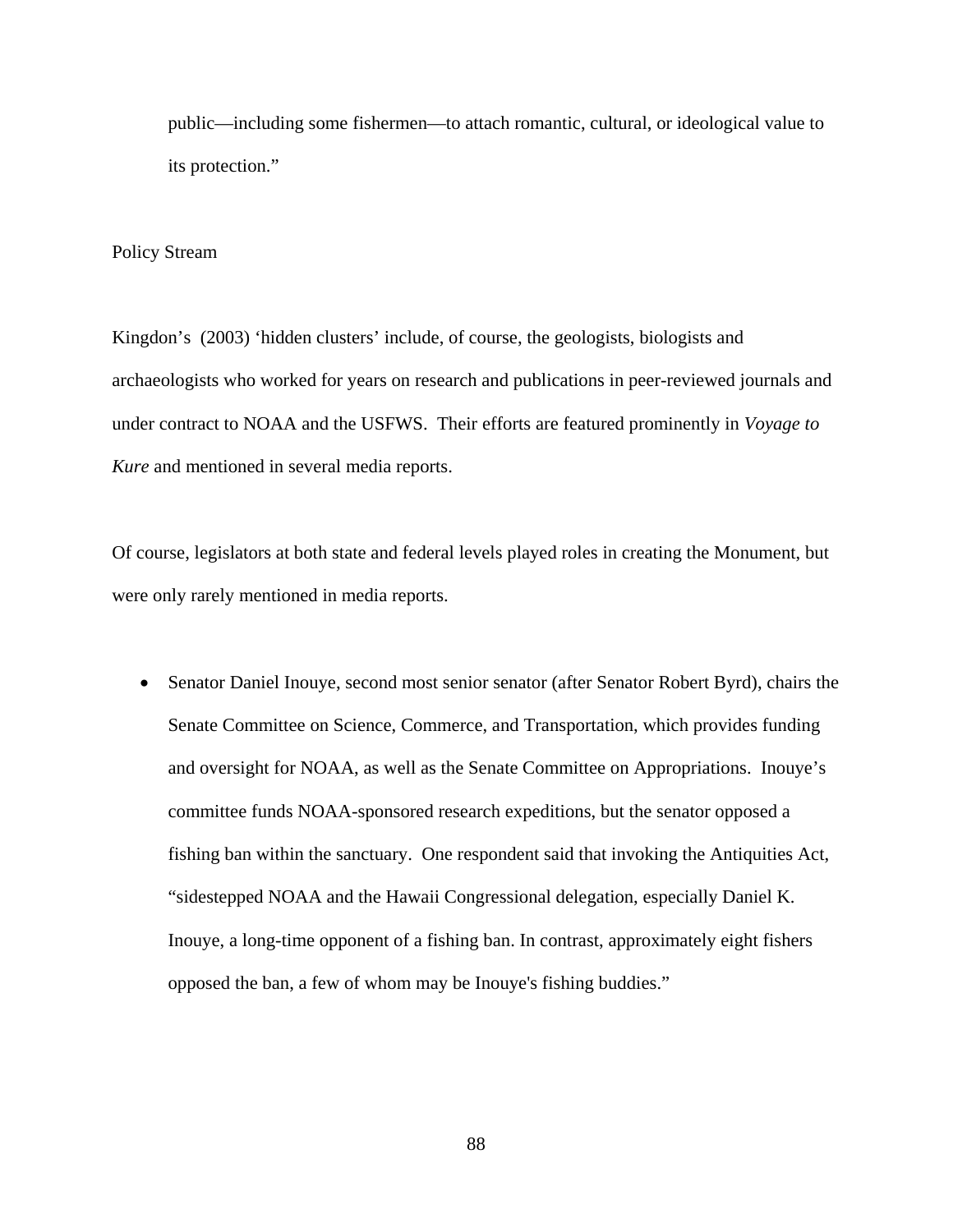- Representative Ed Case (D, HI) introduced the Northwestern Hawaiian Islands National Marine Refuge Act (H.R. 2376) in the  $109<sup>th</sup>$  Congress; the bill would have protected the Northwestern Hawaiian Islands with designation as a national marine refuge. According to one respondent, "[Ed Case's bill] departed from the NOAA "sanctuary" proposal in offering full protection to the NWHI. I think this ultimately contributed to his ouster from Congress and lack of support by the rest of the Hawaii delegation during his later attempt to run for Senator."
- The NWHI rest in State Senator Fred Hemmings  $25<sup>th</sup>$  senatorial district. Hemmings suggested that "the Lingle Administration...partner with the Feds to "create the world's largest marine sanctuary and went to DC to help implement."

Perhaps the most important hidden actor in this process proved to be the National Marine Sanctuary Foundation. The National Marine Sanctuary Foundation is a private, non-profit, 501(c)(3) tax-exempt organization, created to assist NOAA's National Marine Sanctuary Program with education and outreach programs. NOAA's Office of National Marine Sanctuaries legislation allows private funding for public agencies and the foundation can mobilize support in ways off limits to federal employees. Respondent's comments included:

• "National Marine Sanctuary Foundation was a big help, sponsored Capital Oceans Week. Dan Basta [Director, NOAA's Office of National Marine Sanctuaries] meets with Foundation staff weekly."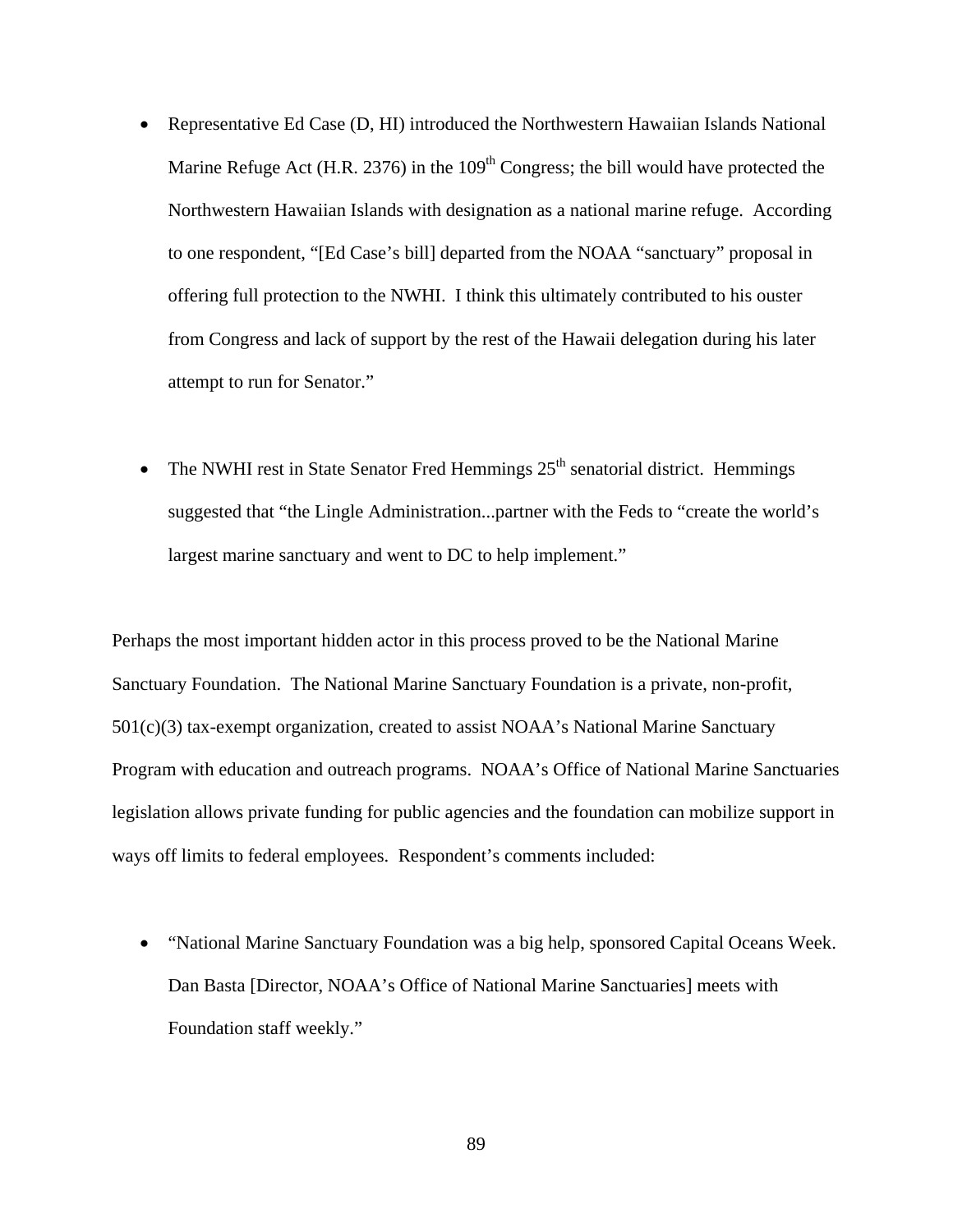• "Find partners and get them to do what you can't. NOAA can educate only, but other agencies can do more direct championing."

Survey respondents mentioned the Foundation often. Media reporting missed the Foundation's critical role in the advocacy process.

The National Marine Sanctuary Foundation worked to advance NOAA officers' 'banked solution' to the 'problem' of how to best protect the NWHI. Answer: Create another national marine sanctuary. National Marine Sanctuary staff and the Foundation hosted invitation-only book signings for Liitschwager and Middleton's *Archipelago.* Through the Foundation, NOAA's Office of National Marine Sanctuaries hosted receptions at the photography exhibitions. Respondents noted:

- "Secretaries of Commerce and Interior were in attendance. Seven-by-three and 4 x 4 photos and 8 x 10 foot murals gave a sense of the diversity of life in the NWHI, illustrated for people who couldn't travel there—monumental images and a sense of place from the landscapes."
- "The photos and exhibits were utilized as political tools in addition to Cousteau's film. Each media had its own advantages—the book is portable; the film very personal and compelling; the exhibition provides for discussion and reflection in a social place."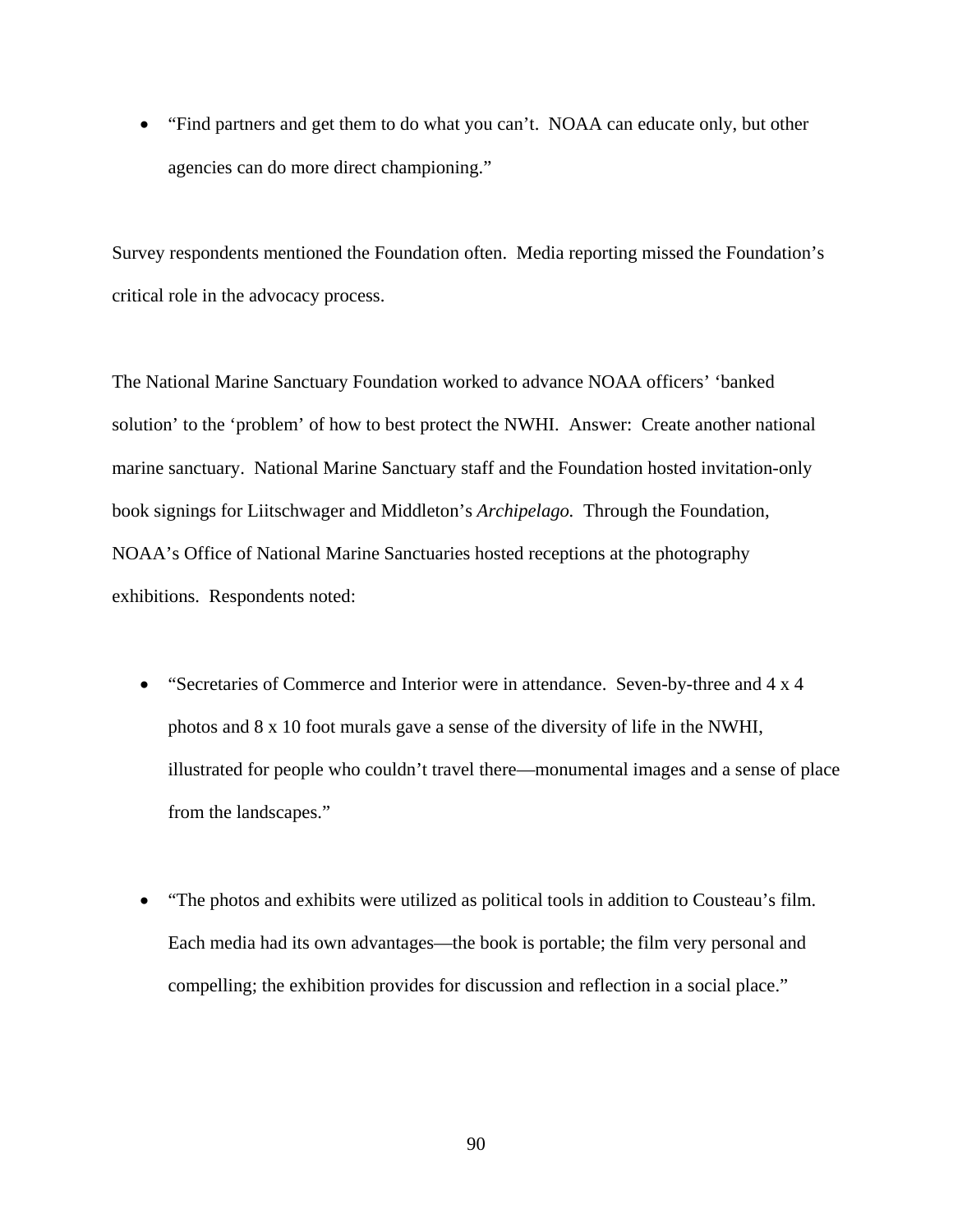The National Geographic Society published *Archipelago* in 2005, the result of two years of catch-as-catch-can photography trips to the NWHI. The Society promoted the book's release with a feature story in *National Geographic* magazine and with exhibitions in Washington, D.C., Honolulu, Hawaii, and across the U.S. over two years. The collaborators shot portraits of endangered species, diffusely lit against black and white backgrounds. Unlike typical nature photography, habitats and context are absent; the technique showcases the creatures themselves. The stark backgrounds reveal details and subtle coloration.

The 2008 *Archipelago* photo exhibition in the Mariner's Museum at Newport News, Virginia, featured NWHI species in the large format murals and photos mentioned above (Ward 2008). However, visitors appeared most taken by a smaller, eye-level "Shed Bird" story board that followed the fate of an albatross chick from egg to its death when nearly fledged. Middleton's last photograph in the series is a circular assemblage of all the small plastics ingested by the bird that resulted in its early death. One typical personal observation involved a middle-aged woman. She said, as she hustled to gather her companions and return to the board, "Oh, my. Did you see this?"

## Political Stream

Surveys of those involved in the Monument's creation suggest that the final executive order required orchestrated communication efforts from NOAA staffers, influential Bush policy advisors, and state and federal elected officials—all referred to by political scientist John Kingdon (2003) as 'policy entrepreneurs.' Nearly all of the respondents identified 'policy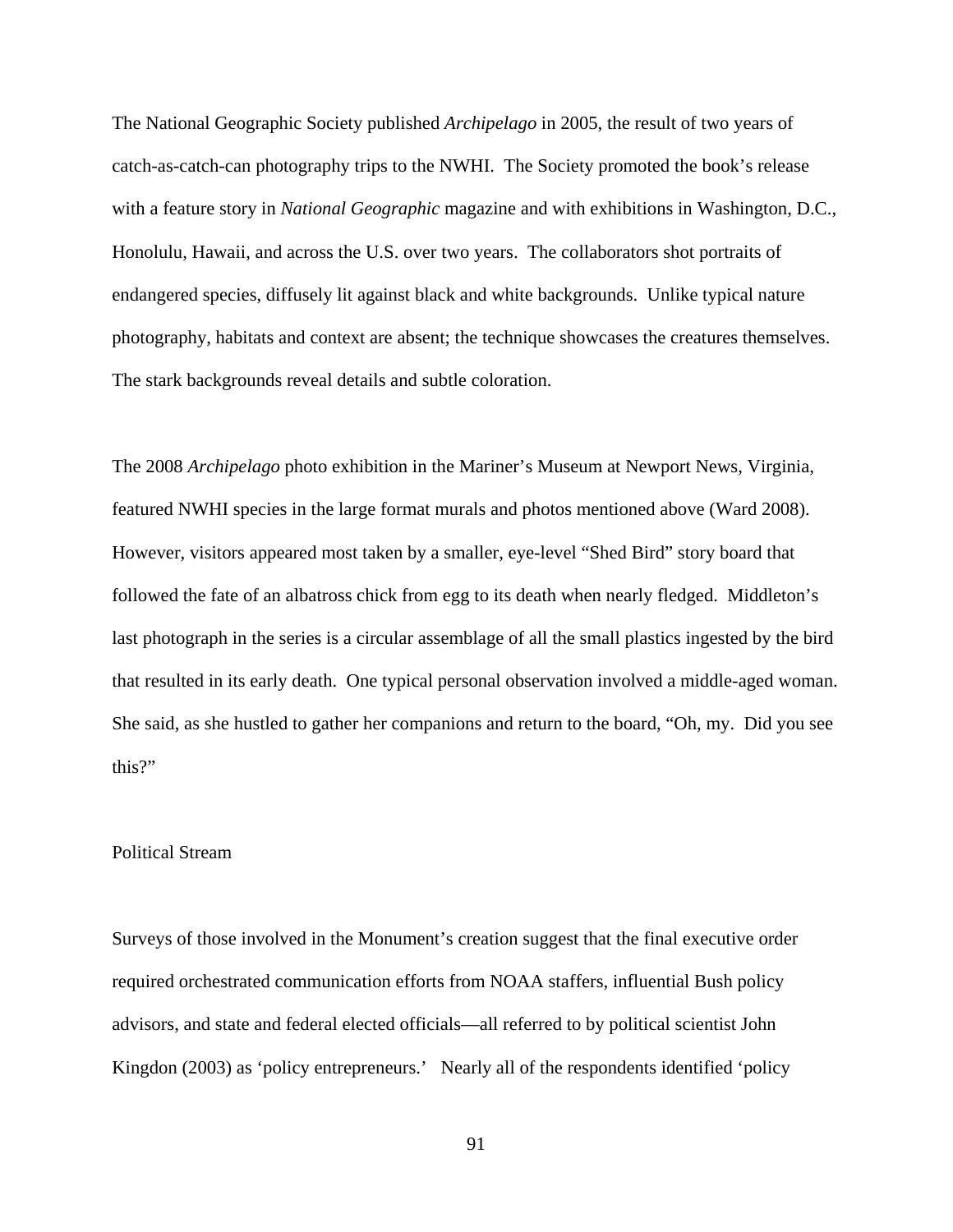entrepreneurs' navigating the Political Stream—Jean Michel Cousteau, Jim Connaughton, Dan Basta, Linda Lingle, First Lady Laura Bush, and, of course, President Bush. (Media reporting identified most of the same important players.)

• "NOAA is particularly adept at the game now because of Dan Basta's leadership...[he] believes we must get people excited about sanctuaries, regardless of Administration." Again, Basta is the Director of NOAA's Office of National Marine Sanctuaries and wellregarded for his political and negotiating skills.

According to one respondent, Basta cultivated a relationship with James Connaughton, chairman of President Bush's Council on Environmental Quality (CEQ), hired his son as an intern, and took both scuba-diving in the Florida Keys. "NOAA built the coalition and Dan Basta had access to Connaughton." Robert Smith, former Deputy Secretary of Commerce, also "was involved early on."

• By virtue of position, CEQ Director Jim Connaughton possessed what Kingdon's model would term a 'claim to hearing,' presumably welcome anywhere in D.C. Respondents wrote, "Seemed that Connaughton led the charge." Or, "The head of CEQ looked at what could be accomplished in this Administration. Couldn't achieve ANWR [referring to the Arctic National Wildlife Sanctuary]...less political cost in NWHI...other areas more difficult."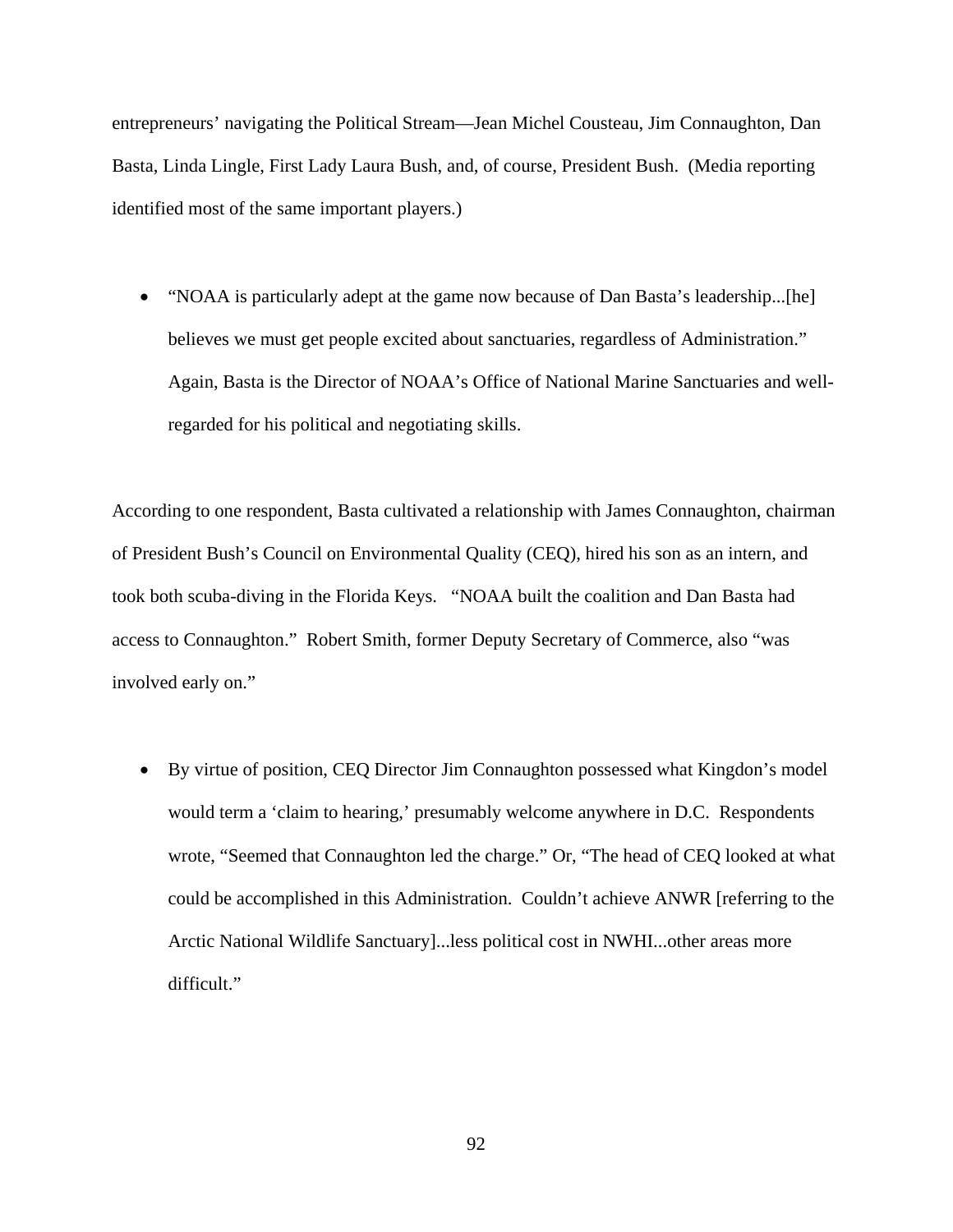Several respondents mention Connaughton arranging the *Voyage to Kure* White House screening. Another said he presented Laura Bush with a signed copy of *Archipelago* that "she took with her on an official trip to Africa. She really does read." Or, "Connaughton arranged briefings about the region for the First Lady before her departure to Midway to speak at the Monument naming ceremony."

One respondent credits Laura Bush with arranging the White House screening adding, "My thought is that Laura Bush played the role of 'gentle persuader' in the Monument designation." "The *Archipelago* Shed Bird story and images affected the First Lady in particular...Laura Bush was very sharp and caring, seeming familiar with environmental issues."

President Bush it seems was concerned about ending commercial fishing, reportedly asking, "How can there be fishing?" A respondent commented, "He didn't have to make it a 'no-take. There would have been compromises with a national marine sanctuary designation."

Hawaii Governor Linda Lingle could lay claim to a 'stealth' entrepreneurial role. (The implications of Hawaii state actions were not detailed at all in media reporting.) Connaughton lobbied Linda Lingle early and knew local support would be necessary to drive support for protection within the Beltline, said one respondent. Several other respondents credit Governor Lingle and the State of Hawaii:

• "Linda Lingle, a Republican, created a 'no-take-area' in Hawaii waters before Monument designation. And really, the state maintains jurisdiction over the most valuable coral reef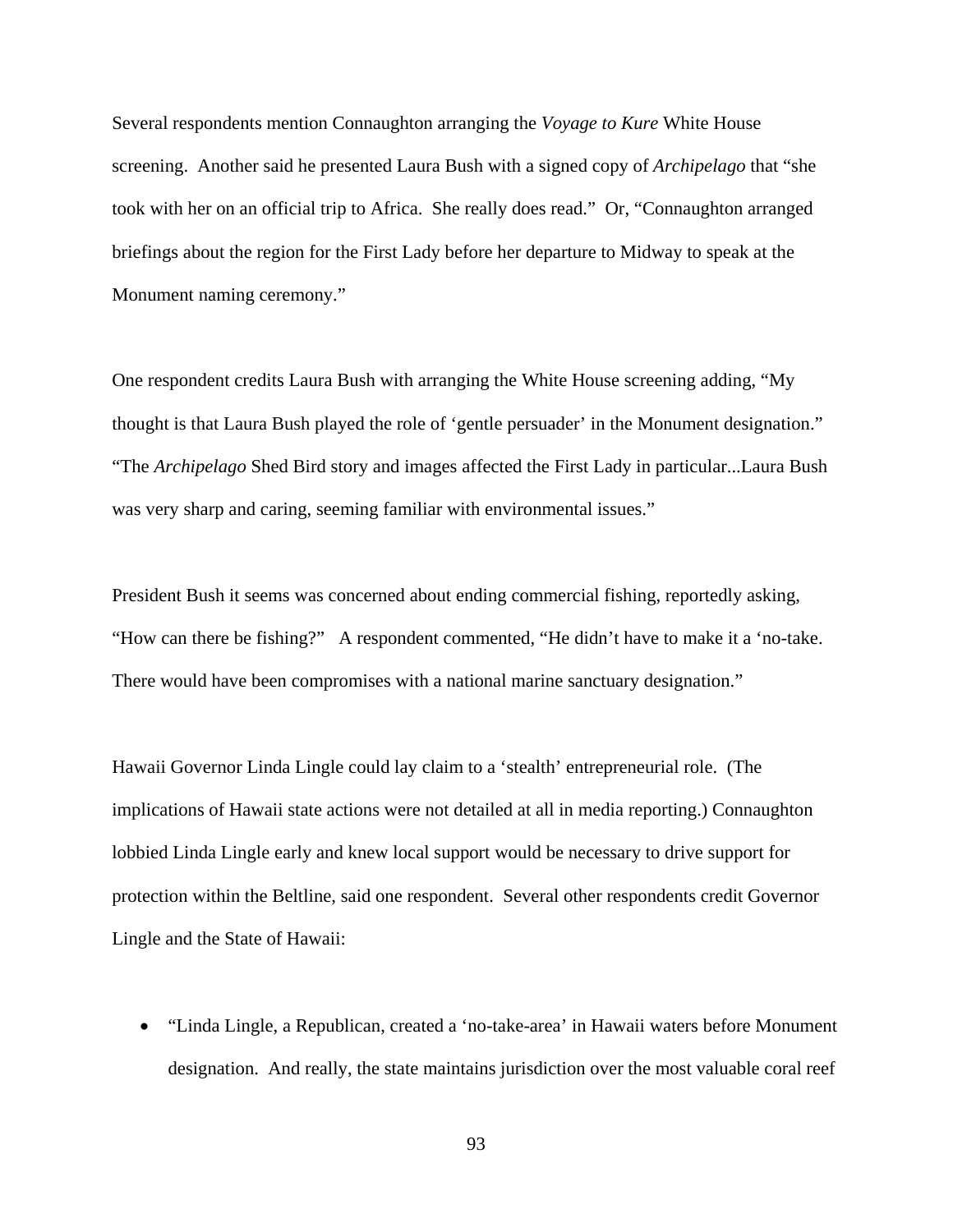habitat. I was so excited about that! And surprised...really raised the bar beyond the goals of the national marine sanctuary proposal. A sanctuary is mixed-use and must do more to accommodate the public in the management plan."

- "Once the State of Hawaii made the commitment to take responsibility for their part in the Northwestern Hawaiian Islands,...it just didn't matter anymore.
- "It wasn't the publicity, it was the insight gained by Governor Lingle that fostered her love for the NWHI, which I would rate an 8 as a factor."

NOAA as an institution seems to be internalizing entrepreneurial tendencies into their bureaucratic structure.

• "Every NOAA has a junior policy officer who works downtown representing their office...be willing to sacrifice a good employee downtown." "[We sent] a detail to CEQ—NOAA guy drafted the executive orders, then came back to NOAA to administer the program."

Survey question #1 asked respondents to identify 'triggering events.' All save one answered this question. *Voyage to Kure*, is mentioned by five respondents: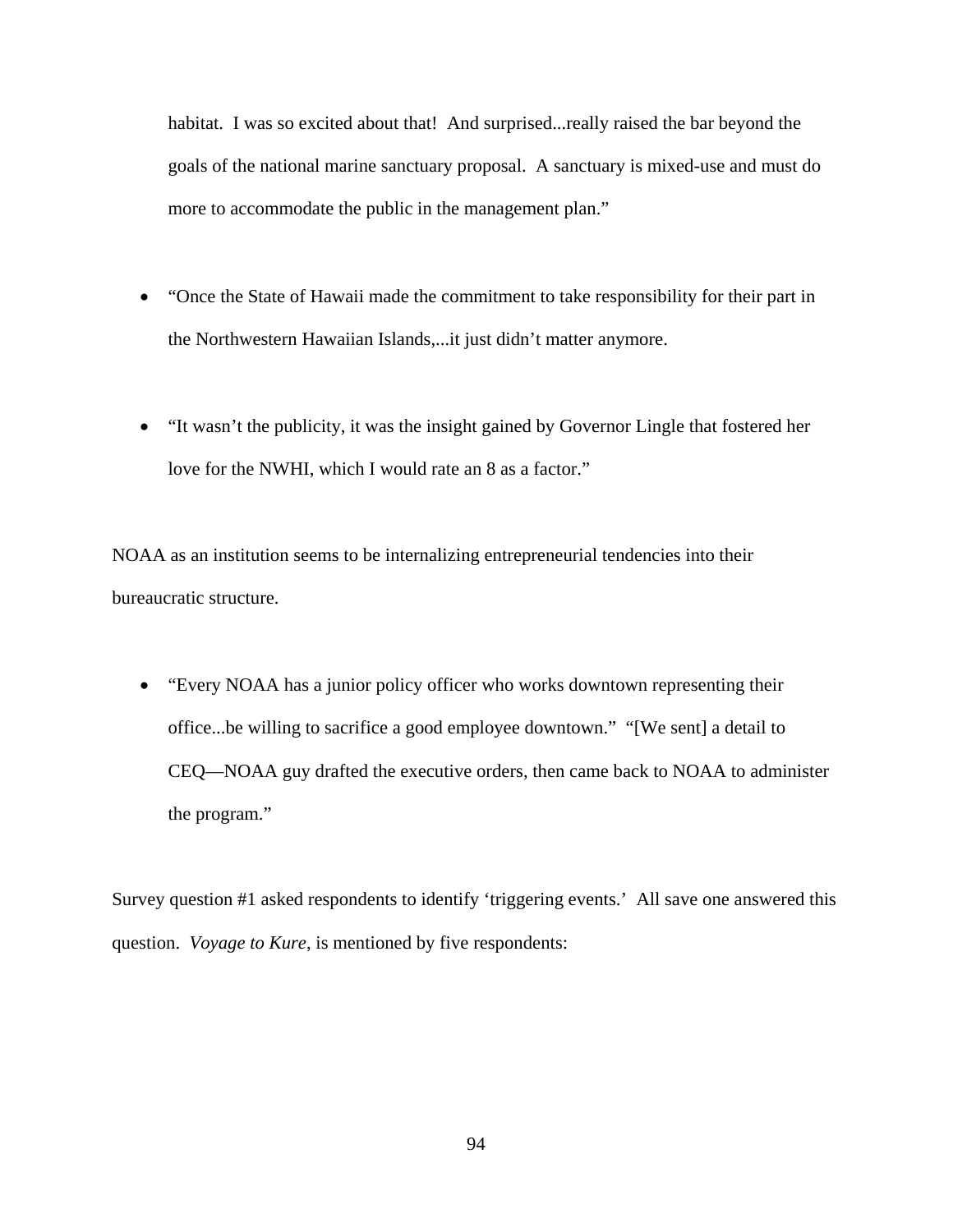- "....people knew about the place. *Voyage to Kure* and the book *Archipelago* brought the heft of Cousteau and National Geographic names respectively to the cause and thus raised the profile of the NWHI in the public consciousness...."
- "His [Cousteau's] reports about the marine debris and plastics killing birds, etc. was a message that reached a lot of people, including the First Lady."
- One respondent tells of a remark made by Jim Connaughton heard third-hand. "Connaughton said, "The President told me to fast-track this thing after seeing the video.""

Several mention as a triggering event President Clinton's 2000 and 2001 executive orders creating the Hawaiian Coral Reef Ecosystem Reserve:

- "....that led to the idea in the Bush Administration that the area would become a national marine sanctuary."
- "NOAA built the coalition...process started as [an] executive order under Clinton."
- "There already existed some protections and direction to establish more protections...."

Several respondents credit NOAA for developing in advance a management framework for the proposed sanctuary. They also suggest that infighting within NOAA about whether or not to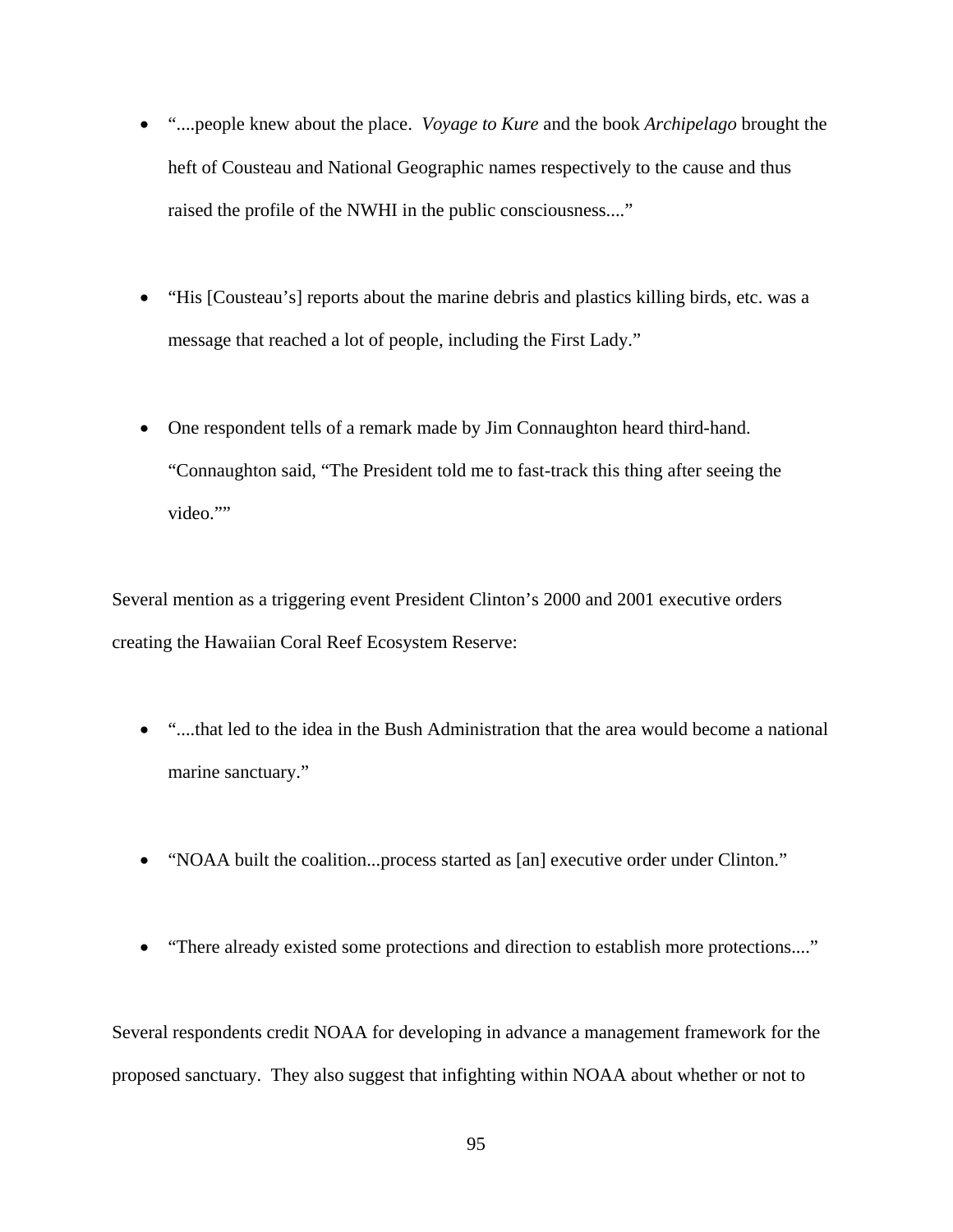allow commercial fishing delayed sanctuary designation and facilitated 2006 Monument designation instead:

- "When a marine monument was considered in 2000, it was shot down by significant and unresolved legal issues."
- "....unwavering insistence of NOAA to establish a National Marine "Sanctuary" that would have continued commercial fishing, despite scientific evidence to the contrary...."
- "NOAA was not going forward with the Sanctuary proposal without commercial fishing continued, despite more than 24,000 public expressions, and 400 scientists all advocating full protection of the NWHI."

Another respondent lauded the Department of Interior's U.S. Fish and Wildlife Service for helping keep the NWHI in good enough shape to merit protection. "The decades-long protection provided by the U.S. Fish and Wildlife Service and State of Hawaii made these lands and waters suitable for recognition as a National Monument."

November 2006 midterm Congressional elections perhaps also influenced timing: "The head of CEQ looked at what could be done in this administration [for] little political cost."

• "In the end, a monument designation was chosen as it was the fastest way to get conservation measures in place..."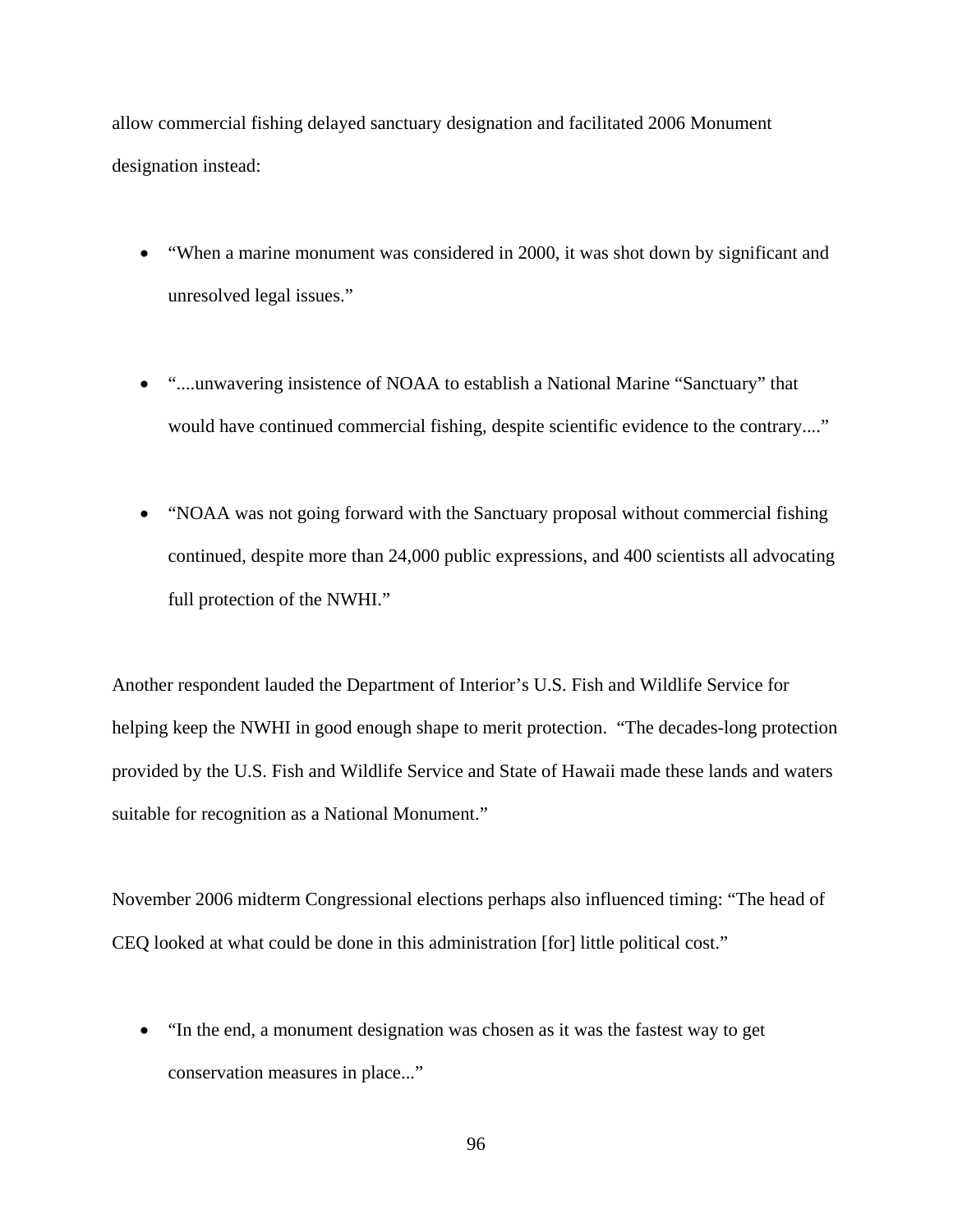• "Why do I think the President did this? I think he wanted to do the more decisive thing, make it a bigger political deal. Had he merely announced the  $14<sup>th</sup>$  proposed marine national sanctuary,' it wouldn't have had the impact."

When considered together, survey results suggest that advanced preparation by federal and state agencies met opportunity facilitated by several forms of media. The policy window was pried open over a long time period and after much sustained effort, but, according to respondents, not without luck and uncanny synchronicity.

- "We hoped that timing of all efforts would 'play off the other.' Kept asking, "How is it looking?"
- "Too many people take credit for the Monument, but it simply was just the right time."
- "At the end of the day, the timing was nearly perfect, as though the universe intended for this to happen."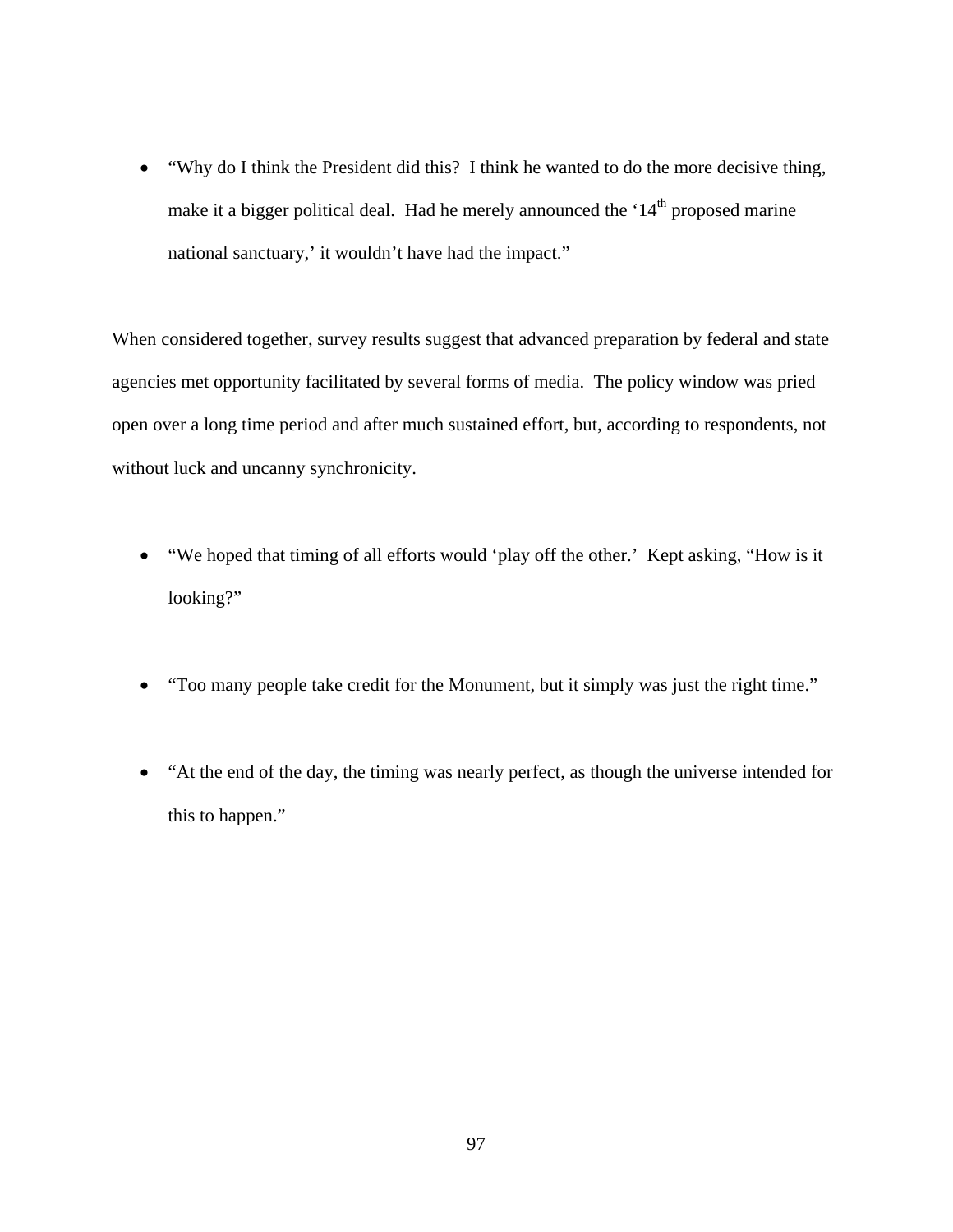#### Chapter 7: The Persuasive Power of Documentary Film

*"I'm interested in supporting public policy by evoking an emotional response...[the NWHI] are not a visitor destination, so it's a special challenge to rally support—done through virtual visitation, photos, stories."* Survey Respondent

Both the media and policy entrepreneur narratives credit *Voyage to Kure* as perhaps the most important factor in the Monument's creation, meriting an investigation into the persuasive power of documentary film. Ten of 56 media reports mention the video and five of 13 survey respondents credit the film. In some ways, crediting Cousteau's PBS video as a triggering event in the Monument's creation is a straightforward and convenient explanation for a complicated and nuanced communication process. Nevertheless, screenings of the film in Hawaii and Washington D.C. provided opportunities for scientists and NOAA administrators to educate policymakers about ecosystem threats, as well as semi-private spaces to gather and consider solutions. One challenge for media geographers and discourse analysts involves deconstructing the voice and vision of documentary films and then connecting film portrayals to effects on real locations. This case study is a rare opportunity to examine the relationships between media texts, actions taken by social actors, and the intentional and unintentional policy outcomes.

This chapter deconstructs Cousteau's documentary video *Voyage to Kure* using considerations from Stage 3 discourse analysis. Many policy entrepreneurs in this process had no prior direct experience with the Northwestern Hawaiian Islands. Voyage *to Kure* came to embody the social and environmental context of the place and helped delineate future Monument boundaries. The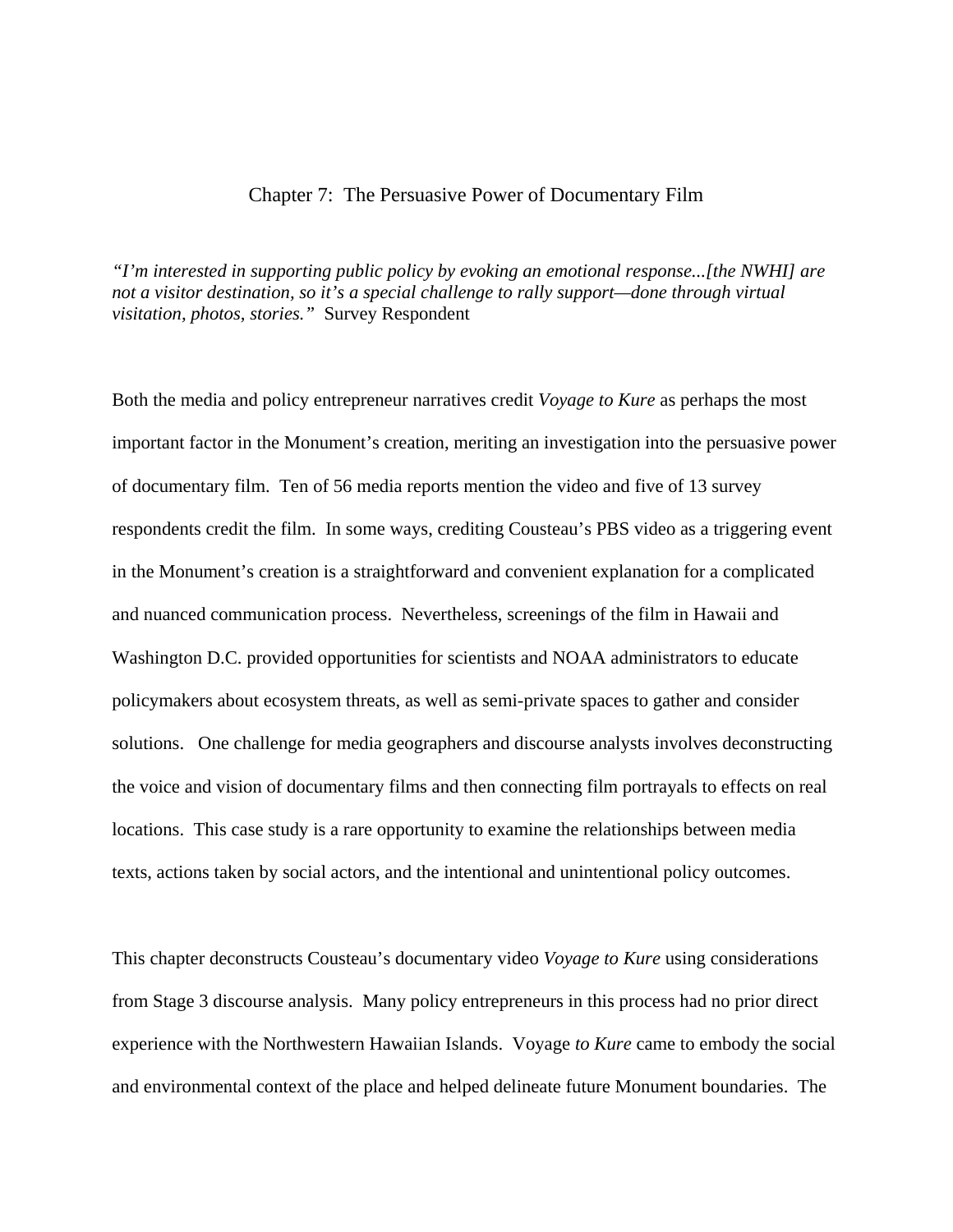filmmaker's belief in environmental justice and ocean stewardship matched those of officials in executive branch institutions, facilitating a governing episteme (a group of discourses that serve as the ground of thought at a particular time).

Documentary filmmakers generate valuable insights and particular knowledge about aspects of the world that we occupy, but might not have seen first hand. Documentaries explicitly aim beyond entertainment toward overlapping purposes—to record and preserve history, to analyze, to teach, and to promote or persuade (Renov 1993). Documentaries do not share a single style and there is no limit to the issues they may address (Nichols 2001).

Objectivity, however, is as elusive in documentaries as it is in other cinema genres. Documentaries share common techniques that allow their footage to seem like the absolute truth or inevitable conclusion about an issue. It is important to keep in mind that documentary films are *representations* of reality, not reproductions. Kennedy and Luckinbeal (1997, 41) note in their review article about geographical research on film that numerous geographers challenge the idea that reality can be portrayed accurately in film; biases are incorporated into documentaries through the production process.

*Voyage to Kure* is the first in a series of Public Broadcasting Service (PBS) documentaries titled *Jean-Michel Cousteau: Ocean Adventures*. The series is produced by member station KQED in San Francisco and Cousteau's Ocean Futures Society. Funding for the series is provided by Dow Chemical Company. The *Ocean Adventures* associated Web site includes previews of episodes, interactive maps, profiles of Cousteau's expedition team and associated research scientists, pod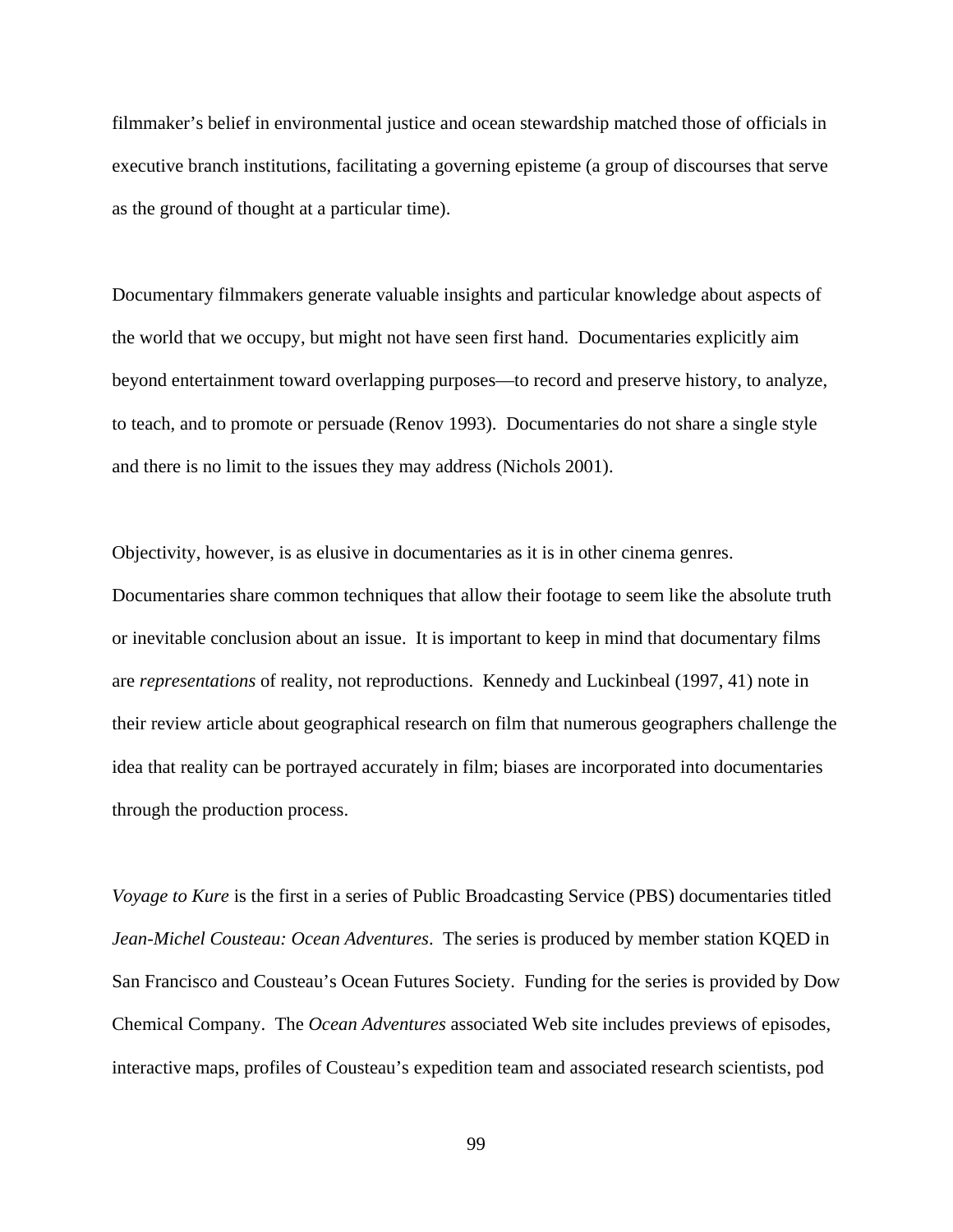casts, educator resources with links to ocean science articles, games, and desktop wallpapers and screensavers (Cousteau 2010).

All the episodes in the series and their release dates are listed below:

*Voyage to Kure* (April 5, 2005)

*Sharks at Risk* (July 12, 2006)

*The Gray Whale Obstacle Course* (July 19, 2006)

*America's Underwater Treasures* (September 20, 2006). In this episode, Cousteau's divers investigate the PMNM Monument and all 13 National Marine Sanctuaries.

*Return to the Amazon* (April 2, 2008)

*Sea Ghosts: Belugas* (April 8, 2009)

PBS stations aired *Jean-Michel Cousteau Ocean Adventures: Voyage to Kure* in two hour-long

episodes spread over several weeks. Digital video scene selection options include:

Part I

*Introduction: Preparing for the Journey Mokumanamana: The First Dives French Frigate Shoals: Rapture and Serendipity Reefs Tern Island: Life with Birds and Turtles Monk Seals: Reuniting a Pup with Her Mother La Perouse Pinnacle: Rich Coral Systems Raita Bank: Open Sea Deep Dive Maro Reef: Dangerous and Little-Studied*

Part II *Laysan Island: Vulnerable Ecosystem Pearl and Hermes Atoll: Strong Currents Testing Underwater Communications Midway Island: Refueling for Man and Bird*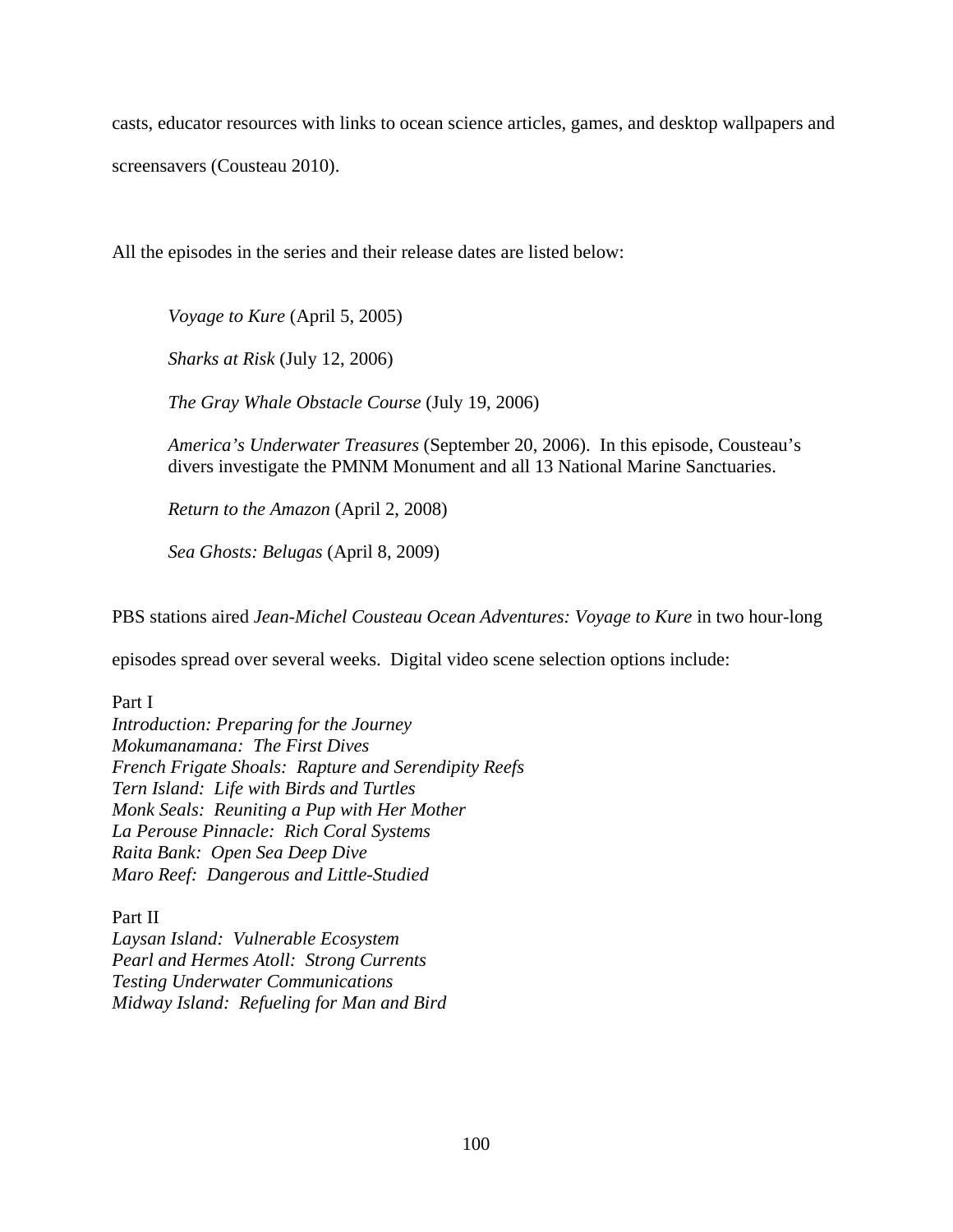#### Form and Qualities of Voice

Nichols classifies documentaries into six forms or modes that represent facts in different ways poetic, expository, observational, participatory, reflexive, and performative. *Voyage to Kure* exhibits elements of both expository and participatory documentary filmmaking.

- Expository documentaries offer an authoritative commentary, generally speaking directly to the viewer. Voiceovers—often using rich sonorous voices—are used rhetorically to persuade. Sometimes the filmmaker employs omniscient 'voice of god' commentary; quotes from a prominent figure and facts or statistics may appear as words onscreen, intended to help the viewer remember seminal points. Pierce Brosnan of James Bond fame narrates *Voyage to Kure*. The late French explorer, filmmaker and marine conservationist Jacques Cousteau's hopes for Earth's oceans are invoked several times.
- Participatory documentaries adopt an anthropological approach—participant observation. The viewer sees that the filmmaker is part of the film and understands that situations in the film are affected by that presence. According to Nichols, "The filmmaker steps out from behind the cloak of voice-over commentary, steps away from poetic meditation, steps down from a fly-on-the-wall perch, and becomes a social actor (almost) like any other. (Almost like any other because the filmmaker retains the camera, and with it, a certain degree of potential power and control over events.)" Jean-Michel Cousteau (Jacques Cousteau's son) appears often in the film, as diver, interviewer of

101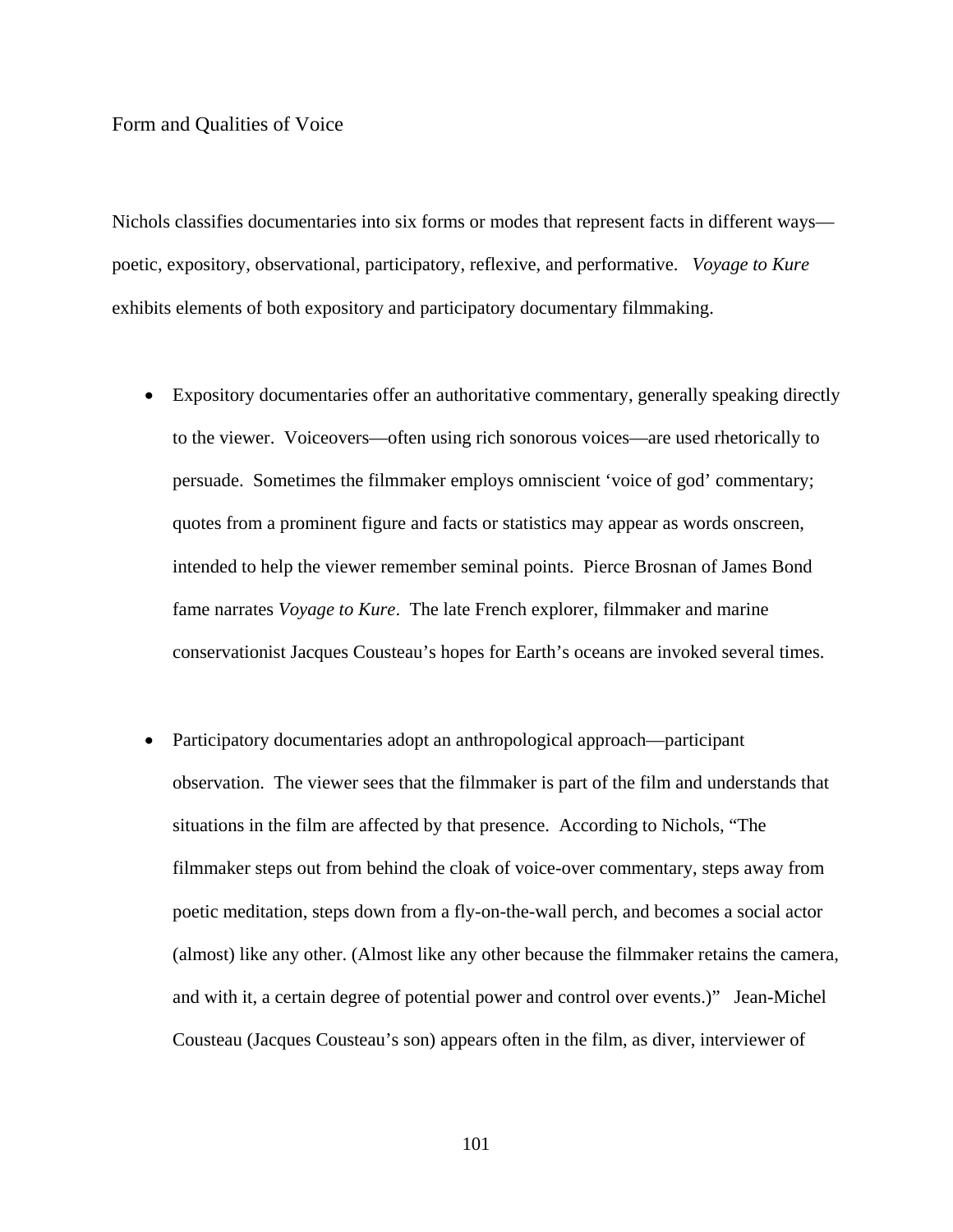scientists, and environmental crusader. Punctuated, poignant, poetic statements speak directly to the viewer.

Prior to leaving port, Jean-Michel Cousteau gives an emotional speech, invoking the spirit of his ancestor much as the Polynesians respect their heritage, telling the audience that his father would have been proud of "each and every one of them." He continues, "We are doing justice to the oceans...Perhaps with this expedition we can highlight to the world the fact that it's not too late, the fact that it's time to recognize that our life support system has problems and thus so do we."

*Voyage to Kure* fulfills its documentary role by bringing an otherwise inaccessible place to the public's eye. The film's plot takes the viewer on a geographical journey from southeast to northwest along the 1200-mile chain of 10 islands or coral atolls, beginning with Mokumanamana and ending at Kure Atoll. Along the way, the name of each island is linked to its geology, resident wildlife, past indigenous uses, man-made threats, and contemporary environmental stewards.

'*Voice*' in a documentary is the specific way that an argument or perspective is expressed, by any and all means in the film. That sense of perspective or point of view distinguishes documentaries somewhat from still photographs and 'natural' video or audio footage that are comparatively value-free. Much of the appeal and power of a documentary rests on its ability to couple evidence and emotion thereby establishing a distinct voice. Nichols (2001) discusses six 'qualities of voice' that can be used to interpret *Voyage to Kure*—informed logic, arrangement, invention, style, memory, and delivery:

102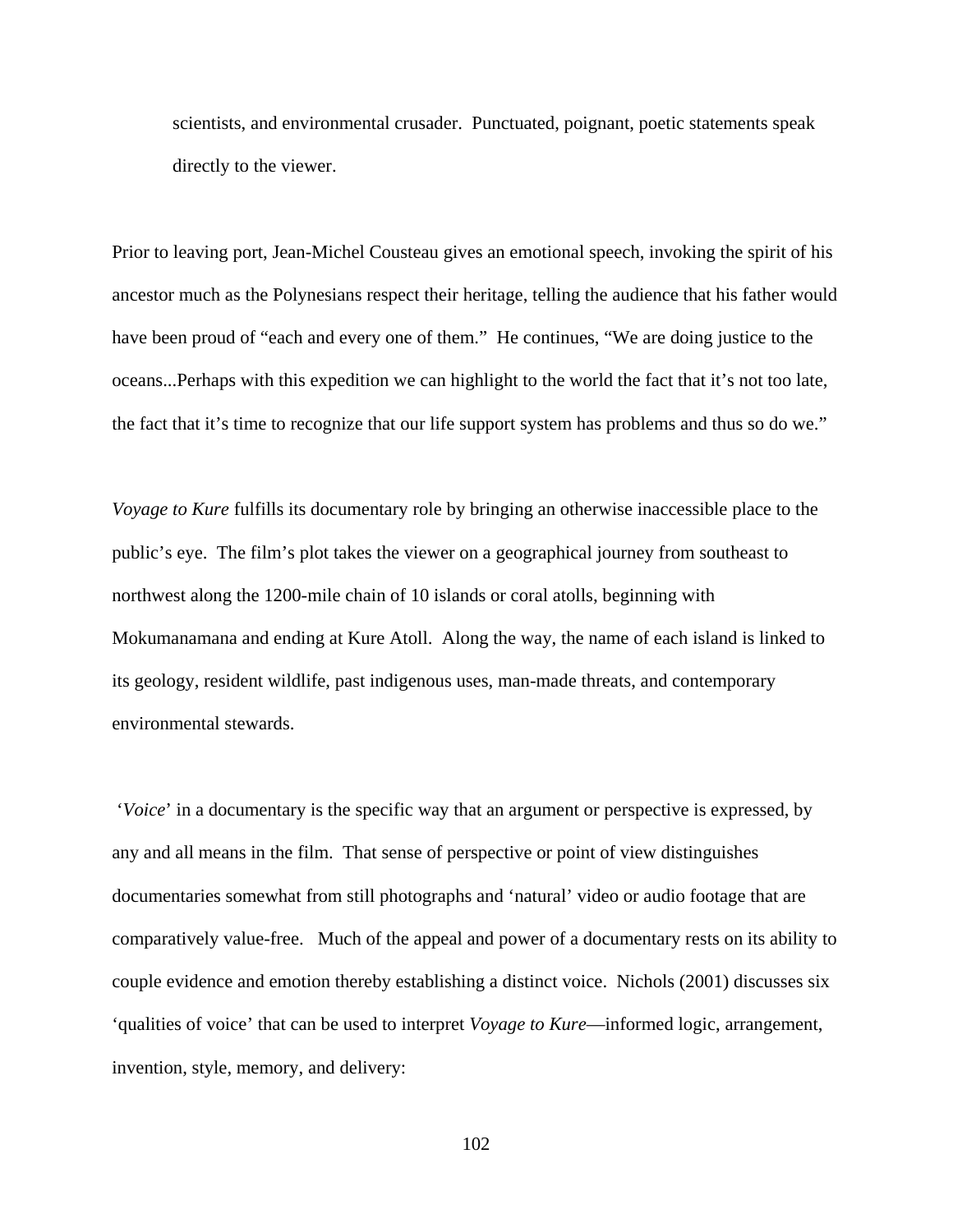'*Informed logic*' conveyed by a distinct voice organizes a documentary much as a compelling storyline organizes a work of fiction (Nichols 2001).

Science constitutes the informed logic in this documentary. Scientific information is everpresent, but it is not particularly technical or overtly emphasized. Government scientists though are ubiquitous in the film, as expedition members and refuge researchers, and managers. Their presence provides implicit credibility. For example:

- One introductory scene features the accompanying NOAA research catamaran and dive platform*, Manacat*. NOAA and National Marine Sanctuary Program signage on the vessel is clearly visible.
- Cousteau's video 'humanizes' science and scientists. Jim Maragos, a prominent coral reef biologist is shown playing a guitar and singing sea shanties near the forecastle of the vessel *Searcher* against a setting sun—science delivered in a deliberately accessible style.

'*Arrangement*' refers to the usual order of parts in rhetoric or, in this case, film. A classic arrangement includes the following parts in order:

- 1. catchy opening
- 2. clarification (of what is already agreed upon as factual)
- 3. direct argument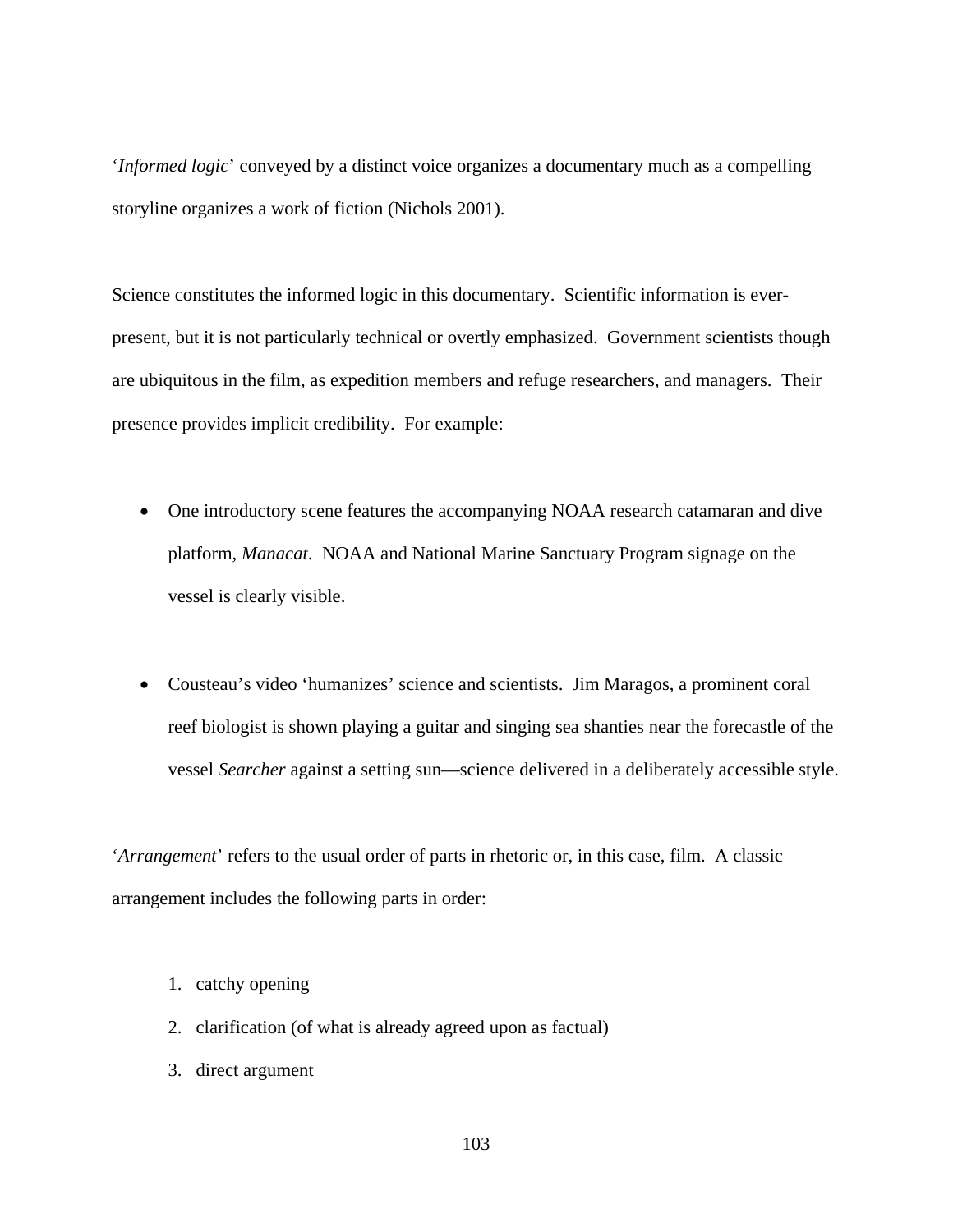- 4. refutation
- 5. summation (that stirs and predisposes the audience to a particular action)

The film's 'catchy opening' strives to link Cousteau's modern voyage in the modern vessel Searcher to those of Polynesians in double-hulled sailing canoes. Opening scenes reveal critical and frenetic preparations that also include a traditional Hawaiian send-off, complete with colorful leis.

A team dive in much-degraded reefs off Waikiki with a representative of the NWHI Coral Reef Ecosystem Reserve sets up a comparison between near-pristine NWHI reefs to those off the main Hawaiian Islands. The scene clarifies what is known—that human occupation and activity near coral reefs results in their ecological destruction.

The direct argument in Voyage to Kure is overwhelmingly geographic. Cousteau, his team and the audience explore the NWHI together and arrive at conclusions together. Observations of nearly-pristine habitats seemingly occur in real time; evidence of man-made threats to the islands—in the form of marine debris and pollution—is found all along the way.

A refutation of sorts (against despair) occurs in the film's footage of Midway Island. Leadpoisoned, 'droop-winged' albatross fledglings and desiccated carcasses are apparent, but atonement and stewardship are the overarching themes in the segment. Tan and earnest U.S. Fish and Wildlife Service biologists are featured alongside twenty-something volunteers laboriously identifying, cutting and hauling abandoned fishing gear off fragile reefs. On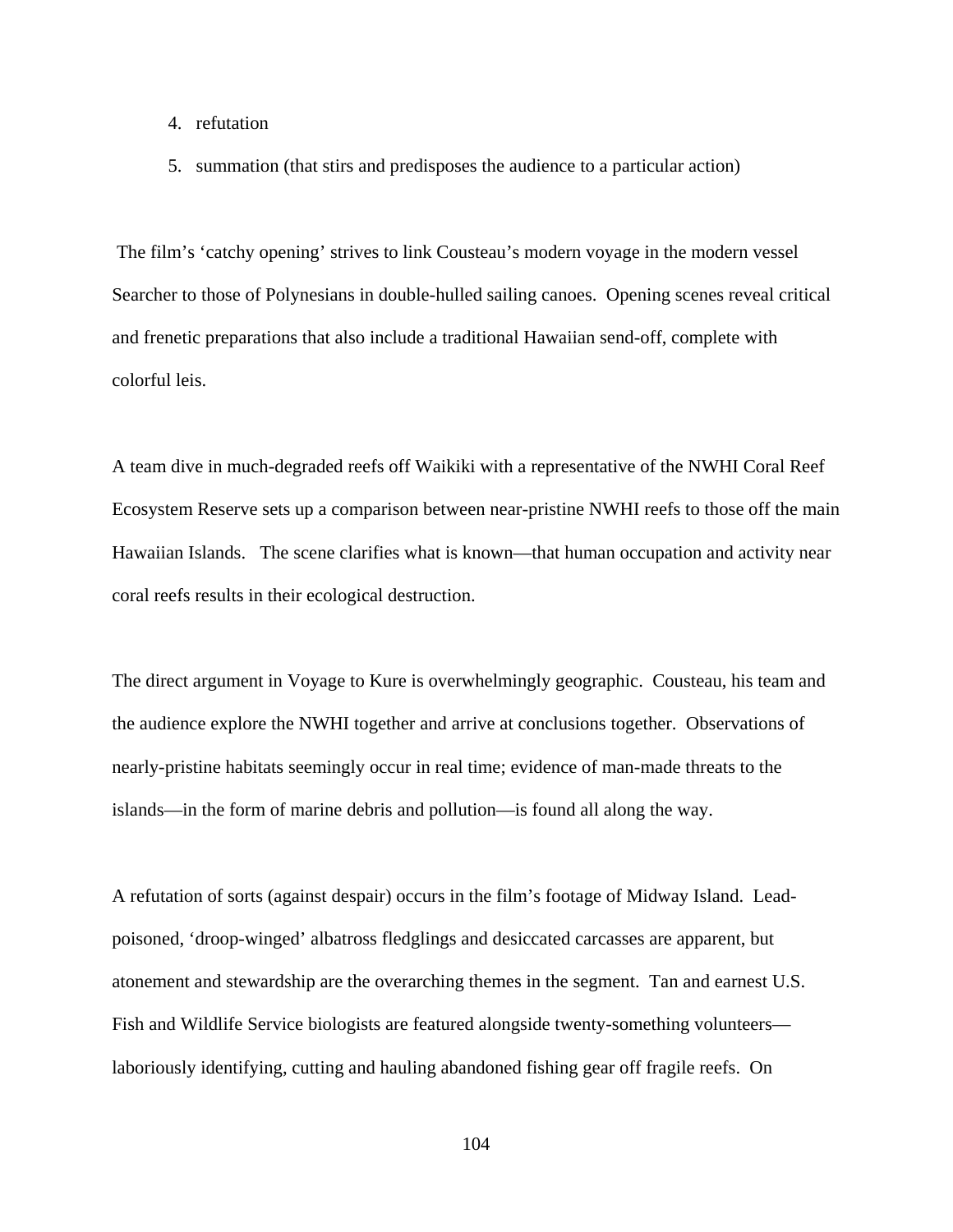Midway, the audience finds a younger generation willing to take on Cousteau's ocean stewardship vision.

Arrangement also involves alternating appeals—to evidence and then audience, factual, then emotional (Nichols 2001). In the film's last moments, on-screen images of expedition divers, reefs, sea life, tons of discarded nets and so on serve as an evidentiary appeal. A final voice-over by Cousteau delivers the film's emotional summation and plea for protection:

*"By journey's end, we had completed nearly 300 dives across 1200 miles of islands and reefs. What we found in one of the most remote island chains on the planet is a rare example of the sea's richness and beauty when undisturbed by human intrusions—a place where the ancient ocean lives on, where great hunters still roam wild reefs, where great ocean travelers settle to raise their young. We must restore much of Earth from our impact, but these far-away jewels of the sea still thrive with life. We need only protect them from human harm and let them be."*

*'Invention'* refers to the discovery of evidence or 'proofs' that support the film's perspective. Aristotle identified three types of artistic proofs in *Rhetoric*—ethical, emotional, and demonstrative. Ethical arguments generate an impression of good moral character; an emotional argument puts the audience in a sympathetic frame of mind; and a demonstrative proof uses reasoning or a demonstration to 'prove' the case.

Converging ocean currents conspire to concentrate small plastic debris in the middle of the Pacific. Seabirds, such as the Laysan albatross and blue-footed booby, that travel long distances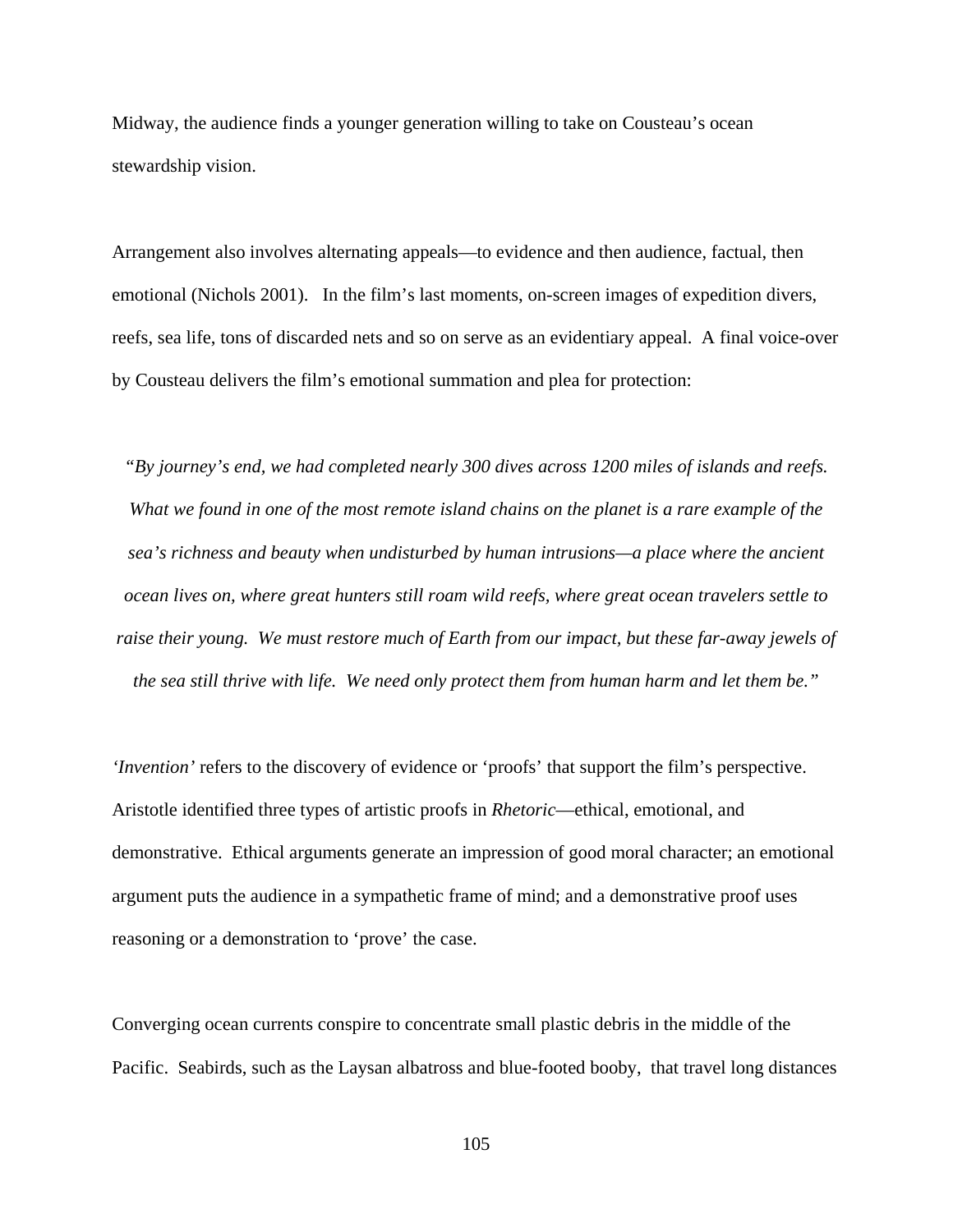and are accustomed to eating squid frequent these ocean gyres. Floating in the water, the small plastic items resemble squid, and when ingested choke and kill turtles and seabirds, including small fledging chicks.

• As 'demonstrative proof,' one member of Cousteau's team picks up a bird carcass for inspection, dramatically dumping a large handful of plastic from its desiccated stomach onto the sand. Another particularly effective scene shows a near still-life shot of a monk seal basking on the beach, juxtaposed against a debris field in the foreground and a current-driven athletic shoe.

Documentary filmmakers apply Aristotle's rhetorical engagement in the form of the 'three C's,' aiming to be *credible, convincing, and compelling*. In *Voyage to Kure*:

- A plethora of scientists and technicians lend *credibility* to the film's argument that NWHI reefs are both rare and threatened by man.
- Evidence of marine debris, trash, persistent pollutants, and dead birds on so many islands is *convincing*. Otherwise pristine beaches are littered with discarded cigarette lighters, small plastic toys, bottle caps, and even plastic tampon applicators.
- Cousteau's speeches and the words of the ocean stewards met on the islands make *compelling emotional arguments*—that something can and should be done to protect such a special place. An appealing, somewhat eccentric biologist on Kure Atoll speaks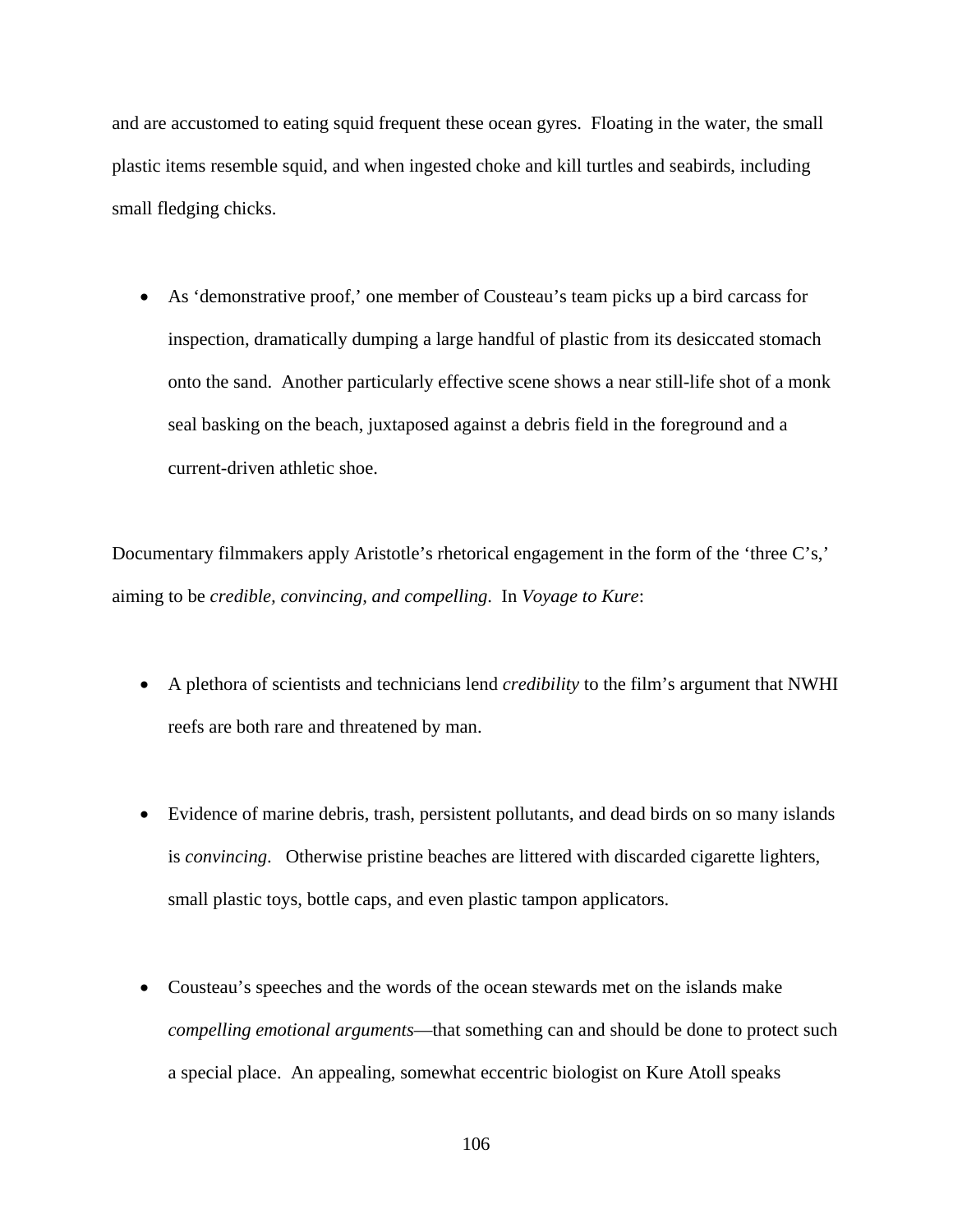eloquently about prospects for monk seal populations and tears up as she sends an injured bird to the MHI with the departing *Searcher*.

Documentary '*style'* concerns choices that select and arrange images and sounds to help embody the filmmaker's voice or perspective for the audience. Stylistic choices might include:

- Mix of spoken and written words. Explicit "see it this way" commentary or implicit "see for yourself" images.
- Camera and lighting choices. How to compose or frame a shot. (close-up or long shot, artificial or natural lighting, pan or zoom, low or high angle and so on.)
- When and how often to cut and edit.
- Recording synchronous sound at the time of shooting or adding additional sounds, such as voice-over commentary or translation, music, and sound effects later.
- Using only those images shot by the filmmaker on location or incorporating archival photographs and footage?

According to Marshall (2010), *Voyage to Kure* is exceptionally verbal. Brosnan's commentary is nearly constant, providing continuity between islands and dives. Cousteau's commentary is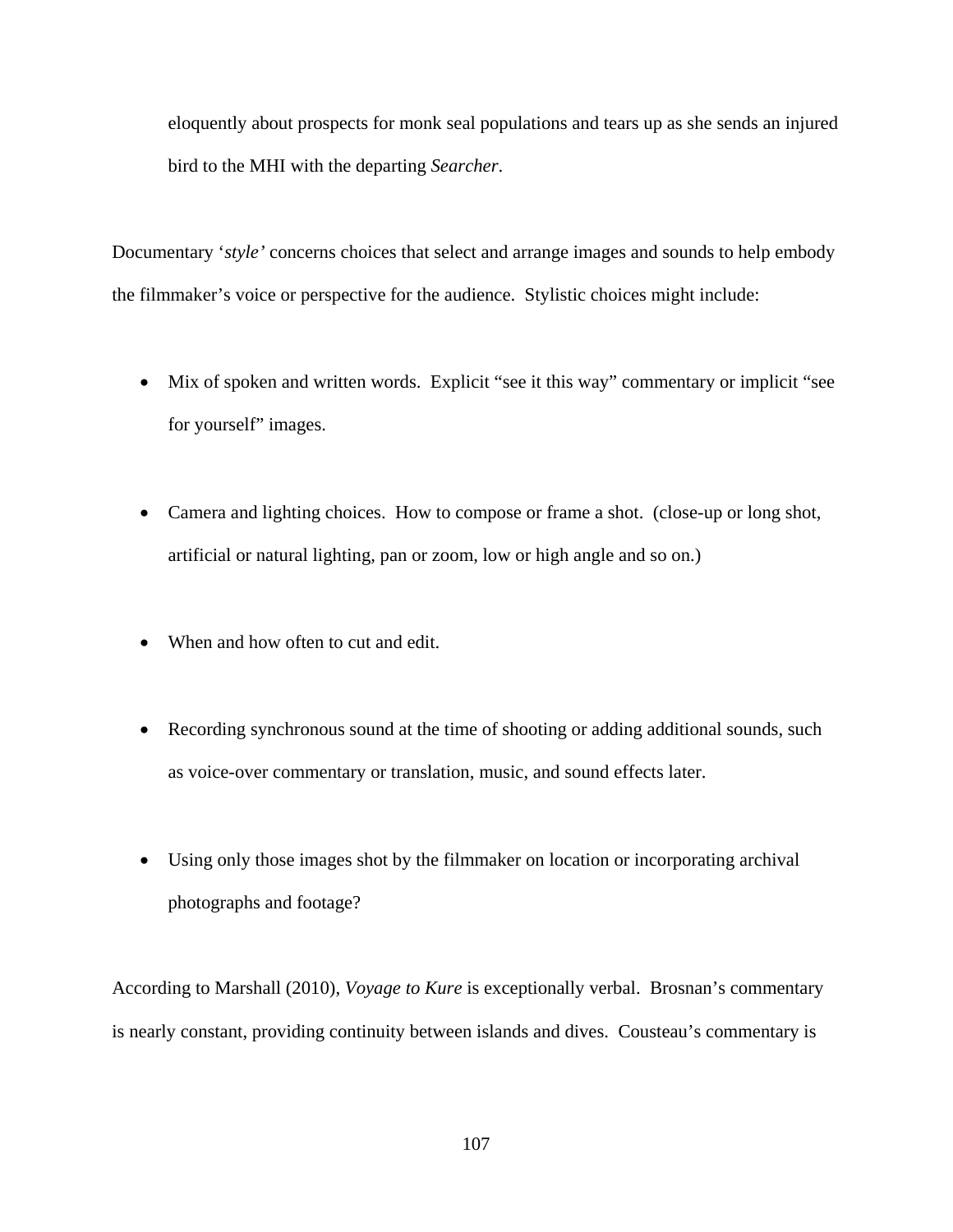that of authoritative opinion—his credibility in part a legacy from his father—an unabashed call for ocean stewardship.

Viewers are permitted to 'see' on their own without commentary only rarely, and those moments tell much about the director's vision. Commentary is often absent during dive scenes. Shots of divers swimming in natural rhythm with currents, schools of fish, or dolphins offer a peaceful interlude from the film's more serious themes and perhaps a subtle representation of the filmmaker's vision for harmony and interdependence between man and nature.

*Voyage to Kure* is shot in 'montage' sequence—as a series of brief episodes, mostly chronological and highly edited with unimportant details and character 'dead-time' excised. This montage style compresses time while also conveying a sense of fragmented human intrusion in the continuity of Nature (Marshall 2010). Cousteau makes several references to time ("time to act;" "time is running out") and the disjointed montage style adds to this sense of urgency. Emphasis is on the present exploration of the islands; archival footage is rare, limited to World War II footage of Midway and still photographs of past resource exploitation by guano miners and plume hunters and military occupation.

Music includes Polynesian flutes, drumbeats, chanting, and environmental sounds (surf, wind, birds, and boat engines). Identifiable scores distinguish movement from island to island, soft, peaceful music accompanies daytime dives, while slightly more sinister tempos and tones accompany night dives among moray eels and white-tipped reef sharks.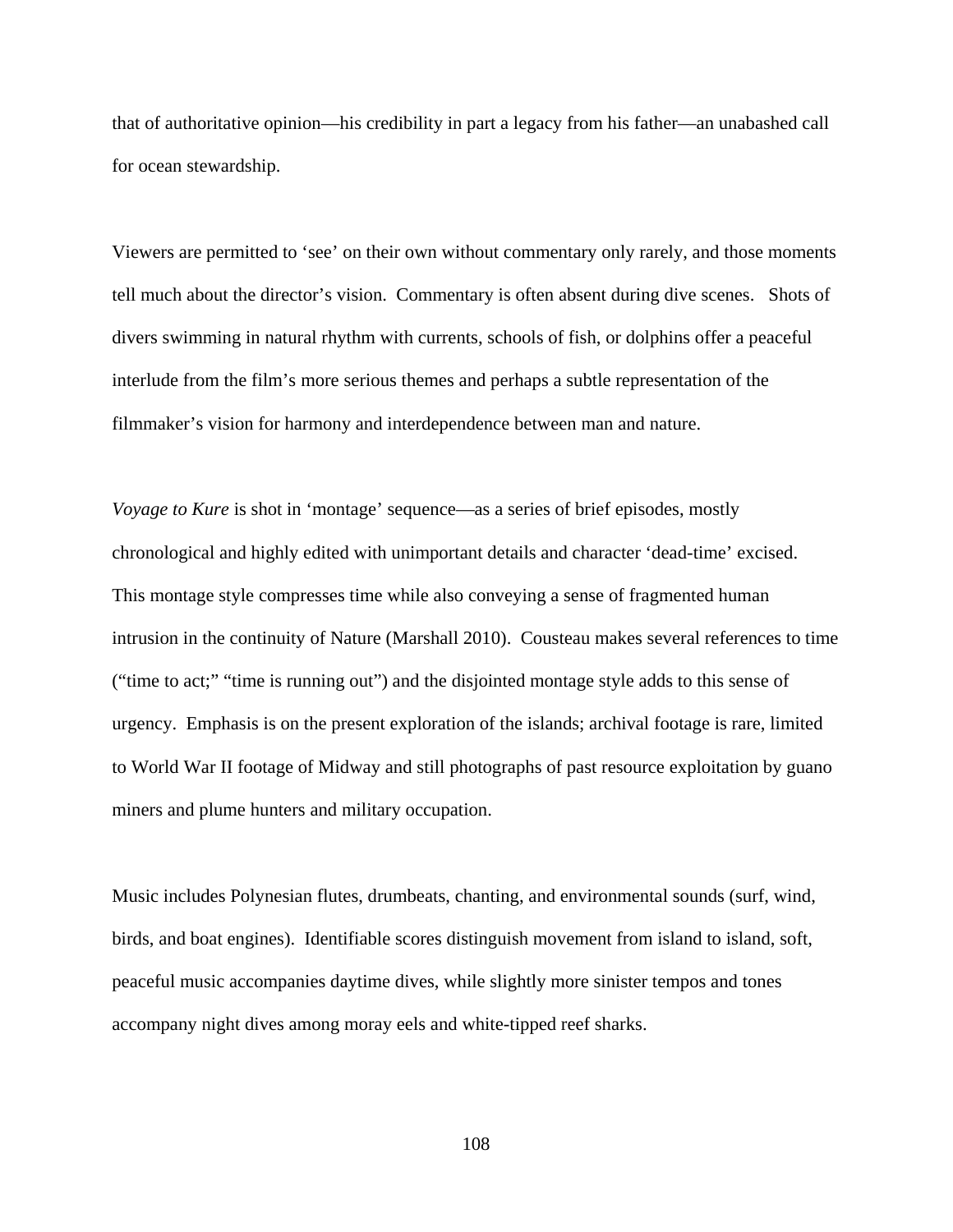Cinema narratives ease the burden required to commit details and sequences of events to '*memory'* (Nichols 2001). As a consequence, films become a source of popular memory and culture (Godfrey 1993), albeit one that reflects the values held by the film director and sponsoring organization, in this case Cousteau's Ocean Futures Society.

Retrospection in *Voyage to Kure* serves as additional evidence that without protection, the NWHI inevitably will be exploited and ecologically compromised. The film recounts President Theodore Roosevelt's 1909 executive order necessary to protect some of the Northwestern Hawaiian Islands from Japanese plume hunters, ongoing contamination of Midway Island from the use of lead paint in the 1940s, and monk seal mothers and pups displaced inadvertently by contemporary researchers on Kure Atoll.

Unlike many nature documentaries, *Voyage to Kure* is more about defining the place than describing the plants and animals within it. Maps and charts displayed on marine navigation electronics are employed early and often in the film as mnemonic devices. Animations that plot the expedition's route give structure to the progression from island to island and fly-over's add to the perception that the area and ecosystems are isolated and relatively unknown. Boundaries around the Hawaiian Islands Wildlife Refuge are highlighted, defining current geographic space and imagining hoped-for sanctuary and ultimately Monument boundaries.

Repetition and narrative also enhance memory. The values promoted repeatedly in *Voyage to Kure* are ecological stewardship and wilderness protection. Minimizing human disturbance is a recurring theme supporting the larger stewardship message: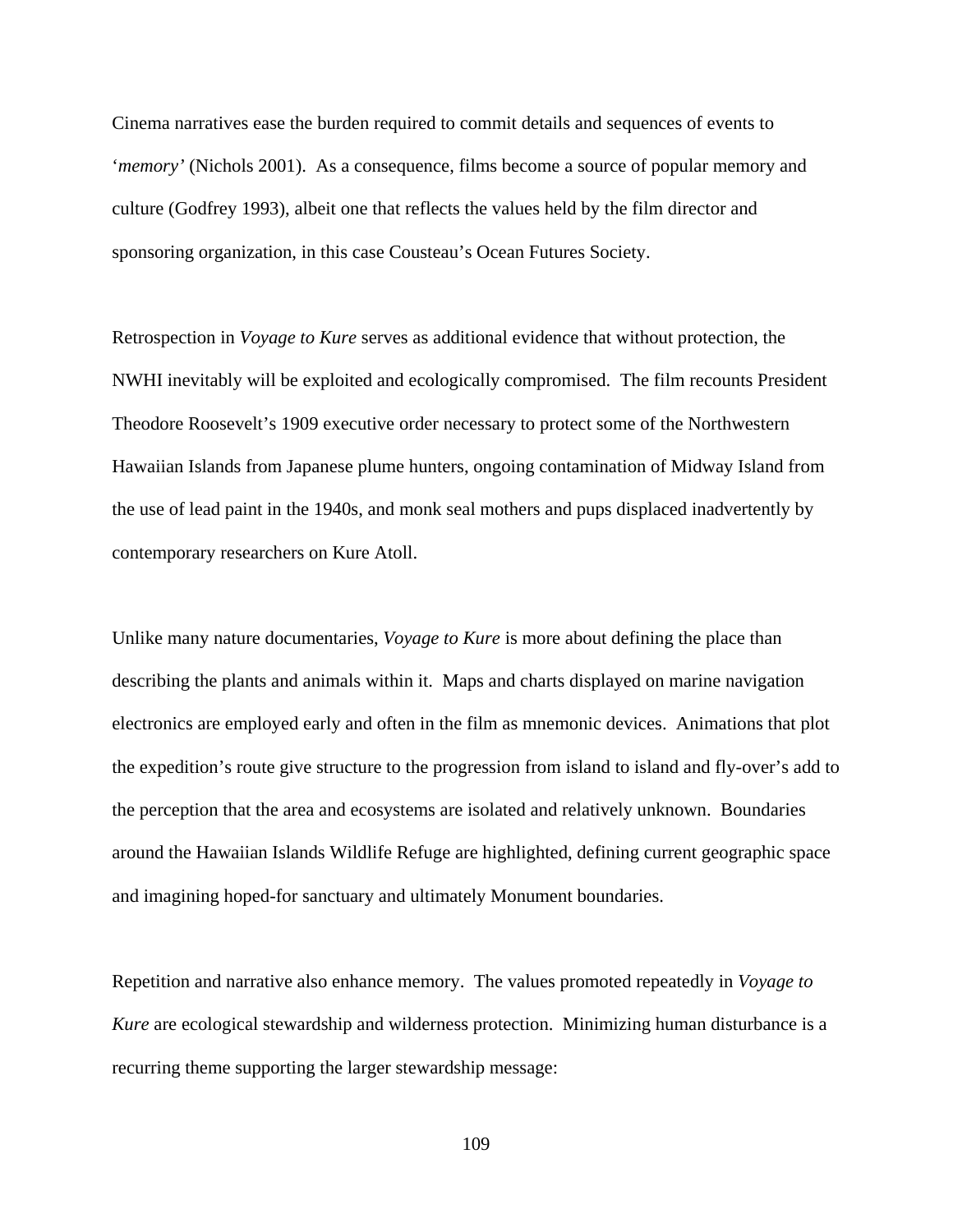- Much is made about changing clothes and shoes before stepping on each island to avoid spreading seeds or spores of invasive plant species. Cousteau and U.S. Fish and Wildlife Service biologists discuss the floating booms that surround *The Searcher* while refueling, as a precaution against oil spills.
- Narratives-within-the-narrative abound. Most concern past human impacts on the islands or modern day efforts to protect them. Cousteau's team, for example, tests a new breathing apparatus, designed to minimize bubbles that frighten sea life. Many short stories are told about individual animals threatened by human activity.

Marshall (2010) assigns opposing frameworks to the film's mnemonic themes – pristine nature versus despoiled nature or natural rhythms versus truncated human intrusions. In the film, nature is portrayed in calm, measured, cyclical patterns—dawn and dusk shots, movement of animals according to tides and seasons. In contrast, the journey of the humans is fragmented into short island stops and sporadic dives.

Stylistically, human presence and impacts are pervasive. Team members, researchers, or divers appear in nearly every shot. Nature's fate is inescapably tied to human intent and agency historically through Polynesian exploration and worship and in modern times through poaching, destructive fishing practices, inadvertent human contamination and even impacts resulting from scientific exploration and research.  $\sim$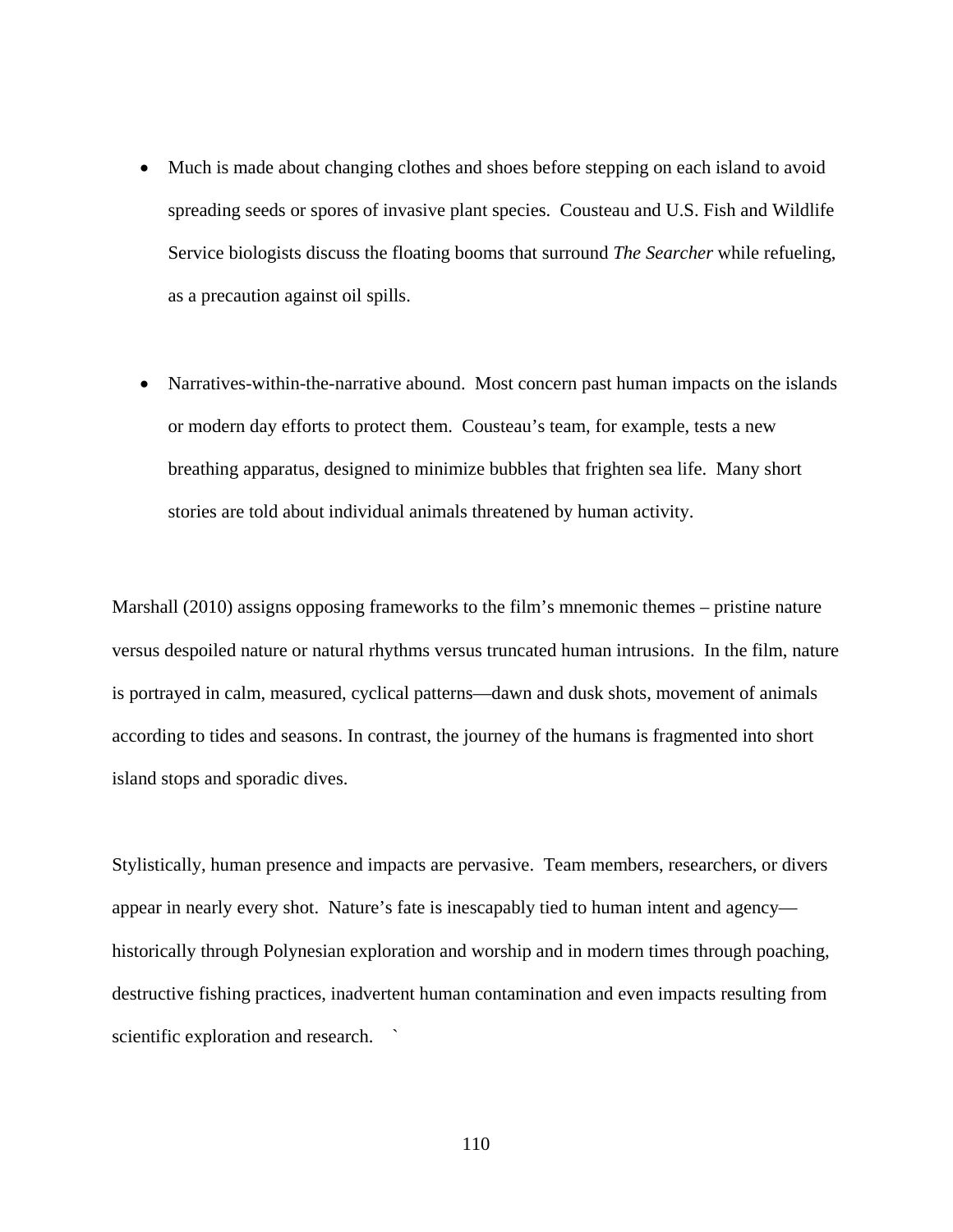In documentary film, '*delivery'* is the clarity of the argument, potency of the emotional appeal and their combined effectiveness on a specific audience. Documentary films engage with the social order and historical world, expressing values and beliefs more explicitly than other genres through their delivery.

Clarity of argument is achieved through the expedition itself, filmed as though the audience is along for the ride. 'See for yourself' images of anthropogenic damage to marine environments are inescapable, apparent on every island visited. On Mokumanumana—the first island visited we find 33 sacred religious sites even as Cousteau fills a see-through plastic bag with plastic debris.

As to potency of emotional appeal....*Voyage to Kure* does not aim for subtlety in expressing its ecological perspective. The narration allows little room for doubt in the audience's imagination. Brosnan's and Cousteau's diegetic voiceovers carry the main story and are explicit calls for action. Cousteau rejects the Biblical paradigm of man's dominion over Nature in favor of Lovelock's Gaia concept of Earth as an organism. The voiceover describes a school of small fish that "moves as a single organism" (Marshall 2010).

• Cousteau's role in the film contrasts with nearly all the other human characters. He is not limited to the perspective of the scientific mind, but further poses the film's more philosophical questions, intellectualizing in the tradition of French rationalism (Marshall 2010).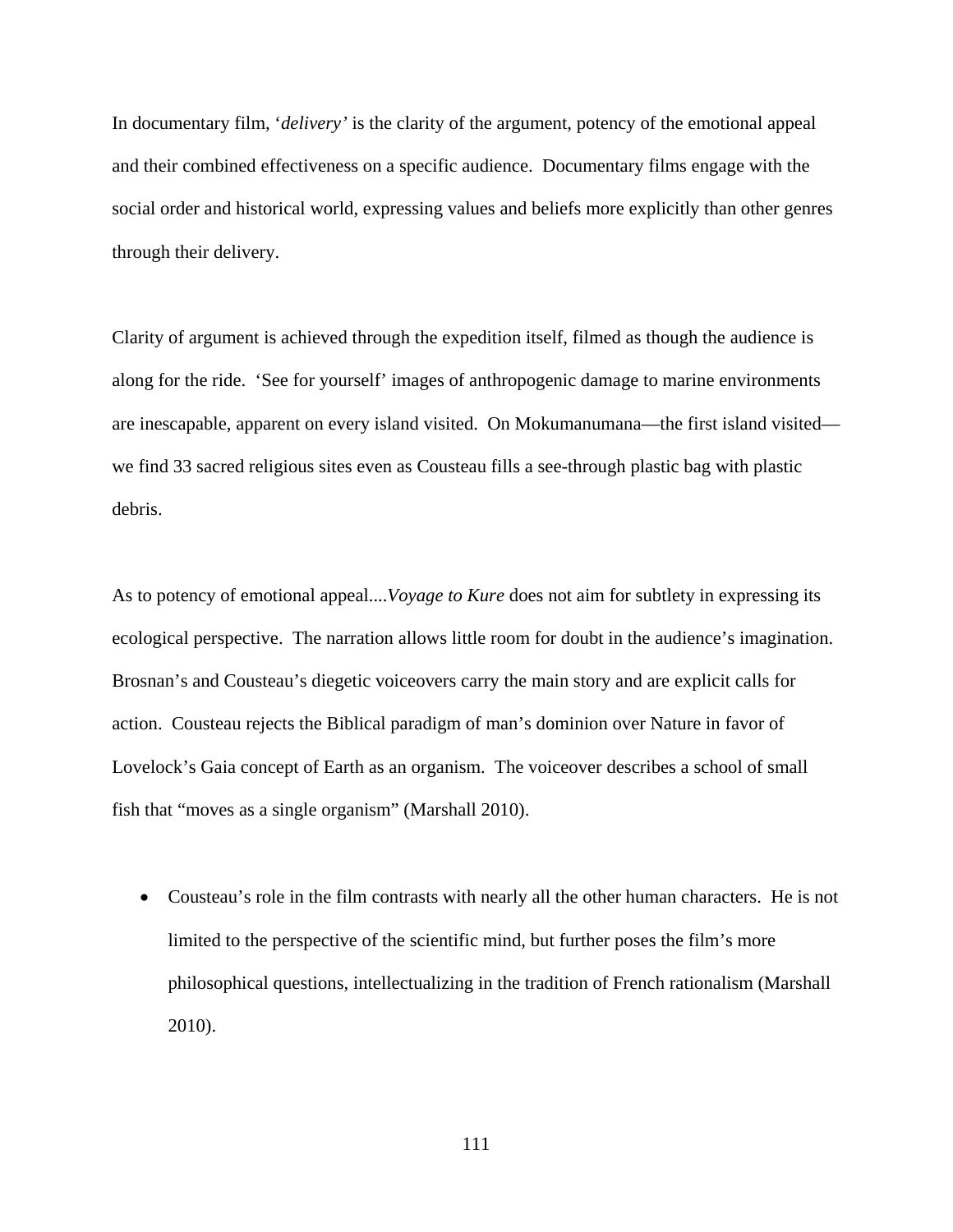Surprisingly, the wildlife footage, although beautiful, is not the film's strongest persuasive component; instead fear—a perennially effective communication technique—is employed. Threats—natural and manmade—exist all along the journey in the form of dangerous reefs and currents, unpredictable apex predators, even an encounter with another vessel illegally fishing in the wildlife refuge. Ecosystem *threats are identified, and then combatted* by isolated island stewards whose affinity for the place and its creatures is nearly palpable. Scenes that juxtapose a single researcher or young volunteer in front of imposing piles of marine debris manipulated by vessel cranes make a rare subtle argument for additional resources and manpower.

# Political Impact

*Voyage to Kure* and the Papahanaumokuakea Marine National Monument exemplify the potential for political impact that is part of the history of documentary filmmaking in the United States (Whiteman 2004). Whiteman lists a number of social-issue documentaries used intentionally to intervene in the political process, including *The Plow that Broke the Plains* (socio-economic effects of the Dust Bowl), *Not in Our Town* (racism), *Panama Deception* (1989 U.S. Invasion of Panama), and *From the Ground Up* (mining impacts). More recent examples of political documentaries include Eugene Jarecki's *Why We Fight*, Robert Kenner's *Food, Inc*., and Michael Moore's *Sicko*.

Whiteman suggests a "coalition model" of filmmaking that involves nonprofit groups from the beginning of the production process to the end. Nonprofit groups then put documentaries "to work" by (1) sponsoring local screenings that educate the public and mobilize members; (2)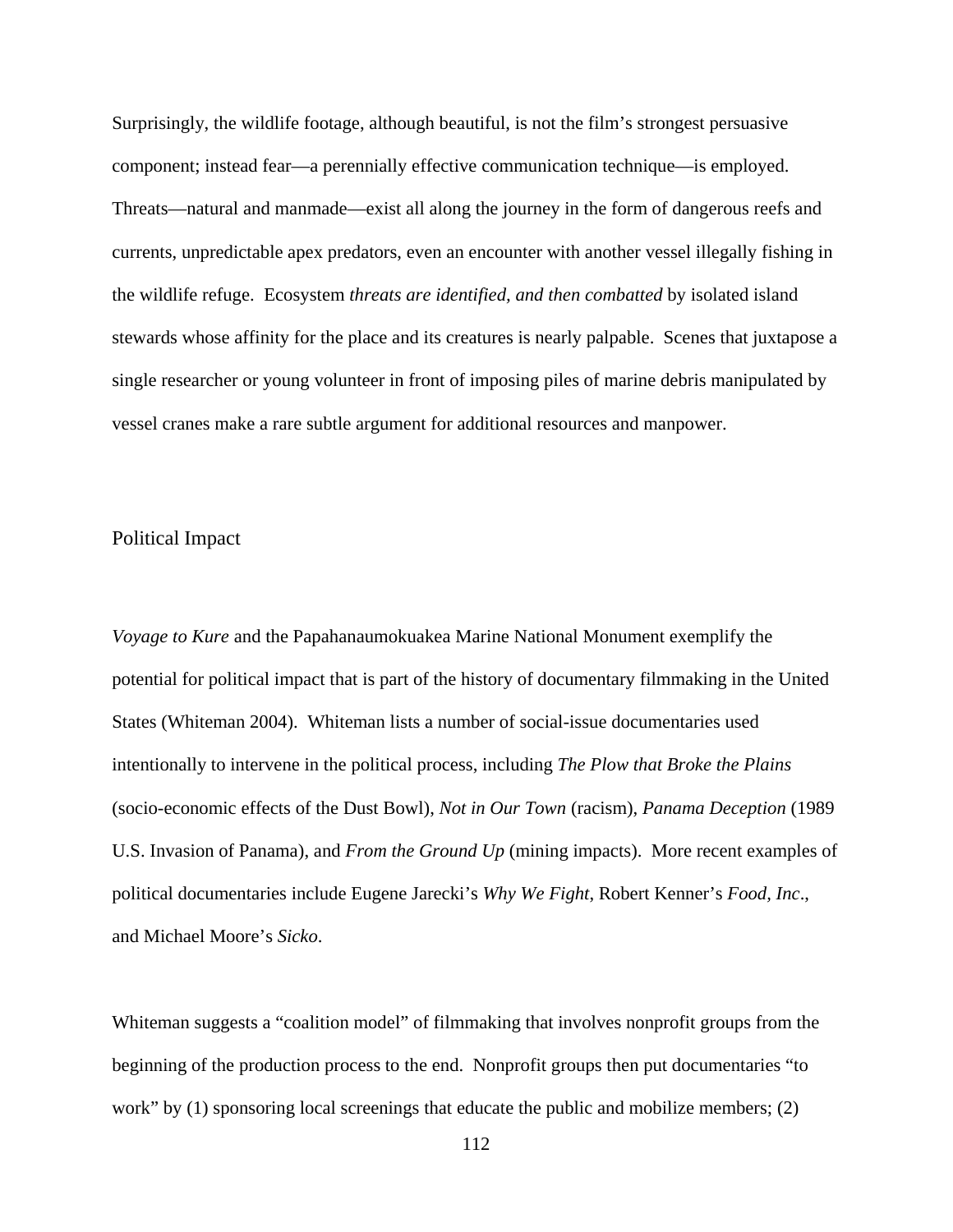becoming involved in the production and distribution processes; and (3) showing the film to targeted activist groups and key decision makers—experts in executive agencies at all levels of government, members of legislative bodies, and other interest groups. All these activities attract further attention from local, national, Internet and international media outlets.

Whiteman argues that wise nonprofit groups can and should reach out to production companies that distribute documentaries related to their interests. Film production companies then benefit from the nonprofit's more sophisticated understanding of relevant policy actors and their means of influence.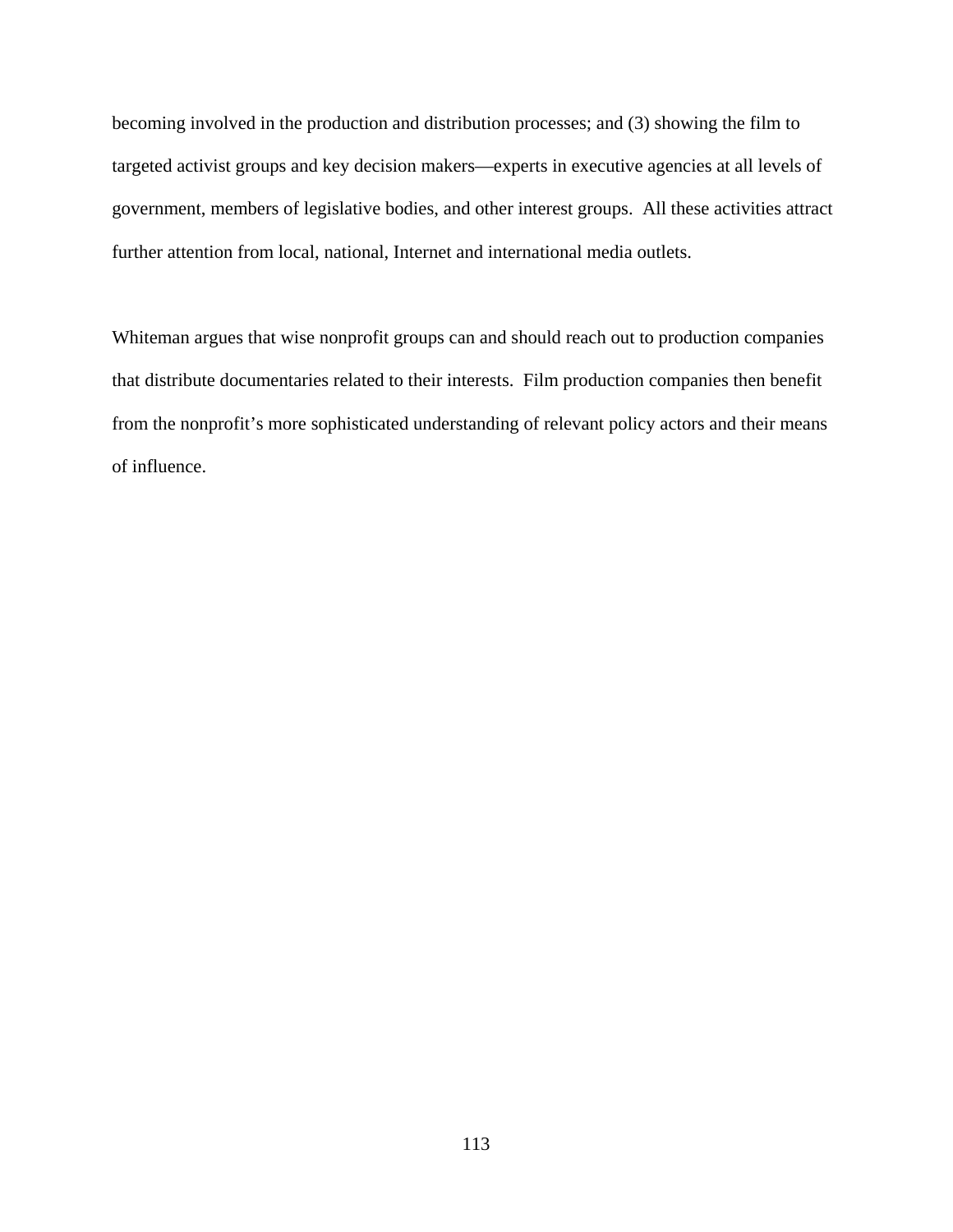# Chapter 8: Conclusions

The rise of the Northwestern Hawaiian Islands to the top of a full 2006 political agenda resulted from a combination of factors and complicated interactions—all achieved through considered language. Charismatic, evocative media appears to be playing an ever greater role in constructing scientific knowledge and influencing the policymaking process. Screenings of the PBS documentary *Voyage to Kure* may have put protection efforts for the Northwestern Hawaiian Islands over the top, but media made possible only the final act in this government drama.

Creation of the Papahanaumokuakea Marine National Monument in 2006 is a story of effective government that can be explained as a thoughtfully conceived and serendipitous, communication-driven confluence of Kingdon's (2003) problem, policy, and political streams. Filtering the data using Discourse Analysis (DA) techniques uncovered communication techniques instrumental in the Monument designation process, validating this qualitative research and analytical approach.

Reflecting on the Method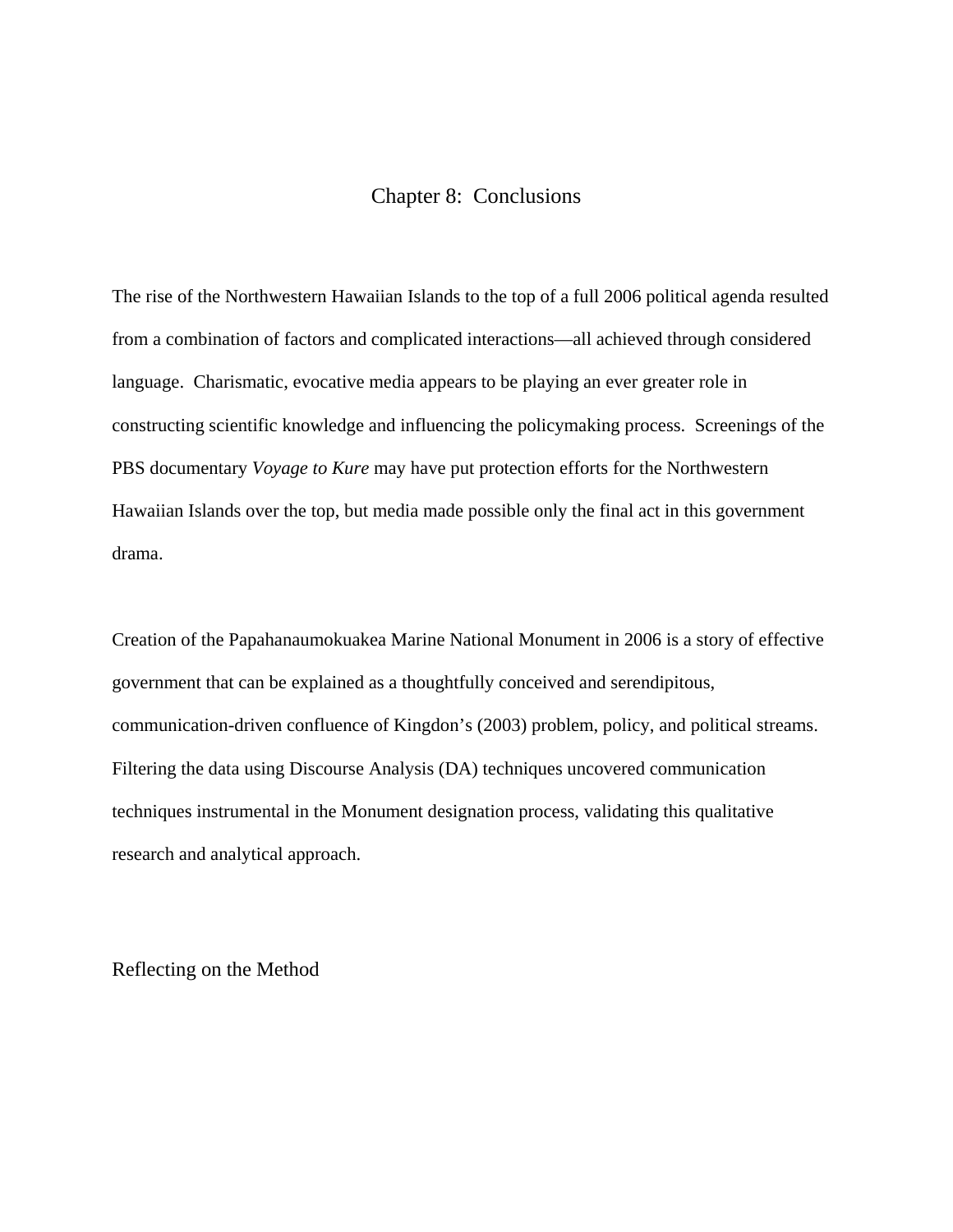Visualizing geographic space is a communicative process. A creator (or creators) through discourse constructs a representation that is read, seen, or experienced in some way by a viewer. Discourse analysis allows us to deconstruct that representation of place. Poststructuralist theories, especially those of Foucault and Derrida (genealogy and deconstruction) are put into practice by discourse analysis models (Mills 2004). Fairclough argues that two main insights of Foucault's work are useful in DA: 1) the constitutive nature of discourse in social and political relations; and 2) intertextuality, meaning that discursive practices mingle and draw upon one another in complicated ways (Mills 2004).

Revisit the DA considerations listed at the end of Chapter 4: Methods. Together they help describe the Monument designation process, interpret interactions, and explain the outcome:

The *role of language* in creating the Monument cannot be overstated. Scientific texts engaged policymaker's rational capacity; photographs and video further engaged their brain's limbic, emotional system. All involved *represented* the Northwestern Hawaiian Islands as 'untouched' or 'pristine.' Preserving remote, embattled 'wilderness' proved the *dominant discourse.*

The media timeline demonstrated how the *discursive structures* or *institutional constraints* of print journalism created a *genealogy* of Monument designation. The communication practices of writers and newspapers favors the more dramatic, quickly-told side of the story; facts and meanings are chosen that *frame* a particular subjectivity.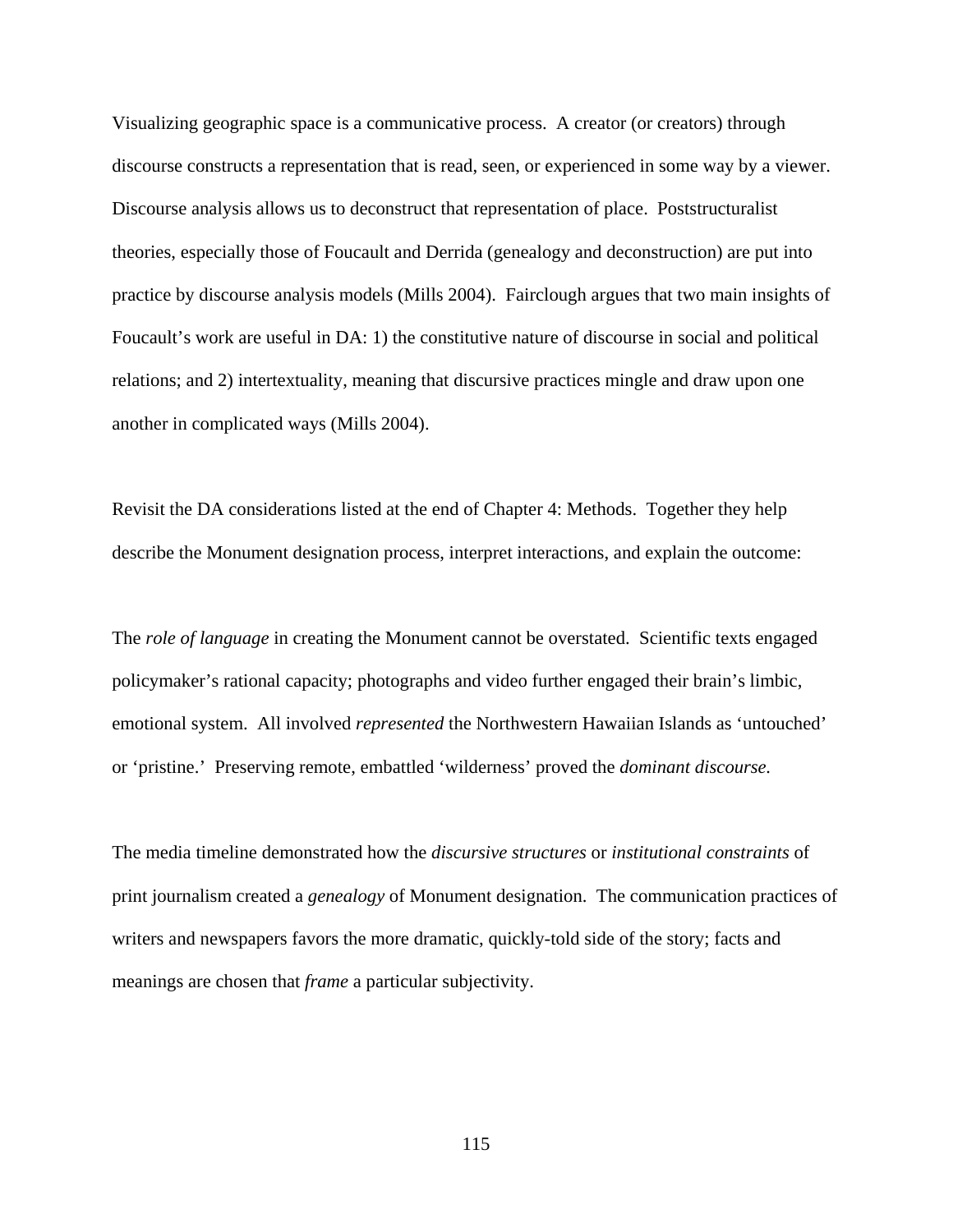A relatively small, elite *network* of like-minded coastal and ocean advocates within and outside of government shared a *paradigm.* Scientists, the National Oceanic and Atmospheric Administration, U.S. Fish and Wildlife Service staff, and Cousteau's Ocean Futures Society all implicitly agreed on *what should count as knowledge*. In this case, all three groups visualized the world and assigned institutional priorities from a *scientific-ecological perspective*. All three groups assumed that peer-reviewed science should take precedence in evaluating policy alternatives. That shared worldview greatly facilitated the process, but is not a given in future coastal and ocean conservation efforts.

Discourse analysis of media texts and policymaker surveys suggest diffuse *power relationships* between state and federal governments and interested groups inside and outside of government. NOAA's Office of National Marine Sanctuaries perhaps exercised the most control because its director understood the power of persuasive media and managed communication between interested parties.

The surrounding s*ocial context* proved favorable as well. Monument designation did not economically harm an important constituency. The Bush Administration desired a *policy outcome* that would be considered an environmental achievement ahead of midterm Congressional elections with minimal risk of *unintended consequences*.

Ocean Conservation Success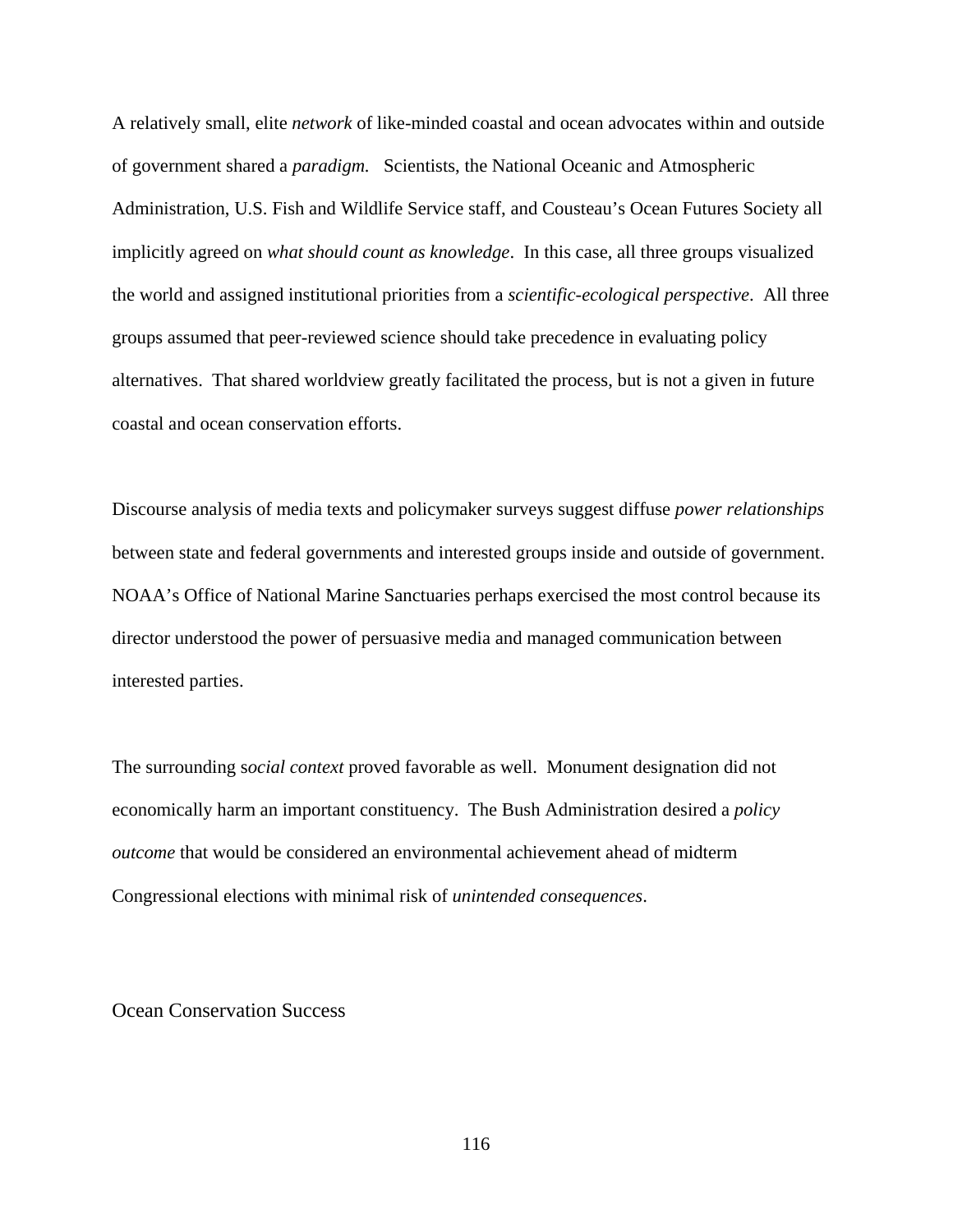Within less than a decade, the Northwestern Hawaiian Islands went from unknown, remote, lowlying atolls and guano-splattered basalt rocks to distinct, if fragile, geographic space inscribed with particular characteristics and meanings worthy of territorial boundaries, policy protections, and national monument status. Public policy materializes out of discourse, a way of seeing and talking about a place that transforms imagined, symbolic geography into concrete form.

First, scientists began researching and outlining ecosystem interactions and the scale of manmade threats, moving information about the fragile flora and fauna of the remote archipelago into the *problem stream* beginning in the late 1970s.

Second, proactive federal officials working in the *policy stream* (most from NOAA and the USFWS) drafted solutions and regulations that fit within institutional interests and jurisdictions and not without some bureaucratic infighting—between the fisheries and marine sanctuary officials in NOAA and between federal agencies. Established regulatory public comment processes began and no initiative proceeded without buy-in from Hawaii's state government and most of its Congressional delegation.

Third, within the *political stream*, savvy policy entrepreneurs at NOAA's upper-management levels with help from similar individuals in two White Houses (Clinton (1993 -2001) and George W. Bush (2001 – 2009) administrations) organized a sophisticated multi-year educational campaign. NOAA staffers found partners to do what they could not, using funding resources from The National Marine Sanctuary Foundation and a readily-available, private-sector National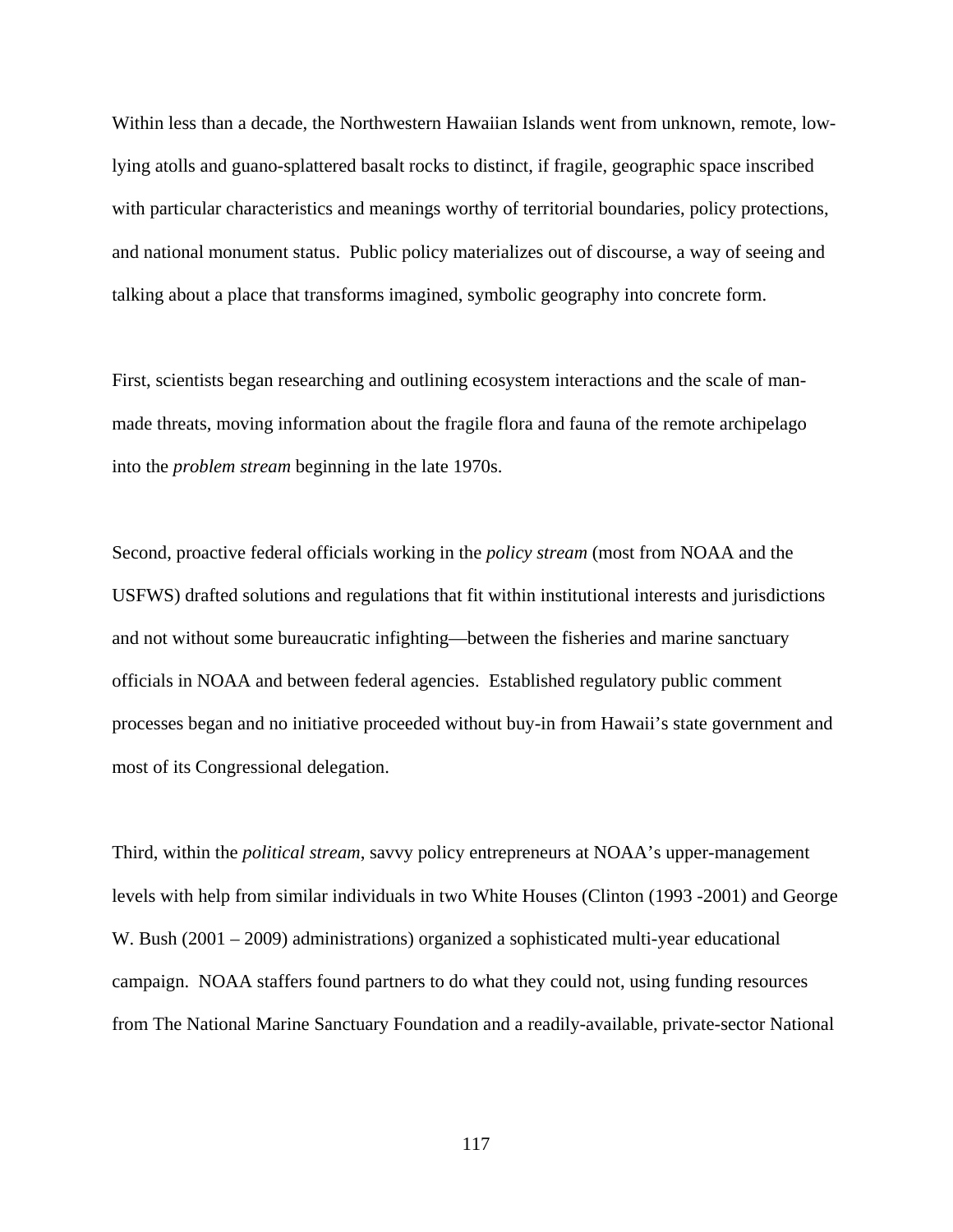Geographic publication and on-going exhibition around the photographs in the book *Archipelago: Portraits of Life in the World's Most Remote Island Sanctuary* (2005).

Finally, once media in the form of filmmakers and photographers grasped this fragile and threatened ecosystem vision of place, artistic aesthetics—narrative, meaning, and emotion enhanced scientific evidence—creating a more pleasing and compelling concoction familiar to most when employed in product marketing.

All involved demonstrated a willingness to work outside of their comfort zones—scientists willing to become involved in 'artistic' endeavors, including filmmaking and writing for gray literature. Artists worked toward imperfect policy solutions with presidential administrations outside their usual predilections. Cousteau, Liittschwager, and Middleton pushed scientific information out of Kingdon's problem stream and into the *mainstream*.

The convoluted communication challenges and compromises faced by NOAA marine sanctuary staff are common among coastal and ocean advocates because Congress and the President have not created one, authoritative ocean agency. U.S. ocean interests and management are negotiated by some 11 agencies and several offices within the executive branch. Political scientists refer to this as stovepipe management. To accomplish any initiative, NOAA managers, policy advisors and public relations representatives must draft in advance executive orders and regulations that they continually revise while waiting for a policy window of opportunity to open. They repackage unresolved objectives, so that they resemble the priorities of each new incoming administration. In the meantime, policy entrepreneurs maintain 'issue networks' with the many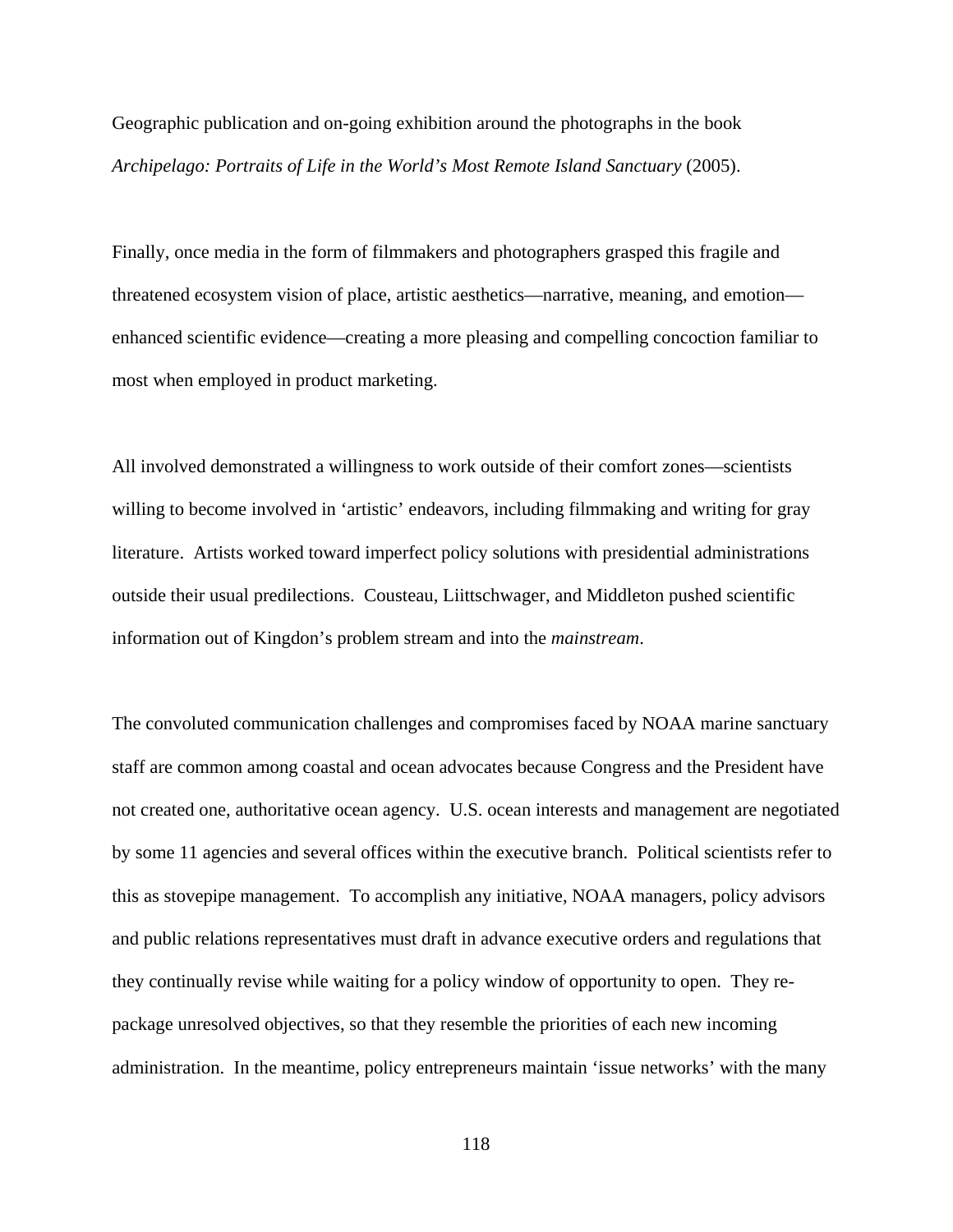ocean-related committees and subcommittees in Congress and get to know executive branch staffers, Administration political appointees, and interest groups.

#### Comparing Stories

Comparing the media and policy entrepreneur narratives of the Monument's creation answers questions about how well academic and public understandings are served by the media and justifies mixed-method research. Neither the media nor policy entrepreneur narratives render a complete picture of the processes behind the Monument's creation on its own.

Media tell a more thorough and nuanced story of the Monument's creation than expected considering the production constraints identified by Bell in 1991—deadlines combined with audience and space limitations—but again only when assembled and considered as a group. A thoughtful reader would be left wanting thorough explanations if limited to reading any single article. Colin Woodard's Fall 2006 Pew Trust Magazine article "Faraway, Natural and Beautiful—And It will Stay That Way" or Christopher Pala's half page article titled "A long struggle to preserve a Hawaiian archipelago and its wildlife" in the *Herald-Tribune* were the most comprehensive articles within the database. Even then, the importance of President Bush's landmark decision is diminished by timing; Pala's article received a full half-page, but in Section F (Environment) of the Christmas Eve 2006 edition—not in print until more than six months after Monument designation. Woodard's audience is limited to *Pew Trust Magazine* and associated Web site readers.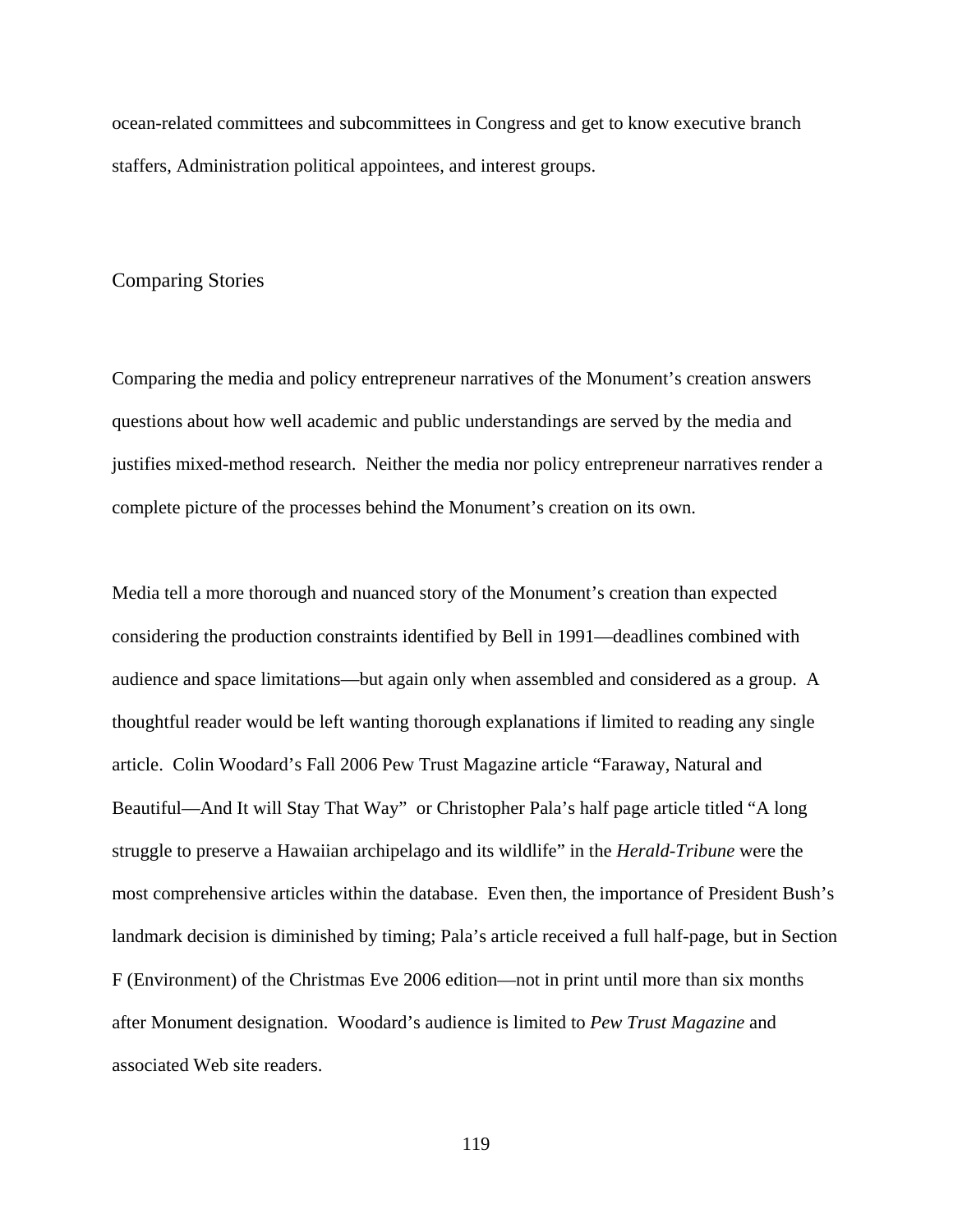The treatments cited above still leave out crucial components in the Monument's creation. Government communicators at all levels understand that newspapers and magazines are ill-suited institutionally to cover stories about effective government (Branston and Stafford, 2003; Bell 1991; Carvalho 2005; Carvalho 2007; Corbett 2006. Corbett and Durfee 2004). Because of knowledge, print space or time limitations, most journalists prefer to write a story from one particular 'angle.' Columnists represent an editorial 'line' not overtly apparent to all readers. These institutional constraints are accentuated when the story is overtly political, bureaucratically-involved, or technical. Most importantly, journalists and editors research and print stories only during periods of frenzied activity, during the final stages of a bill's passage for example. This minimizes by default years of prior planning and incremental work by line officers in federal and state agencies.

- The carefully-cultivated personal relationships between NOAA's National Marine Sanctuaries director and staff with policymakers, including Jim Connaughton at the White House Council on Environmental Quality, are not highlighted.
- NOAA's orchestrated communicative efforts through the National Marine Sanctuary Foundation and purposeful receptions around the *Archipelago* photography exhibitions are largely absent from media narratives. Like the *Voyage to Kure* screenings, these receptions provided opportunities to gather and educate policymakers about the NWHI and consider protection alternatives.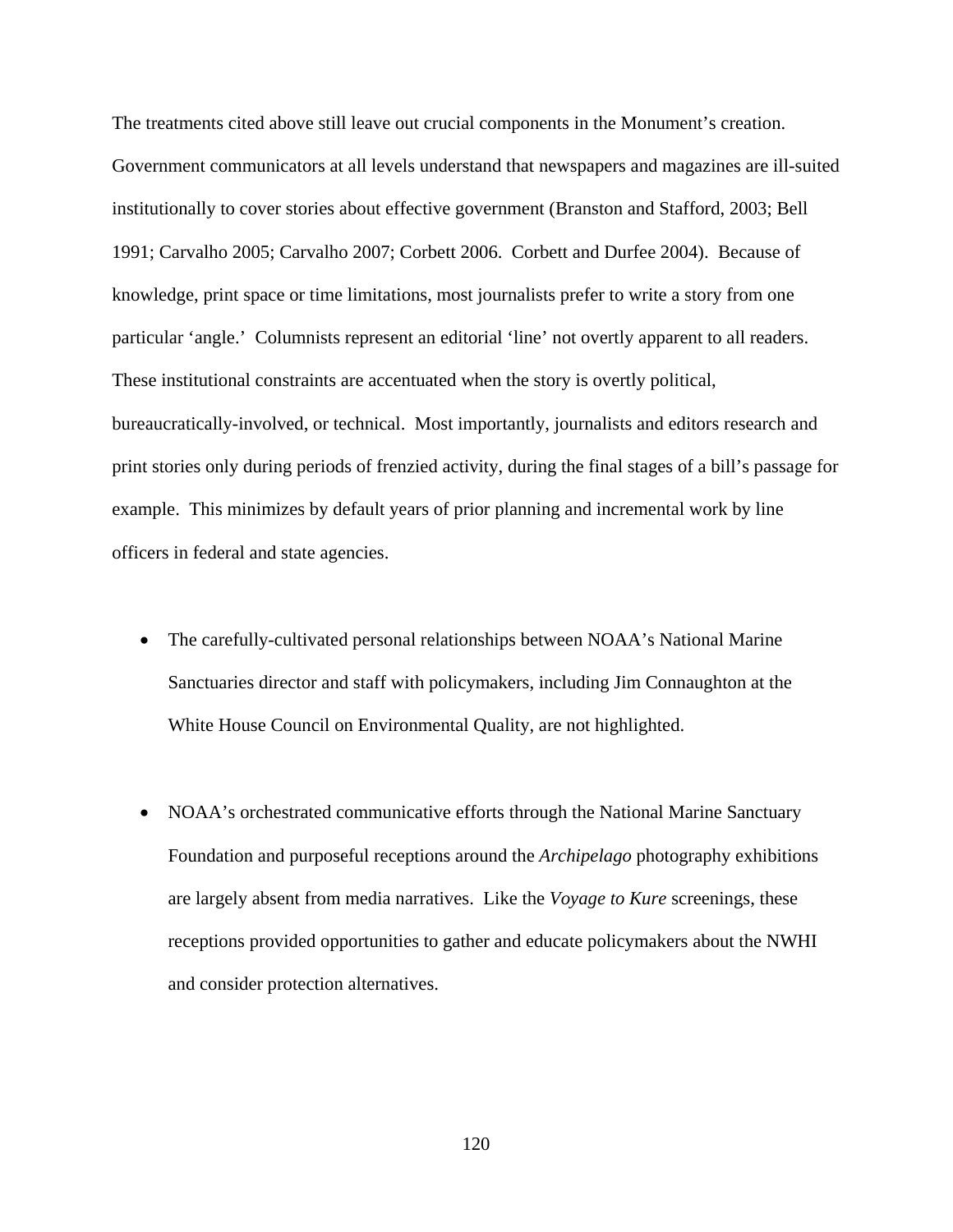• Missing from all save one of the reports—specific justifications for employing the 1906 Antiquities Act rather than the National Marine Sanctuary process. Only one article considers political fallout, in this case the political fortunes (or not) of Representative Ed Case (D, HI) resulting from his 2005 bill calling for full protection of the NWHI.

If the media story is institutionally limited, the policy entrepreneur narrative suffers from provincial, stovepipe perceptions. Explanations and meanings behind the Monument's creation are colored by the partisan interests of the respondent's employer or professional affiliation. U.S. Fish and Wildlife Service respondents were more likely to blame NOAA infighting over commercial fishing access as an impediment to protection, while NOAA personnel tended to credit their agency's marine sanctuary efforts for Monument creation. Respondents from the artistic community attributed Monument designation just a bit more enthusiastically to fate and good luck.

## Geography and Communication

Place is arguably the richest and most powerful concept within the discipline of geography. Place—shaped by verbal, written and visual languages—is bound by, and in the case of the Northwestern Hawaiian Islands, enhanced and preserved through representation, first in scientific discourse and then through photographs and film. Creation of the Papahanaumokuakea Marine National Monument probably would not have occurred in the absence of the sociallyconstructed, mediated experiences offered by *Voyage to Kure* and *Archipelago*. The location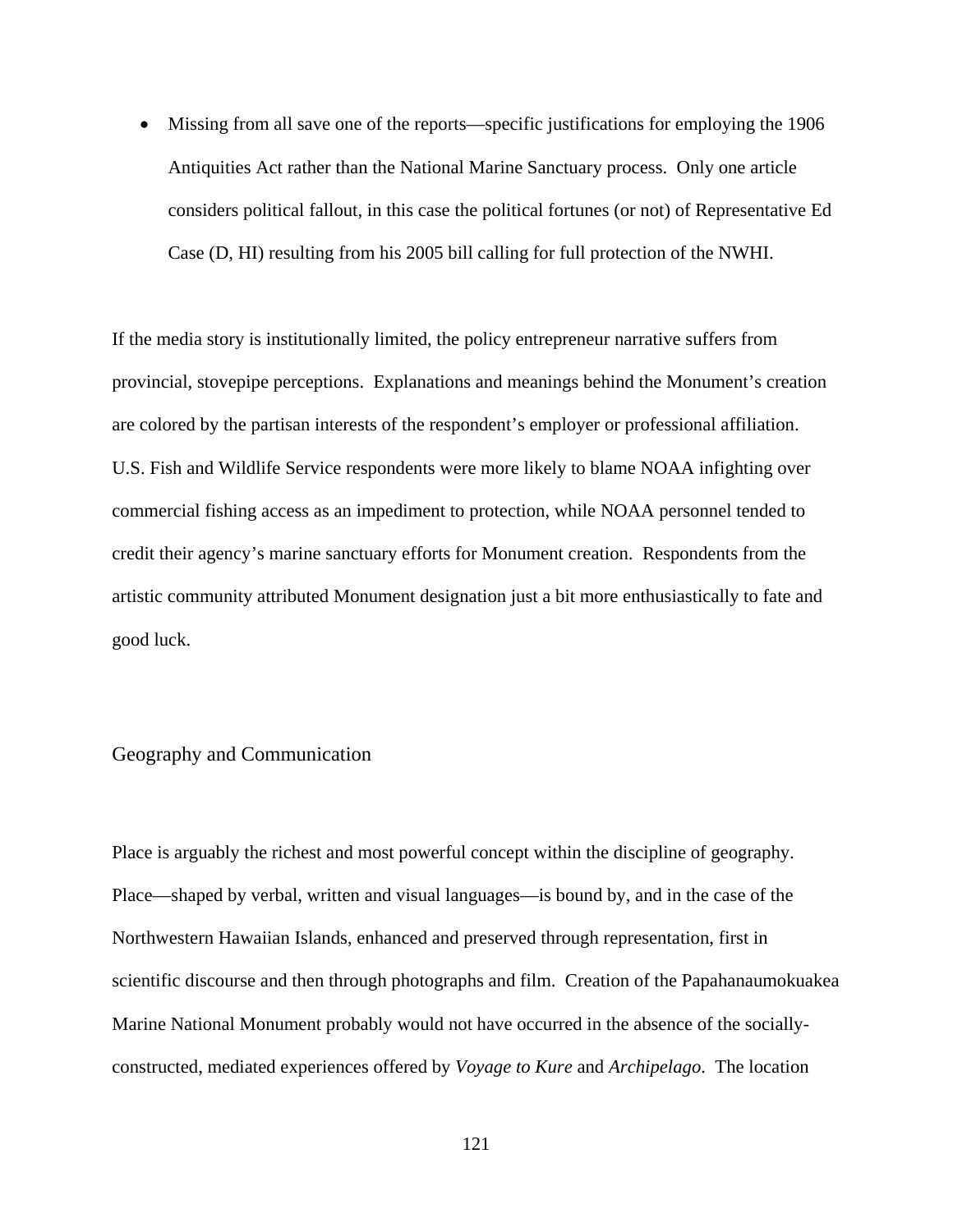was simply too isolated and remote for most to visit and form intimate 'experiential' attachments. The documentary and photographic images are reminiscent of NASA's 'Oneworld' and 'Whole-earth' images, recognized and interpreted by geographer Denis Cosgrove in the 1990s.

Research building on this dissertation will delve more deeply into the effectiveness of *Archipelago*'s portraits of the plants and animals in the NWHI and the subsequent invitedguests-only and public displays. Images, be they landscape paintings, modern photographs, or videos, are not disinterested; they possess agency and geographers need to interpret them more often because they constitute place and are an important part of social practices (Rose 2001). Haraway (1991) and Stafford (1991) noted the increasingly widespread use of visualizing technologies to convey scientific information and construct scientific knowledge about the world.

Much like the Apollo 17 pictures, Cousteau, Liitschwager and Middleton's images created a sense of place greater than the sum of its parts (environment, inhabitants, relationships and identities). They are simply carrying on an artistic advocacy tradition begun with William Henry Jackson, Thomas Moran and others in the  $19<sup>th</sup>$  century. Rose (2001) and Whiteman (2003) ask important questions in a media-saturated society: How is information encoded for presentation? How does the way an image is circulated and displayed alter its effects? How is the audience interpreting images at particular times and places?

122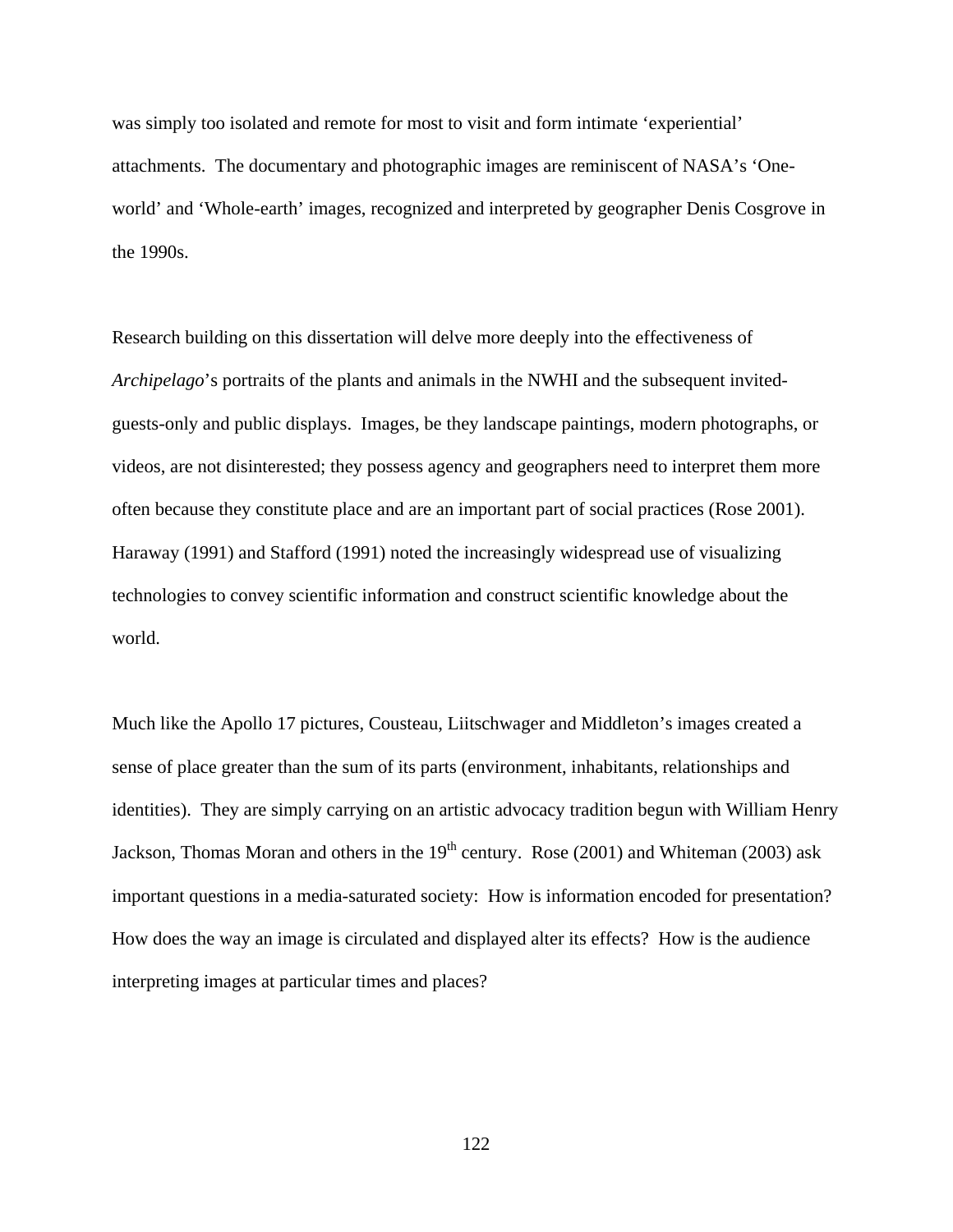All of the above furthers Hay and Israel's (2001) call for 'newsmaking geography.' Geography is an integrating science, capable of fully articulating the significance of places and environmental representation. Geographers need to understand media institutions and processes, position themselves as authorized knowers or claimsmakers and develop effective strategies for delivering geographic information to the public. Hay and Israel believe that connecting people more knowledgeably and spiritually with their places will inspire a great deal of environmental conservation as well as interest in and respect for a field now absent from most secondary schools and many college campuses.

Research building on this dissertation also will examine the role of science in the policymaking process more deeply. What scientific studies, if any, proved influential as the monument designation process progressed? How did findings from biological and geological surveys of the Northwestern Hawaiian Islands make their way (or not) into gray literature, policy documents, and the popular press?

Expanding the media database and conducting more policy entrepreneur surveys or in-depth interviews will help trace scientific communication from initial journal articles describing vulnerable coral reefs and island ecosystems into secondary and tertiary sources—the policy papers, films, or talking points of resource managers, advocacy groups and the popular press interpretations of science that occur before the information reaches the hands of policymakers, here all the way to the President of the United States. Some journals, notably *Science Communication* and the *Public Understanding of Science*, explore public and policy perceptions of science. However, articles offering specific, real-world techniques for communicating

123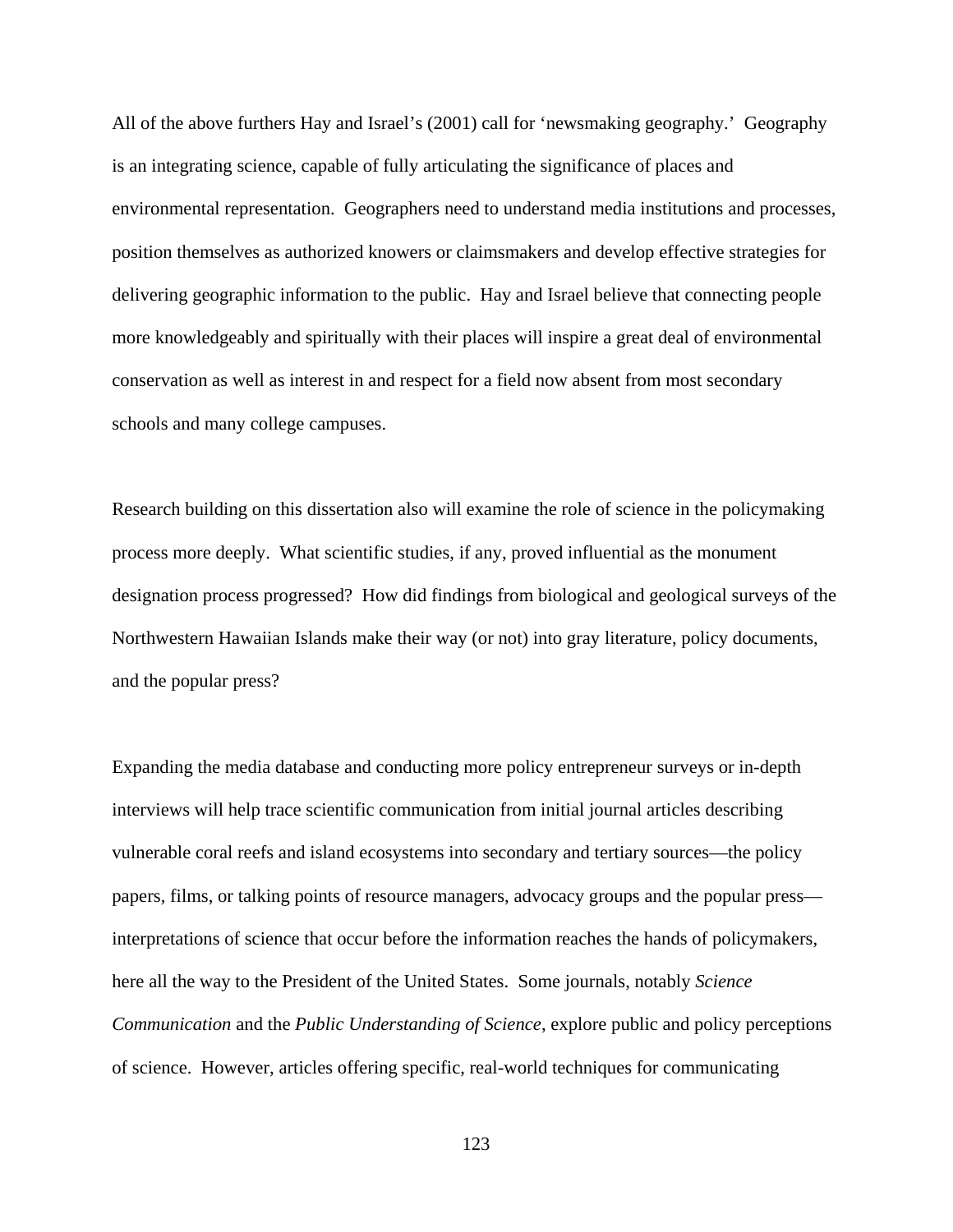scientific information to policymakers or the public proved few and far between, especially in academic journals with other foci such as *BioScience, Journal of Substance Abuse Treatment, Journal of Communication, Media, Culture and Society, Ocean and Coastal Management, Political Communication, Public Opinion Quarterly, Stanford Social Innovation Review.* None of the journals devoted much space to the topic, so this is a research area with great potential.

### Wielding Language as a Coastal Management Tool

Communication is a form of action, and interest groups at all levels seek to establish a version of events that will support their political objectives. Coastal and ocean scientists must recognize that the language from their peer-reviewed reports will change as their information moves into and through the policymaking process. Science creates a credible foundation, but packaging matters. Science inevitably becomes part of persuasive discourses. Researchers should become good writers or collaborate with science writers, engaging with the narrative and different vocabulary in gray literature to retain the integrity of their findings. Scientific knowledge informs gray literature. Ideas and phrases from gray literature and lifted and incorporated into the public relations pages of government agency Web sites...softly-packaged and oft-repeated until quietly accepted as common knowledge.

This case study bears out Whiteman's (2003) coalition model for activist documentary. The involvement of scientists in the production process of *Voyage to Kure* proved effective, as did NOAA's well-timed and targeted screenings to policymakers. Much like Martin Luther King's *I have a dream* speech, influence extended well beyond content and creation. Martin Luther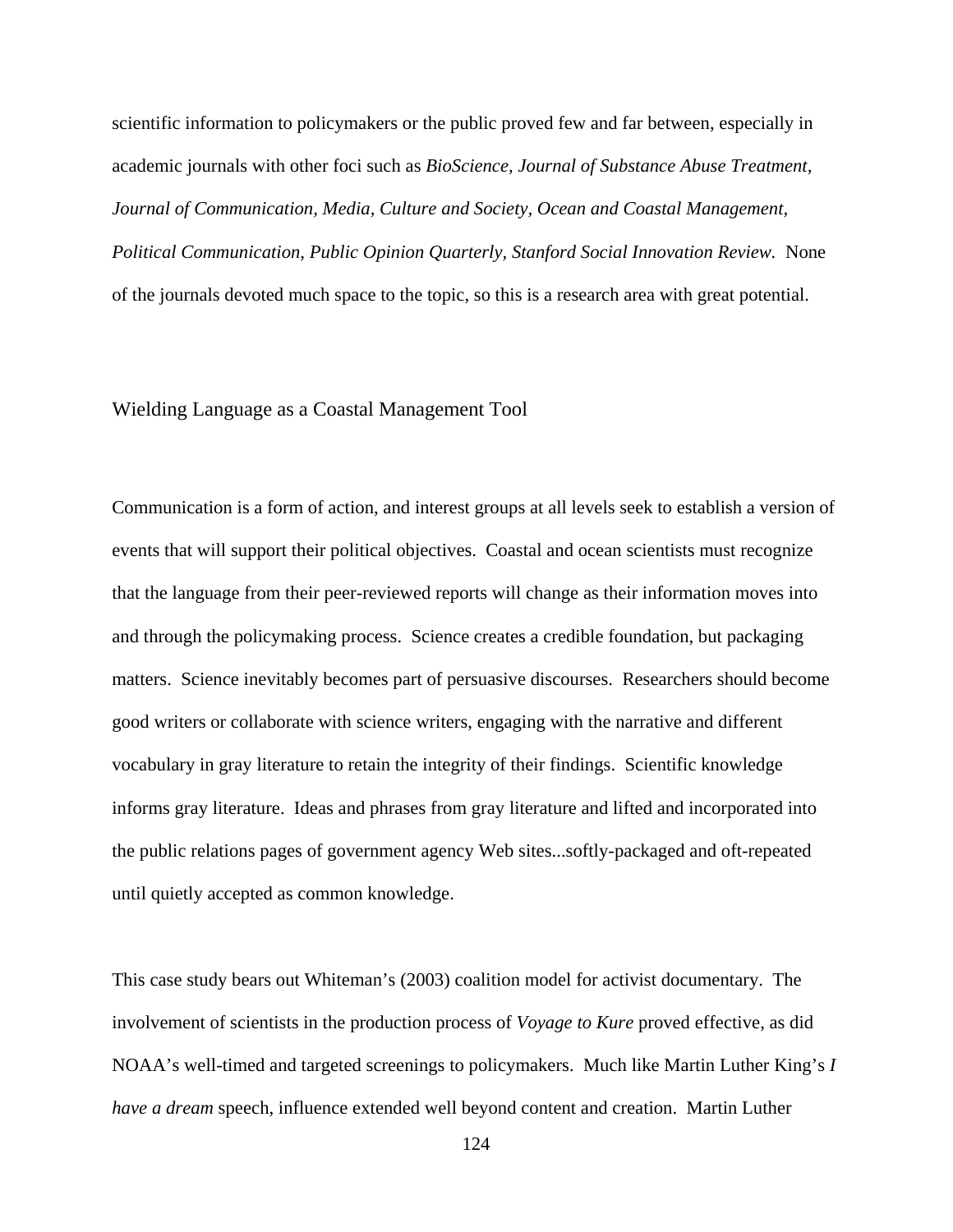King's vision need not improve with time, but the effect of King's speech—barely audible at the time it was given—improved in effectiveness and influence because of improvements in technology and wider distribution. Peer-reviewed scientific articles may find it difficult to 'go viral,' but YouTube videos of ongoing research enhanced with some artistry can. YouTube and Wikipedia are not rigorous to say the least, but they occasionally lead viewers to more credible analyses.

What is certain—the influence of charismatic media continues to grow. One final example: A *New York Times* article from January 13<sup>th</sup>, 2009, reported that the National Geographic book *Ocean: An Illustrated Atlas* by Sylvia Earle and Linda Glover "had a hand in President Bush's designation of vast parts of the American-controlled Pacific Ocean as marine monuments. The new protected areas—including the ocean's deepest spot, down nearly seven miles—are bigger than California."

Coastal and ocean scientists, managers and conservation advocates need training in communications and public relations to deftly insert more scientific information into public policy decision processes. Coastal and ocean stewardship success stories should be studied extensively, so that researchers can outline formulas for continued progress. Public policy models, including Kingdon's (2003) policy window concept, must consider how best to capture communication and media influences in their research models. Scholars underestimate the incursion of media and the importance of communicating effectively, if this case study is any guide.

125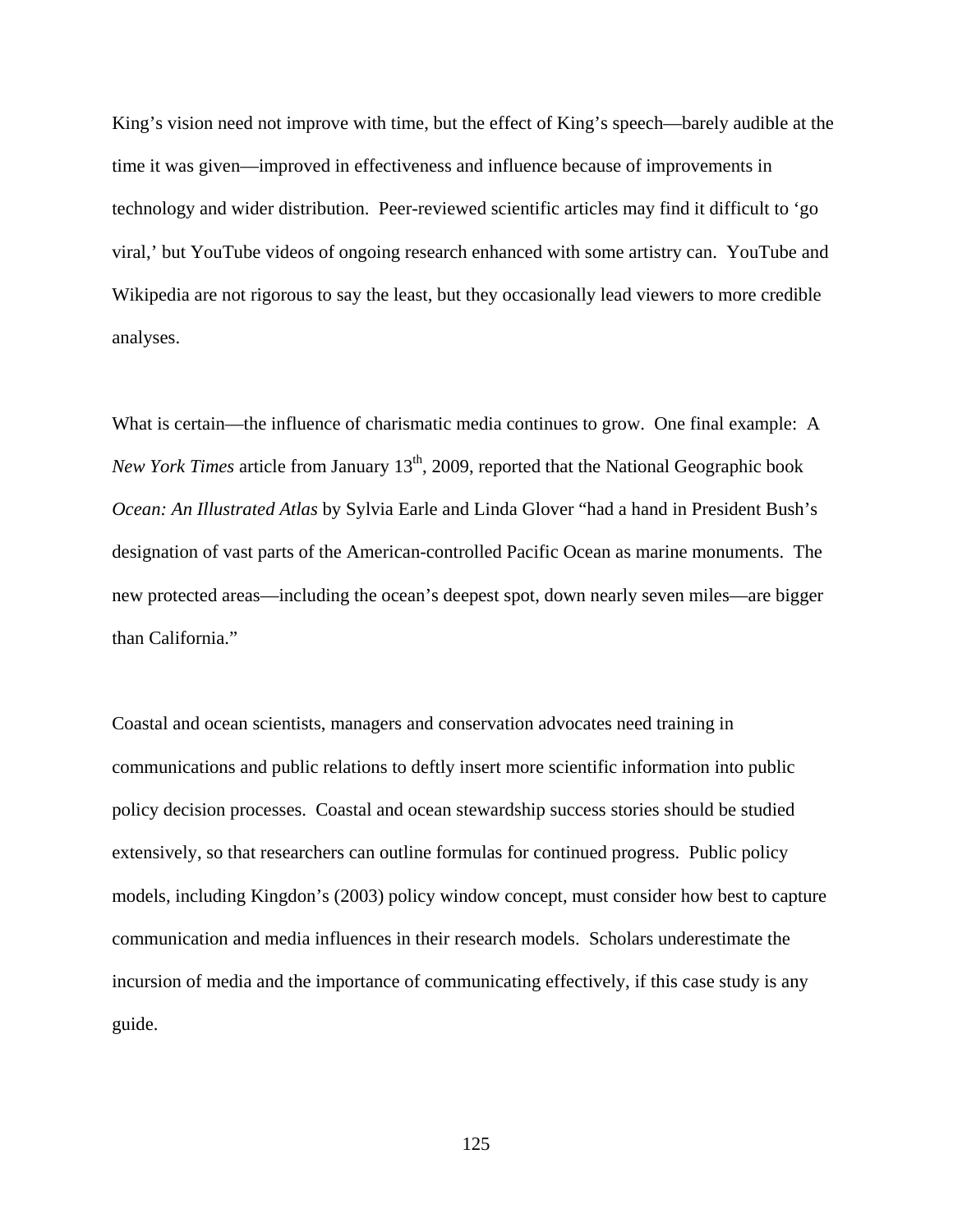# References [8](#page-136-0)

Adams, P. 2009. *Geographies of Media and Communication*. Malden, MA: Blackwell Publishing.

Aeby, G., Kenyon, J., Maragos, J. and D. Potts. 2003. First record of mass coral bleaching in the Northwestern Hawaiian Islands. *Coral Reefs*. 22. 256.

Alderman, D. and H. Ward. 2008. "The Writing on the Plywood: Toward an Analysis of Hurricane Graffiti." *Coastal Management Journal*. 36. 1-18.

Alley, M. 2003. *The Craft of Scientific Presentations: Critical Steps to Succeed and Critical Errors to Avoid.* New York: Springer-Verlag.

Aristotle. 1991. *Rhetoric.* New York, New York: Oxford University Press.

Barnes, L. Christensen, R. and A. Hansen. 1994. *Teaching and the Case Method*, *3rd ed.* Cambridge: Harvard Business School Press.

Barnes, T. and J. Duncan, (eds). 1992. *Writing Worlds: discourse, text and metaphor in the representation of landscape.* New York: Routledge.

Baudrillard, J. (trans. S.F. Glaser). 1994. *Simulacra and Simulation*. Ann Arbor: University of Michigan Press.

Baumgartner, F. *Punctuated Equilibrium Theory and Environmental Policy*. [http://www.policyagendas.org/pdf/paper\\_Baumgartner1.pdf](http://www.policyagendas.org/pdf/paper_Baumgartner1.pdf) (last accessed November 2009).

Bell, A. 1991. *The Language of News Media*. Wiley Blackwell

Bell, A. and P. Garrett. 1998. *Approaches to Media Discourse*. John Wiley and Sons.

Belsey, C. 2002. *Critical Practice*. New York: Routledge.

Best, S. and D. Kellner. 1991. *Postmodern Theory: Critical Interrogations*. New York: The Guilford Press.

Bocking, S. 2004. *Nature's Experts: Science, Politics, and the Environment*. New Jersey: Rutgers University Press.

Borneman, W. 2003. *Alaska: Saga of a Bold Land.* Harper Collins.

<span id="page-136-0"></span> <sup>8</sup> Citation Style: *Annals of the Association of American Geographers*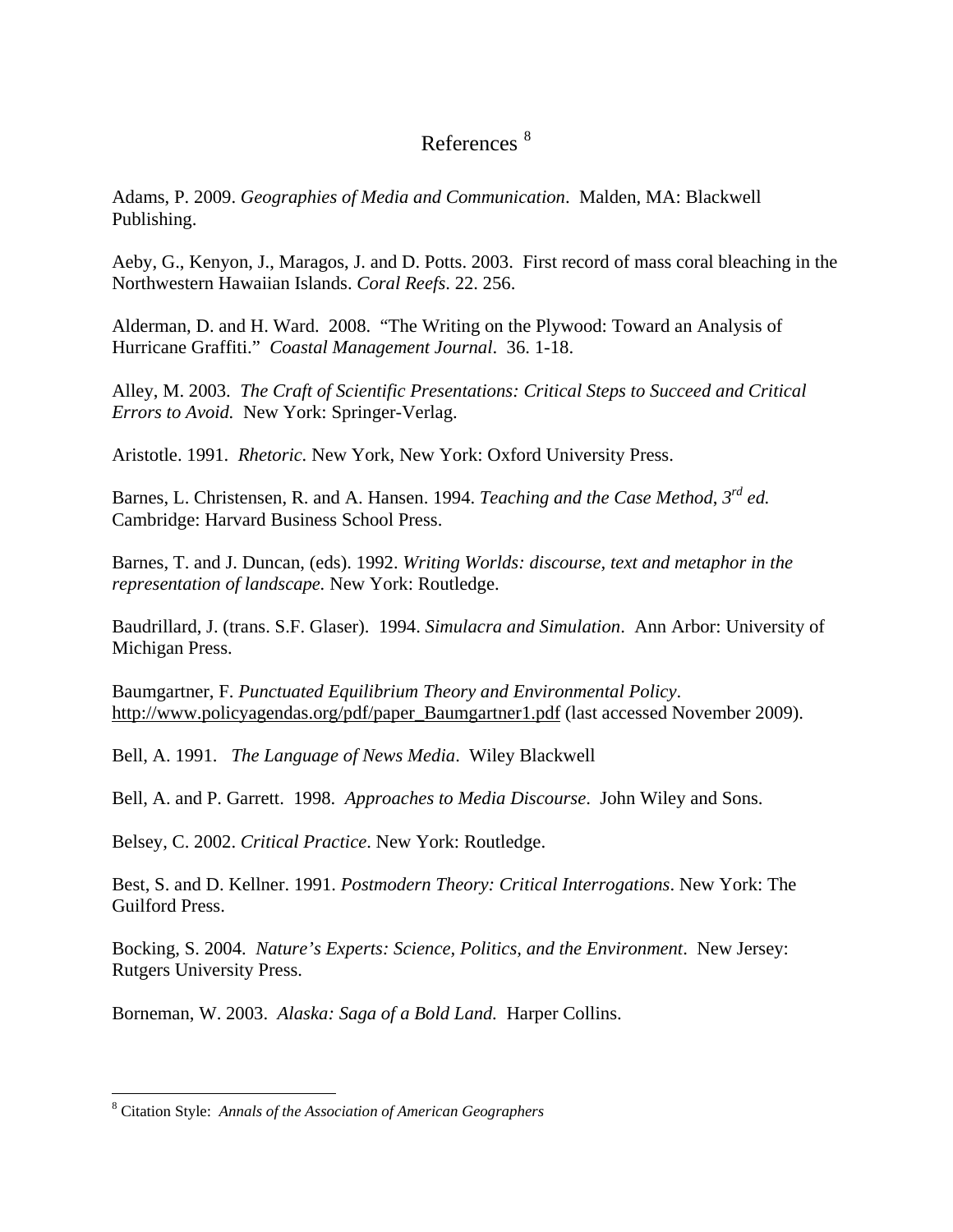Bowen, D. 1997. Lookin' for Margaritaville: Place and imagination in Jimmy Buffett's songs. *Journal of Cultural Geography*. 16.

Braasch, G. 2007. *Earth Under Fire: How Global Warming is Changing the World.* University of California Press.

Branston, G. and R. Stafford. 2003. The Media Student's Book (3<sup>rd</sup> edition). New York: Routledge.

Brown, G. & Yule, G. 1983. *Discourse Analysis*. Cambridge: Cambridge University Press.

Cantrill, J. and C. Oravec (eds). 1996. *The Symbolic Earth: Discourse and Our Creation of the Environment.* Lexington, KY: University of Kentucky Press.

Carrada, G. 2006. *Communicating Science: A Scientist's Survival Kit*. European Commission Directorate-General for Research. [www.cordis.europa.eu.int/nanotechnology](http://www.cordis.europa.eu.int/nanotechnology) (last accessed July 2008).

Carpenter, D., Esterling, K., and D. Lazer. February, 2004. Friends, Brokers, and Transitivity: Who Informs Whom in Washington Politics? *The Journal of Politics.* 224-246.

Carson, R. 1936. It'll Be Shad-Time Soon. *Baltimore Sunday Sun*. March 1, 1936.

Carvalho, A. 2005. Representing the Politics of the Greenhouse Effect. *Critical Discourse Studies,* 2:1-29.

Carvalho, A. 2007. Ideological Cultures and Media Discourses of Science. *Public Understanding of Science.* 16:223-243.

Case, T. 2005. *A Bill to Designate the Northwestern Hawaiian Islands National Marine Refuge*  and for Other Purposes.  $109<sup>th</sup>$  Congress,  $1<sup>st</sup>$  Session.

Chilton, P. and C. Schaffner. 2002. *Politics as Text and Talk: Analytic approaches to political discourse.* Philadelphia: John Benjamins Publishing Company.

Chouliaraki, L. and Fairclough, N. 1999. *Discourse in Late Modernity: Rethinking Critical Discourse Analysis*. Edinburgh: Edinburgh University Press.

Clinton, W. 2000. Executive Order 13178 of December 4, 2000. Northwestern Hawaiian Islands Coral Reef Ecosystem Reserve. *Federal Register*. 236: 76903-76910.

Clinton, W. 2001. Executive Order 13196 of January 18, 2001. Final Northwestern Hawaiian Islands Coral Reef Ecosystem Reserve. *Federal Register.* 66: 15. 7395-7397.

Cohen, M., March, J., and J. Olsen. 1972. A garbage can model of organizational choice. *Administrative Science Quarterly*, 17:1-25.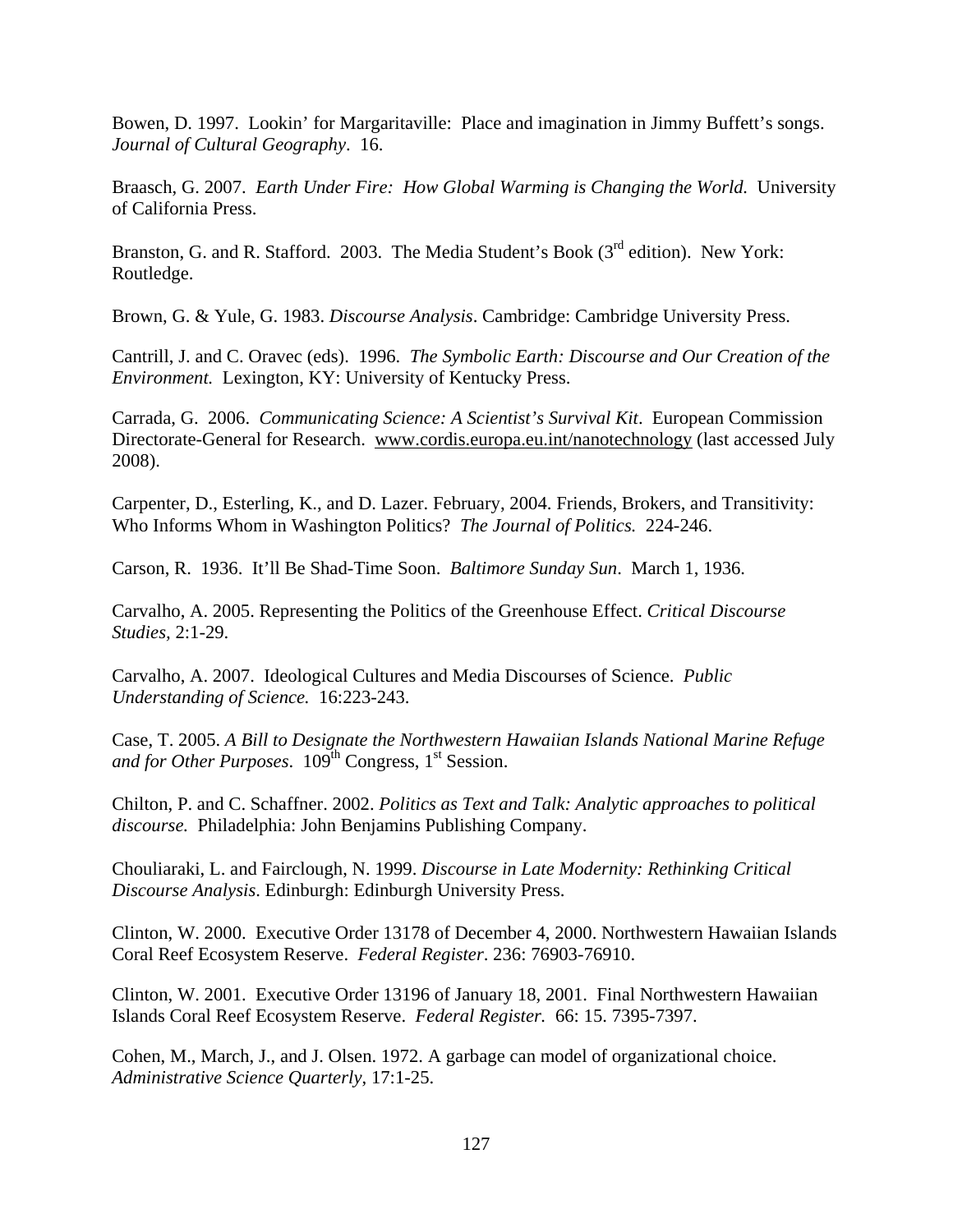Cope, M. 2005. Coding Qualitative Data. In I. Hay (ed) *Qualitative Research Methods in Human Geography.* South Melbourne, Australia: Oxford University Press.

Corbett, J. 2006. *Communicating Nature: How We Create and Understand Environmental Messages.* Washington, D.C.: Island Press.

Corbett, J. and J. Durfee. 2004. Media Representations of Global Warming. *Science Communication.* 26. (2):129-151.

Cosgrove, D. 1994. Contested Global Visions: One-World, Whole-Earth and the Apollo Space Photographs. *Annals of the Association of American Geographers*. 84. 270-294.

Cox, R. 2007. Nature's "crisis disciplines": Does environmental communication have an ethical duty? *Environmental Communication: A Journal of Culture and Nature*. 1. 5-20.

Cox, R. 2010. *Environmental Communication and the Public Sphere* (2<sup>nd</sup> ed). Thousand Oaks, CA: Sage Publications.

Cresswell, T. and D. Dixon (eds). 2002. *Engaging Film: Geographies of Mobility and Identity*. New York: Rowman and Littlefield Publishers, Inc.

Crowley, P. 2010. Designation of Papahanaumokuakea Marine National Monument as World Heritage Site. U.S. Department of State. <http://www.state.gov/r/pa/prs/ps/2010/07/145479.htm> (last accessed September 2010),

Cousteau, J.M. 2005. *Jean-Michel Cousteau Ocean Adventures: Voyage to Kure*. Hollywood, CA: KQED Public Broadcasting Service.

Cousteau, J. 2010. *Ocean Adventures*. <http://www.pbs.org/kqed/oceanadventures/series/> (last accessed December 2009).

Cresswell, T. and D. Dixon. 2002. *Engaging Film: geographies of mobility and identity*. Lanham, MD: Rowman and Littlefield, Publishers.

Day, R., Shaw, D., and S. Ignell. 1989. Quantitative distribution and characteristics of neustonic plastic in the North Pacific Ocean. Final Report to U.S. Department of Commerce/NOAA/NMFS. 247–266. [http://swfsc.noaa.gov/publications/TM/SWFSC/NOAA-](http://swfsc.noaa.gov/publications/TM/SWFSC/NOAA-TM-NMFS-SWFSC-154_P247.PDF)[TM-NMFS-SWFSC-154\\_P247.PDF](http://swfsc.noaa.gov/publications/TM/SWFSC/NOAA-TM-NMFS-SWFSC-154_P247.PDF) (last accessed December 2009).

Deluca, K. 2005. *Image Politics: The New Rhetoric of Environmental Activism*. New York, New York: Routledge.

Demeritt, D. 2001. The Construction of Global Warming and the Politics of Science. *Annals of the Association of American Geographers,* 91:307-337.

Denzin, N. and Y. Lincoln. 1998. *Collecting and Interpreting Qualitative Materials*. Thousand Oaks, CA: Sage Publications.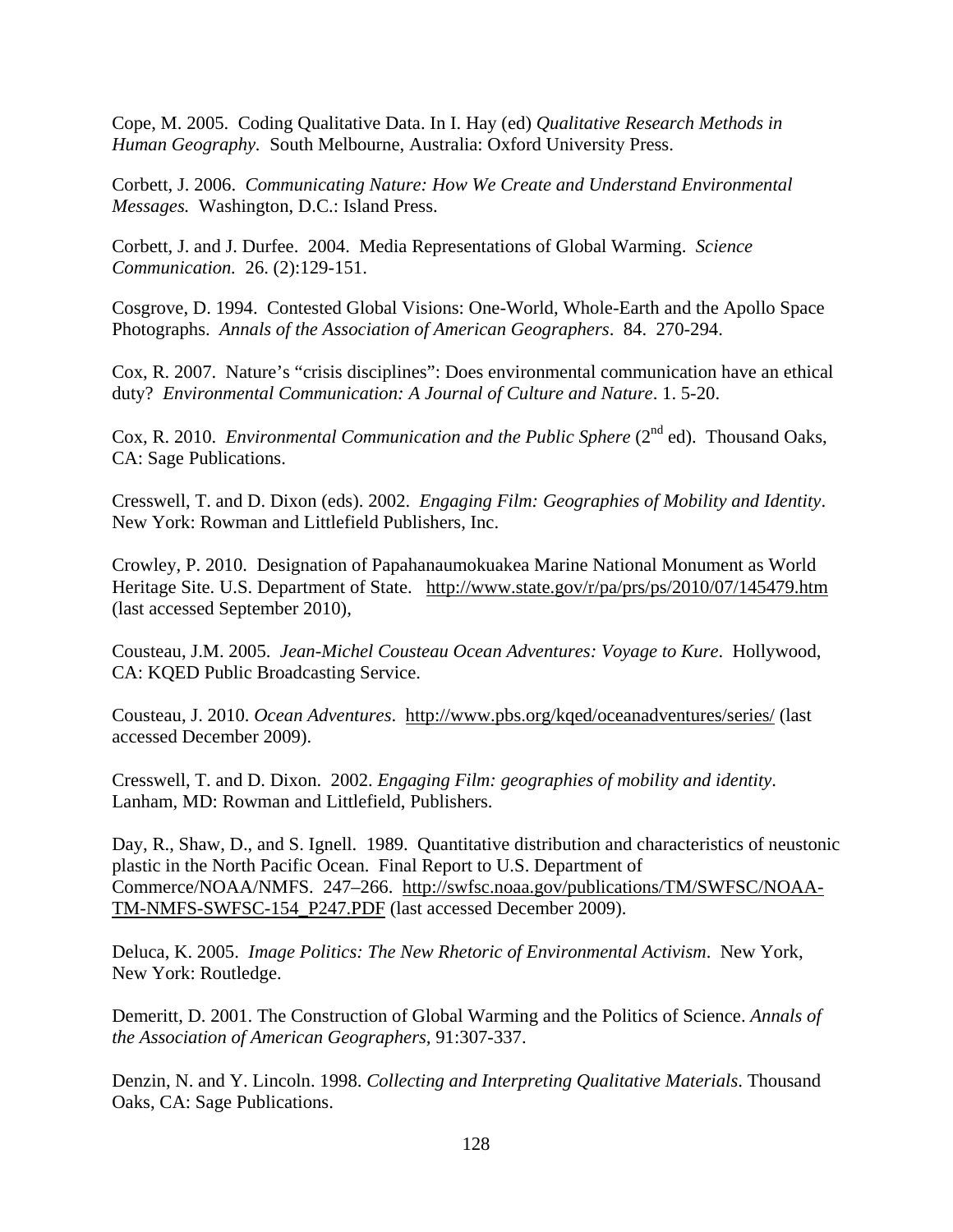Diamond, J. 2005. *Collapse: How Societies Choose to Fail or Succeed*. New York: Penguin Group (USA).

Ditmer, J. 2007. Colonialism and Place Creation in Mars Pathfinder Media Coverage. *Geographical Review*. 97.

Dolin, E. 2003. *Smithsonian Book of National Wildlife Refuges*. Old Saybrook, CT: Konecky & Konecky.

Douglas, M. and A. Wildavsky. 1983. *Risk and Culture*. Berkeley: University of California Press.

Dunn, K. 2006. A Comparative Genealogy on Place: Cultural Geography and Cultural Studies. *Geographical Research*, 44:423-426.

Ehrenhalt, A. 1991. *The United States of Ambition*. New York: Times Books.

Entman, R. 1993. Framing: Toward Clarification of a Fractured Paradigm. *Journal of Communication.* 43 (4). 51-58.

Fairclough, N. 2001. *Language and Power, 2nd Ed*. London: Pearson Education Limited.

Fairclough, N. 1995. *Critical Discourse Analysis: the Critical Study of Language.* New York: Longman.

\_\_\_\_\_\_\_, 1993. *Discourse and Social Change*. Cambridge, UK: Polity.

\_\_\_\_\_\_\_, 1989. *Language and Power*. New York: Longman.

Fairclough, N. and R. Wodak. 1997. Critical Discourse Analysis. In Van Dijk, T. (ed). *Discourse as Social Action* – *Discourse Studies: A Multidisciplinary Introduction*, Vol 2. Thousand Oaks: Sage Publications.

Feldman, M. 1989. *Order Without Design: Information Production and Policymaking*. Stanford: Stanford University Press.

Flowerdew, R. and D. Martin. 2005. *Methods in Human Geography: A guide for students doing a research project* (2nd ed). Essex: Pearson Education Limited.

Foust, C. and W. Murphy. 2009. Revealing and Reframing Apocalyptic Tragedy in Global Warming Discourse. *Environmental Communication*. 3. (2):151-167.

Foucault, M. 1972. *The Archaeology of Knowledge* (trans. A.S. Smith). New York: Pantheon.

\_\_\_\_\_\_\_, 1974. Human Nature: Justice versus Power. In *Reflexive Water: The Basic Concerns of Mankind,* Fons Elders (ed.) London: Souvenir Press.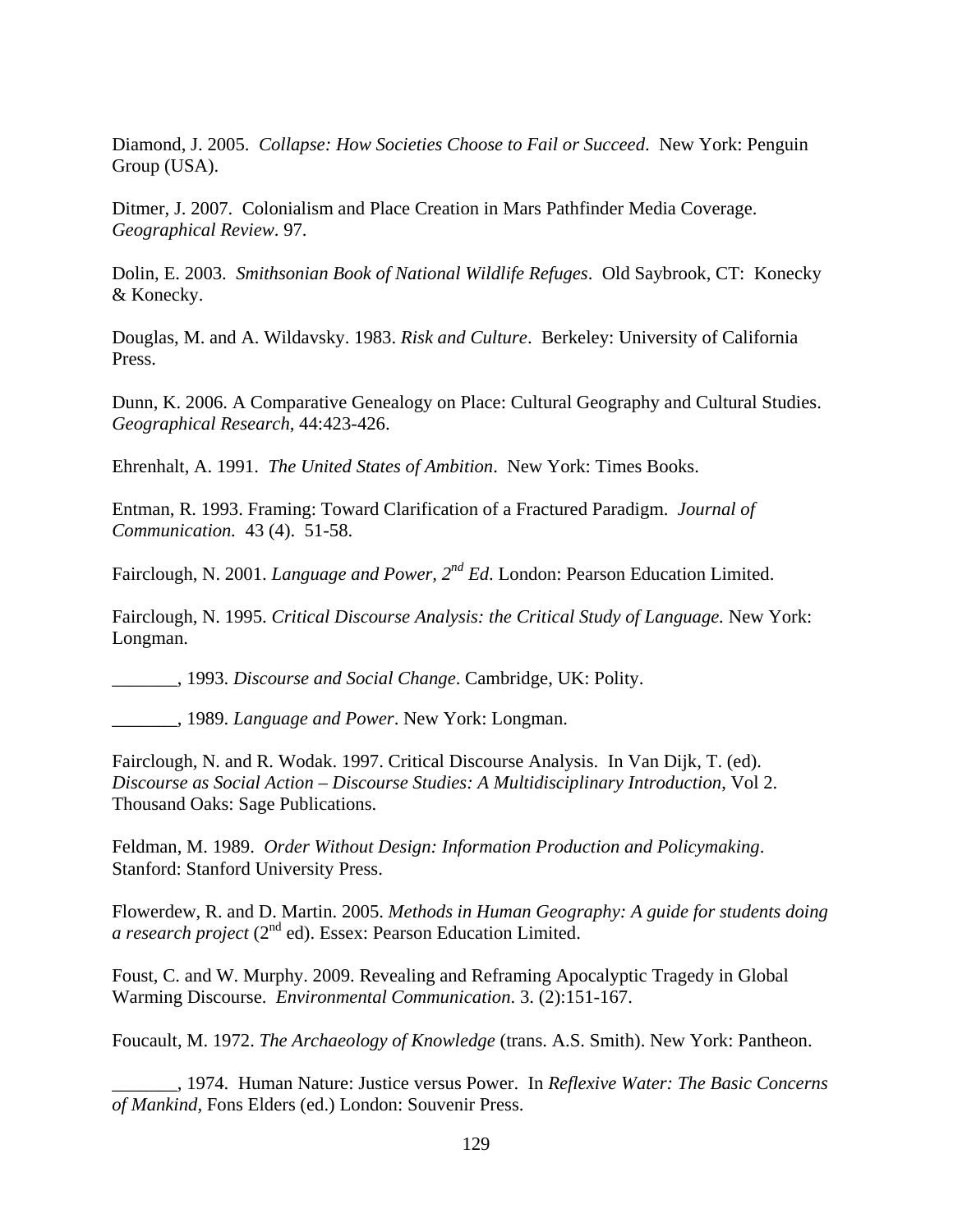\_\_\_\_\_\_\_, 1977. *Discipline and Punish: the birth of the prison*. New York: Pantheon.

\_\_\_\_\_\_\_, 1980. *Power/Knowledge: Selected Interviews and Other Writings 1972-1977*. New York: Pantheon.

\_\_\_\_\_\_\_, 2002. *The Order of Things: Archaeology of the Human Sciences*. New York: Routledge.

Flyvbjerg, B. 2001. *Making Social Science Matter: Why social inquiry fails and how it can succeed again.* Cambridge, UK: Cambridge University Press.

Fraser, N. 1992. Rethinking the Public Sphere: A contribution to the critique of actually existing democracy. In C. Calhoun (Ed.) *Habermas and the public sphere*. Cambridge, MA: MIT Press

Friedlander, A., Aeby, G., Brainard, R., Clark, A., DeMartini, E., Godwin, S., Kenyon, J. Kosaki, R., Maragos, J. and P. Vroom. 2008. The State of Coral Reef Ecosystems of the Northwestern Hawaiian Islands. *Coral Reefs of the World.* Springer.

Gamson, W. 1989. News as framing. *American Behavioral Scientist*. 35:57-161.

Gawthrop, L. 1993. Images of the common good. *Public Administration Review*. 53:508-515.

Geertz, C. 1973. Description: Toward an Interpretive Theory of Culture. In *The Interpretation of Culture: Selected Essays by Clifford Geertz*. New York: Basic Books.

Glaser, B. and A. Strauss. 1967. *The Discovery of Grounded Theory: Strategies for Qualitative Research.* Chicago: Aldine Publishing.

Godfrey, B. 1993. Regional depiction in contemporary film. *Geographical Review.* 83:428 - 440.

Goffman, E. 1981. *Forms of Talk*. Philadelphia: University of Pennsylvania Press.

Goss, J. 1993. Placing the market and marketing place: tourist advertising of the Hawaiian Islands 1972-1992. *Environment and Planning D; Society and Space*. 11:663-688.

Gregrich, R. 2003. A note to researchers: Communicating science to policymakers and practioners. *Journal of Substance Abuse Treatment.* 25:233-237.

Gumperz, J. 1982 . "Language and the Communication of Social Identity" and "Fact and Inference in Courtroom Testimony." *Language and Social Identity.* Ed. John Gumperz. Cambridge: Cambridge University Press.

Guynn, William. *Cinema of the Non-Fiction.* Cranbury, New Jersey: Associated University Presses, Inc., 1990.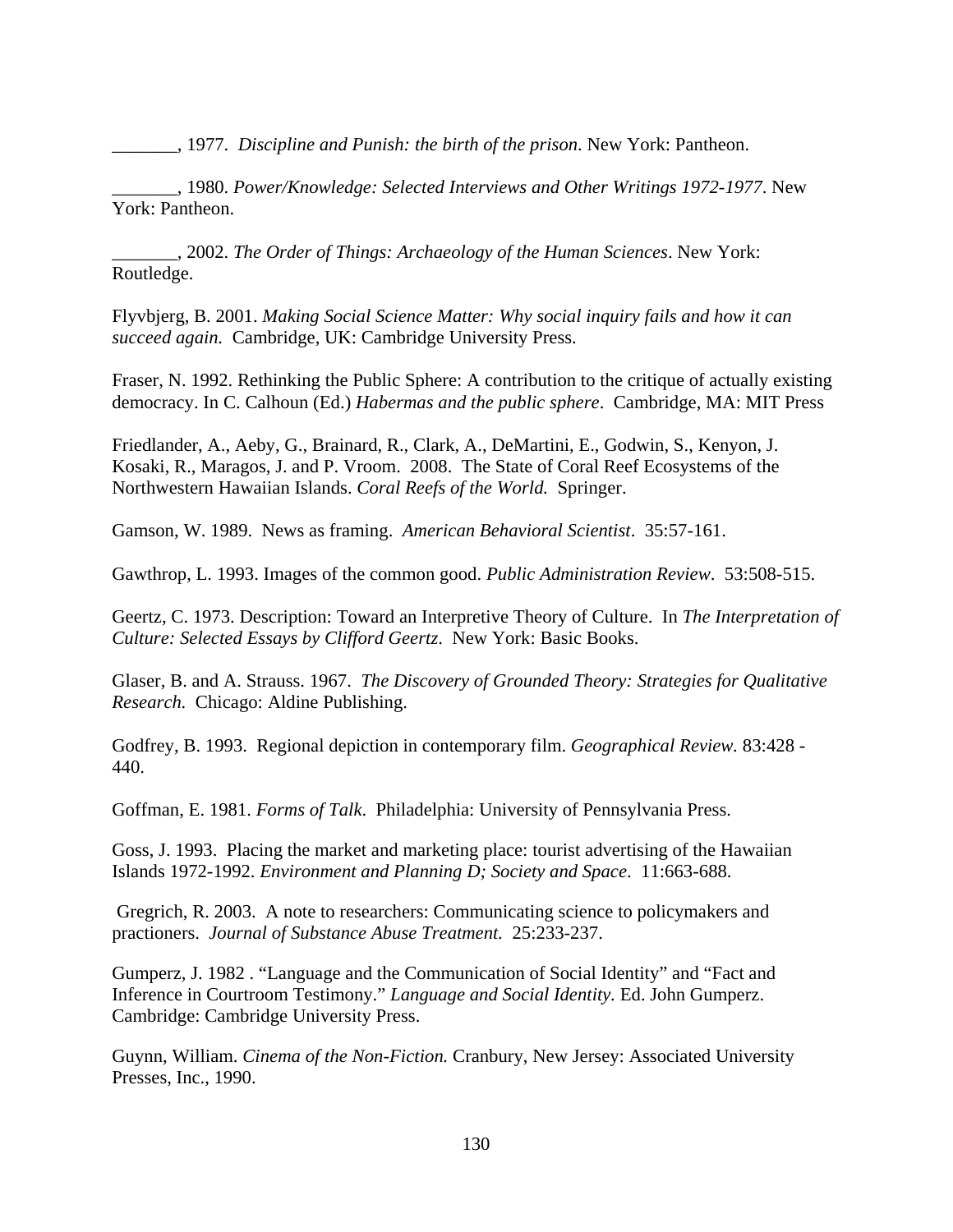Hall, P. 1974. The new political geography. *Transactions of the Institute of British Geographers*. 63:48-52.

Hanson, A. 1991. The media and the social construction of the environment. *Media, Culture and Society.* 13:443-458.

Hanson, A. 2010. *Environment, Media and Communication.* New York, New York: Routledge.

Hannam, K. 2002. "Coping with Archival and Textual Data," In *Doing Human Geography*, Schurmer-Smith, P. ed. Sage Publications, London.

Haraway, D. 1991. Situated knowledges. The science in feminism and the privilege of partial perspective. In *Simians, Cyborgs and Women: The reinvention of nature*. D. Haraway (ed.). London: Routledge.

Hay, I. and M. Israel. 2001 'Newsmaking geography': communicating geography through the media. *Applied Geography*. 21:107-125.

Healey, M. and T. Hennessey. 1994. The Utilization of Scientific Information in the Management of Estuarine Ecosystems. *Ocean and Coastal Management*. 23:167-191.

Heath, R., M. Palenchar, S. Proutheau, and T. Hocke. 2007. Nature, Crisis, Risk, Science, and Society: What is Our Ethical Responsibility? *Environmental Communication.* 1.1:34-48.

Heinemann, D., Gillelan, H., and L. Morgan. 2005. Bottom Fishing in the Northwestern Hawai'ian Islands: Is it Ecologically Sustainable? *Ocean Conservancy* and *Marine Conservation Biology Institute.* 

Henry, N. 2007. *Public Administration and Public Affairs*, 10<sup>th</sup> ed. Upper Saddle River, NJ: Pearson/Prentice-Hall.

Herbst, S. 1994. *Politics at the margin: Historical studies of public expression outside the mainstream.* New York: Cambridge University Press.

Iyentar, S. and D. Kinder. 1986. More Than Meets the Eye: TV News, Priming, and Public Evaluations of the President. *Public Communication and Behavior*. 1.

Jacobson, S. 1999. *Communication Skills for Conservation Professionals.* Washington, D.C.: Island Press.

Jaworski, A., and N. Coupland (eds). 1999. *The Discourse Reader*. New York: Routledge.

Johnson, R., Gregory, D., Pratt, G., and M. Watts (eds). 2000. *The Dictionary of Human Geography*, 4<sup>th</sup> edition. Malden, MA: Blackwell Publishing.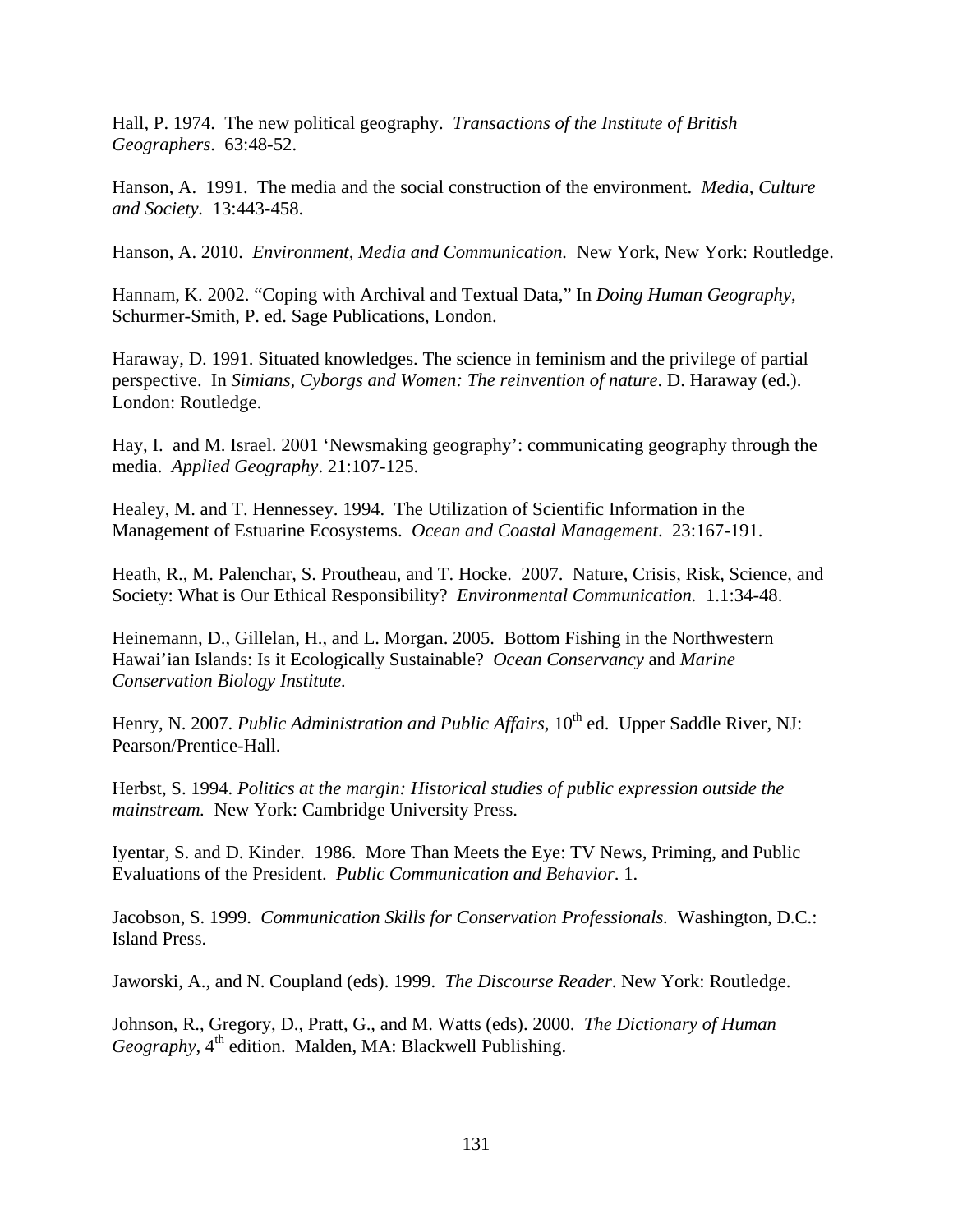Jones, M., Jones, R., and M. Woods. 2004. *An Introduction to Political Geography: Space, place and politics.* New York: Routledge.

Juvik, S. and J. Juvik (eds). 1998. *Atlas of Hawai'i, 3rd ed*. Honolulu. University of Hawai'i Press.

Kellner, D. 1995. *Media Culture: Cultural studies, identity and politics between the modern and the postmodern.* New York: Routledge.

Kennedy, C. and C. Luckinbeal. 1997. Towards a holistic approach to geographic research on film. *Progress in Human Geography*. 21:33-50.

King, L. and W. Shannon. 1986. Political Networks in the Policy Process: The Case of the National Sea Grant College Program. *Polity*. 19:213-231.

Kingdon, J. 1984. *Bridging research and policy: Agendas, alternatives, and public policies* . NY: Harper Collins.

Kingdon, J. 2003. *Agendas, Alternatives, and Public Policies*, 2ed. New York, NY: Addison-Wesley Educational Publishers Inc.

Krugman, P. 2009. Tea Parties Forever. *The New York Times*. 12 April 2009.

Lamont, M. 1987. How To Become a Dominant French Philosopher: The Case of Jacques Derrida. *The American Journal of Sociology*, 93:584-622.

Larson, S. 2004. Place, Activism, and Development Politics in the Southwest Georgia United Empowerment Zone. *Journal of Cultural Geography*. 22:27-49.

Lear, L. 1997. *Rachel Carson: Witness for Nature*. New York: Henry Holt and Company.

Leonard, C., Bidigare, R., Seki, M., and J. Polovina. 2001. Interannual mesoscale physical and biological variability in the North Pacific Central Gyre. *Progress in Oceanography.* 49:227-244.

Lindlof, T*.* 1995. *Qualitative Communication Research Methods*. Thousand Oaks, CA: Sage Publications.

Linnros, H. and P. Hallin. 2001. The Discursive Nature of Environmental Conflicts: The Case of the Oresund Link. *Area.* 33:391-403.

Liittschwager, D. and S. Middleton. 2005. *Archipelago: Portraits of Life in the World's Most Remote Island Sanctuary.* Washington, D.C.: National Geographic Society.

Littlejohn, S. and K. Foss. 2009. *Encyclopedia of Communication Theory*. Los Angeles, CA: Sage Publications.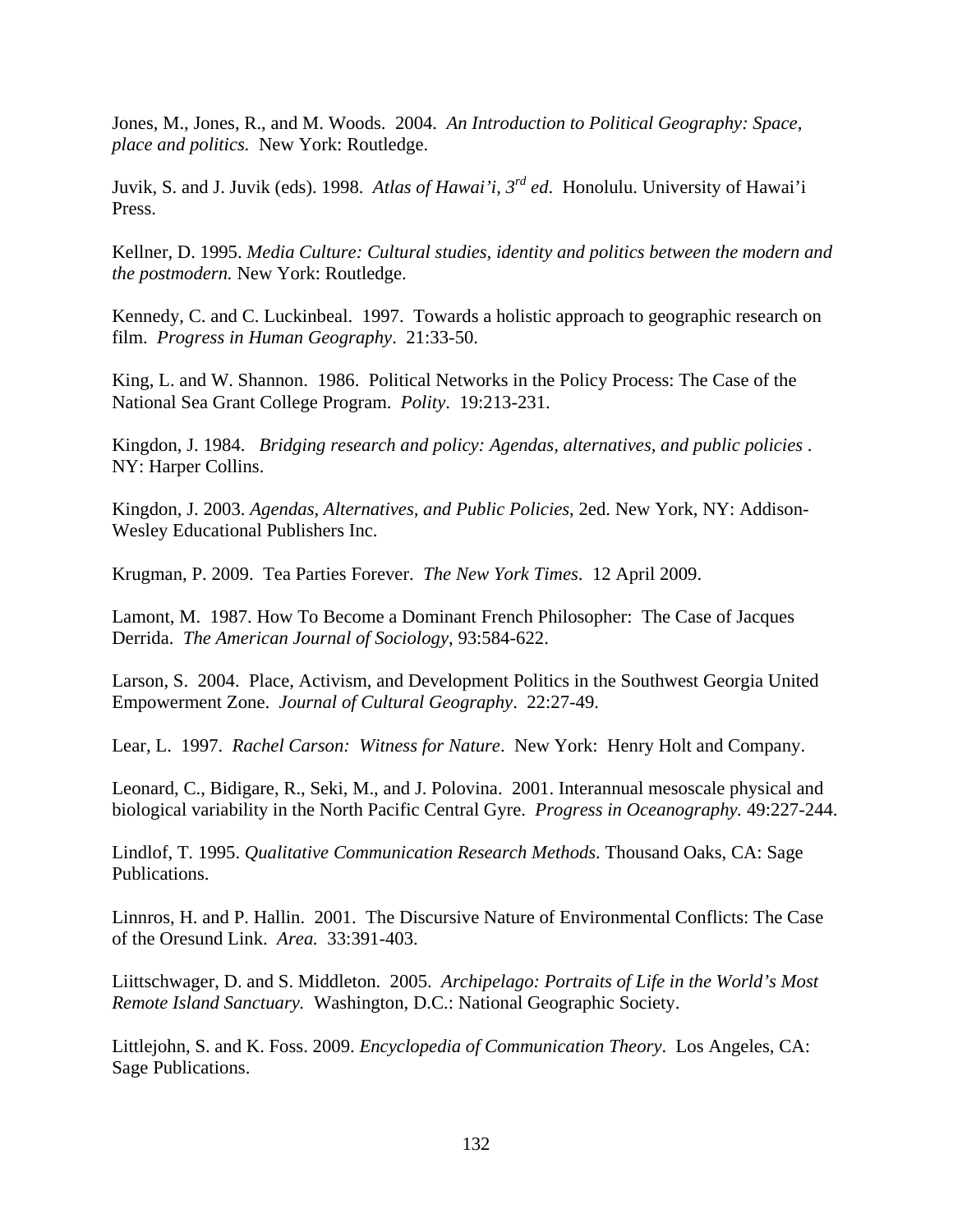Luckinbeal, C. 2005. Cinematic Landscapes. *Journal of Cultural Geography*. 23:3-22.

Maragos, J. and D. Gulko. 2002. Coral Reef Ecosystems of the Northwestern Hawaiian Islands. Honolulu, HI. *US Fish & Wildlife Service and the Department of Land & Natural Resources.* 1- 48.

Marshall, E. 2010. *Notes on Documentary Voice in "Voyage to Kure."* 1.7.2010. Barton College. 1-13.

Martin, D. 2003. "Place-Framing" as Place-Making: Constituting a Neighborhood for Organizing and Activism. *Annals of the Association of American Geographers*. 93:730-750.

Martinez, E., Maamaatuaiahutapu, K., and V. Taillandier. 2009. Floating marine debris surface drift: Convergence and accumulation toward the South Pacific subtropical gyre. *Marine Pollution Bulletin*. 58: 1347-1355.

Massey, D. 2001. Geography on the Agenda. *Progress in Human Geography.* 25:5-17.

Mayer, K. 2001. *With the Stroke of a Pen: Executive Orders and Presidential Power*. Princeton, NJ: Princeton University Press.

McCombs, M. and D. Shaw. 1972. The Agenda-Setting Function of Mass Media. *Public Opinion Quarterly*. 36:176-187.

McCombs, M., Shaw, D., and D. Weaver. 1997. *Communication and Democracy: Exploring the Intellectual Frontiers in Agenda-Setting Theory*. Mahwah, N.J: Lawrence Erlbaum.

McGuirk, P. and P. O'Neill. 2005. Using Questionnaires in Qualitative Human Geography. In I. Hay (ed.) *Qualitative Research Methods in Human Geography*. South Melbourne, Australia: Oxford University Press.

Meine, C. and R. Knight. 1999. *The Essential Aldo Leopold: Quotations and Commentaries*. Madison, WI: University of Wisconsin Press.

Meindl, C., Alderman, D. and Waylen, P. 2002. On the Importance of Environmental Claims-Making: The Role of James O. Wright in Promoting the Drainage of Florida's Everglades in the Early Twentieth Century. *Annals of the Association of American Geographers,* 92:682-701.

Meinig, D. 1979. The Beholding Eye: Ten Versions of the Same Scene. *The Interpretation of Ordinary Landscapes.* New York: Oxford University Press.

Miles, M. B. & Huberman. A. M. 1994. *Qualitative Data Analysis*. (2nd ed.) Thousand Oaks, CA: Sage Publications.

Mills, S. 2004. *Discourse: the New Critical Idiom.* New York: Routledge.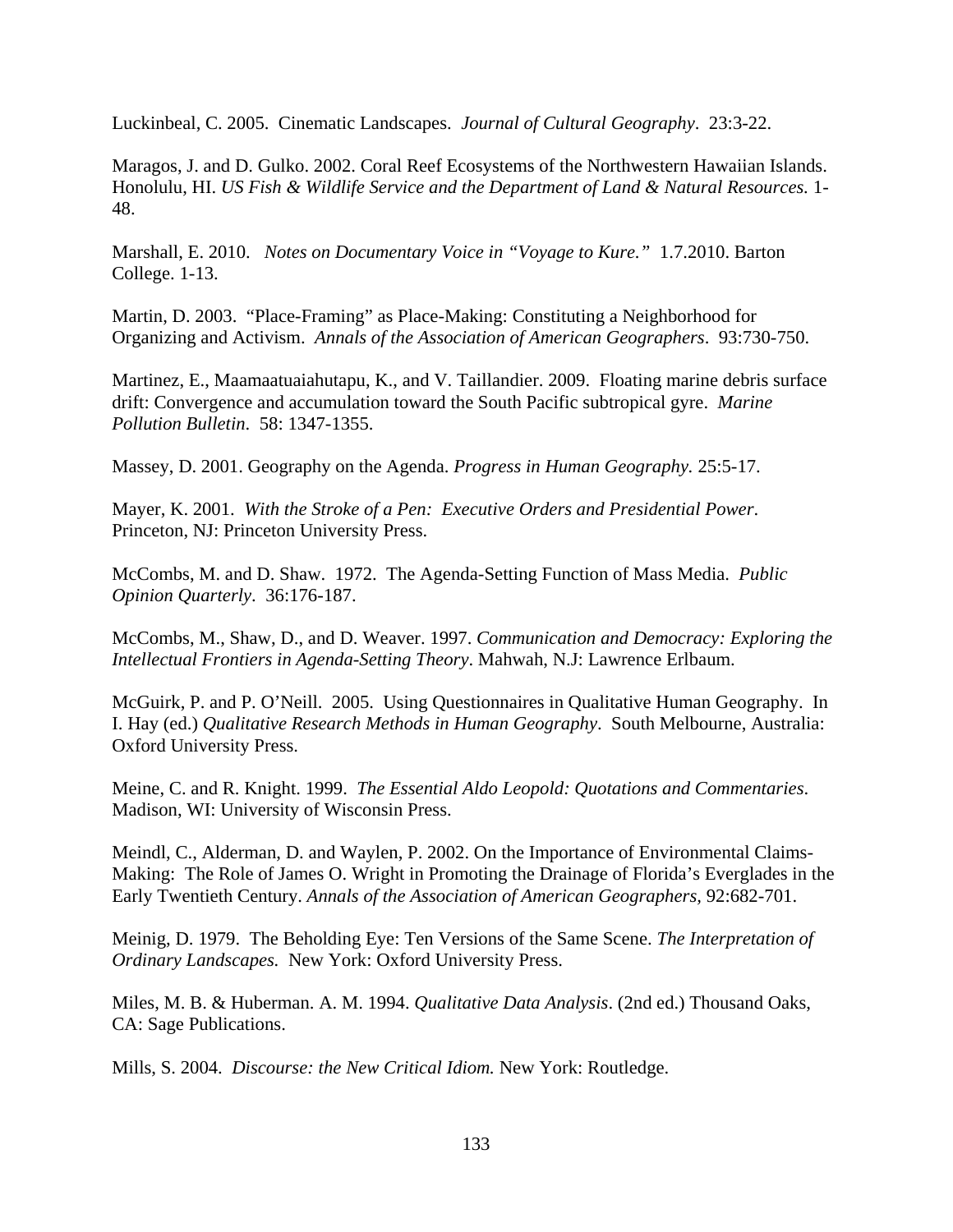Miller, T. P. 1991. Treating Professional Writing as Social Praxis. *Journal of Advanced Composition.* 1:57-72.

Milstein, T. 2008. When whales "speak for themselves": Communication as a mediating force in wildlife tourism. *Environmental Communication: A Journal of Nature and Culture*. 2: 173-192.

Milstein, T. 2009. Environmental Communication Theories. In Littlejohn and Foss (eds) *Encyclopedia of Communication Theory*. Los Angeles: Sage Publications.

Moore, C., Moore, S., Leecaster, M., and S. Weisberg. 2001. A Comparison of Plastic and Plankton in the North Pacific Central Gyre. *Marine Pollution Bulletin*. 42:1297-1300. (also [www.5gyres.org](http://www.5gyres.org/) last accessed December 2009).

Mosher, K. 2009. Communicating Hurricanes: Accurate Information, Timely Delivery. *Coastwatch.* Raleigh, North Carolina: North Carolina Sea Grant. <http://www.ncseagrant.org/home/coastwatch/coastwatch-articles?task=showArticle&id=634> (last accessed July 2010).

Muir, S. and T. Veenendall (eds). 1996. *Earthtalk: Communication empowerment for environmental action.* Westport, CT: Praeger Press.

Murray, D., Schwartz, J., S. Lichter. 2001. It Ain't Necessarily So: How Media Make and Unmake the Scientific Picture of Reality. New York: Penguin Books.

Nakaso, D. 2007. Papahanaumokuakea: A New Monument Name. *Honolulu Advertiser*. http://honoluluadvertiser.com/apps/pbcs.dll/article?AID = 20077030330341 (last accessed November 2009).

Nichols, B. 2001. *Introduction to Documentary*. Bloomington, IN: Indiana University Press.

Nisbet, M. and C. Mooney. 2007. Framing Science. *Science.* 316(5821):56.

NOAA. 2010. Papahānaumokuākea Marine National Monument. <http://papahanaumokuakea.gov/about/welcome.html> (last accessed July 2010).

NWHI MNM. 2006. A Citizen's Guide to the Northwestern Hawaiian Islands Marine National Monument. *NOAA/NOS Northwestern Hawaiian Islands Marine National Monument*. 1-27.

Olsen, R. 2009. *Don't Be Such a Scientist: Talking Substance in an Age of Style*. Washington, D.C.: Island Press.

Oppenheim, N. 1992. *Questionnaire Design, Interviewing and Attitude Measurement*. London: Pinter.

O'Tuathail, G. 1996. *Critical Geopolitics*. London: Routledge.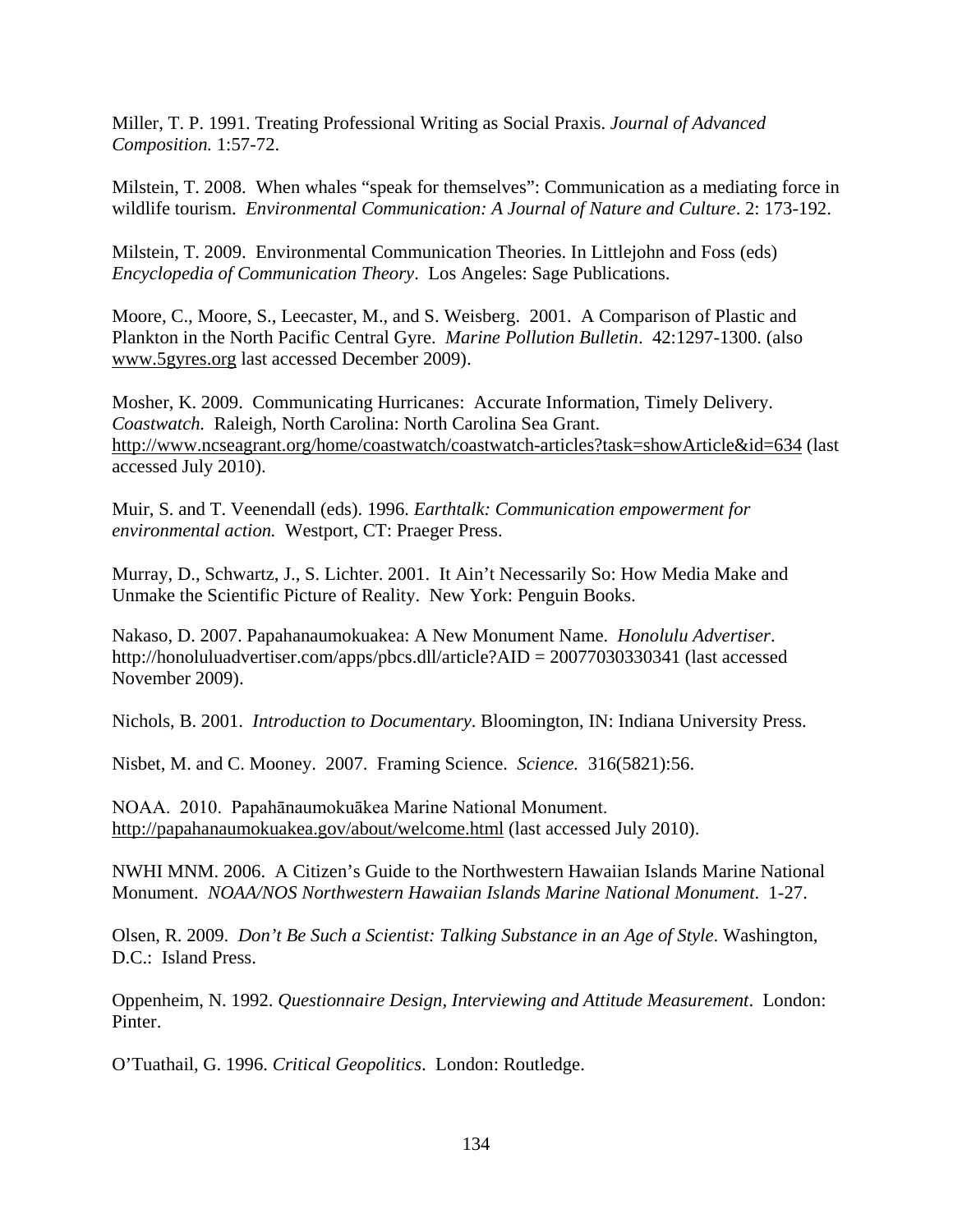Papahānaumokuākea Marine National Monument. 2008. Papahanaumokuakea Marine National Monument Management Plan.

http://papahanaumokuakea.gov/management/mp/vol1\_mmp08.pdf (last accessed September 2010)

Parfitt, J. 2005. Questionnaire design and sampling. In Flowerdew, R. and D. Martin (eds) *Methods in Human Geography: A Guide for Students Doing a Research Project*. Essex, England: Pearson Education Limited.

Peebles, J., R. Krannich, and J. Weiss. 2008. Arguments For What No One Wants: The Narratives of Waste Storage Proponents. *Environmental Communication.* 2. 1: 40-58.

Peterson, A., Barns, I., Dudley, J., and P. Harris. 1999. *Poststructuralism, Citizenship and Public Policy.* New York, New York: Routledge.

Pezzullo, P. 2007. *Toxic tourism: Rhetorics of pollution, travel, and environmental justice.* Tuscaloosa, AL: The University of Alabama Press.

Plevin, A. 1997. Green Guilt: An Effective Rhetoric or Rhetoric in Transition? *Technical Communication Quarterly*. 6:125-139.

Prelli, L. and T. Winters. 2009. Rhetorical Features of Green Evangelicalism. *Environmental Communication.* 3. 2: 224-243.

Ranchod, S. 2001. The Clinton National Monuments: Protecting Ecosystems with the Antiquities Act. *Harvard Environmental Law Review*. 25:535-589.

Rauzon, M. 2001. *Isles of Refuge: Wildlife and History of the Northwestern Hawaiian Islands.* Honolulu. University of Hawai'i Press.

Reichert, J. 15 June 2006. President Bush Declares National Monument in Hawaii. *News Hour with Jim Lehrer*. Transcript accessed 4 March 2007.

Renov, Michael. Ed. *Theorizing Documentary.* New York: Routledge, 1993.

Roberts, C., Mason, L., and J. Hawkins. 2006. *Roadmap to Recovery: A global network of marine reserves*. Environment Department, University of York and Greenpeace. <http://oceans.greenpeace.org/en/documents-reports/roadmap-to-recovery> (last accessed July 2008).

Roberts, R. 2009. Explaining Science with Substance…And Style. *National Public Radio*. [www.npr.org](http://www.npr.org/) (last accessed October 2009).

Rooney, J., Wessel, P., Hoeke, R., Weiss, J., Baker, J., Parrish, F., Fletcher, C., Chojnacki, J., Garcia, M., Brainard, R., and P. Vroom. 2008. Geology and Geomorphology of Coral Reefs in the Northwestern Hawaiian Islands. *Coral Reefs of the USA.* Springer Science.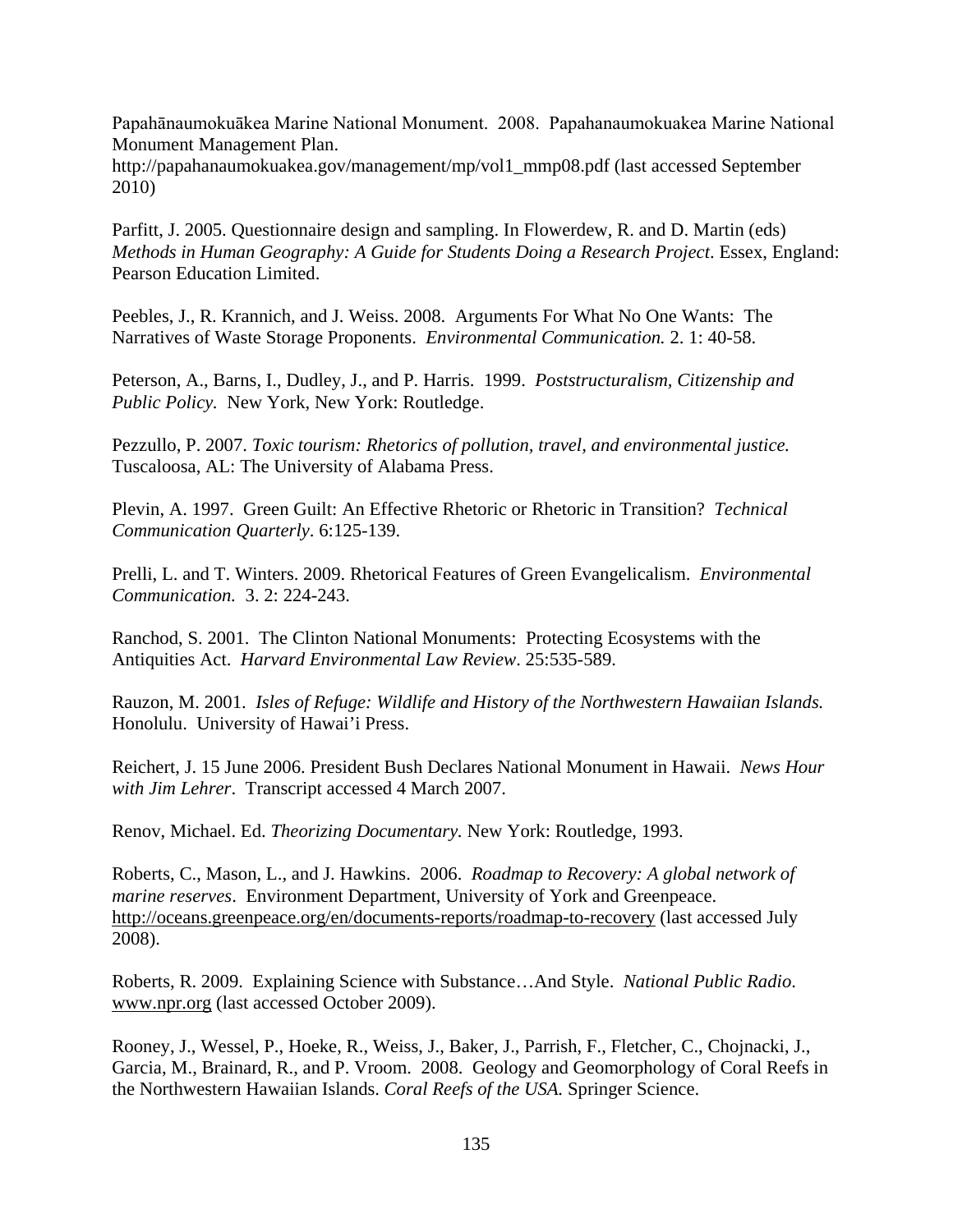Rose, G. 2006. *Visual Methodologies: An Introduction to the Interpretation of Visual Materials*. Thousand Oaks, CA: Sage Publications Limited.

Rosenberg, A. 1988. *Philosophy of social sciences*. Oxford: Clarendon Press.

Rossman, G. B. and Rallis, S. F. 1998. *Learning in the Field. An Introduction to Qualitative Research*. Thousand Oaks, CA: Sage

Rydin, Y. 2005. Geographical knowledge and policy: the positive contribution of discourse studies. *Area*. 37:73-78.

Ryle, G. 1968. *The Thinking of Thoughts, What is 'Le Penseur' Doing?* University Lectures 18. University of Saskatchewan. [http://lucy.ukc.ac.uk/CSACSIA/Vol14/Papers/ryle\\_1.html](http://lucy.ukc.ac.uk/CSACSIA/Vol14/Papers/ryle_1.html) (last accessed July 2008).

Schegloff, E. A. 1992. "On Talk and It's Institutional Occasions." *Talk at Work: Interaction in Institutional Settings.* Eds. Paul Drew and John Heritage. Cambridge: Cambridge University Press.

Schiffrin, D., Tannen, D., and H. Hamilton (eds). 2003. *The Handbook of Discourse Analysis*. Malden, MA: Blackwell Publishing.

Schwartz, J. and J. Ryan. 2003. *Picturing place: photography and the geographical imagination*. New York: I.B. Tauris.

Schwarze, S. 2006. Environmental melodrama. *Quarterly Journal of Speech*. 92: 239-261.

Scollon, R. 2008. *Analyzing Public Discourse: Discourse Analysis in the Making of Public Policy.* New York. Routledge.

Selkoe, K., Halpern, B., and R. Toonen. 2008. Evaluating anthropogenic threats to the Northwestern Hawaiian Islands. *Aquatic Conservation: Marine and Freshwater Ecosystems.* 18:1149-1165.

Shurmer-Smith, P. 2003. Poststructuralist cultural geography. In *Doing Cultural Geography*, ed Pamela Shurmer-Smith. Thousand Oaks: Sage Publications.

Silverman, D. 2001. Interpreting Qualitative Data: Methods for Analyzing Talk, Text, and Interaction. 2nd ed. London: Sage Publications.

Sorlin, S. 1999. The articulation of territory: landscape and the constitution of regional and national identity. *Norsk Geografisk Tidsskrift*. 53:103-111.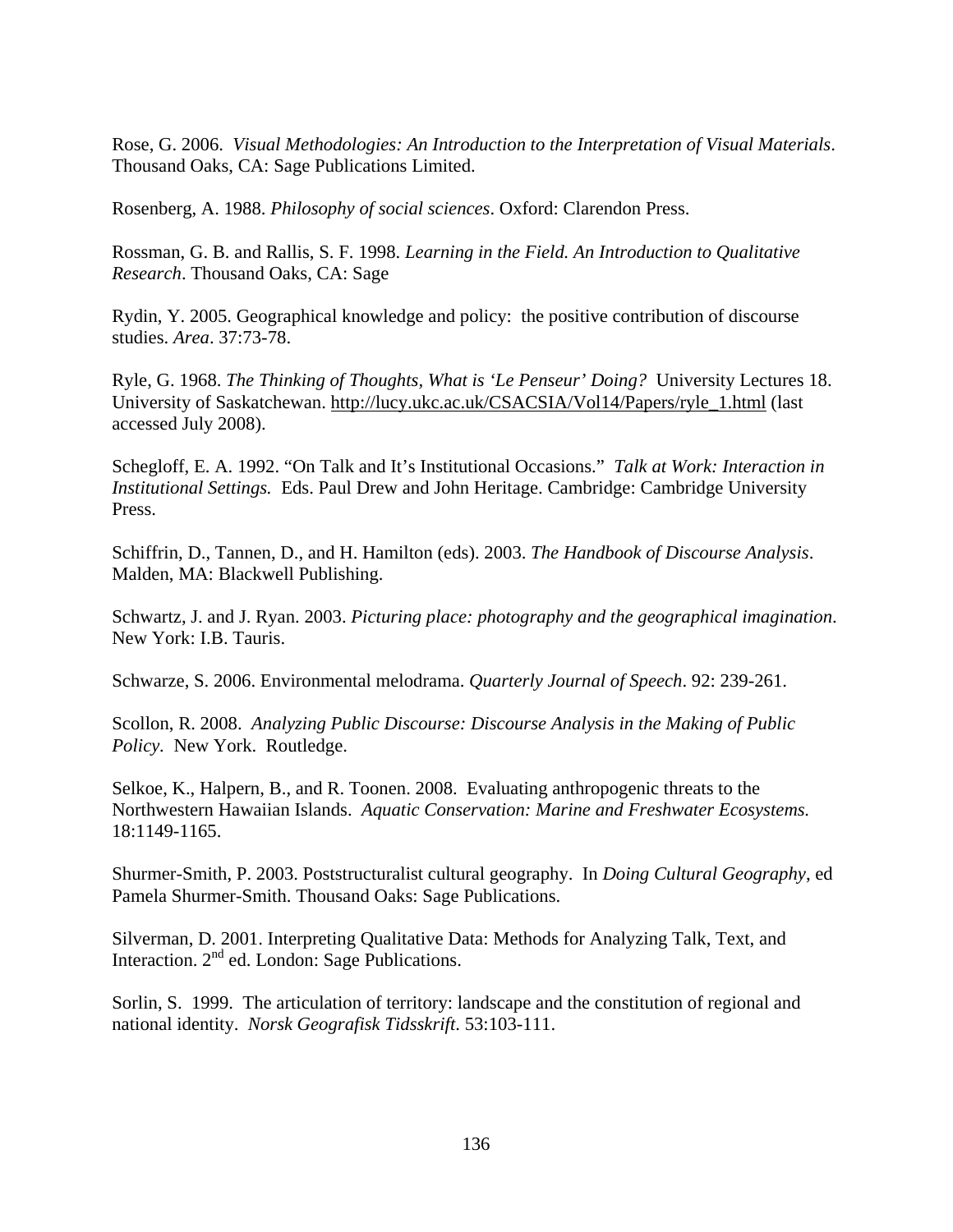Smith, C. F. 1996. Understanding Institutional Discourse in the U.S. Congress, Past and Present. *Nonacademic Writing: Social Theory and Technology*. Ann H. Duin and Craig J. Hansen (Eds.). Mahwah, N.J.: Lawrence Erlbaum Associates.

Stafford, B. 1991. *Body Criticism: Imagining the Unseen in Enlightenment Art and Science.* London: MIT Press.

Stony Brook University. October 28, 2009. Ocean Acidification May Contribute to Global Shellfish Decline*. ScienceDaily* <http://www.sciencedaily.com/releases/2009/10/091026162546.htm> (last accessed October 2009).

Strodthoff, G., Hawkins, R. and A Schoenfeld. 1985. Media Roles in a Social Movement. *Journal of Communication*. 35:134-153.

Tannen, D. 1993. "What's in a Frame?" *Framing in Discourse*. Ed. Deborah Tannen. New York: Oxford University Press.

Terrell, B. (editor). 2006. *Fathoming our Past: Historical Contexts of the National Marine Sanctuaries*. Silver Spring: NOAA National Marine Sanctuary Program.

Todd, A. 2010. Anthropocentric Distance in National Geographic's Environmental Aesthetic. *Environmental Communication*. 4. 2:206-224.

Tuan, Y. 1991. Language and the Making of Place: A Narrative-Descriptive Approach. *Annals of the Association of American Geographers*. 81:684-696.

Van Dijk, T. (ed). 1997a. *Discourse as Structure and Process – Discourse Studies: A Multidisciplinary Introduction,* Vol 1. Thousand Oaks: Sage Publications.

Van Dijk, T. (ed). 1997b. *Discourse as Social Action* – *Discourse Studies: A Multidisciplinary Introduction*, Vol 2. Thousand Oaks: Sage Publications.

Van Leeuwen, T. 1993. Genre and field in critical discourse analysis. *Discourse and Society.* 4. 2:193-225.

Wagner, T. 2008. Reframing Ecotage as Ecoterrorism: News and the Discourse of Fear. *Environmental Communication*. 2. 1:25-39.

Waitt, G. 2005. Doing Discourse Analysis. In *Qualitative Research Methods in Human Geography*, 2nd edition, ed. Iain Hay. New York: Oxford University Press.

Warber, A. 2006. *Executive Orders and the Modern Presidency: Legislating from the Oval Office.* Boulder, CO: Lynne Reiner Publishers, Inc.

Ward, H. 2009. Participant Observation Notes Archipelago Exhibit. Newport News, VA: Mariner's Museum.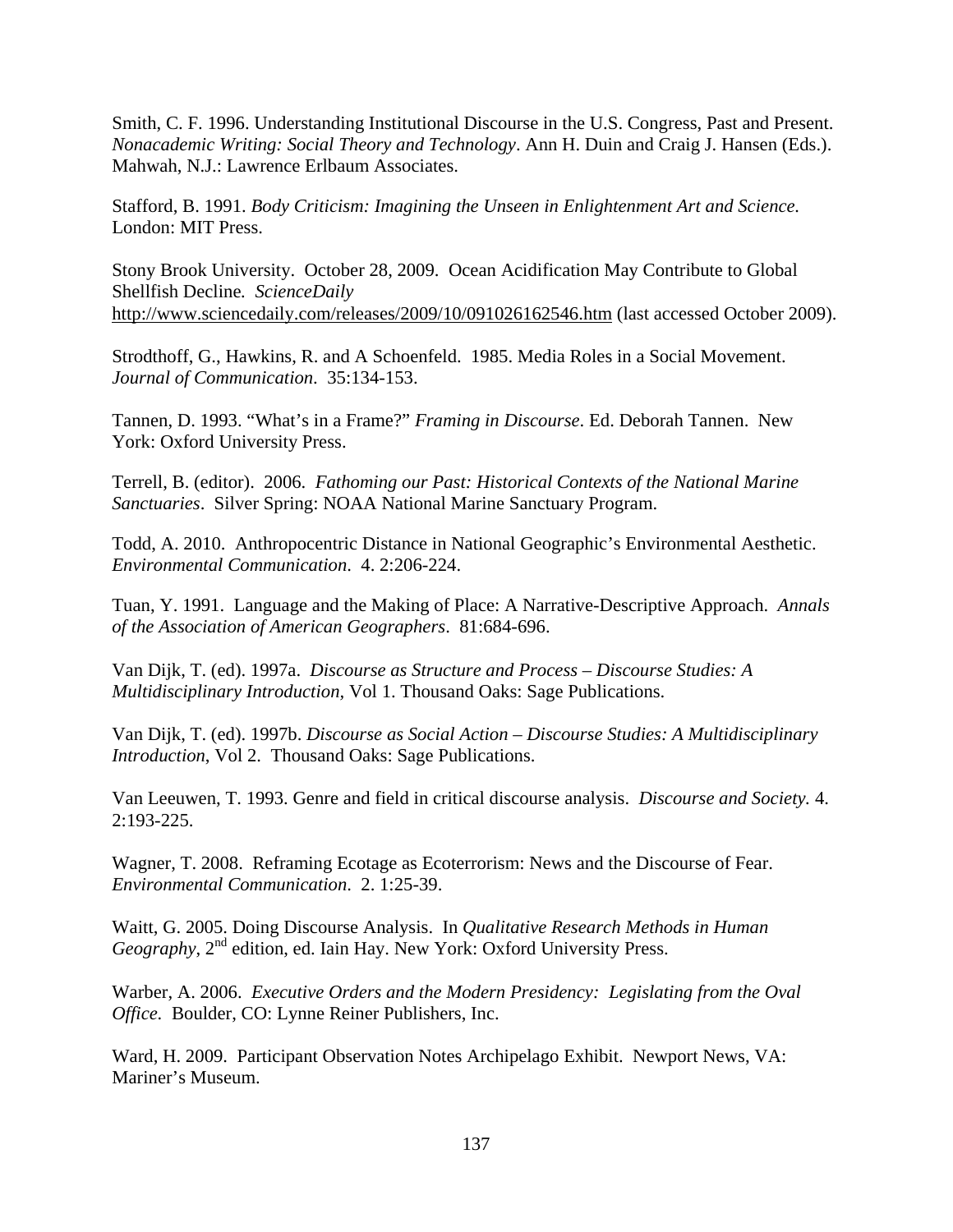Weber, J. and C. Word. 2001. The Communication Process as Evaluative Context: What Do Nonscientists Hear When Scientists Speak? *BioScience*. 51:487-495.

Wenger, E. 1998. *Communities of practice: learning, meaning, and identity*. New York, NY: Cambridge University Press.

Whiteman, D. 2003. Reel Impact: How nonprofits harness the power of documentary film. *Stanford Social Innovation Review*. 1:60-63. [www.ssireview.com](http://www.ssireview.com/) (last accessed August 2009).

Zimmerman, S. 2007. Media Geographies: Always Part of the Game. *Aether.* 1:59-62.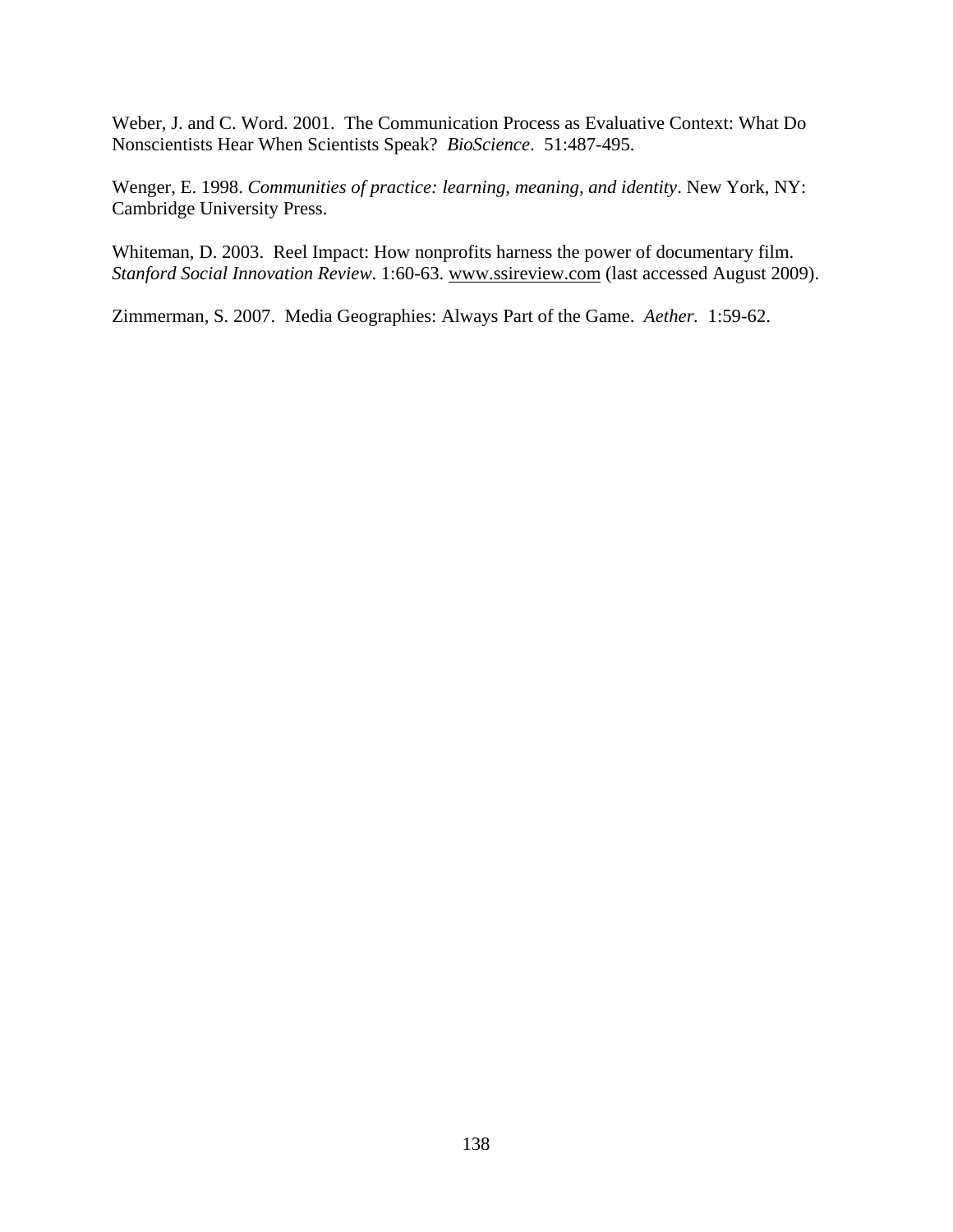# Appendix A: Glossary

Communication: the dynamic exchanges between sender(s) and receiver(s) of thoughts, feelings, or information through speech, gestures, behavior and writing.

Critical Discourse Analysis (CDA): a type of social discourse analysis that views language as a form of social practice and focuses on the ways social and political relationships are reproduced by text and talk. CDA practitioners share an assumption that language and power are inextricably linked. *Critical* refers to the aim of revealing less obvious, hidden connections.

Discourse: a group of statements or writing enacted within a social context, in part determined by that social context and that contribute to the way that social context continues in its existence; frameworks for understanding and communication.

Discursive Practices: the ways meanings are connected through representations, texts, and behaviors.

Episteme: a group of discourses that serve as the ground of thought at a particular time in history, defining which statements—and not others—count as knowledge.

Grounded Theory: research methods that develop theory from data, rather than the other way around. Grounded theory is an inductive approach, moving from specific observations to general conclusions.

Language: Communication of thoughts and feelings through a system of arbitrary signals, such as voice sounds, gestures, or written symbols. Scientific, professional or other groups may adopt special vocabulary and usage. The term 'language' in this dissertation also is used in the broadest sense, encompassing the language of one speaker, communication between senders and receivers, orchestrated discourses and communication via any media.

Landscape: A polysemic term referring to the appearance of an area, the assemblage of objects used to produce that appearance, and the area itself. Carl Sauer first used the term in geography in 1925, stressing the concept of the landscape as the expression of interaction between humans and their environment. (polysemic = multiple meanings, signs, or interpretations)

Media: communication means and devices, such as radio, television, and film or newspapers and magazines, which reach or influence people widely.

Media Discourse: communication designed for mass audiences that address not an individual viewer, but an ideal subject. Actual viewers, listeners, or readers must negotiate a relationship with the ideal subject.

Mediated Discourse Analysis (MDA): a theoretical position within critical discourse analysis grounded in the analysis of actions taken by specific social actors.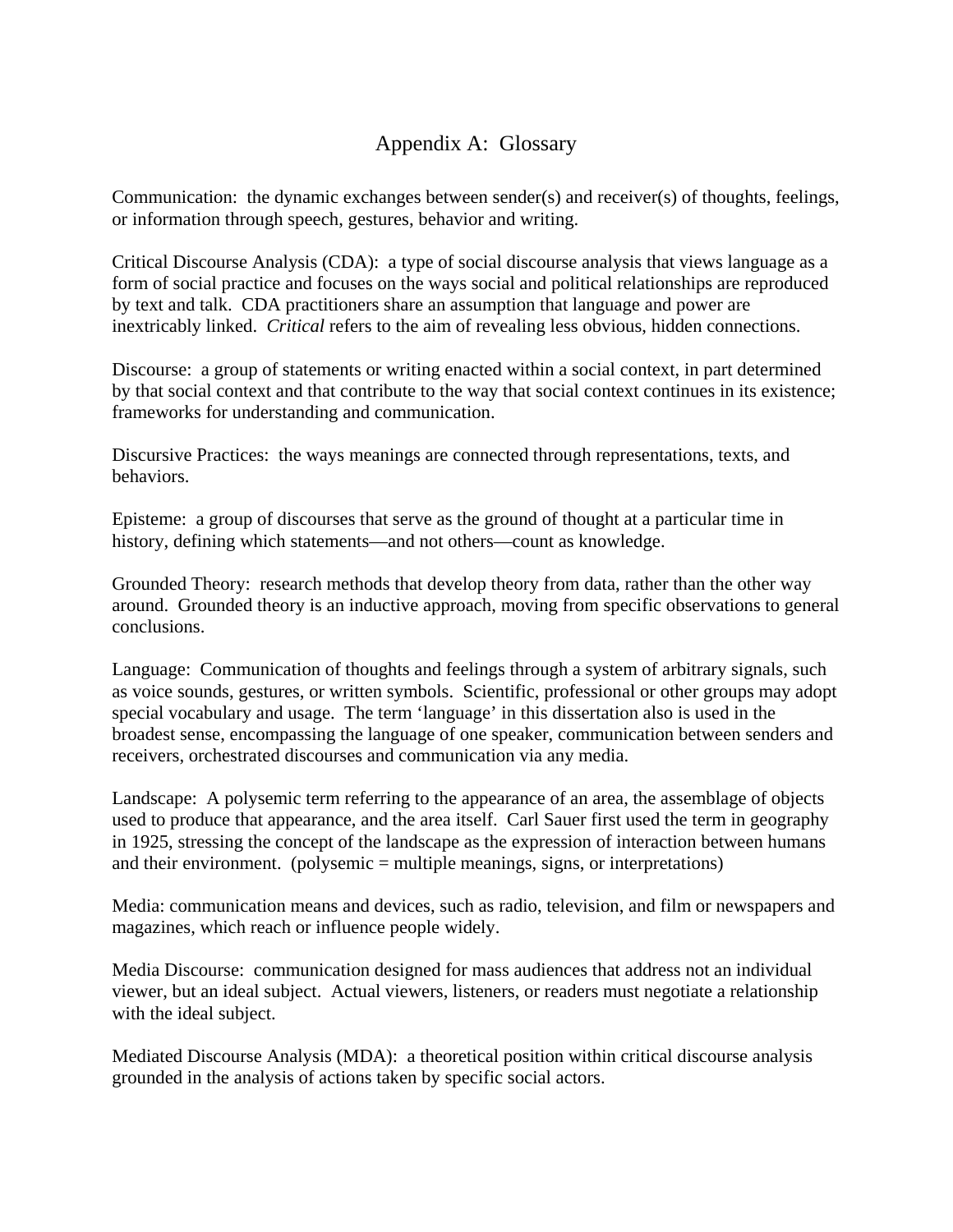Place: Places are bounded settings in which social relations and identity are constituted.

Poststructuralism: a subset of postmodern thinking that views truth as subjective, knowledge situated and constituted by culture, and language as a valid means of understanding individual experiences and social relations.

Social Discourse Analysis: analyses that consider the interconnections between discourse, knowledge production, ideology, and power; the process of reading and interpreting texts that unpacks in detail the cultural context in which they are embedded, noting in particular those voices and views that are excluded. Fairclough (2001) refers to this as *critical language study* (CLS).

Text: refers to the outward manifestation of a communicative event and includes anything collected in the research process that can be 'read' or interpreted, including participant observation notes, interview and survey responses, photographs, brochures, film, media reporting and so on.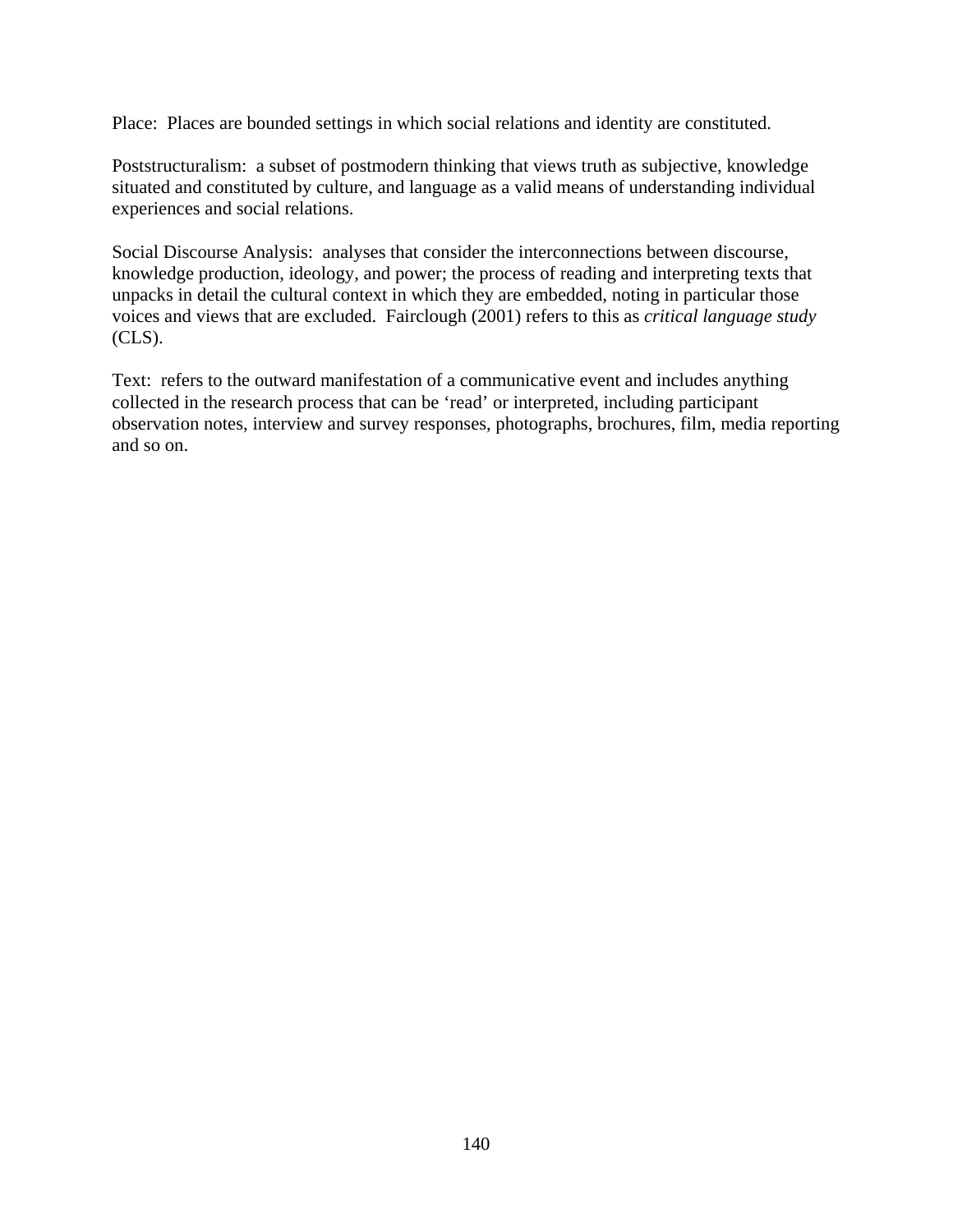# Appendix B: Email Solicitation and Survey Questions

(IRB approval obtained in October 2007; Supervising Faculty: Dr. Lauriston King.)

*Researchers from the Coastal Resources Management Department at East Carolina University are conducting a policy study and want to ask you four questions about your role in creating the Papahanaumokuakea Marine National Monument. Our goal is to understand the relative importance of the media, executive orders, and efforts by government officials in the policymaking process. Simply reply to this email (include the message) and type your answers under or next to the question. Please don't hesitate to forward this email to anyone who played a role in the Monument's creation.* 

*All your answers will remain confidential. Please skip any question that makes you uncomfortable. If you have any concerns about this research or questionnaire, you may contact the principal investigator Heather Ward, at 252 904-1641 or East Carolina's University and Medical Center Institutional Review Board at 252 744-2914. Thank you for searching your memory and sharing your experiences.*

*1. Is there a particular event or set of circumstances that you feel facilitated the creation of the monument in early 2006? (Why now? President Theodore Roosevelt first named the islands a wildlife refuge nearly 100 years ago.)*

*2. How important was each of the following factors in creating the Monument? Use a scale from 1 to 10.* 

 $(1 = not important and 10 = extremely important in the policy making process.)$ 

*\_\_\_\_\_\_\_\_\_\_\_\_\_*

*\_\_\_\_\_\_\_\_\_\_\_\_\_*

- *a. Repeated collapses and closure of the spiny lobster fishery in the 1980s and 1990s and threats to monk seal, turtles and seabirds. \_\_\_\_\_\_\_\_\_\_*
- *b. President Clinton's 1998 Executive Order #13089 on Coral Reef Protection.*
- *c. Creation of the Northwestern Hawaiian Islands Ecosystem Reserve by the Clinton Administration in 2001.*
- *d. Legislation introduced in the 109th Congress to create a national marine sanctuary by U.S. Representative Ed Case (D, HI). \_\_\_\_\_\_\_\_\_\_\_\_\_\_\_*
- *e. Creation of the Northwestern Hawaiian Islands State Marine Reserve in Sept. 2005.*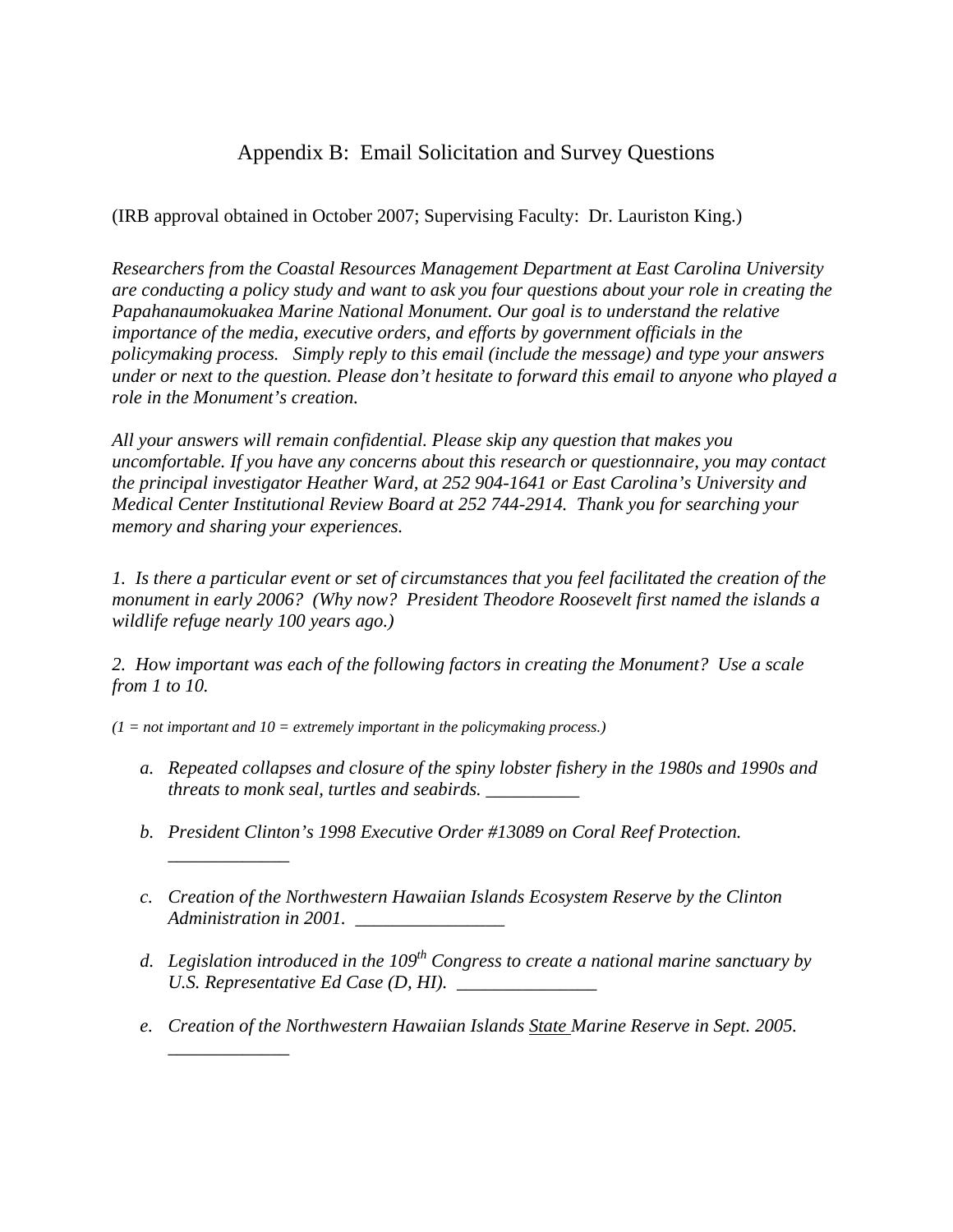- *f. A 2005 study citing commerial fishing threats to red snapper, opakapaka, and bottom fish by the Ocean Conservancy and Marine Conservation Biology Institute. \_\_\_\_\_\_\_\_\_\_\_\_\_\_*
- *g. Publicity surrounding a December 2005 visit by HI Governor Lingle and 13 state and federal officials to Midway Atoll. \_\_\_\_\_\_\_\_\_\_\_\_\_*
- *h. Hawaii screening of Jean-Michel Cousteau's documentary film, Voyage to Kure in March 2006. \_\_\_\_\_\_\_\_\_\_\_\_\_\_\_\_\_\_*
- *i. White House screening of Voyage to Kure on April 5, 2006. \_\_\_\_\_\_\_\_\_\_*
- *j. May 2006 American Fisheries and Marine Enhancement Act (H.R. 5018) exempting HI reserves and all national marine sanctuaries from the authority of regional fishing*   $$
- *k. National Oceanic and Atmospheric Administration (NOAA) efforts to declare the region a national marine sanctuary, including public hearings and proposed regulations.*
- *l. Other? \_\_\_\_\_\_\_\_\_\_\_\_\_\_\_\_\_\_*

*\_\_\_\_\_\_\_\_\_\_\_\_\_*

*3. What role did you play in the creation of the Northwestern Hawaiian Islands Marine National Monument?* 

*4. Describe your professional duties. (Your answers will remain confidential, but skip this question if you feel uncomfortable.)*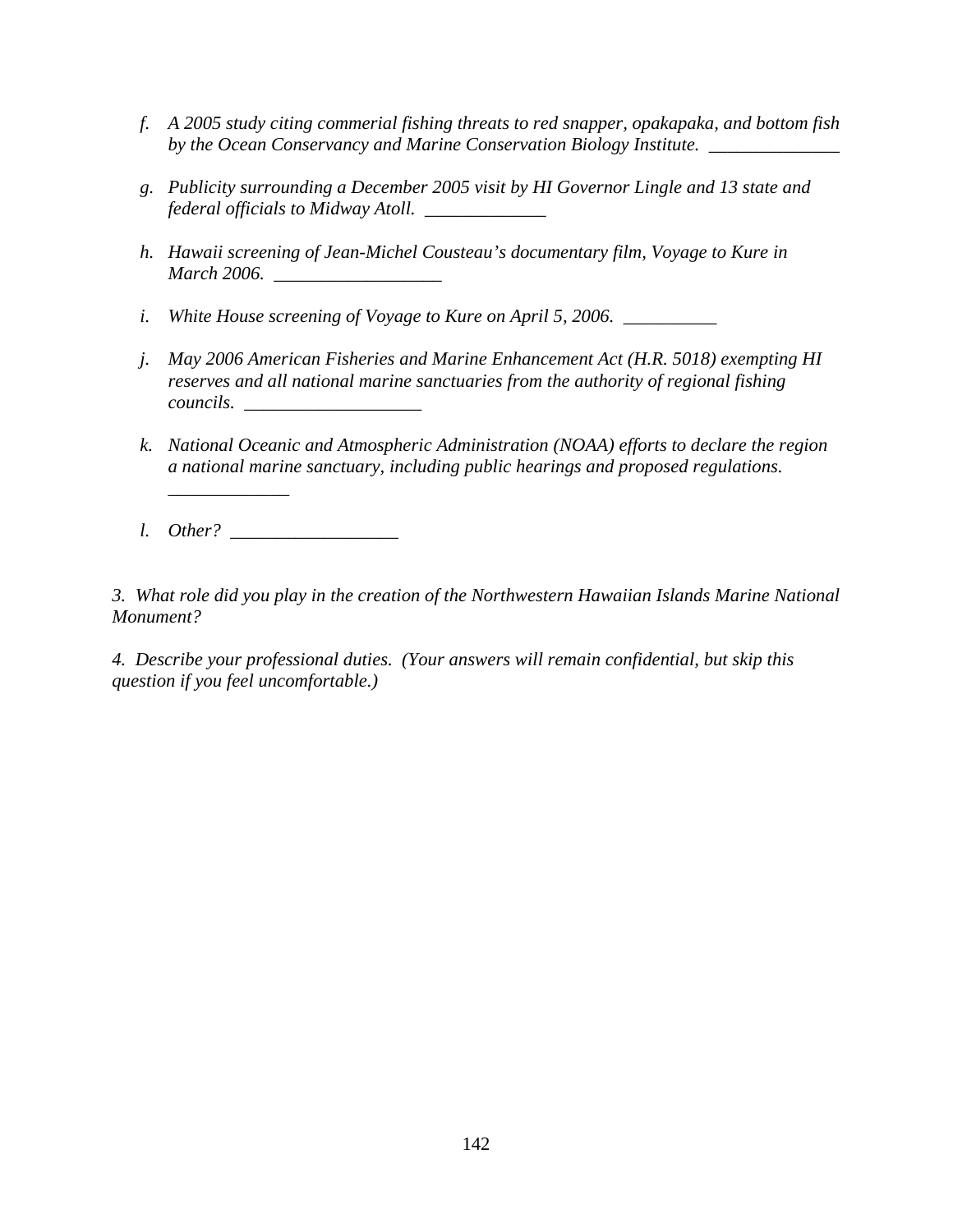### Appendix C: Adding Communication to Kingdon's Policy Window Model

#### **Policy Window Concept and Monument Communication**

(Ward, after Kingdon, J. 2003. Agendas, Alternatives, and Public Policies)

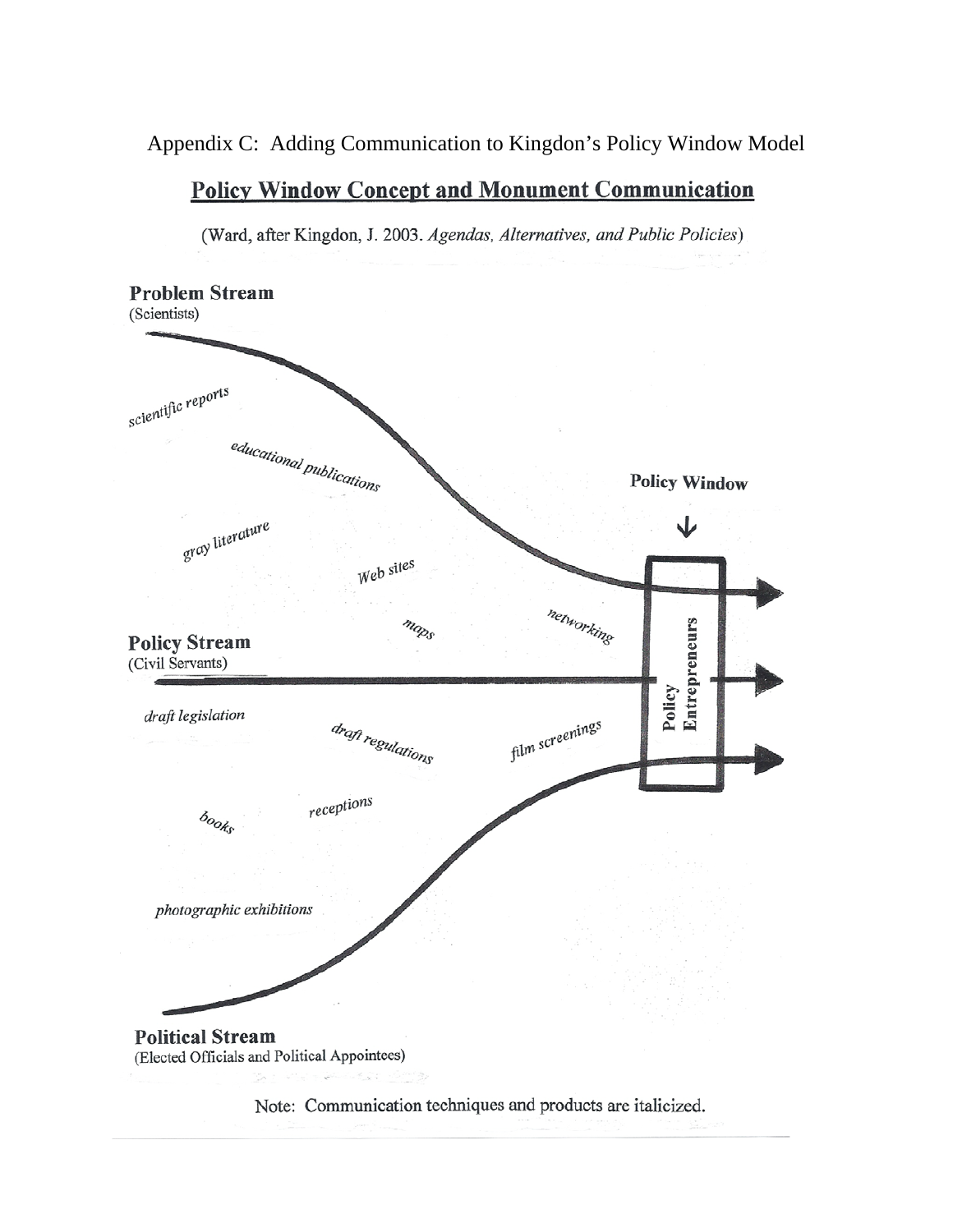# **Merging the Three Streams**

(Ward, after Kingdon, J. 2003. *Agendas, Alternatives, and Public Policy*)



\* Policy entrepreneurs operate in and between all three streams, comfortable using many communication techniques and working in the 'gray areas' between evidence, persuasion, advocacy and lobbying.

Note: Communication types are italicized